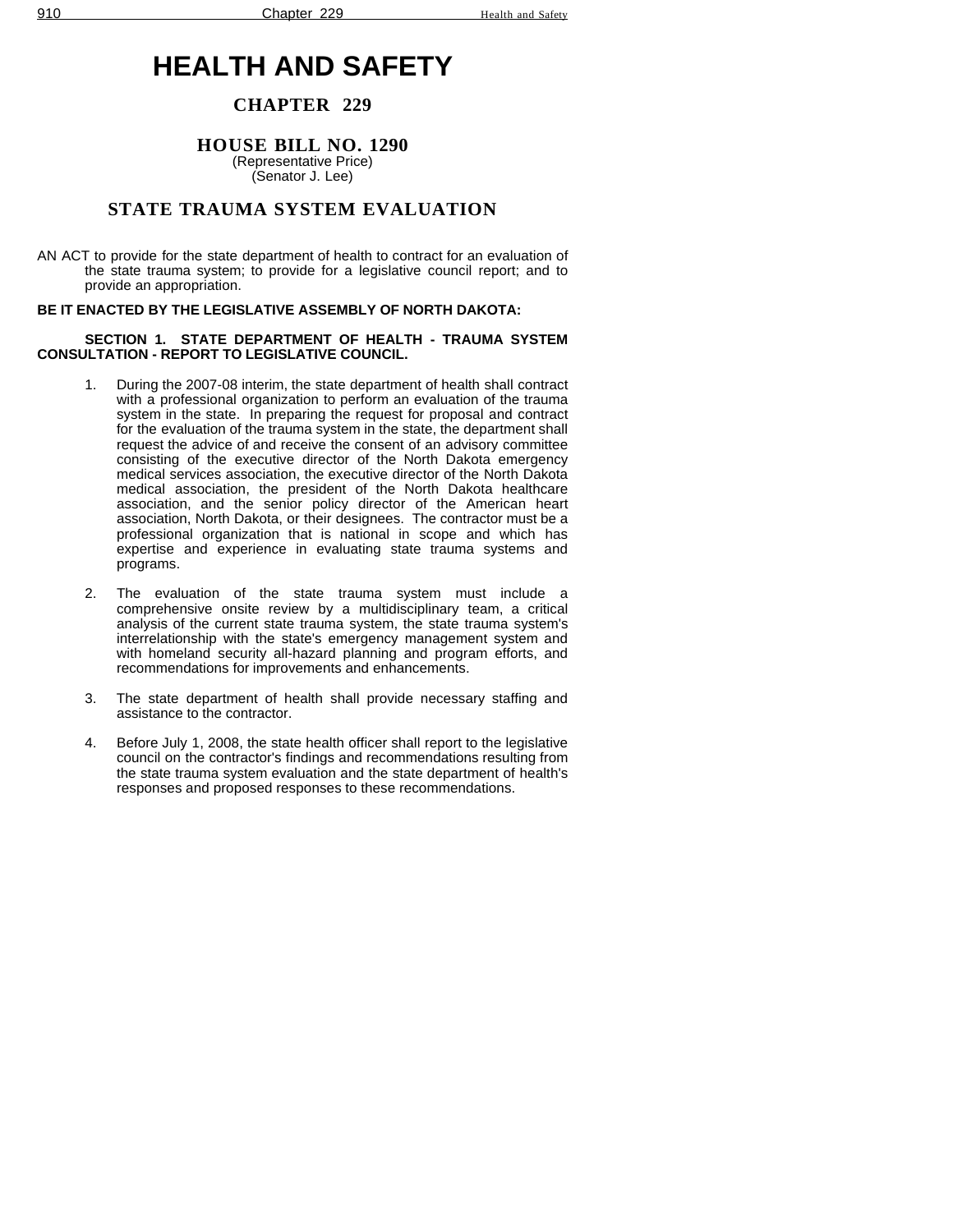**SECTION 2. APPROPRIATION.** There is appropriated out of any moneys from special funds the sum of \$75,000, or so much of the sum as may be necessary, from the health care trust fund and \$25,000, or so much of the sum as may be necessary, from gifts, grants, donations, and other special fund sources to the state department of health for the purpose of contracting for and assisting with an evaluation of the state trauma system under section 1 of this Act, for the biennium beginning July 1, 2007, and ending June 30, 2009.

Approved April 23, 2007 Filed April 24, 2007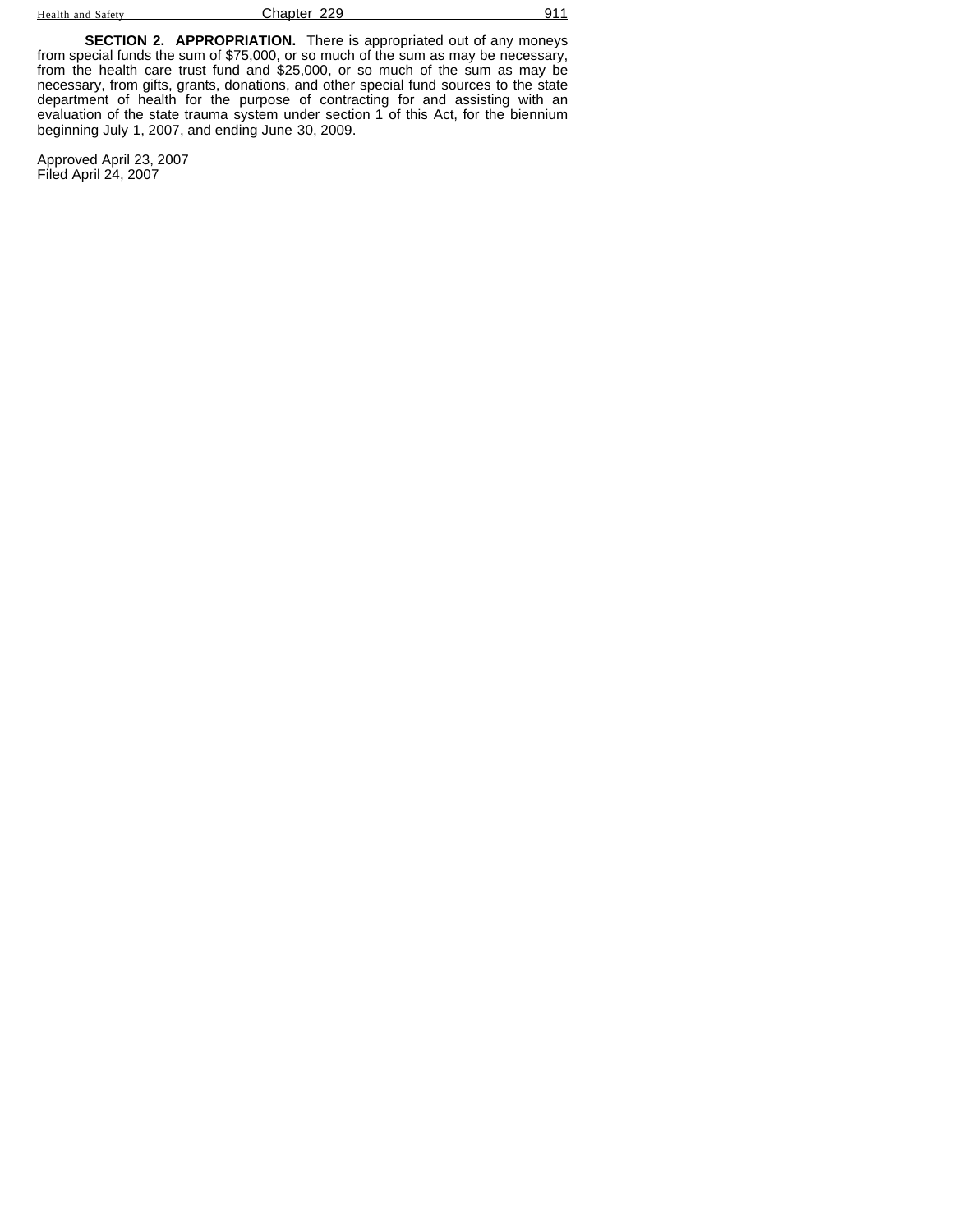# **HOUSE BILL NO. 1435**

(Representative Price) (Senator J. Lee)

# **IMMUNIZATION PROGRAM AND TASK FORCE**

AN ACT to provide for an immunization program and immunization task force; to provide for reports to the legislative council; and to provide an appropriation.

### **BE IT ENACTED BY THE LEGISLATIVE ASSEMBLY OF NORTH DAKOTA:**

**SECTION 1. STATE DEPARTMENT OF HEALTH IMMUNIZATION PROGRAM.**

- 1. During the period beginning July 1, 2007, through December 31, 2007, the state department of health shall distribute vaccines purchased under section 3 of this Act to local public health units and other immunization providers for the purpose of continuing the immunization services previously funded through the immunization grant program authorized under section 317 of the federal Public Health Service Act, while transitioning to a provider choice immunization program.
- 2. During the period beginning January 1, 2008, through June 30, 2009, the state department of health may distribute vaccines purchased under section 3 of this Act to local public health units and other immunization providers for the purpose of continuing the transition to a provider choice immunization program. The department shall distribute the vaccines in accordance with the department's protocol established in consultation with the immunization task force.
- 3. The state department of health and local public health units shall attempt to access federal and third-party payer funds before using funds from the immunization program. If the funds appropriated to the state department of health for the 2007-09 biennium for the immunization program are insufficient, the state department of health shall request a transfer of spending authority from the state contingencies appropriation.

#### **SECTION 2. STATE DEPARTMENT OF HEALTH - IMMUNIZATION TASK FORCE - REPORTS TO LEGISLATIVE COUNCIL.**

- 1. The state health officer shall appoint an immunization task force to meet during the 2007-08 interim to establish a protocol on how to transition from a universal select immunization program to a provider choice immunization program and to recommend to the state department of health that this protocol be implemented. The protocol must seek to retain the state's high rates of vaccinations using the most cost-effective protocol.
- 2. The task force must consist of at least seven members, including at least three members representing local public health districts, three members representing private health care providers, and members representing private health care providers,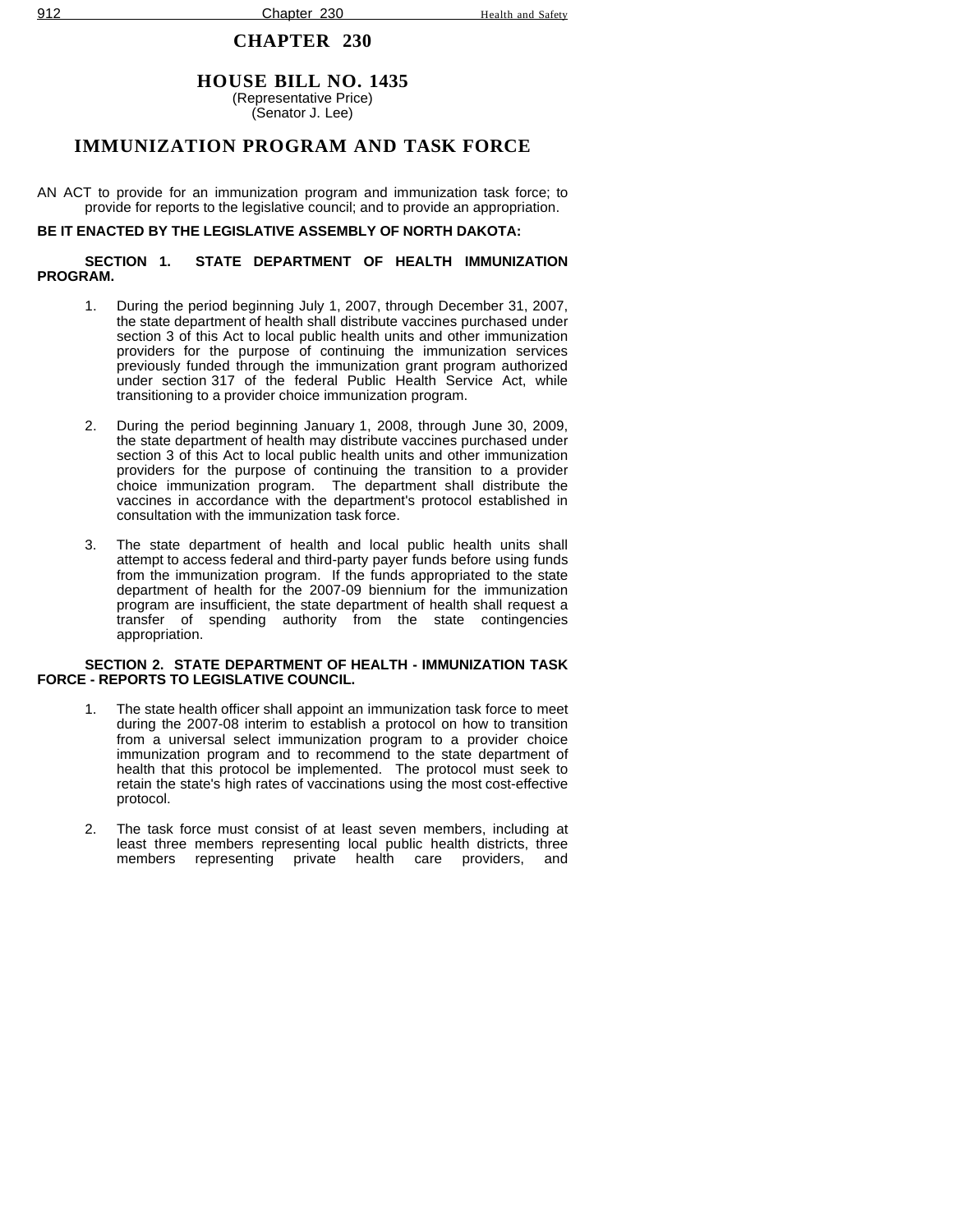representatives of the state department of health. The state health officer shall appoint the task force members representing local public health units from a list of names submitted by an organization representing public health administrators. The state health officer shall appoint the task force members representing private health care providers from a list of names submitted by the North Dakota medical association.

3. During the 2007-08 interim, the task force shall provide periodic reports to the legislative council regarding the impact of the immunization program transition on the local public health units. During the 2007-08 interim, the state health officer shall provide periodic reports to the legislative council regarding the fiscal impact of the immunization program transition.

**SECTION 3. APPROPRIATION - CONTINGENT APPROPRIATION.** There is appropriated out of any moneys in the general fund in the state treasury, not otherwise appropriated, the sum of \$2,000,000, or so much of the sum as may be necessary, to the state department of health for the purpose of providing vaccines to public health units and other immunization providers, for the biennium beginning July 1, 2007, and ending June 30, 2009. Of the total amount appropriated, \$500,000 is only available if the department of health determines that vaccines need to be purchased after December 31, 2007, pursuant to section 1 of this Act.

Approved April 24, 2007 Filed April 25, 2007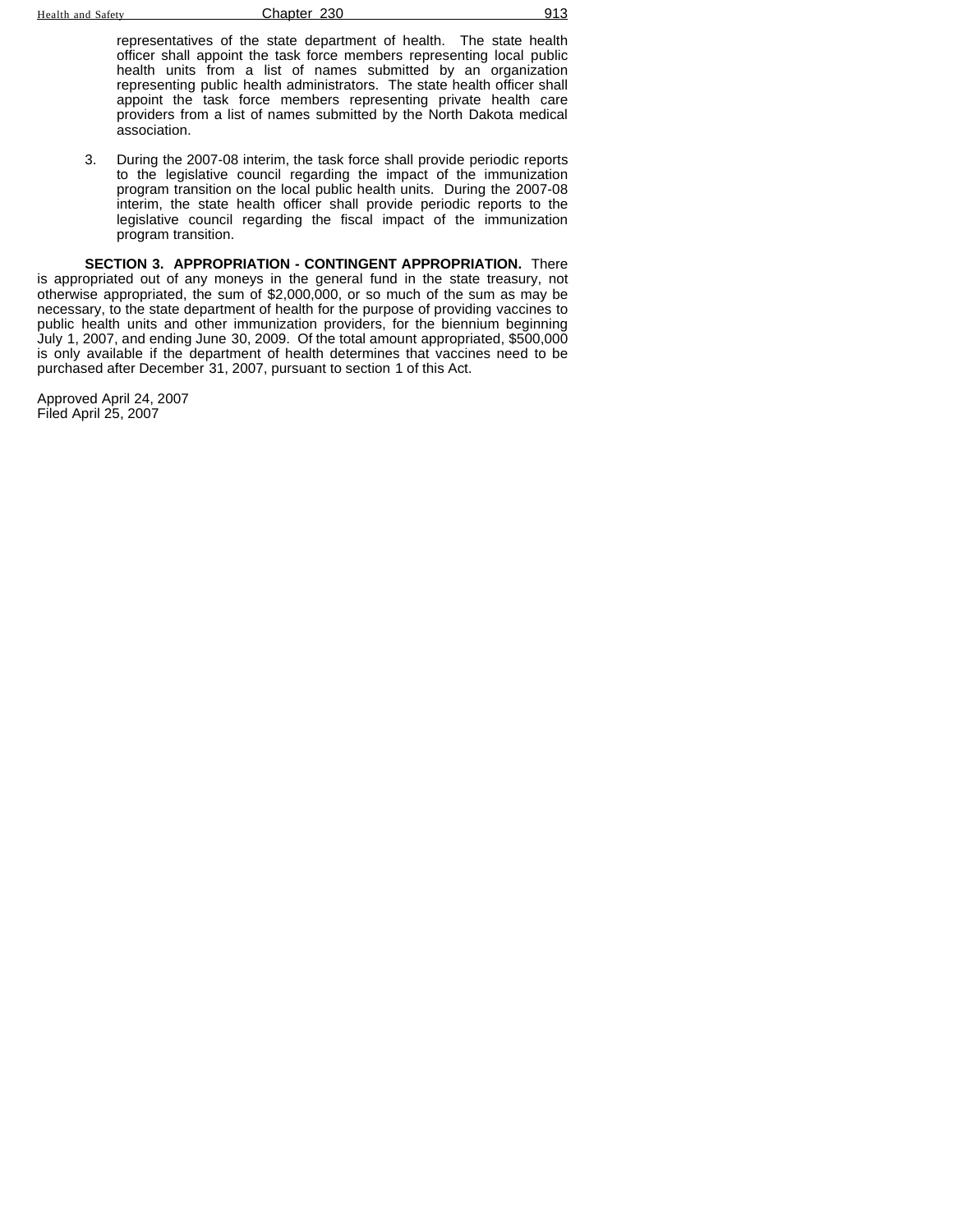#### **HOUSE BILL NO. 1434** (Representatives Price, Svedjan)

(Senator J. Lee)

# **HEPATITIS EDUCATION AND VACCINATION PROGRAM**

AN ACT to create and enact a new section to chapter 23-01 of the North Dakota Century Code, relating to a state department of health viral hepatitis education and vaccination program; and to provide an appropriation.

### **BE IT ENACTED BY THE LEGISLATIVE ASSEMBLY OF NORTH DAKOTA:**

**SECTION 1.** A new section to chapter 23-01 of the North Dakota Century Code is created and enacted as follows:

### **Viral hepatitis program - Vaccination - Study.**

- 1. The state department of health shall establish and administer a viral hepatitis program with the goal of distributing to residents of the state who are at an increased risk for exposure to viral hepatitis information that addresses the higher incidence of hepatitis C exposure and infection among these populations, addresses the dangers presented by the disease, and provides contacts for additional information and referrals.
- 2. The department shall establish a list of classes of individuals by category that are at increased risk for viral hepatitis exposure. The list must be consistent with recommendations developed by the federal centers for disease control. The department shall determine the type of information the department will distribute under the program and the form and manner of distribution.
- 3. The department shall establish a vaccination and testing program, to be coordinated by the department through local public health units.

**SECTION 2. APPROPRIATION.** There is appropriated out of any moneys in the general fund in the state treasury, not otherwise appropriated, the sum of \$200,000, or so much of the sum as may be necessary, to the state department of health for the purpose of establishing a viral hepatitis program under section 1 of this Act, for the biennium beginning July 1, 2007, and ending June 30, 2009.

Approved April 9, 2007 Filed April 10, 2007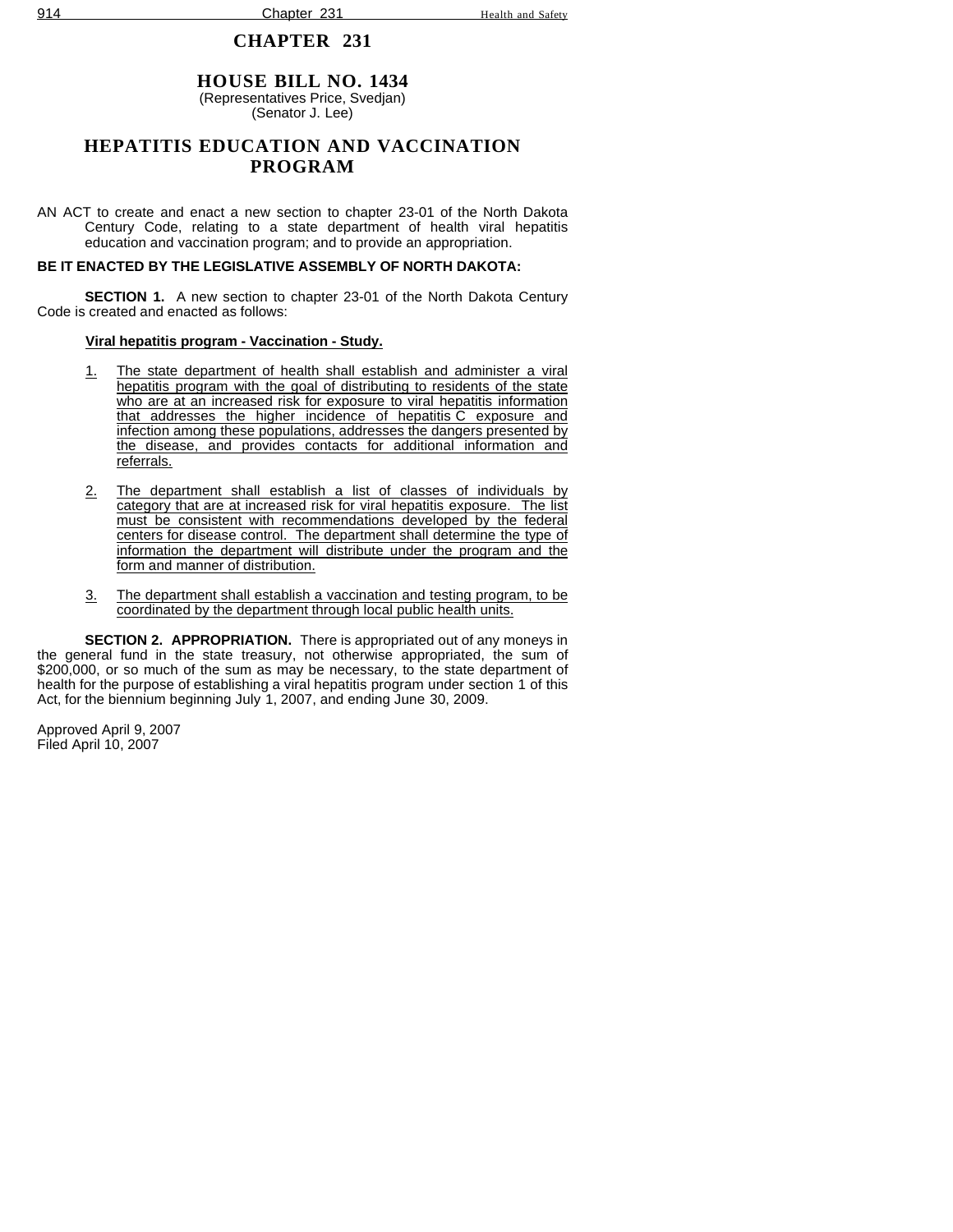#### **HOUSE BILL NO. 1471**

(Representatives Ekstrom, Hawken, Nottestad, Potter) (Senators Erbele, Heckaman)

# **HUMAN PAPILLOMA VIRUS EDUCATION**

AN ACT to create and enact a new section to chapter 23-01 of the North Dakota Century Code, relating to state department of health programs to educate about the human papilloma virus; and to provide an appropriation.

#### **BE IT ENACTED BY THE LEGISLATIVE ASSEMBLY OF NORTH DAKOTA:**

**SECTION 1.** A new section to chapter 23-01 of the North Dakota Century Code is created and enacted as follows:

**Human papilloma virus - Information.** The state department of health shall educate the public about the human papilloma virus and the availability of a human papilloma virus vaccine; promote immunization against the human papilloma virus; and distribute informational materials regarding the human papilloma virus and the human papilloma virus vaccine. The department shall distribute the informational material through relevant department programs and divisions, including breast and cervical cancer control programs; immunization programs; family planning programs; and human immunodeficiency virus and sexually transmitted disease programs. Informational materials distributed must include the recommendations of the advisory committee on immunization practices of the federal centers for disease control and prevention; contain information relevant to the target populations of each of the participating programs and divisions distributing the informational materials; and contain information regarding the availability of the vaccine through the vaccines for children program operated by the department under 42 U.S.C. 1396s, and the medical assistance program.

**SECTION 2. APPROPRIATION.** There is appropriated out of any moneys in the general fund in the state treasury, not otherwise appropriated, the sum of \$50,000, or so much of the sum as may be necessary, to the state department of health for the purpose of providing human papilloma virus education under section 1 of this Act, for the biennium beginning July 1, 2007, and ending June 30, 2009.

Approved March 28, 2007 Filed March 28, 2007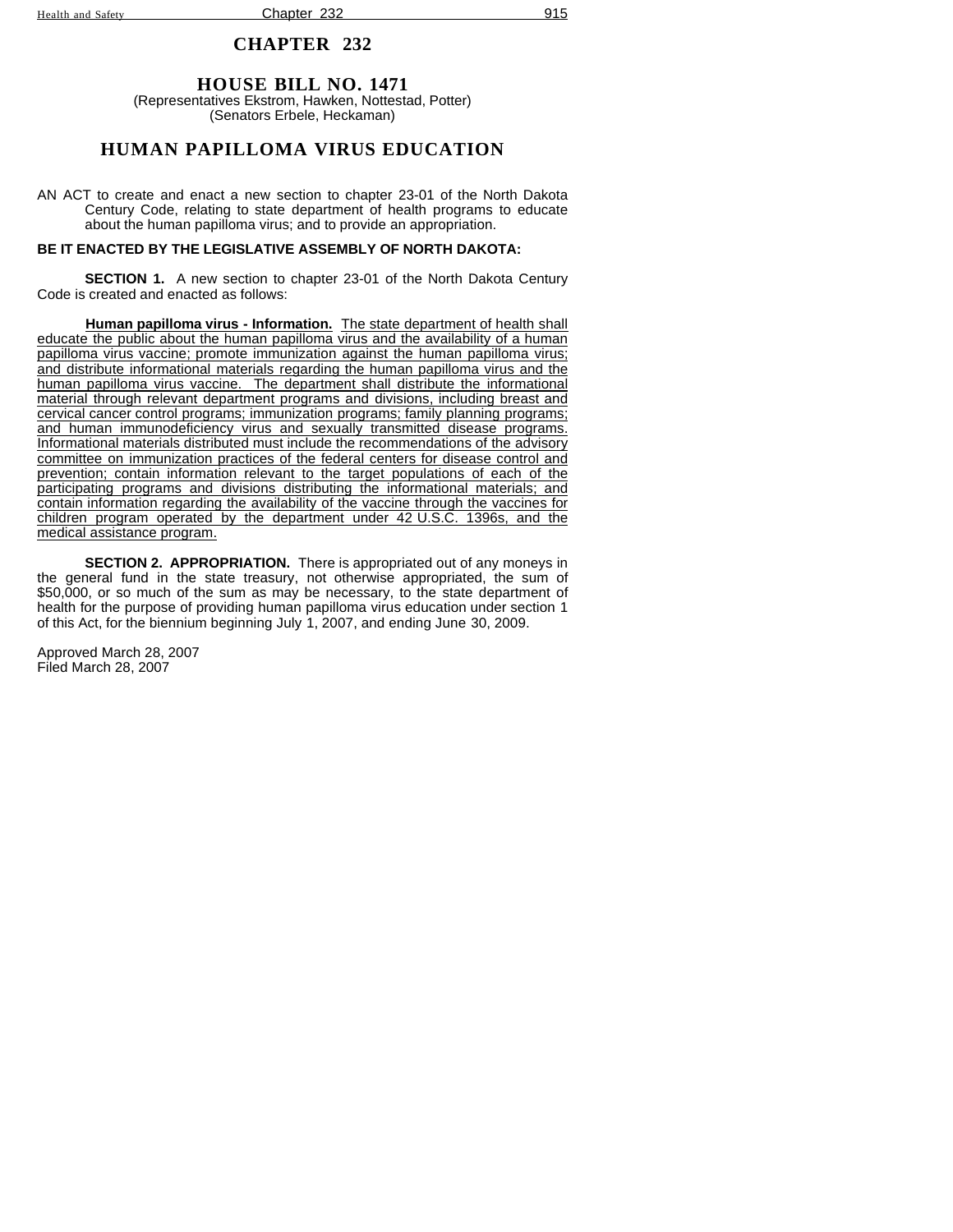# **HOUSE BILL NO. 1505**

(Representatives Ruby, Bellew, Price) (Senators Erbele, Warner)

# **TATTOOING AND BODY PIERCING REGULATION**

AN ACT to create and enact a new section to chapter 23-01 of the North Dakota Century Code, relating to the regulation of tattooing, body piercing, branding, subdermal implants, and scarification.

### **BE IT ENACTED BY THE LEGISLATIVE ASSEMBLY OF NORTH DAKOTA:**

<sup>132</sup> **SECTION 1.** A new section to chapter 23-01 of the North Dakota Century Code is created and enacted as follows:

#### **Tattooing, body piercing, branding, subdermal implants, and scarification - Permit - Fee - Adoption of rules.**

- 1. A person may not operate a facility providing tattooing, body piercing, branding, subdermal implant, and scarification services without a permit issued by the department under this section. The holder of a permit shall display the permit in a conspicuous place at the facility for which the permit is issued. A permit issued under this section expires annually. An applicant for a permit shall submit an application for a permit to the department, on a form provided by the department, with a permit fee established by the department. The application must include the name and complete mailing address and street address of the facility and any other information reasonably required by the department for the administration of this section.
- 2. The health council shall adopt rules to regulate any person that receives compensation for engaging in the practice of tattooing, body piercing, branding, subdermal implants, or scarification. The rules must establish health and safety requirements and limitations with respect to the age of an individual who may receive a tattoo, body piercing, or scarification and may prohibit any practice that the health council deems unsafe or a threat to public health.
- 3. The fees established by the department must be based on the cost of conducting routine and complaint inspections and enforcement actions and preparing and sending license renewals. Fees collected under this section must be deposited in the department's operating fund in the state treasury and any expenditure from the fund is subject to

<sup>132</sup> Section 23-01-35 was amended by section 2 of Senate Bill No. 2352, chapter 133.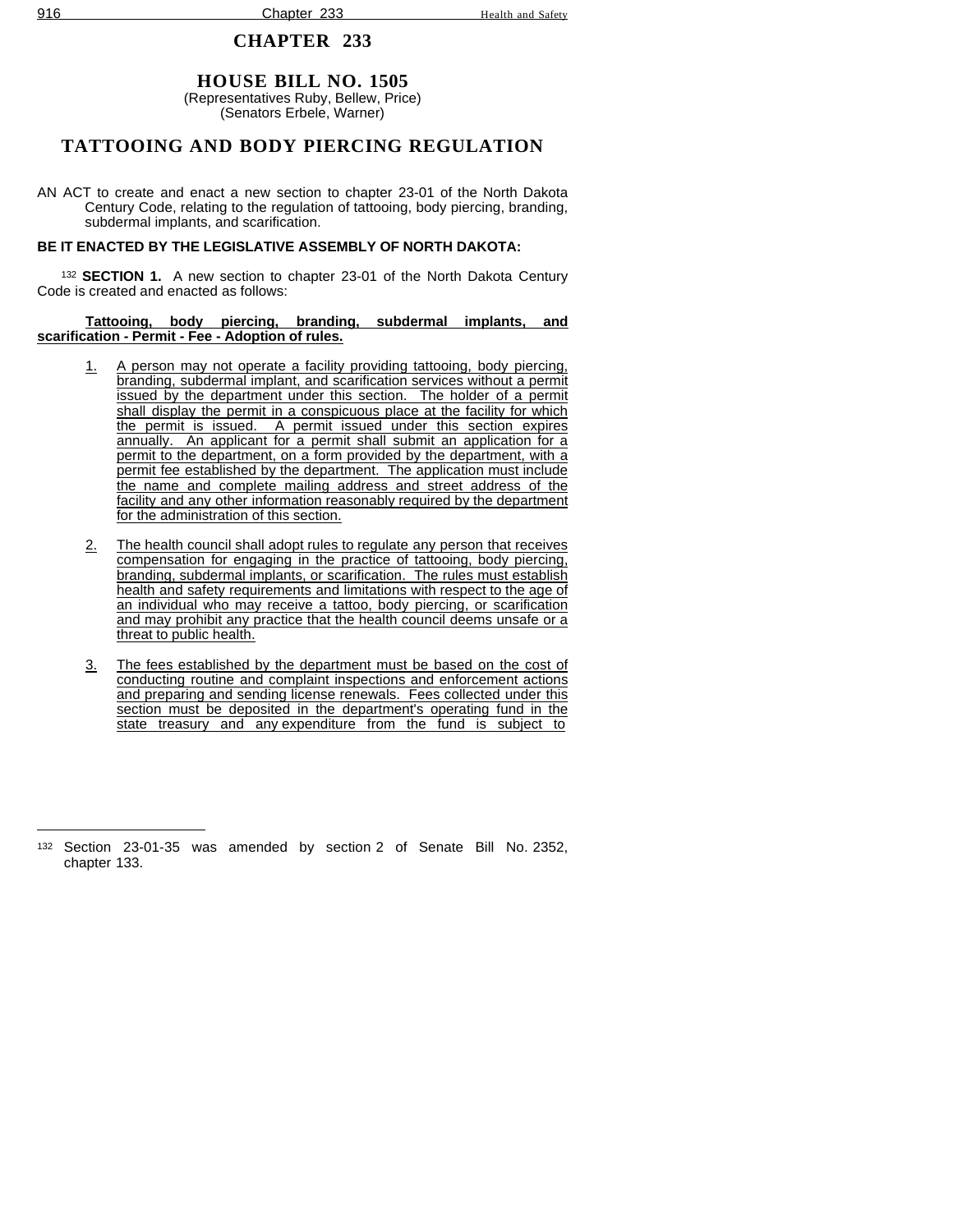appropriation by the legislative assembly. The department shall waive all or a portion of the fee for any facility that is subject to local jurisdiction.

Approved April 11, 2007 Filed April 13, 2007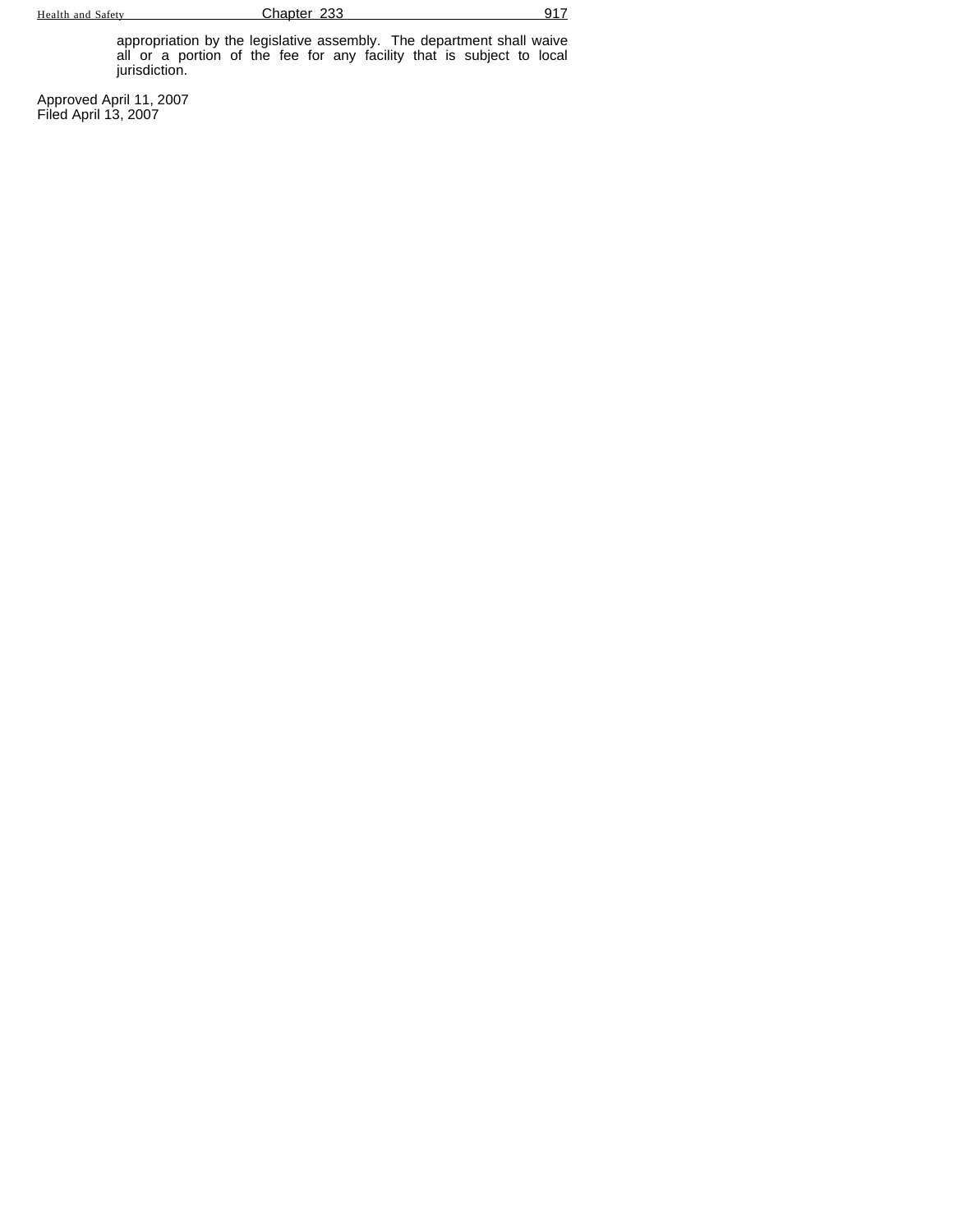# **HOUSE BILL NO. 1129**

(Human Services Committee) (At the request of the State Department of Health)

# **ELECTRONIC BIRTH, MARRIAGE, AND DEATH RECORDS**

AN ACT to create and enact a new section to chapter 23-02.1 of the North Dakota Century Code, relating to electronic birth, marriage, fetal death, and death records and electronic filing and registration for birth, fetal death, and death records; to amend and reenact sections 23-02.1-01, 23-02.1-05, 23-02.1-08, 23-02.1-11, 23-02.1-12, 23-02.1-13, 23-02.1-14, 23-02.1-15, and 23-02.1-16, subsection 1 of section 23-02.1-17, sections 23-02.1-18, 23-02.1-19, and 23-02.1-20, subsection 2 of section 23-02.1-21, section 23-02.1-22, subsection 2 of section 23-02.1-23, sections 23-02.1-25, 23-02.1-26, 23-02.1-27, 23-02.1-28, 23-02.1-29, and 23-02.1-30, subsection 1 of section 23-02.1-32, and sections 23-06-07, 23-06-08, 23-06-09, and 23-06-10 of the North Dakota Century Code, relating to birth, marriage, and death records; to repeal sections 23-02.1-06, 23-02.1-07, 23-02.1-09, and 23-02.1-10 of the North Dakota Century Code, relating to registration districts and local registrars; to provide a penalty; and to provide an effective date.

### **BE IT ENACTED BY THE LEGISLATIVE ASSEMBLY OF NORTH DAKOTA:**

**SECTION 1. AMENDMENT.** Section 23-02.1-01 of the North Dakota Century Code is amended and reenacted as follows:

**23-02.1-01. Definitions.** As used in this chapter:

- 1. "Authorized representative" means a person who has the legal authority to act on behalf of the person named on a record, including a personal representative or guardian.
- 2. "Certified" means a copy of the original record on file with the state department of health that is signed and sealed by the state registrar or deputy state registrar.
- 3. "Dead body" means a lifeless human body or parts of such body or bones thereof from the state of which it may reasonably be concluded that death recently occurred.
- 4. "Electronic birth registration system" means the electronic birth registration system maintained by the state department of health.
- 5. "Electronic death registration system" means the electronic death registration system maintained by the state department of health.
- 6. "Facts of death" means the demographic and personal information pertaining to a person's death.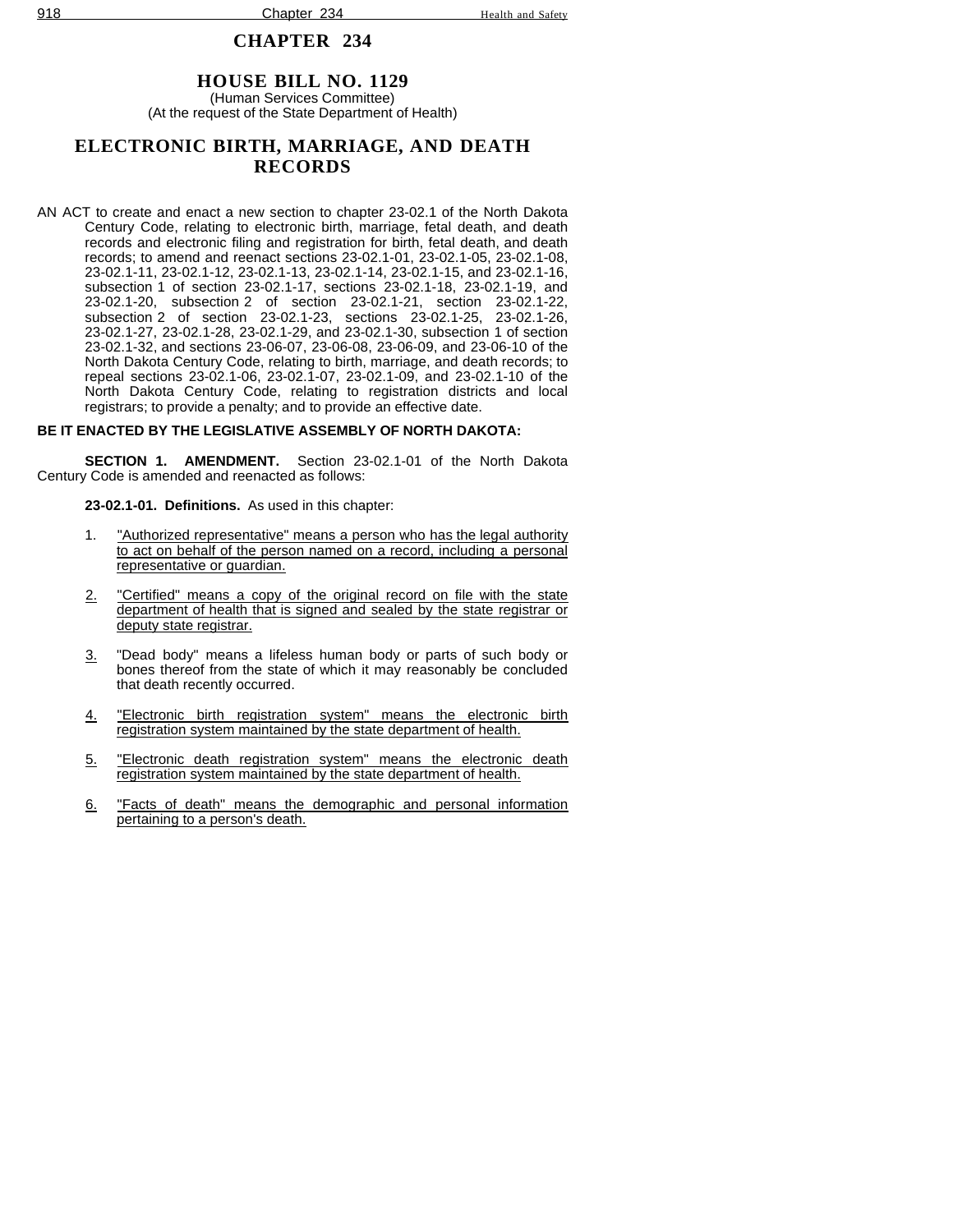- 2. 7. "Fetal death" or "birth resulting in stillbirth" means death prior to the complete expulsion or extraction from its mother of a product of human conception, irrespective of the duration of pregnancy; the death is indicated by the fact that after such expulsion or extraction the fetus does not breathe or show any evidence of life such as beating of the heart, pulsation of the umbilical cord, or definite movement of voluntary muscles.
- 3. 8. "Filing" means the presentation of a certificate record, report, or other record information provided for in this chapter  $\overline{of}$  a birth, death, fetal death, adoption, marriage, divorce, or other event as specified by the state health officer for registration by the state registrar.
- 4. 9. "Final disposition" means the burial, interment, cremation, removal from the state, or other disposition of a dead body or fetus.
- 5. 10. "Health statistics" means data derived from records of birth, death, fetal death, marriage, divorce, or other records relating to the health of the populace or the state of the environment.
- 6. 11. "Institution" means any establishment, public or private, which provides inpatient medical, surgical, or diagnostic care or treatment, or nursing, custodial, or domiciliary care to two or more individuals unrelated by blood, or to which persons are committed by law.
- 7.  $12.$  "Live birth" means the complete expulsion or extraction from its mother of a product of human conception, irrespective of the duration of pregnancy, which after such expulsion or extraction, breathes or shows any other evidence of life such as beating of the heart, pulsation of the umbilical cord, or definite movement of voluntary muscles, whether or not the umbilical cord has been cut or the placenta is attached.
	- 13. "Medical certification" means the medical information pertaining to a person's death, including the cause and manner of death.
- 8. 14. "Physician" means a person authorized or licensed to practice medicine or osteopathy pursuant to chapter 43-17.
- 9. 15. "Registration" means the acceptance by the state registrar and incorporation into official records of certificates, reports, or other records provided for in this chapter, of birth, death, fetal death, marriage, divorce, or other records as may be determined by the state health officer.
	- 16. "Relative" means a person's current or surviving spouse, a parent or legal guardian, a child, a grandparent, or a grandchild. The state registrar may require proof of the relationship.
	- 17. "Subregistrar" means a funeral director or other suitable person from a licensed funeral home who is appointed by the state registrar for the purpose of issuing burial-transit permits.
- 10. 18. "System of health statistics tabulation and analysis" includes the tabulation, analysis, and presentation or publication of statistical data derived from health statistics.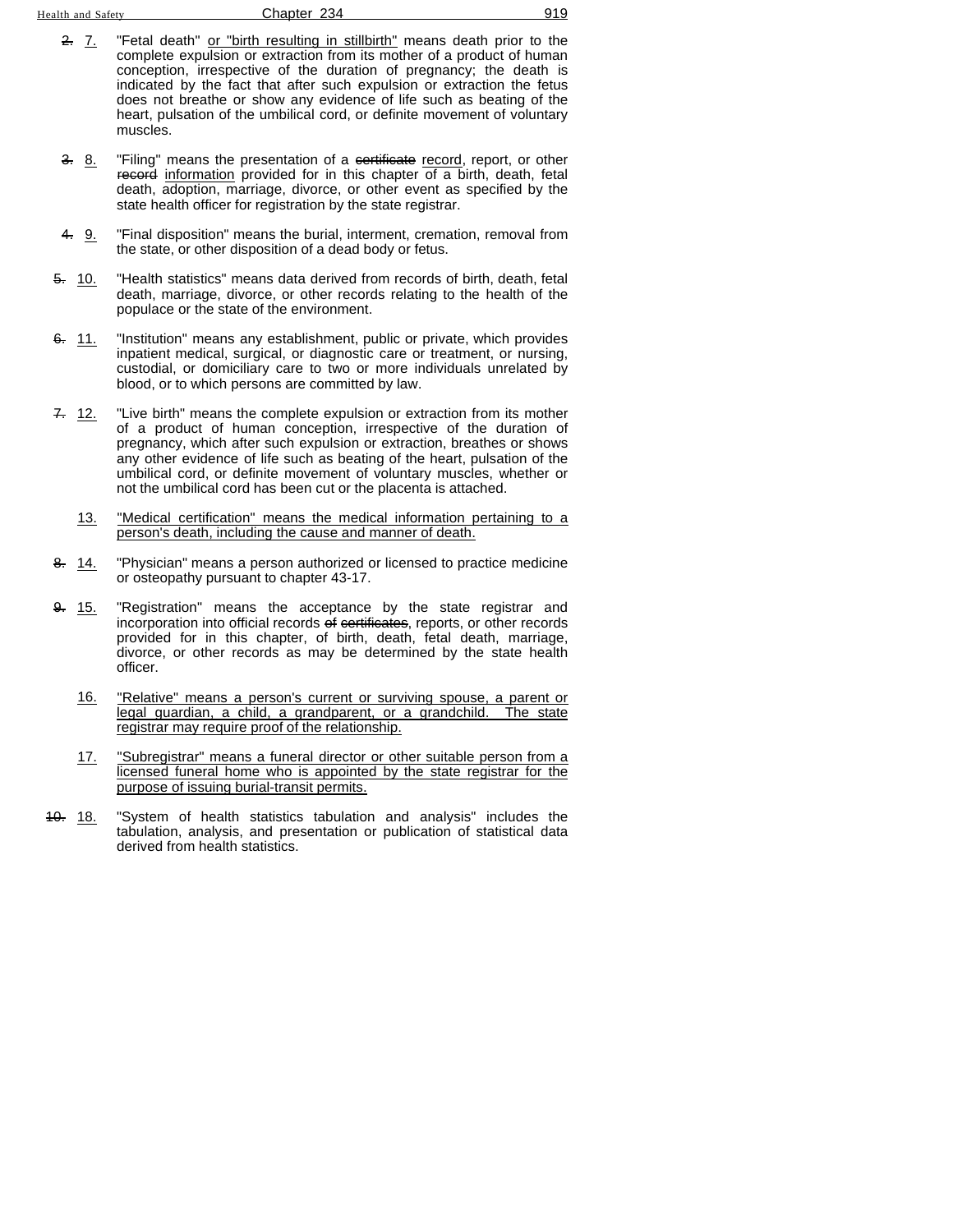| 920                | Chapter 234                                                                                                                                                                                                                                                                                                          | Health and Safety |
|--------------------|----------------------------------------------------------------------------------------------------------------------------------------------------------------------------------------------------------------------------------------------------------------------------------------------------------------------|-------------------|
| <del>11.</del> 19. | "System of vital records registration" includes the registration, collection,<br>preservation, amendment, and certification of records of birth, death,<br>fetal death, marriage, divorce, or other records as may be determined<br>necessary by the state health officer or the state health officer's<br>designee. |                   |

**SECTION 2.** A new section to chapter 23-02.1 of the North Dakota Century Code is created and enacted as follows:

#### **Birth, marriage, fetal death, and death records - Transition to electronic birth registration system and electronic death registration system.**

- 1. Beginning January 1, 2008, all new birth, fetal death, and death certificates must be filed with the state registrar and maintained as birth, fetal death, or death records. The state registrar shall issue certified copies of any birth, fetal death, or death record, or informational copies of death and marriage records, to those persons entitled to the record in accordance with this chapter.
- 2. A certified copy of a birth, marriage, fetal death, or death record is considered to meet the requirements of any law requiring a birth, marriage, fetal death, or death certificate.
- 3. All birth, marriage, fetal death, and death certificates created or issued before January 1, 2008, remain legally valid if the certificate was valid under prior law.
- 4. Any reference to a birth, marriage, fetal death, and death record includes any birth, marriage, fetal death, and death certificate issued before January 1, 2008.
- 5. Amendments to birth records issued before 2006 and fetal death, or death records issued before 2008 must be made according to the procedures and processes used at the time the original record was created.

**SECTION 3. AMENDMENT.** Section 23-02.1-05 of the North Dakota Century Code is amended and reenacted as follows:

#### **23-02.1-05. Duties of the state registrar.**

- 1. The state registrar shall:
	- a. Direct and supervise the statewide system of vital records and registration and be the primary custodian of said records.
	- b. Direct, supervise, and control the activities of local registrars subregistrars and the activities of other local officials related to the operation of the vital records registration system.
	- c. Prescribe, with the approval of the state department of health, and distribute such forms as required by this chapter and the rules and regulations issued hereunder.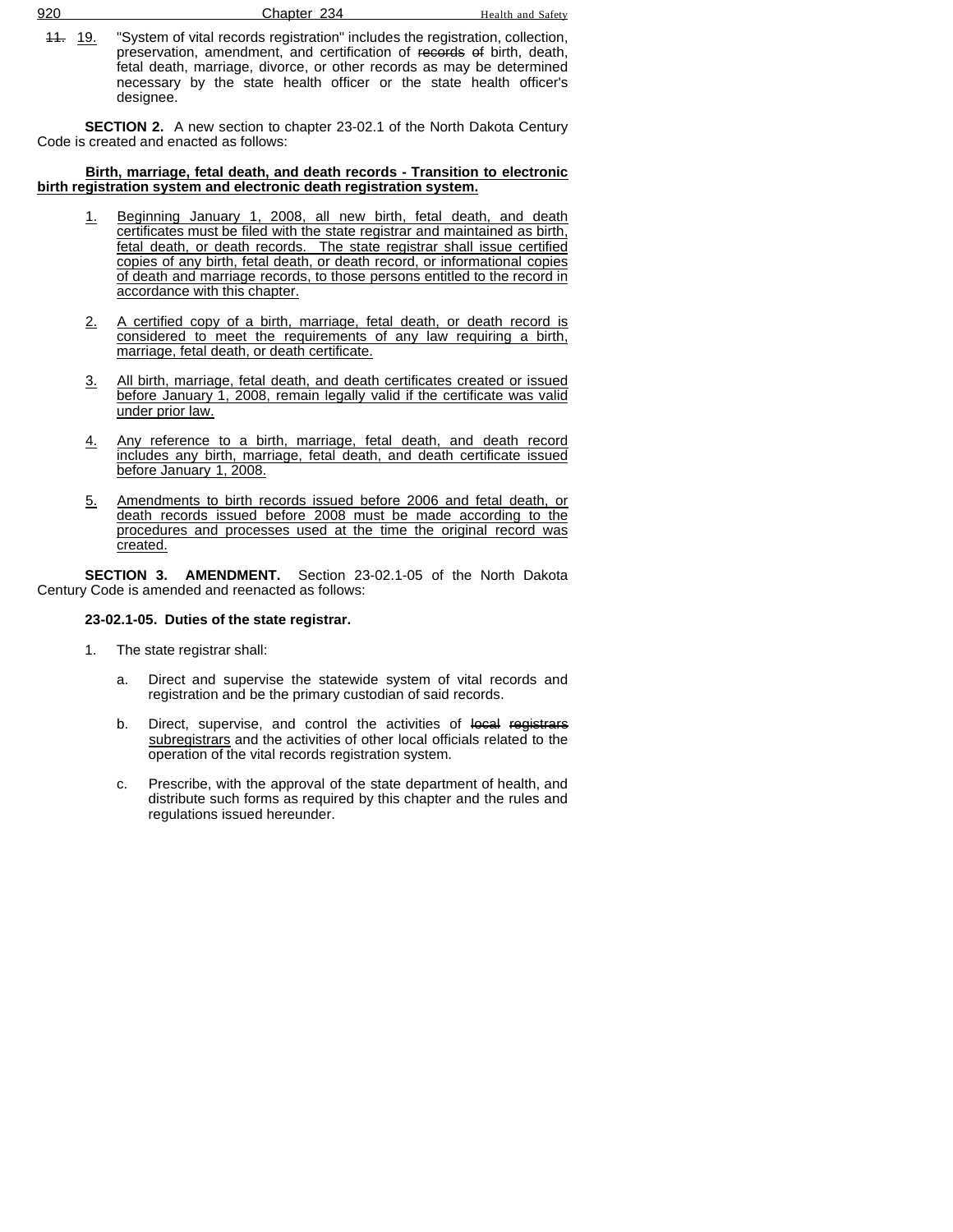2. The deputy state registrar shall possess the powers of the state registrar during the registrar's absence, delegation, inability to act, or during the time there is a vacancy in the office.

**SECTION 4. AMENDMENT.** Section 23-02.1-08 of the North Dakota Century Code is amended and reenacted as follows:

**23-02.1-08. Duties of subregistrars.** A subregistrar may receive death certificates and issue burial-transit permits for those registration districts counties served by the funeral home the subregistrar is employed by. The subregistrar shall note on each certificate over the subregistrar's signature the date upon which it was filed and shall forward the same to the local registrar file all completed burial-transit permits with the county recorder in the county where the final disposition took place within twenty-one ten days after death the date of interment or within the time prescribed by the local board of health. The subregistrar is subject to the supervision and control of the state registrar and may be removed by the state registrar for reasonable cause. The subregistrar is subject to the same penalties for neglect of duties as is the local registrar provided in section 23-02.1-32.

**SECTION 5. AMENDMENT.** Section 23-02.1-11 of the North Dakota Century Code is amended and reenacted as follows:

23-02.1-11. Form of certificates records. The form of the certificates records, reports, and other returns information required by this chapter is subject to the approval of and modification by the state department of health. In order to maintain uniformity in the system of vital records registration and the system of health statistics tabulation and analysis, substantial efforts should be made to ensure that information collected parallels that collected by other primary registration areas.

**SECTION 6. AMENDMENT.** Section 23-02.1-12 of the North Dakota Century Code is amended and reenacted as follows:

23-02.1-12. Date of registration. Each eertificate record, report, and other form information required to be filed under this chapter must have entered upon its face the date of registration duly attested.

**SECTION 7. AMENDMENT.** Section 23-02.1-13 of the North Dakota Century Code is amended and reenacted as follows:

#### **23-02.1-13. Birth registration.**

- 1. A certificate of birth record for each live birth that occurs in this state must be filed with the state registrar.
- 2. When a birth occurs in an institution, the person in charge of the institution or a designated representative shall obtain the personal data, prepare the certificate, secure the signatures required by the certificate, and file it with the state registrar. The physician in attendance shall certify to the facts of birth and provide the medical information required by the certificate within six days after the birth must use the state department of health's electronic birth registration system to report the birth, including all personal and medical facts, to the state registrar within five days after the birth.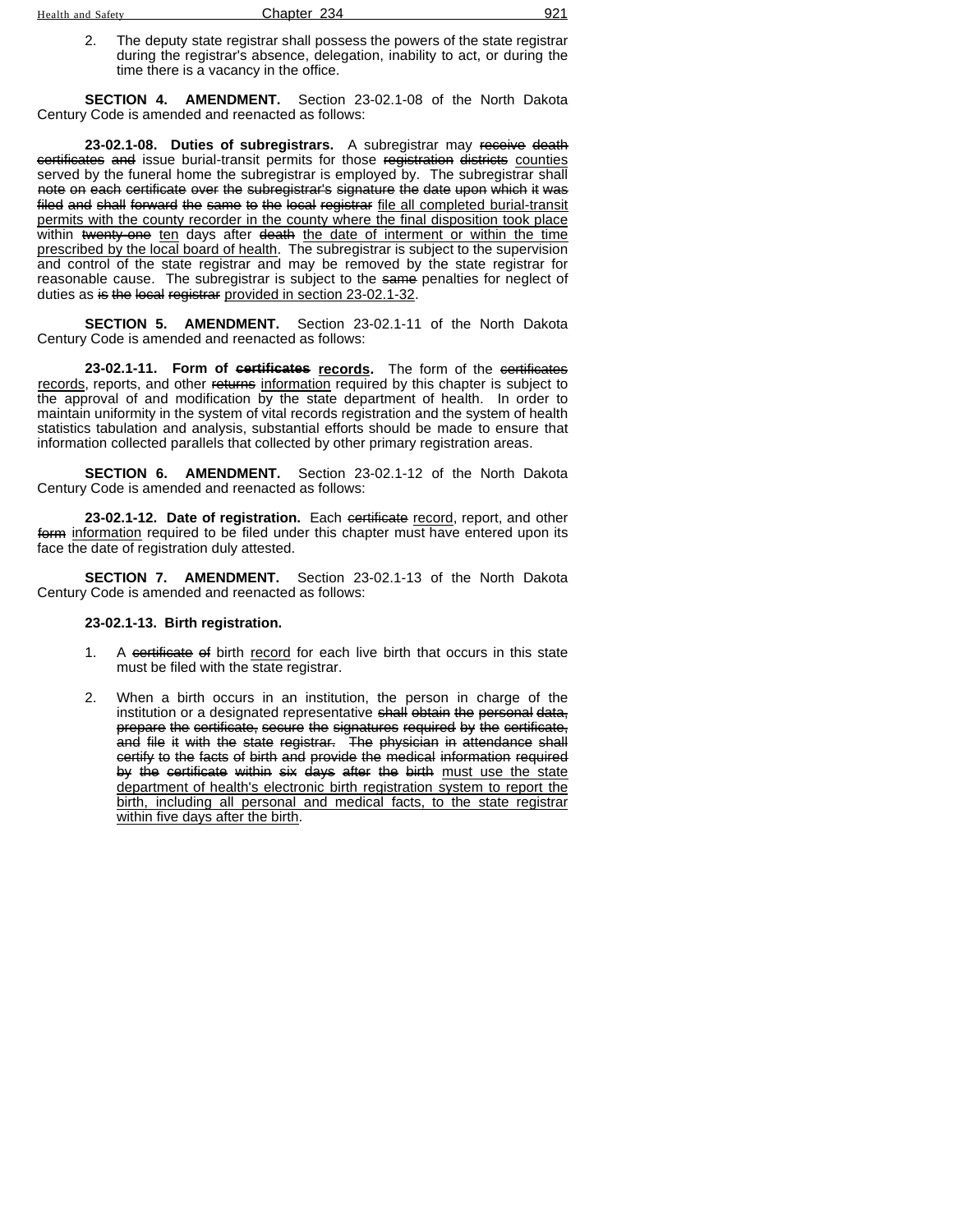- 3. When a birth occurs outside an institution, the entitlerigned forms must be prepared and filed with the state registrar by one of the following in the indicated order of priority:
	- a. The physician in attendance at or immediately after the birth, or in the absence of such a person-;
	- b. Any other person in attendance at or immediately after the birth, or in the absence of such a person.; or
	- c. The father, the mother, or in the absence of the father and the inability of the mother, the person in charge of the premises where the birth occurred.
- 4. If a man and the mother are or have been married or have attempted to marry each other in apparent compliance with law, although the attempted marriage is or could be declared invalid, and the child is born during the marriage or attempted marriage, or within three hundred days after the termination of cohabitation or after the marriage or attempted marriage is terminated by death, annulment, declaration of invalidity, or divorce, or after a decree of separation is entered by a court, the name of the man must be entered on the certificate record as the father of the child unless the presumption of paternity has been rebutted by a court decree.
- 5. If the child is not born during the marriage of the mother, or within three hundred days after a marriage is terminated by death, annulment, declaration of invalidity, or divorce, or after a decree of separation is entered by a court, the name of the father may not be entered on the birth certificate record unless:
	- a. After the child's birth, the father and the child's natural mother have married, or attempted to marry, each other by a marriage solemnized in apparent compliance with law, although the attempted marriage is or could be declared invalid, and:
		- (1) He has acknowledged his paternity of the child in writing filed with the state registrar; or
		- (2) With his consent, he is named as the child's father on the child's birth certificate; or
		- $\left\langle 3 \right\rangle$  He is obligated to support the child under a written voluntary promise or by court order;
	- b. After the child's birth, the child's natural mother and the father voluntarily acknowledge the child's paternity in a writing signed by both and filed with the state registrar; or
	- c. A court or other entity of competent jurisdiction has adjudicated paternity.
- 6. If, in accordance with subsections 4 and 5, the name of the father of the child is not entered on the certificate of birth record, the child's surname must be shown on the birth certificate record as the current legal surname of the mother at the time of birth unless an affidavit or an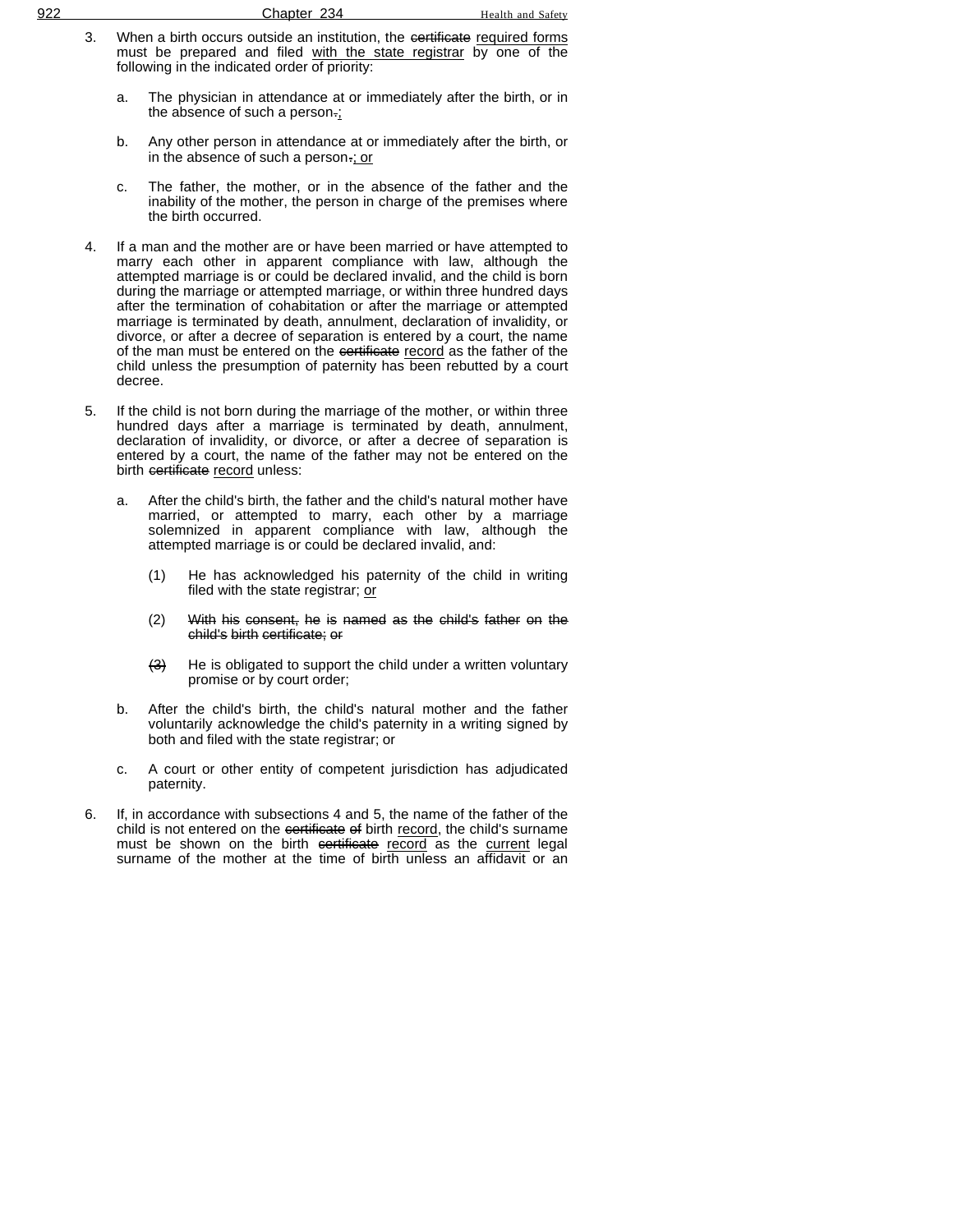acknowledgment of paternity signed by both parents is received stating the surname to be that of the father.

**SECTION 8. AMENDMENT.** Section 23-02.1-14 of the North Dakota Century Code is amended and reenacted as follows:

### **23-02.1-14. Infants of unknown parentage - Foundling registration.**

- 1. Whoever assumes custody of a living infant of unknown parentage shall report using the electronic birth registration system or on a form and in the manner prescribed by the state registrar within seven days to the state registrar the following information:
	- a. The date and place of finding.
	- b. Sex, color, or race, and approximate age of child and approximate date of birth.
	- c. Name and address of the persons or institution with whom the child has been placed for care.
	- d. Name given to the child by the custodian.
	- e. Other data required by the state registrar.
- 2. The place where the child was found must be entered as the place of birth and the date of birth must be determined by approximation.
- 3. A report registered under this section constitutes the certificate of birth record for the infant.
- 4. If the child is identified and a certificate of birth record is found or obtained, any report registered under this section must be sealed and filed and may be opened only by order of a court of competent jurisdiction or as provided by regulation.

**SECTION 9. AMENDMENT.** Section 23-02.1-15 of the North Dakota Century Code is amended and reenacted as follows:

### **23-02.1-15. Delayed registration of birth.**

- 1. When the birth of a person born in this state has not been registered, a eertificate record may be filed in accordance with the regulations of the state department of health. Such certificate record must be registered subject to such evidentiary requirements as the state department of health shall prescribe to substantiate the alleged facts of birth.
- 2. <del>Certificates</del> Records of birth registered one year or more after the date of occurrence must be marked "delayed" and show on their face the date of delayed registration.
- 3. A summary statement of the evidence submitted in support of the delayed registration must be endorsed on the certificate record.
- 4. a. When an applicant does not submit the minimum documentation required in the regulations for delayed registration or when the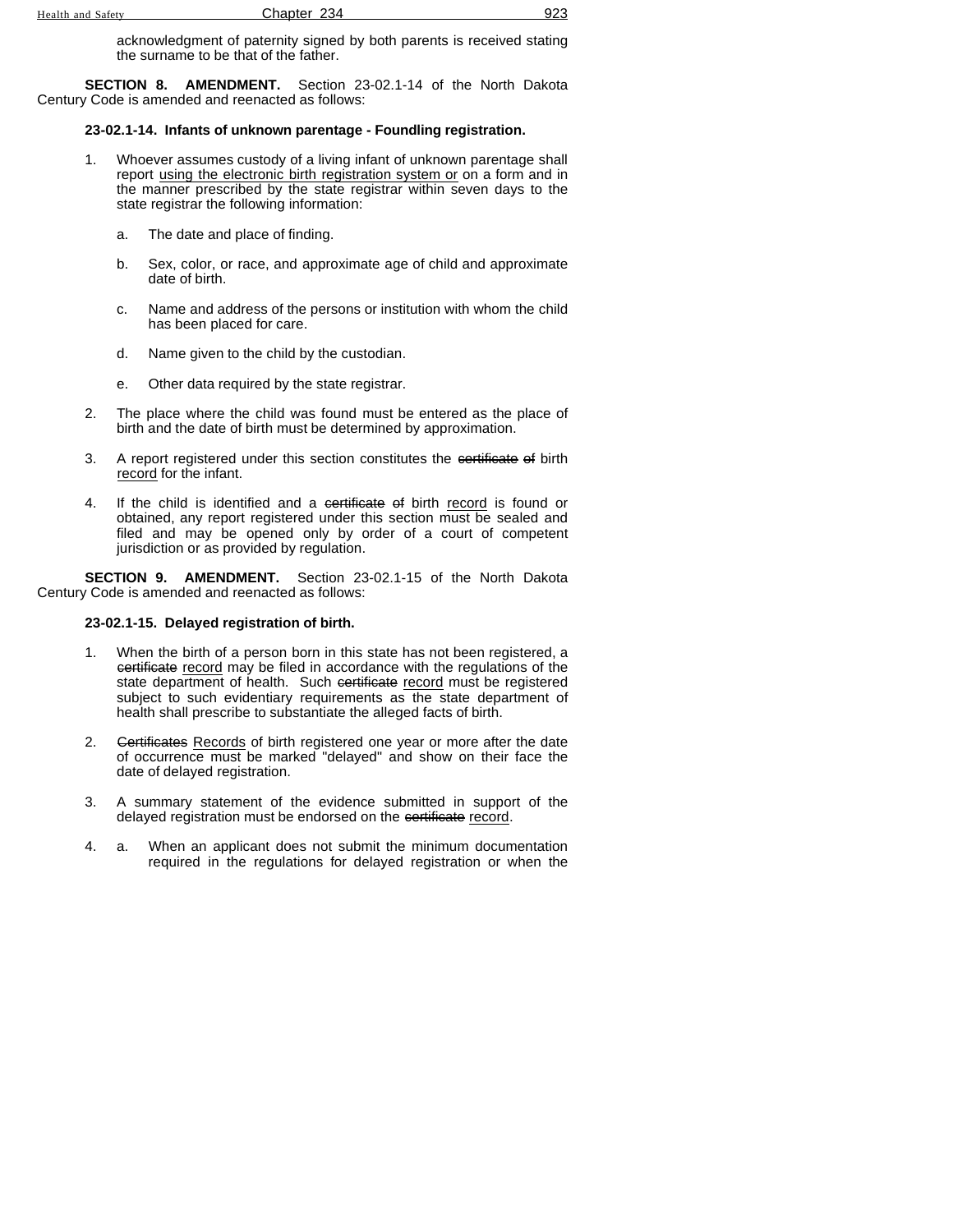state registrar finds reason to question the validity or adequacy of the certificate record or documentary evidence, the state registrar may not register the delayed certificate record and shall advise the applicant of the reasons for this action. In the event that the deficiencies are not corrected, the state registrar shall advise the applicant of the right of appeal to a court of competent jurisdiction for a judicial determination of the birth facts.

b. The state department of health may by regulation provide for the dismissal of an application which is more than two years old and is not being actively prosecuted pursued.

**SECTION 10. AMENDMENT.** Section 23-02.1-16 of the North Dakota Century Code is amended and reenacted as follows:

**23-02.1-16. Delayed registration of death.** When a death occurring in this state has not been registered within the time period specified in section 23-02.1-19, a certificate record may be filed in accordance with regulations of the state department of health.

- Such certificates records must be registered subject to such evidentiary requirements as the state department of health shall may by regulation prescribe to substantiate the alleged facts of death.
- 2. Gertificates Records of death registered one year or more after the date of occurrence must be marked "delayed" and must show on their face the date of delayed registration.

**SECTION 11. AMENDMENT.** Subsection 1 of section 23-02.1-17 of the North Dakota Century Code is amended and reenacted as follows:

For each adoption decreed by any court in this state, the court shall require the preparation of a report of adoption on a form prescribed and furnished by the state registrar. The report must include such facts as are necessary to locate and identify the certificate of birth record for the person adopted; provide information necessary to establish a new certificate of birth record for the person adopted; and must identify the order of adoption and be certified by the clerk of court.

**SECTION 12. AMENDMENT.** Section 23-02.1-18 of the North Dakota Century Code is amended and reenacted as follows:

#### **23-02.1-18. New certificates of birth records following adoption, legitimation, and paternity determination.**

- 1. The state registrar shall establish a new eertificate of birth record for a person born in this state when the registrar receives the following:
	- An adoption report as provided in section 23-02.1-17 or a certified copy of the decree of adoption together with the information necessary to identify the original certificate of birth record and to establish a new certificate of birth record; except that a new eertificate of birth record may not be established if so requested by the court decreeing the adoption, the adoptive parents, or the adoptive person.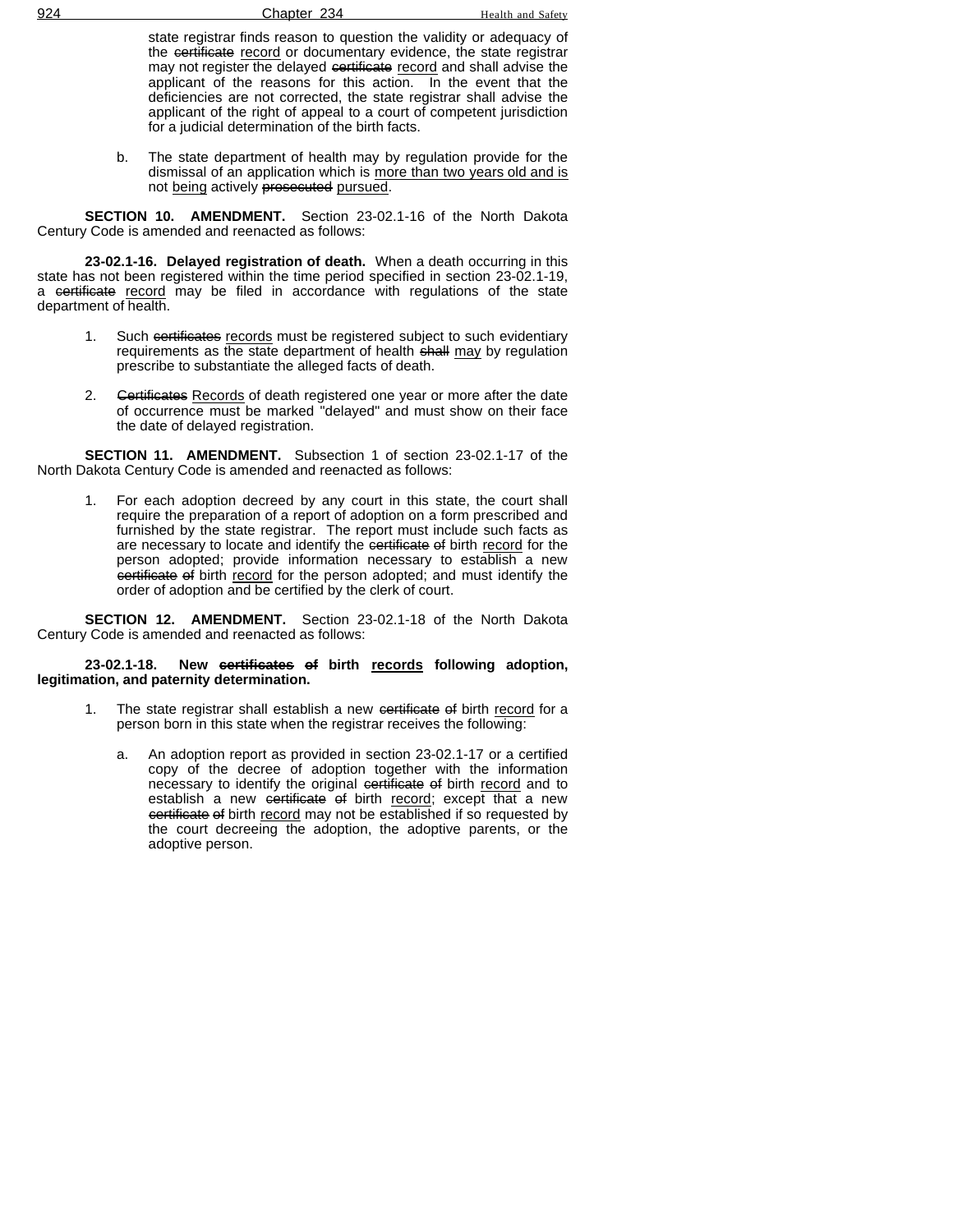- b. A request that a new contificate record be established and such evidence as required by rules and regulations proving that such person has been legitimated or that a court of competent jurisdiction has determined the paternity of such person.
- 2. For a person born in a foreign country whose adoptive parents are residents of the state of North Dakota at the time of the adoption, the state registrar shall prepare a new certificate of birth record:
	- a. In the case of a foreign-born person adopted in North Dakota, upon presentation of a report of adoption as required by section 23-02.1-17.
	- b. In the case of a foreign-born person adopted outside the state of North Dakota or outside the United States, or in the state of North Dakota prior to July 1, 1979, upon presentation of a certified copy of the adoption decree, and:
		- (1) A certified copy of the certificate of birth record of the adopted person; or
		- (2) An affidavit of an adoptive parent setting forth the true or probable date and place of birth and parentage of the adopted person.

Any certificate certification of a birth record issued under this subsection must be in the same form as other certificates certifications of birth records issued in this state except that it must state that it does not purport to be evidence of United States citizenship.

- When a new contificate of birth record is established, the actual place and date of birth must be shown. The new certificate of birth record must be substituted for the original certificate of birth record:
	- a. Thereafter, the original certificate of birth record and the evidence of adoption, paternity, or legitimation is not subject to inspection except upon order of a court of competent jurisdiction or as provided by rules and regulations.
	- b. Upon receipt of a notice of annulment of adoption, the original certificate of birth record must be restored to its place in the files and the new certificate of birth record and evidence is not subject to inspection except upon order of a court of competent jurisdiction.
- 4. If no certificate of birth record is on file for the person for whom a new certificate of birth record is to be established under this section, an original certificate  $e\bar{f}$  birth record must be filed with the state registrar in accordance with the appropriate rules and regulations promulgated by the state department of health. The new certificate record is also to be prepared on the standard certificate of birth form or the delayed birth certificate form forms in use at the time of the adoption, legitimation, or paternity determination.
- 5. When a new certificate of birth record is established by the state registrar, all copies of the original certificate of birth record in the custody of any custodian of permanent local records in the state must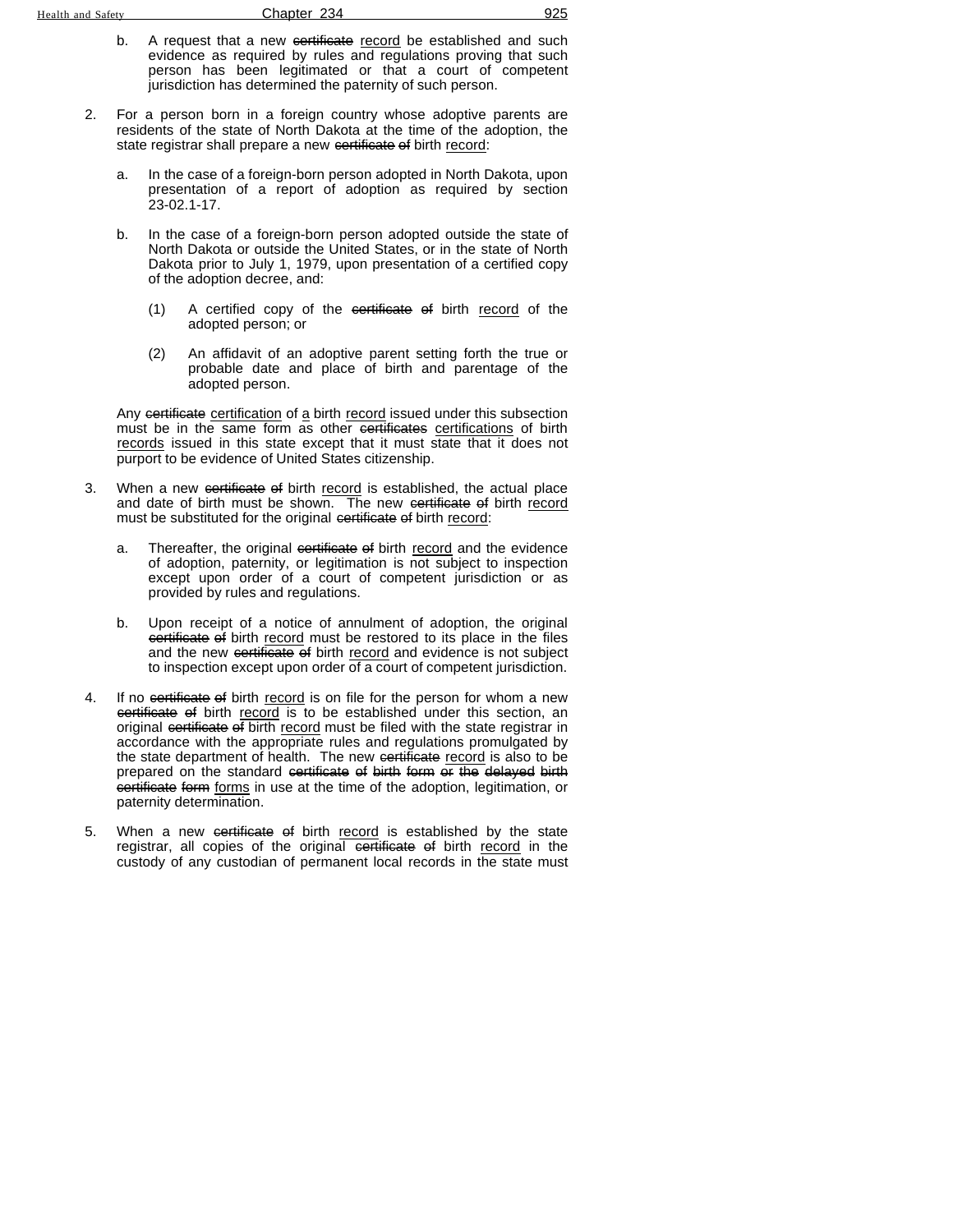be sealed from inspection or forwarded to the state registrar, as the registrar directs.

**SECTION 13. AMENDMENT.** Section 23-02.1-19 of the North Dakota Century Code is amended and reenacted as follows:

**23-02.1-19. Death registration.**

- 1. A death certificate for each death which occurs in this state must be filed with the local registrar of the district in which the death occurred within fifteen days after the death and must be registered by the registrar if it has been completed and filed in accordance with this section, provided:
	- a. That if the place of death is unknown, a death certificate must be filed in the registration district in which a dead body is found within fifteen days after the occurrence.
	- b. That if a death occurs on a moving conveyance, a death certificate must be filed in the registration district in which the dead body was first removed from the conveyance.
- 2. Notwithstanding subsection 1, if the state registrar has implemented an automated system that allows each local registrar to produce certified copies of death certificates in the local registrar's offices within two working days of filing, death certificates must be filed with the state registrar.
- 3. A death record for each death that occurs in this state must be filed with the state registrar in accordance with the rules and regulations set forth by the state department of health using the electronic death registration system. All registration and issuing of copies of death records will be completed by the state department of health.
- 2. The funeral director who first assumes custody of a dead body shall file the death certificate. The funeral director shall obtain the personal data facts of death from the next of kin or the best qualified person or source available and must file the facts of death information using the electronic death registration system within three days after assuming custody of the dead body. The funeral director shall obtain the medical certification of cause of death from the person responsible for the medical certification.
- 4.  $3.$  The medical certification must be completed and signed filed using the electronic death registration system within fifteen days after death by the physician or nurse practitioner in charge of the patient's care for the illness or condition which resulted in death except when inquiry is required by the local health officer or coroner.
- 5. 4. When death occurred without medical attendance or when inquiry is required by the local health officer or coroner, the county coroner shall investigate the cause of death, and shall obtain medical information about the individual from the individual's medical records or last-known physician, and shall complete and sign file the medical certification within fifteen days after taking charge of the case using the electronic death registration system.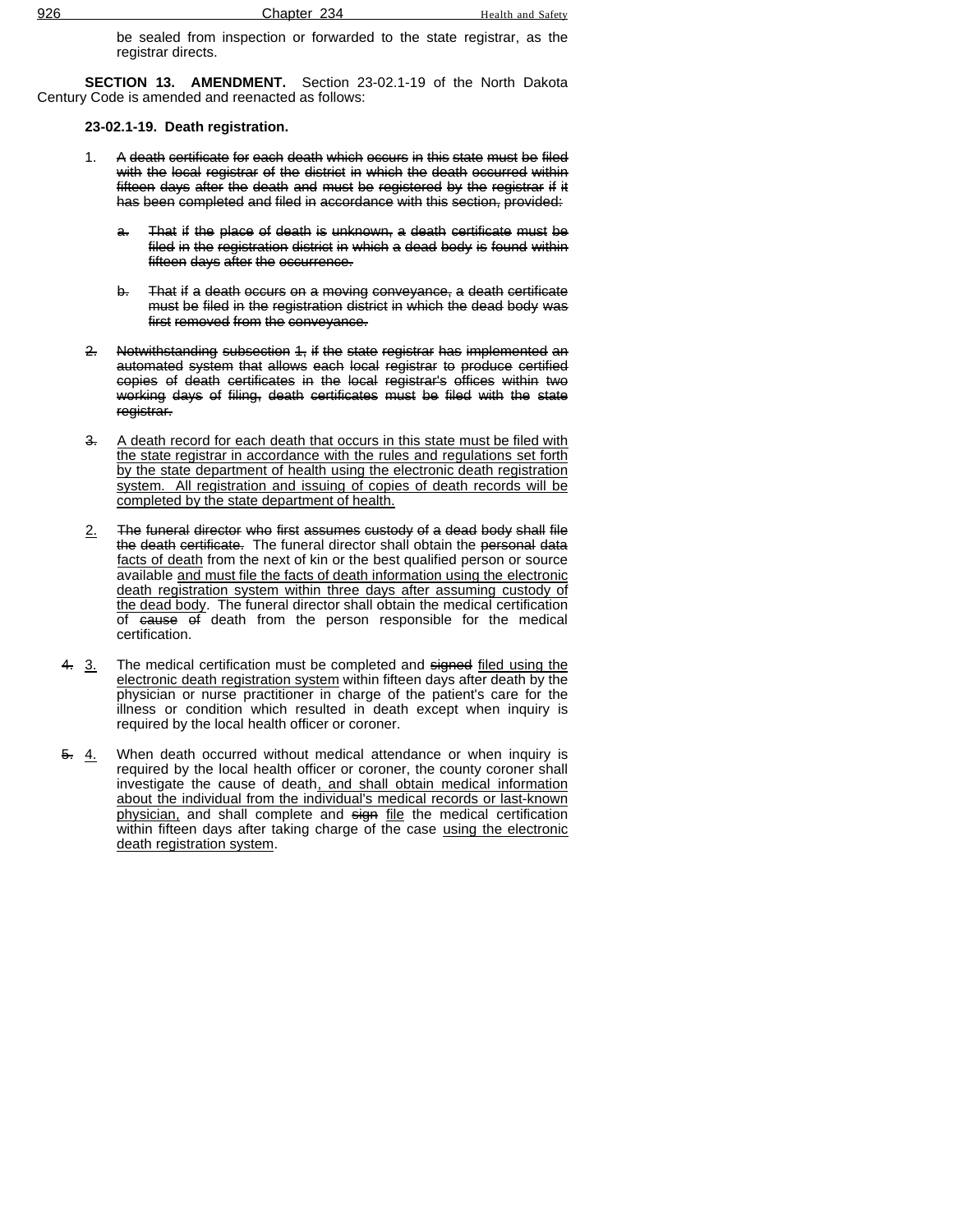- 6. 5. If the cause of death cannot be determined within fifteen days after death, the medical certification may be filed after the prescribed period, in accordance with rules adopted by the state department of health. The attending physician, nurse practitioner, or coroner shall give the funeral director in custody of the body notice of the reason for the delay and final disposition may not be made until authorized by the attending physician, nurse practitioner, or coroner.
- 7. 6. When a death is presumed to have occurred within this state but the body cannot be located, a death certificate record may be prepared by the state registrar upon receipt of findings of a court of competent jurisdiction, including the personal data facts of death and medical data certification required to complete the death certificate record. The death certificate record must be marked "presumptive" and must show on its face the date of registration and must identify the court and the date of the decree.
- 8. 7. Each death eertificate record must include the social security number of the decedent, if the information is available. A social security number included on a death certificate record is confidential and may be disclosed only to a relative or authorized representative of the individual named on the record or by an order of a court of competent jurisdiction.

**SECTION 14. AMENDMENT.** Section 23-02.1-20 of the North Dakota Century Code is amended and reenacted as follows:

#### **23-02.1-20. Fetal death registration.**

- A fetal death certificate record for each fetal death which occurs in this state after a gestation period of twenty completed weeks or more or of less than twenty completed weeks of gestation when provided by rules of the state department of health must be filed with the state registrar.
- 2. The funeral director who first assumes custody of a fetus shall file the fetal death certificate record. In the absence of such a person, the physician or other person in attendance at or after delivery shall file the eertificate of fetal death record. The person filing the certificate of fetal death record shall obtain the personal data facts of death from the next of kin or the best qualified person or source available and must file the facts of death information within fifteen days of the occurrence using the electronic death registration system. The person filing the certificate of fetal death record shall obtain the medical certification of cause of death from the person responsible for the medical certification.
- 3. The medical certification must be completed and signed filed using the electronic death registration system by the physician or a nurse practitioner in attendance at the delivery within fifteen days after the delivery except when inquiry is required by the local health officer or coroner.
- 4. When inquiry is required by the local health officer or coroner or in the absence of medical attendance, the county coroner shall investigate the cause of fetal death, and shall obtain medical information about the individual from that individual's medical records or last-known physician and sign file the medical certification within fifteen days after taking charge of the case using the electronic death registration system.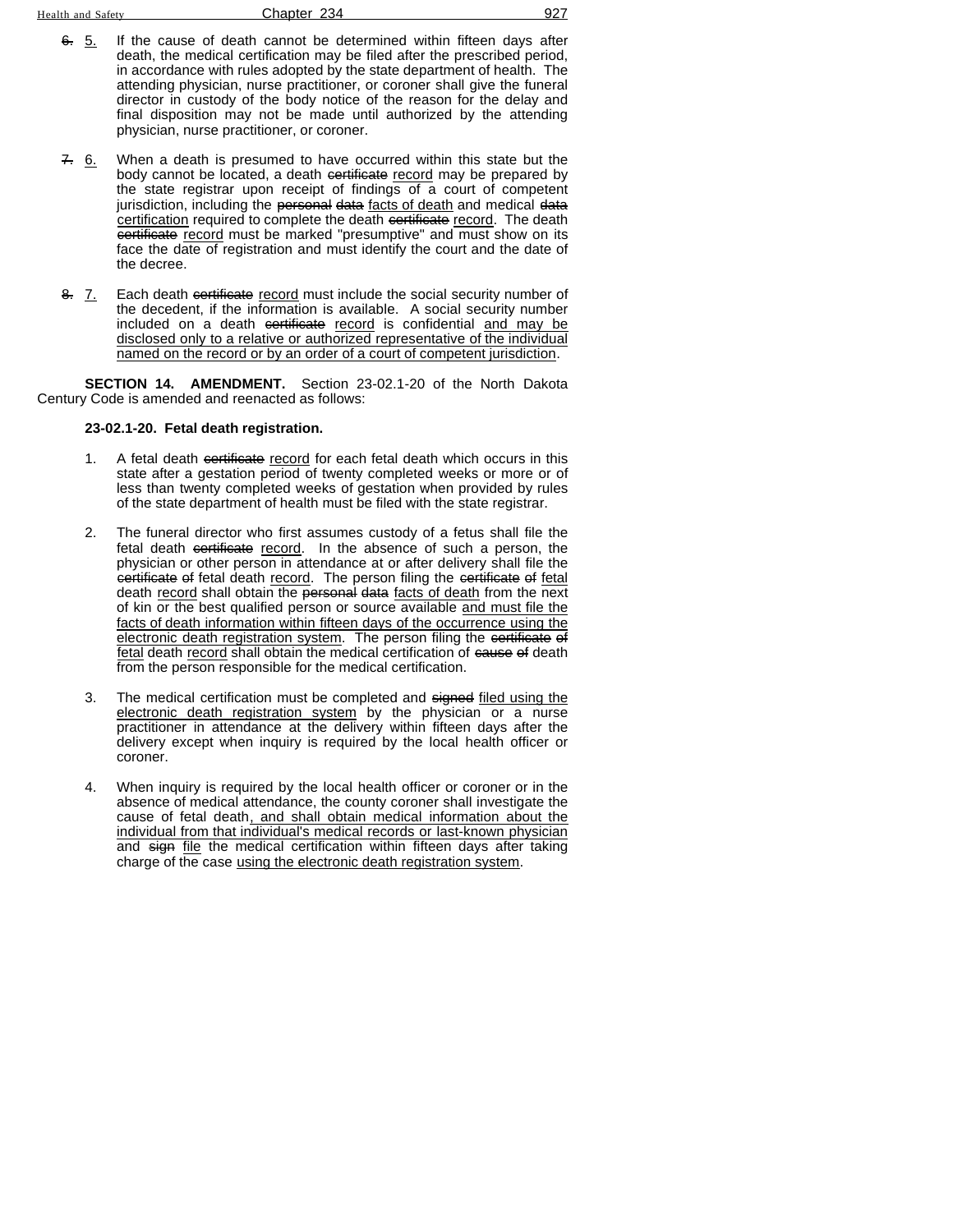- 5. If the cause of fetal death cannot be determined within fifteen days after death, the medical certification may be filed after the prescribed period of time in accordance with rules adopted by the state department of health. The attending physician, nurse practitioner, or coroner shall give the funeral director in custody of the fetus the notice of the reason for the delay and final disposition may not be made until authorized by the attending physician, nurse practitioner, or coroner.
- 6. The provision for entering the name of the father of the fetus on the fetal death certificate record and the reporting of out-of-wedlock fetal deaths concur exactly with those set forth in section 23-02.1-13.

**SECTION 15. AMENDMENT.** Subsection 2 of section 23-02.1-21 of the North Dakota Century Code is amended and reenacted as follows:

2. The burial-transit permits must be issued by the state registrar or the local registrar or a subregistrar of the district where the certificate of death or fetal death will and must be filed in the office of the county recorder where the final disposition occurs in accordance with the requirements of sections 23-02.1-19 and 23-02.1-20.

**SECTION 16. AMENDMENT.** Section 23-02.1-22 of the North Dakota Century Code is amended and reenacted as follows:

#### **23-02.1-22. Extension of time.**

- 1. The state department of health may, by regulation and upon such conditions as it may prescribe to assure compliance with the purposes of this chapter, provide for the extension of the periods of time prescribed in sections 23-02.1-19, 23-02.1-20, and 23-02.1-21 for the filing of death <del>certificates</del> records, fetal death <del>certificates</del> records, medical certification of <del>cause</del> <del>of</del> death, and for the obtaining of burial-transit permits in cases in which compliance with the applicable prescribed period would result in undue hardship.
- 2. Regulations of the state department of health may provide for the issuance of a burial-transit permit under section 23-02.1-21 prior to the filing of a certificate record of death or fetal death upon conditions designed to assure compliance with the purposes of this chapter in cases in which compliance with the requirement that the certificates records be filed prior to the issuance of the permit would result in undue hardship.

**SECTION 17. AMENDMENT.** Subsection 2 of section 23-02.1-23 of the North Dakota Century Code is amended and reenacted as follows:

2. The officer who issues the marriage license shall prepare the certificate record on the form prescribed and furnished by the state registrar upon the basis of information obtained from the parties to be married, who shall attest to information by their signatures.

**SECTION 18. AMENDMENT.** Section 23-02.1-25 of the North Dakota Century Code is amended and reenacted as follows: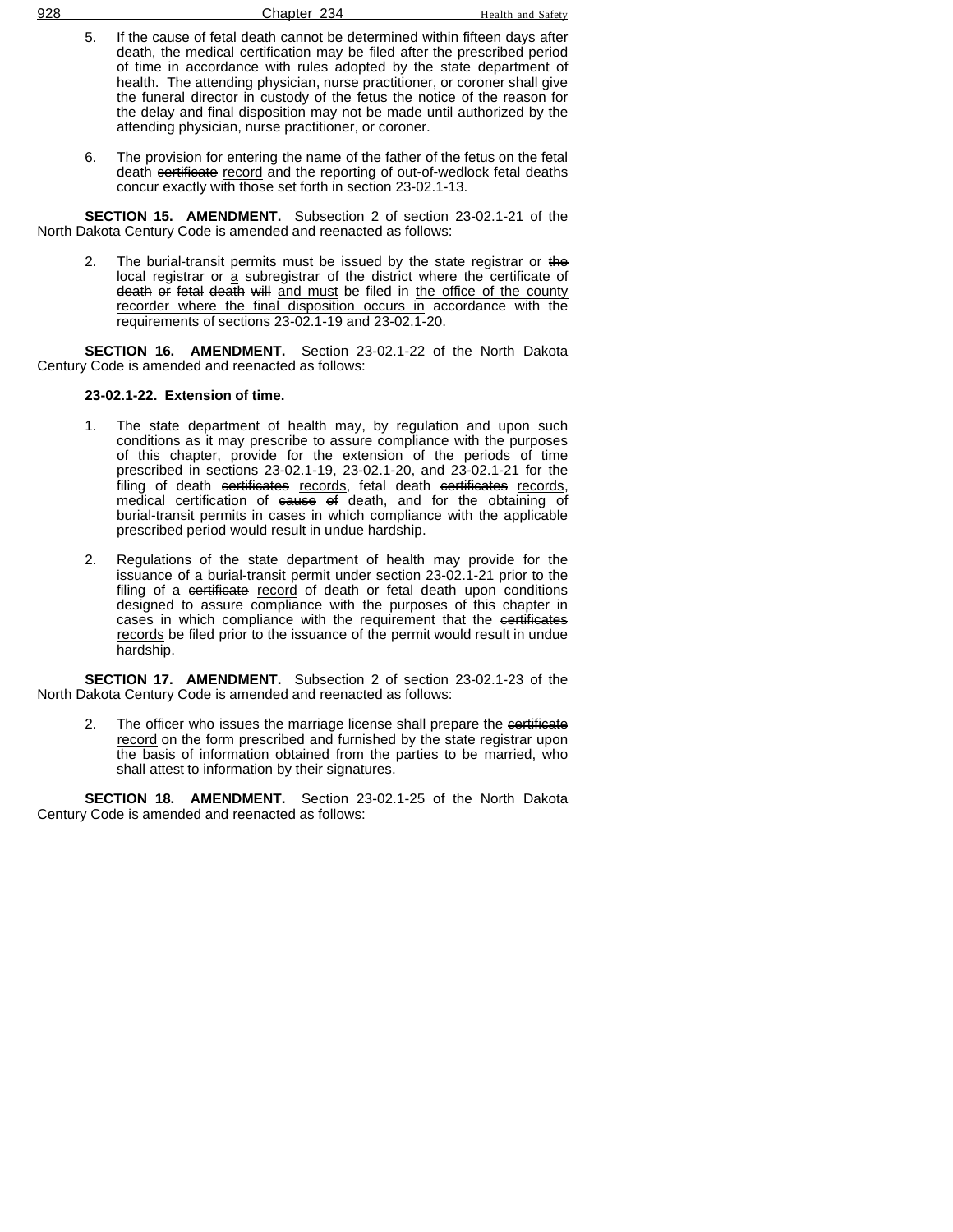#### **23-02.1-25. Correction and amendment of vital records.**

- 1. A certificate or record registered under this chapter may be amended only in accordance with this chapter and regulations thereunder adopted by the state department of health to protect the integrity and accuracy of vital records.
- 2. A certificate record that is amended under this section must be marked "amended" except as provided in subsection 4. The date of amendment and a summary description of the evidence submitted in support of the amendment must be endorsed on or made a part of the record. The state department of health shall prescribe by regulation the conditions under which additions or minor corrections may be made to birth certificates records within one year after the date of birth without the certificate record being considered as amended.
- 3. Upon receipt of a certified copy of a court order changing the name of a person born in this state and upon request of such person or the person's parent, guardian, or legal representative, the state registrar shall amend the certificate record to reflect the new name.
- 4. Upon receipt of a sworn acknowledgment of paternity of a child born out of wedlock signed by both parents and upon request, the state registrar shall amend a certificate record of birth to show such paternity if paternity is not shown on the certificate record. Upon request of the parents, the surname of the child must be changed on the appropriate certificate record to that of the father. Such certificates record may not be marked as "amended". The provisions of this subsection apply also in their entirety to certificates records of fetal death.

**SECTION 19. AMENDMENT.** Section 23-02.1-26 of the North Dakota Century Code is amended and reenacted as follows:

**23-02.1-26. Reproduction of records.** To preserve original documents, the state registrar is authorized to prepare typewritten, photographic, electronic, or other reproductions of original records and files in the state registrar's office. Such These reproductions when certified by the state registrar must be accepted as the original record.

**SECTION 20. AMENDMENT.** Section 23-02.1-27 of the North Dakota Century Code is amended and reenacted as follows:

**23-02.1-27. Disclosure of records.** Birth, death and fetal death records, filings, data, or other information related to birth, death, and fetal death records are confidential and may not be disclosed except as authorized under this chapter. The state registrar, and local registrars, may supervise and regulate physical shall restrict access to all vital records to protect vital records from loss, mutilation, or destruction and to prevent improper disclosure of the information contained in these records that are confidential. Information relating to the birth or fetal death of a child to a woman who was not married to the child's father when the child was conceived or born may be disclosed only to the child's guardian, to the individual to whom the record relates if that individual is at least eighteen years old, to the parent of the child, or upon order of a court of competent jurisdiction. Information in vital records indicating cause of death may not be disclosed except to a relative or personal representative of the deceased, to the attorney or the agent of a relative or personal representative of the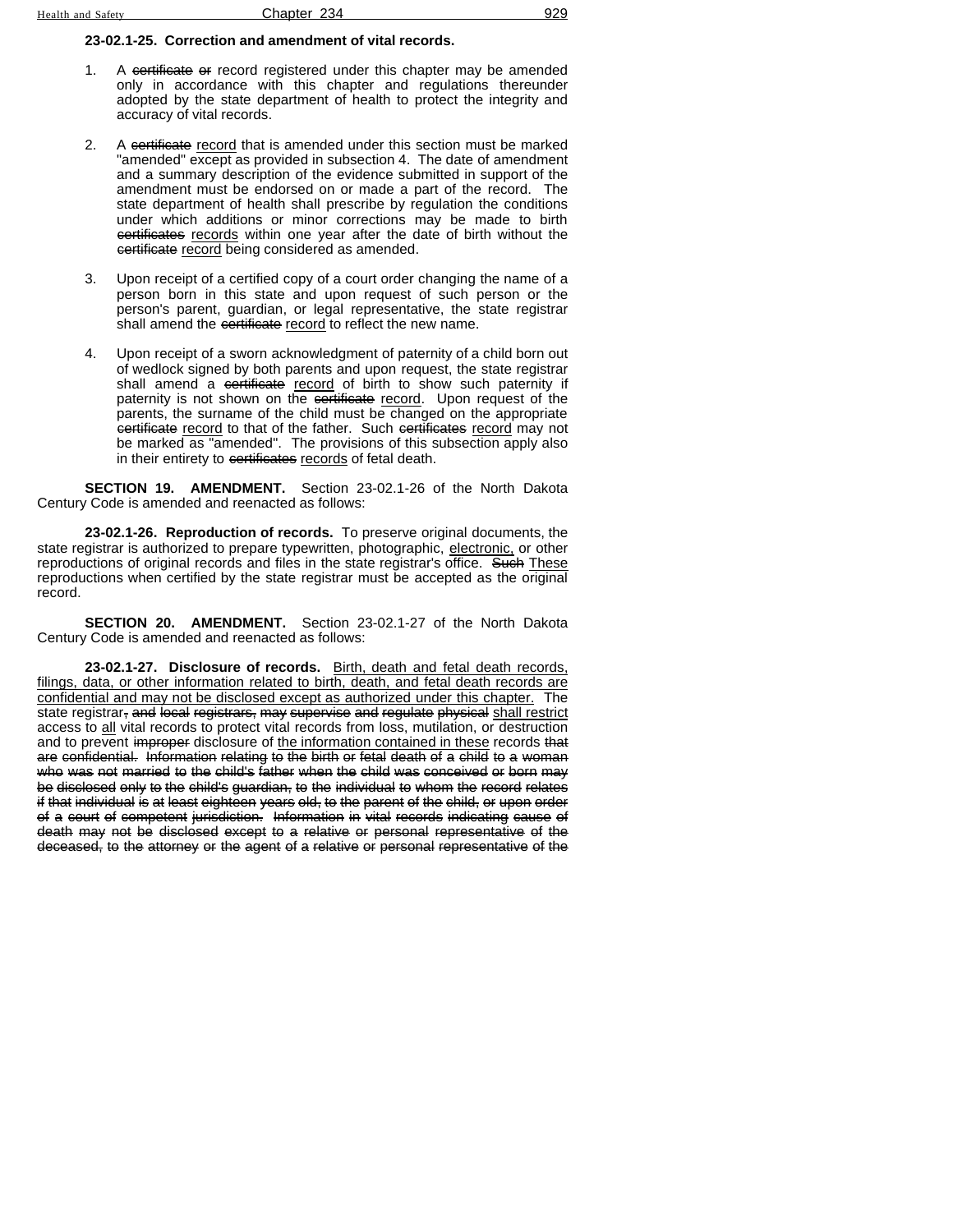deceased, to the child fatality review panel, or upon order of a court of competent jurisdiction. An individual's social security number contained in vital records may not be disclosed except to the individual to whom it pertains, that individual's lawful agent or guardian, or by order of a court. Only a certified copy of a certificate or record may be provided to the public except as authorized under this chapter.

- 1. A certified copy of a birth record may be issued to the individual named on the record if that individual is at least sixteen years old, to a parent named on the record, to an authorized representative, or by the order of a court of competent jurisdiction. If the individual named on a birth record is deceased, a certified copy of that record may also be issued to a relative. If the date of birth on any birth record is more than one hundred years old, that record is an open record and a certified copy may be issued to anyone, except that adoption records remain confidential.
- 2. A certified copy of a death record may be issued to a relative, an authorized representative, the child fatality review board, or a funeral director reporting the facts of death, or by the order of a court of competent jurisdiction and may include the cause of death and the social security number. A certified copy of a death record that includes the facts of death and the social security number may be issued to any person that may obtain a certified copy of a death record or to any licensed attorney who requires the copy for a bona fide legal determination. A certified informational copy of a death record may be issued to the general public, but the copy may not contain the cause of death or the social security number.
- 3. A certified copy of a fetal death record may be issued to a parent named on the record, an authorized representative, or by the order of a court of competent jurisdiction. A person authorized to receive a certified copy of a fetal death record may request the certified copy be issued in the form of a certification of birth resulting in stillbirth.
- 4. A noncertified informational copy of a marriage record may be issued to the general public.
- 5. Any individual authorized to receive a certified copy of any specific record may grant another individual the same authority by completing a written authorization on a form prescribed by the state department of health.
- 6. The state department of health may grant limited access to birth and death information to the department of human services necessary for the purpose of completing its official duties.

**SECTION 21. AMENDMENT.** Section 23-02.1-28 of the North Dakota Century Code is amended and reenacted as follows:

**23-02.1-28. Copies of data from vital records.** In accordance with section 23-02.1-27 and the regulations adopted pursuant thereto:

1. The state registrar shall, upon request of a person entitled to a copy under section 23-02.1-27, issue a certified copy of any certificate er record or part of a record in the registrar's custody or a part thereof. Each copy issued must show the date of registration; and copies issued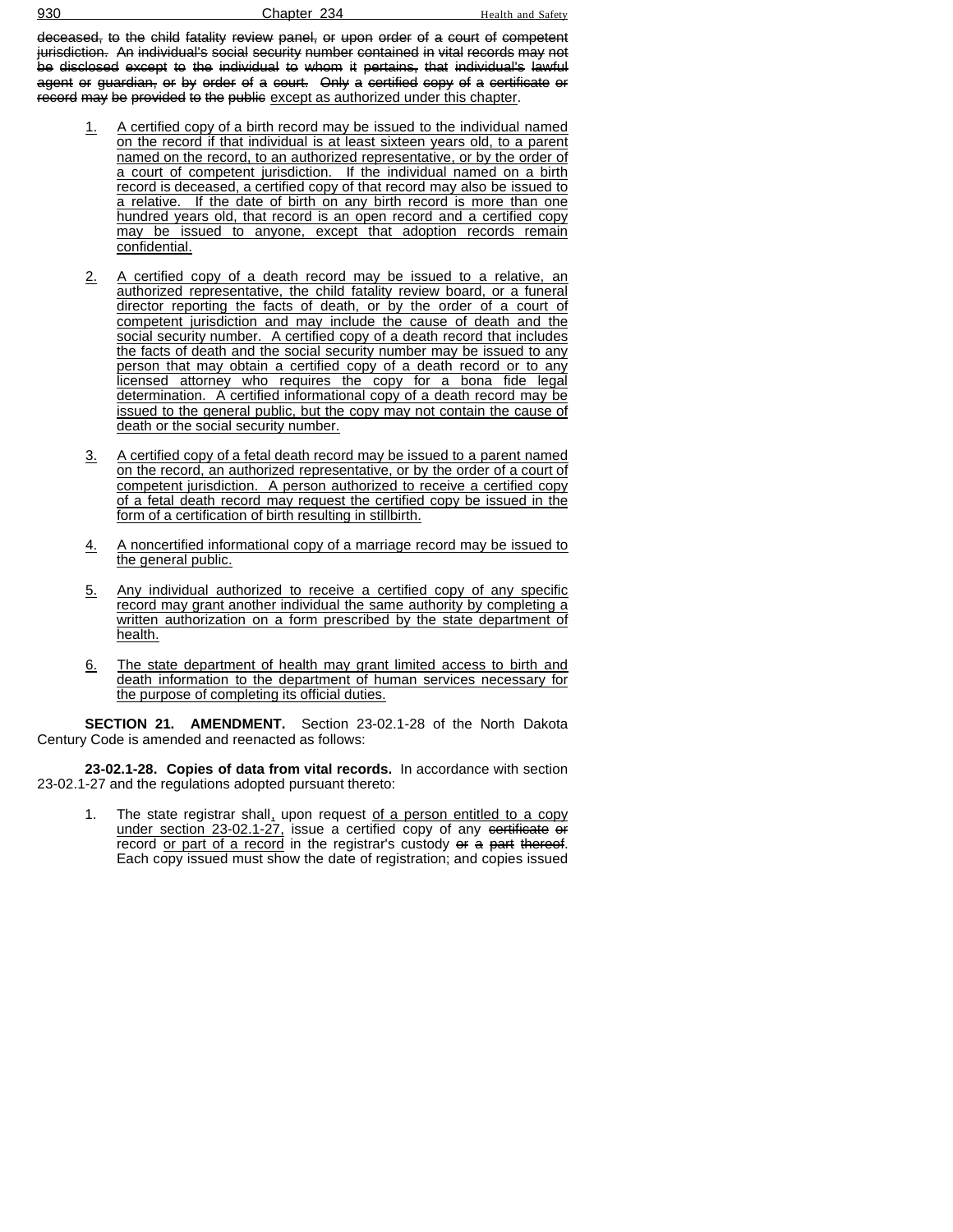from records marked "delayed", "amended", or "court order" must be similarly marked and show the effective date of filing.

- 2. A certified copy of a certificate record or any part thereof of the record issued in accordance with subsection 1 must be considered evidence of the facts of birth stated therein in the record, provided that the evidentiary value of a certificate or record filed more than one year after the event, or a record which has been amended, must be determined by the judicial or administrative body or official before whom the certificate record is offered as evidence.
- 3. Data or copies may be furnished for statistical purposes to federal, state, local, or other public or private agencies, including the federal agency responsible for national vital statistics, upon such terms and conditions as may be prescribed by the state department of health through rules and regulations adopted pursuant to this chapter.
- 4. No person may prepare or issue any certificate or record which purports to be an original, certified copy, or copy of a certificate or record of birth, death, or fetal death, except as provided in this chapter, or regulations adopted hereunder under this chapter.
- 5. A certified copy may not disclose an individual's social security number unless the copy is being provided to the individual to whom it pertains, that individual's lawful agent or guardian a relative or authorized representative, or by order of a court of competent jurisdiction.

**SECTION 22. AMENDMENT.** Section 23-02.1-29 of the North Dakota Century Code is amended and reenacted as follows:

#### **23-02.1-29. Fees.**

- 1. The state department of health shall prescribe the fees, if any, not to exceed five dollars, to be paid for the following:
	- a. Each certified copy of a certificate of record.
	- b. Each certified statement of the facts of birth other than a copy of the original birth certificate record.
	- c. Each filing of a new certificate record of birth or fetal death following adoption, legitimation, or determination of paternity.
	- d. Each filing of a delayed certificate record of birth or death except as provided for in subsection 4 of section 23-02.1-18.
	- e. Each filing of an amendment to a birth or death certificate record.
	- f. A search of the files or records when no copy is made.
	- g. A noncertified informational copy of a death or marriage record.

The fee for each additional copy of the same document, requested at the same time, may not exceed two dollars.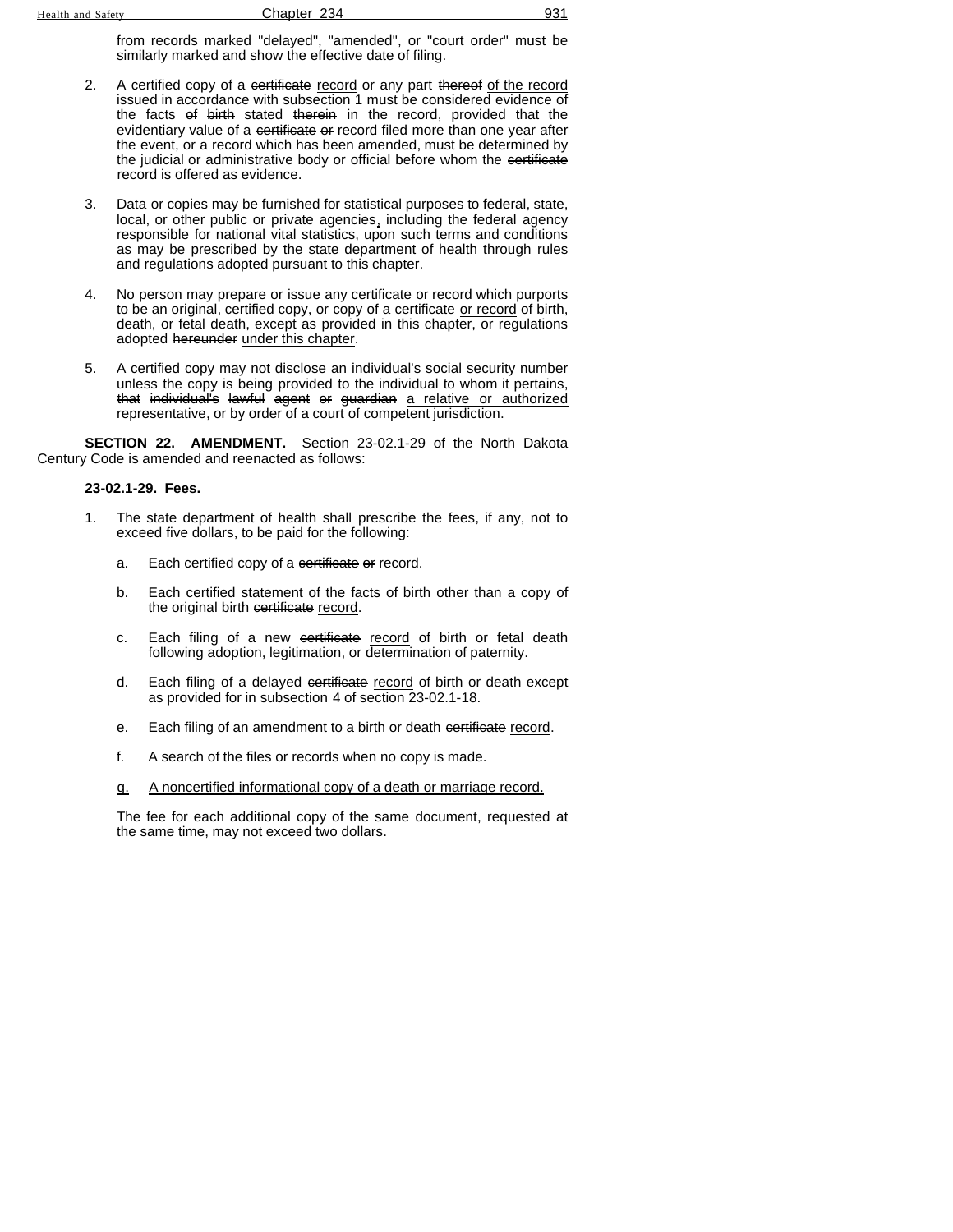- 2. Except as otherwise provided in subsection 3, fees collected under this section by the state registrar must be deposited in the general fund of this state, according to procedures established by the state treasurer. When a local registrar of any county in the state has been duly authorized, by the state registrar, to prepare and issue certified copies of death certificates or fetal death certificates, said local registrar is entitled to charge a fee, not to exceed five dollars, for the first certified copy, and not to exceed two dollars for each additional certified copy of the same document requested at the same time. Fees collected under this section by local registrars must be deposited to the general fund of the respective counties.
- 3. The state department of health shall charge a fee, in addition to those fees authorized by subsection 1, in the amount of two dollars for the issuance of each certified copy of a birth <del>certificate</del> record. This additional fee must be paid to the state registrar prior to the issuance of each certified copy of a birth certificate record. The state registrar shall quarterly pay the additional fees collected pursuant to this subsection into the children's trust fund created by section 50-27-01.

**SECTION 23. AMENDMENT.** Section 23-02.1-30 of the North Dakota Century Code is amended and reenacted as follows:

#### **23-02.1-30. Persons required to keep records.**

- 1. Every person in charge of an institution as defined in this chapter shall keep a record of personal particulars and data concerning each person admitted or confined to such institution. This record must include such all information as required by the standard certificate record of birth, death, and fetal death forms issued under the provisions of this chapter. The record must be made at the time of admission from information provided by such person, but when it cannot be obtained from said that person, the same information must be obtained from relatives or other persons acquainted with the facts. The name and address of the person providing the information must be a part of the record.
- 2. When a dead body or fetus is released or disposed of by an institution, the person in charge of the institution shall keep a record showing the name of the deceased, date of death, name and address of the person to whom the body is released, date of removal from the institution, or if finally disposed of by the institution, the date, place, and manner of disposition must be recorded.
- 3. A funeral director, embalmer, or other person who removed from the place of death or transports or finally disposes of a dead body or fetus, in addition to filing any certificate record or other form required by this chapter, shall keep a record which must identify the body, and such the information pertaining to receipt, removal, and delivery of such the body as may be prescribed in regulations adopted by the state department of health.
- 4. Records maintained under this section must be made available to the state registrar or the registrar's representative for inspection upon demand.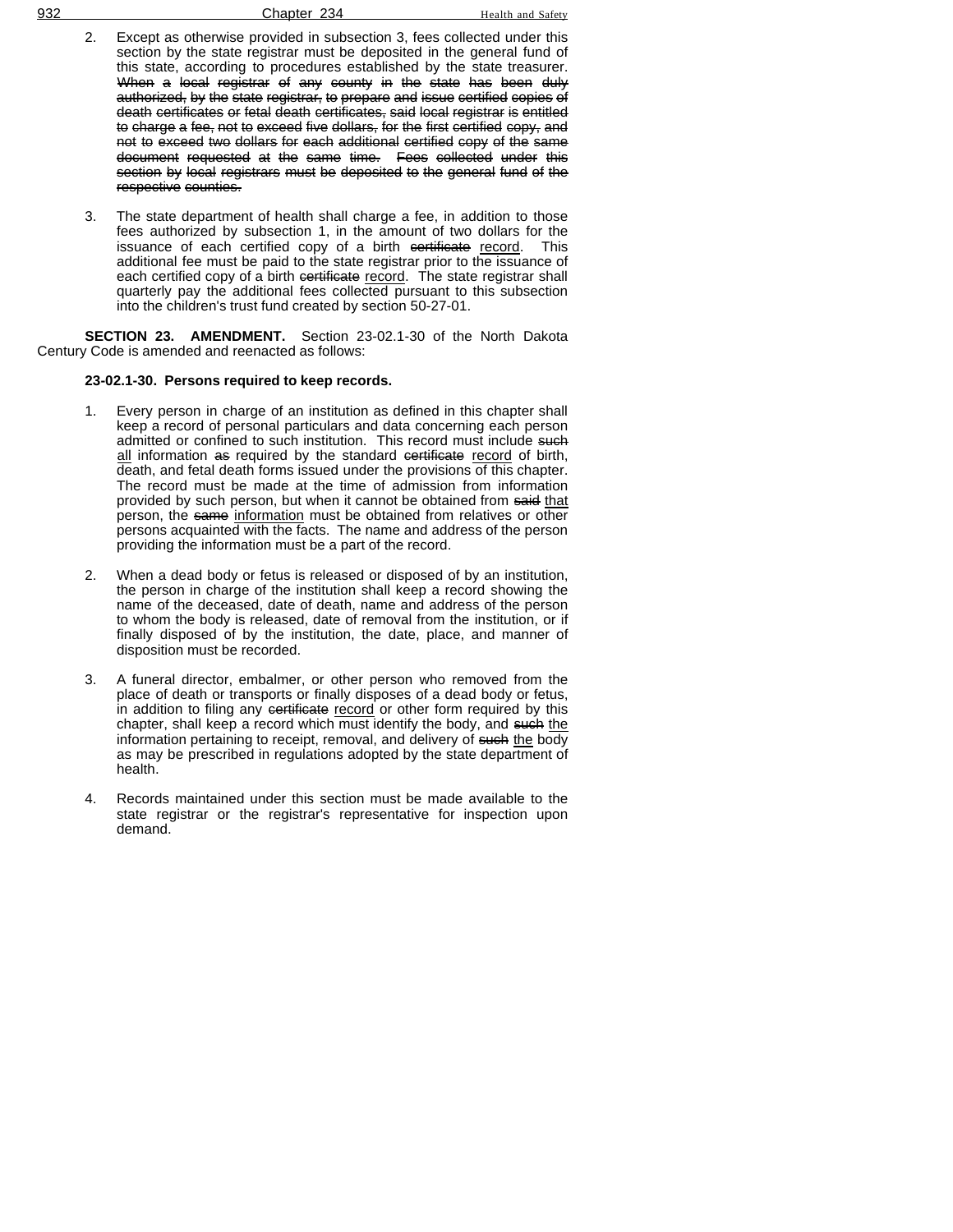5. On or before the fifth day of each month, each funeral director, embalmer, or person acting as such in this state shall report to the state registrar, on forms provided for this purpose, information required by the state registrar regarding each dead body or fetus handled by such person during the preceding calendar month.

**SECTION 24. AMENDMENT.** Subsection 1 of section 23-02.1-32 of the North Dakota Century Code is amended and reenacted as follows:

- 1. a. Any person who willfully and knowingly makes any false statement in a report, record, or certificate required to be filed under this chapter, or in application for an amendment thereof, or who willfully and knowingly supplies false information intending that such information be used in the preparation of any such report, record, or certificate, or amendment thereof;
	- b. Any person who, without lawful authority and with the intent to deceive, makes, alters, or mutilates any report, record, or certificate required to be filed under this chapter or a certified copy of such a report, record, or certificate;
	- c. Any person who willfully and knowingly uses or attempts to use or to furnish to another for use, for any purpose of deception, any certificate, record, report, or certified copy thereof so made, altered, amended, or mutilated;
	- d. Any person who, with the intention to deceive, willfully uses or attempts to use any certificate of birth or certified copy of a record of birth knowing that such certificate or certified copy was issued upon a record which is false in whole or in part or which relates to the birth of another person; or
	- e. Any person who willfully and knowingly furnishes a certificate of birth or certified copy of a record of birth with the intention that it be used by a person other than the person to whom the record of birth relates; or
	- f. Any person who knowingly prepares, delivers, or uses a fraudulent or forged copy of a vital record;

is guilty of a class A misdemeanor C felony.

**SECTION 25. AMENDMENT.** Section 23-06-07 of the North Dakota Century Code is amended and reenacted as follows:

**23-06-07. Regulation of burial - Issuance of burial-transit permit regulated.** The body of any person whose death occurs in this state may not be interred, deposited in a vault or tomb, cremated, or otherwise disposed of, until a burial-transit permit has been properly issued by the registrar of vital statistics of the registration district in which the death occurred a subregistrar. A burial-transit permit may not be issued by any registrar subregistrar until a complete and satisfactory certificate and return of the death has been filed with the state registrar. If the certificate is incorrect or incomplete, the registrar shall call attention to the defect and withhold issuing subregistrar may not issue the permit until the same it is corrected or completed. In the case of any death outside of this state, a burial-transit permit issued in accordance with the law and the health regulations in force in the state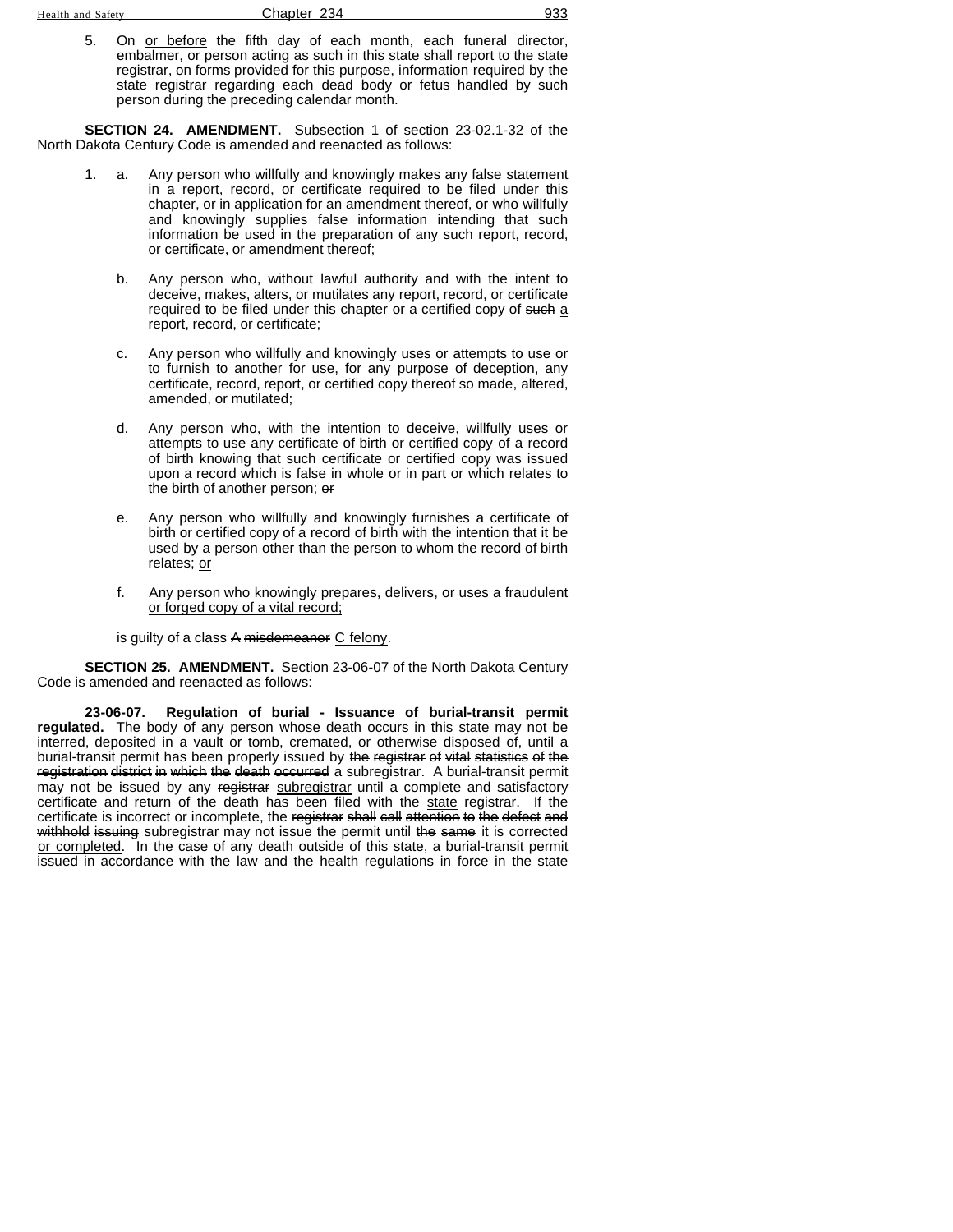where the death occurred, when accompanying a body shipped through or into this state, may be accepted with the same effect as a permit from a local registrar<br>subregistrar. If the death occurred from some disease that is held to be If the death occurred from some disease that is held to be communicable by the state department of health, the registrar subregistrar shall refuse to grant issue a permit for the removal or other disposition of the body except under the conditions prescribed by the state department of health and the local board of health.

**SECTION 26. AMENDMENT.** Section 23-06-08 of the North Dakota Century Code is amended and reenacted as follows:

**23-06-08. Burial-transit permit - Contents.** The burial-transit permit must be on the form prescribed by the state registrar of vital statistics, must be signed by the registrar subregistrar issuing it, and may be limited to a statement by the local registrar subregistrar showing:

- 1. That a satisfactory contificate of death record has been filed with the local state registrar as required by law.
- 2. That permission is granted to inter, remove, or otherwise dispose of the body of the deceased.
- 3. The name, age, sex, and the cause of death of the deceased and any other necessary details.

**SECTION 27. AMENDMENT.** Section 23-06-09 of the North Dakota Century Code is amended and reenacted as follows:

**23-06-09. Disposition of burial-transit permit.** The undertaker, or person acting as undertaker, shall secure the burial-transit permit from the local registrar subregistrar. The undertaker, or person acting as undertaker, shall deliver such permit to the sexton or person in charge of the place of burial before interring the body or shall attach it to the box containing the corpse when the same is shipped by any transportation company. Such permit must be accepted by the sexton as authority for the interment of the body. A body may not be accepted for carriage by a common carrier unless the permit is attached as required in this section.

**SECTION 28. AMENDMENT.** Section 23-06-10 of the North Dakota Century Code is amended and reenacted as follows:

**23-06-10. Sextons to endorse and return burial-transit permit - Record of burials.** Each sexton or person in charge of the burial ground shall endorse the date of interment upon the burial-transit permit over the person's signature, and return the burial-transit permit to the subregistrar. The sexton or person in charge of the burial ground subregistrar shall return file all completed permits, so endorsed, to with the local registrar of that district county recorder within ten days after the date of interment or within the time prescribed by the local board of health.

The sexton shall keep a record of all interments made in the premises under the sexton's charge, stating the name of the deceased person, the place of death, the date of burial, and the name and address of the undertaker or funeral director. The sexton is not required to record the cause of death or the color of the deceased. Such record at all times must be open to public inspection.

In the absence of a sexton, the funeral director making the burial shall endorse and return the burial-transit permit to the local registrar subregistrar.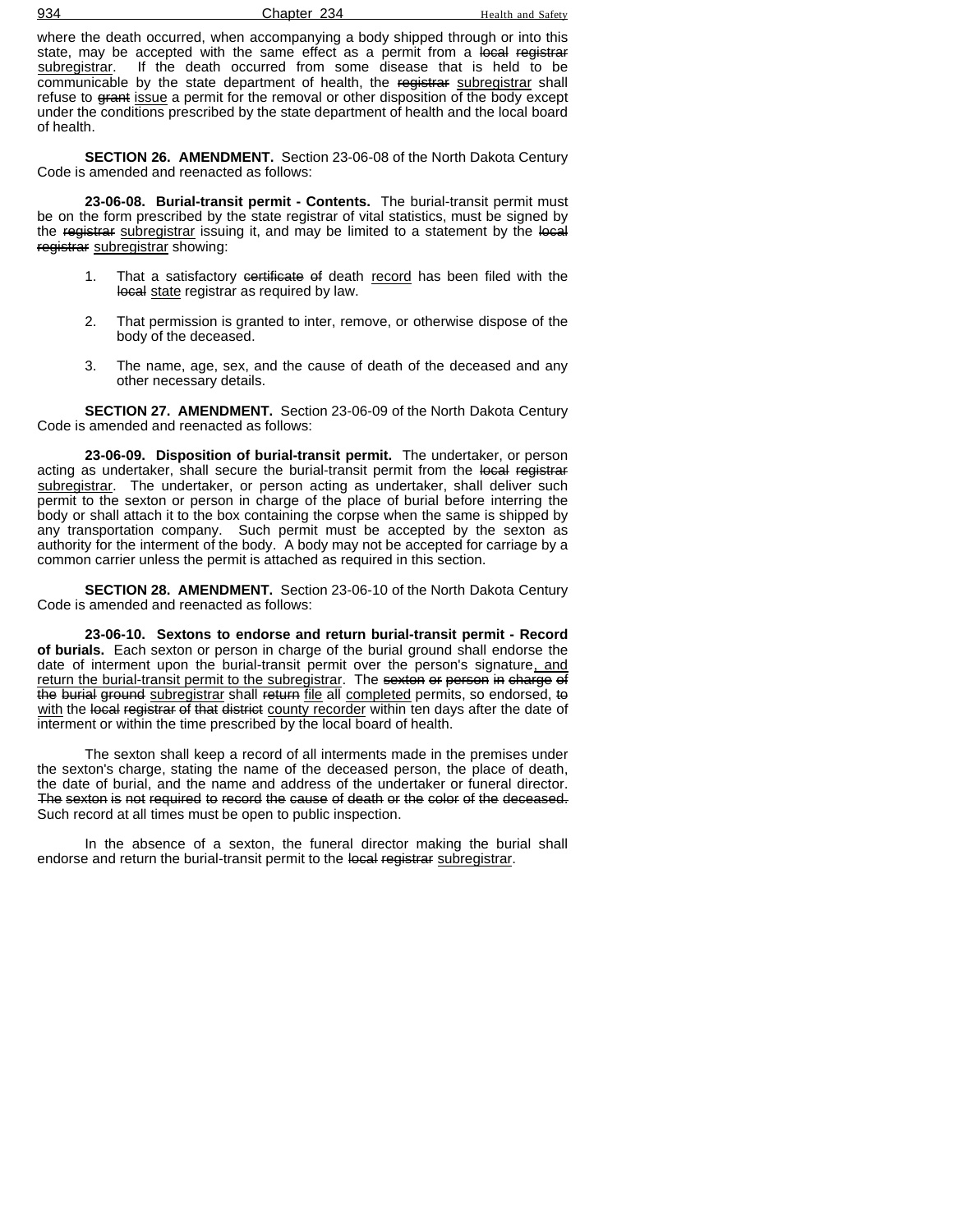**SECTION 29. REPEAL.** Sections 23-02.1-06, 23-02.1-07, 23-02.1-09, and 23-02.1-10 of the North Dakota Century Code are repealed.

**SECTION 30. EFFECTIVE DATE.** This Act becomes effective on January 1, 2008.

Approved April 10, 2007 Filed April 11, 2007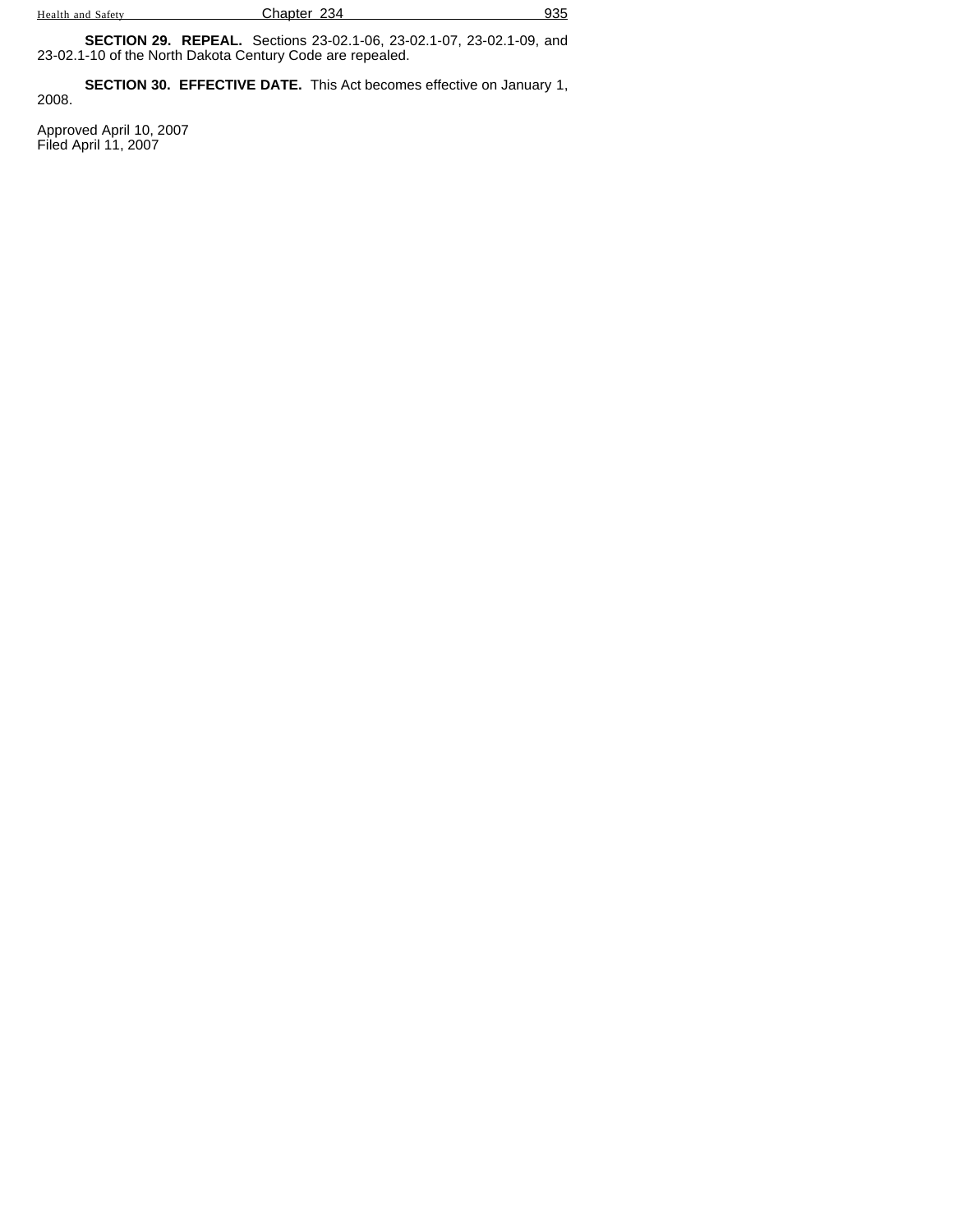### **SENATE BILL NO. 2308** (Senators J. Lee, Warner)

(Representatives Kreidt, Price)

# **HEALTH CARE DIRECTIVE PROVISIONS**

AN ACT to amend and reenact sections 23-06.5-03 and 23-06.5-05.1 of the North Dakota Century Code, relating to provisions of a health care directive.

### **BE IT ENACTED BY THE LEGISLATIVE ASSEMBLY OF NORTH DAKOTA:**

**SECTION 1. AMENDMENT.** Section 23-06.5-03 of the North Dakota Century Code is amended and reenacted as follows:

### **23-06.5-03. Health care directive.**

- 1. A principal may execute a health care directive. A health care directive may include one or more health care instructions to health care providers, others assisting with health care, family members, and a health care agent. A health care directive may include a power of attorney to appoint an agent to make health care decisions for the principal when the principal lacks the capacity to make health care decisions, unless otherwise specified in the health care directive. Subject to the provisions of this chapter and any express limitations set forth by the principal in the health care directive, the agent has the authority to make any and all health care decisions on the principal's behalf that the principal could make.
- 2. After consultation with the attending physician and other health care providers, the agent shall make health care decisions:
	- a. In accordance with the agent's knowledge of the principal's wishes and religious or moral beliefs, as stated orally, or as contained in the principal's health care directive; or
	- b. If the principal's wishes are unknown, in accordance with the agent's assessment of the principal's best interests. In determining the principal's best interests, the agent shall consider the principal's personal values to the extent known to the agent.
- 3. A health care directive, including the agent's authority, is in effect only when the principal lacks capacity to make health care decisions, as certified in writing by the principal's attending physician and filed in the principal's medical record, and ceases to be effective upon a determination that the principal has recovered capacity.
- Notwithstanding subsection 3, the principal may authorize in a health care directive that the agent make health care decisions for the principal even though the principal retains capacity to make health care decisions. In that case, the health care directive is in effect as stated in the health care directive under any conditions the principal may impose. The principal's authorization under this subsection may be revoked in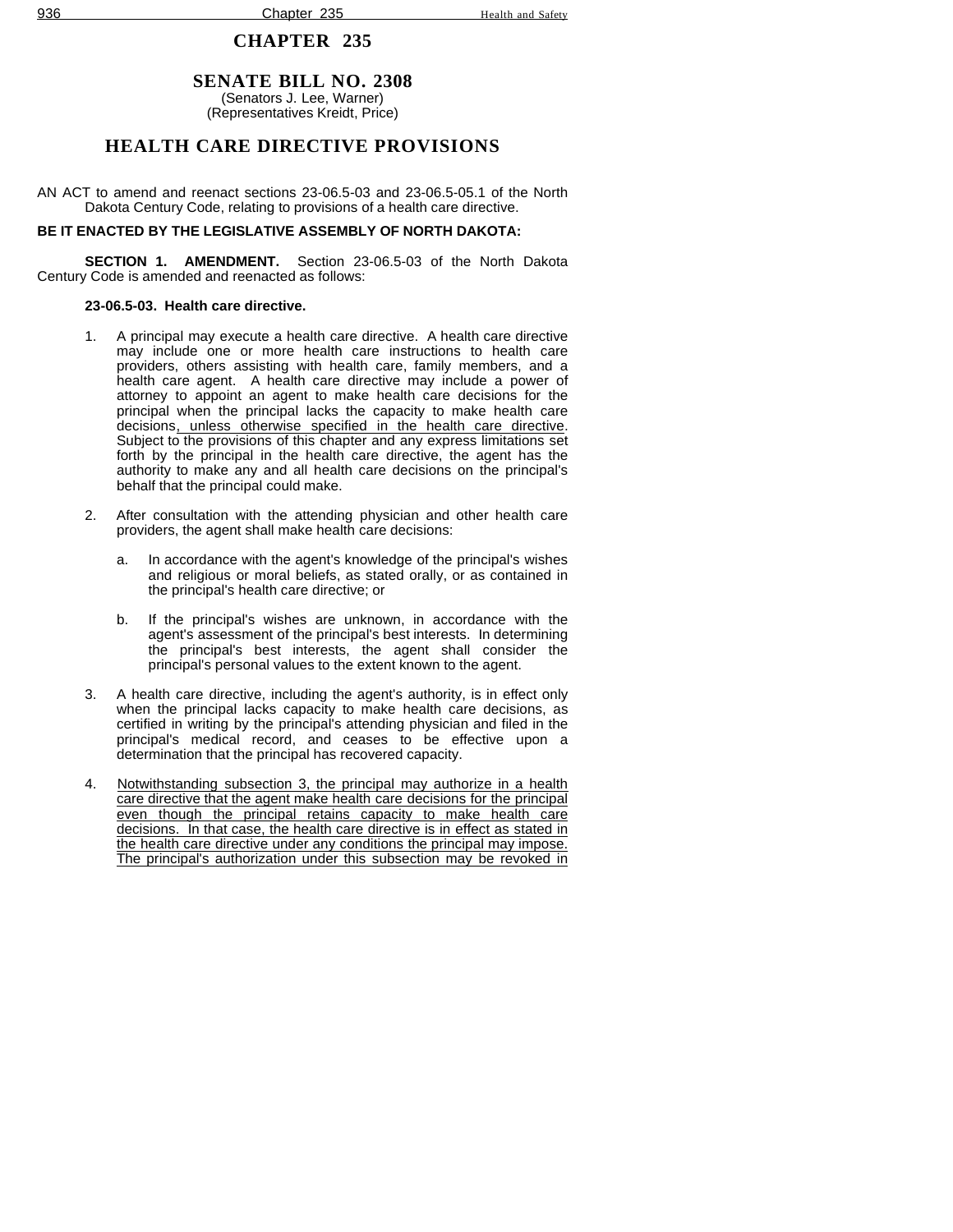the same manner as a health care directive may be revoked under section 23-06.5-07.

- 5. The principal's attending physician shall make reasonable efforts to inform the principal of any proposed treatment, or of any proposal to withdraw or withhold treatment.
- 5. 6. Nothing in this chapter permits an agent to consent to admission to a mental health facility or state institution for a period of more than forty-five days without a mental health proceeding or other court order, or to psychosurgery, abortion, or sterilization, unless the procedure is first approved by court order.

<sup>133</sup> **SECTION 2. AMENDMENT.** Section 23-06.5-05.1 of the North Dakota Century Code is amended and reenacted as follows:

**23-06.5-05.1. Suggested health care directive form.** A health care directive may include provisions consistent with this chapter, including:

- 1. The designation of one or more alternate agents to act if the named agent is not reasonably available to serve;
- 2. Directions to joint agents regarding the process or standards by which the agents are to reach a health care decision for the principal, and a statement whether joint agents may act independently of one another;
- 3. Limitations, if any, on the right of the agent or any alternate agents to receive, review, obtain copies of, and consent to the disclosure of the principal's medical records;
- 4. Limitations, if any, on the nomination of the agent as guardian under chapter 30.1-28;
- 5. A document of gift for the purpose of making an anatomical gift, as set forth in chapter 23-06.2 or an amendment to, revocation of, or refusal to make an anatomical gift;
- 6. Limitations, if any, regarding the effect of dissolution or annulment of marriage on the appointment of an agent; and
- 7. Health care instructions regarding artificially administered nutrition or hydration; and
- 8. The designation of an agent authorized to make health care decisions for the principal even though the principal retains the capacity to make health care decisions.

Approved May 4, 2007 Filed May 4, 2007

<sup>133</sup> Section 23-06.5-05.1 was also amended by section 2 of Senate Bill No. 2163, chapter 237.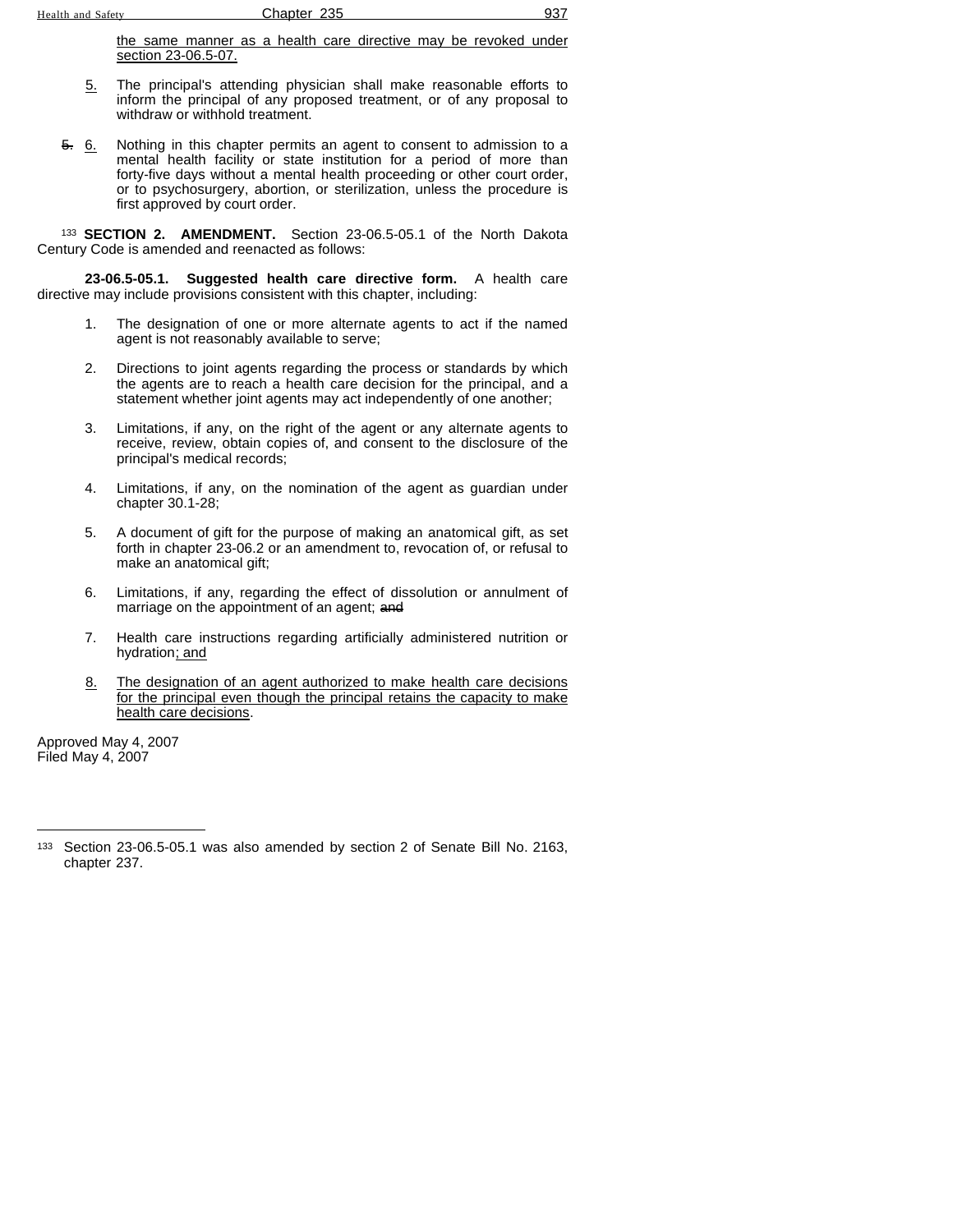### **SENATE BILL NO. 2212** (Senators J. Lee, Dever)

(Representatives Pietsch, Price)

# **HEALTH CARE DIRECTIVES**

AN ACT to amend and reenact sections 23-06.5-10 and 23-06.5-17 of the North Dakota Century Code, relating to health care directives.

### **BE IT ENACTED BY THE LEGISLATIVE ASSEMBLY OF NORTH DAKOTA:**

**SECTION 1. AMENDMENT.** Section 23-06.5-10 of the North Dakota Century Code is amended and reenacted as follows:

### **23-06.5-10. Freedom from influence.**

- 1. A health care provider, long-term care services provider, health care service plan, insurer issuing disability insurance, self-insured employee welfare benefit plan, or nonprofit hospital service plan may not charge a person a different rate or require any person to execute a health care directive as a condition of admission to a hospital or long-term care facility nor as a condition of being insured for, or receiving, health care or long-term care services. Health care or long-term care services may not be refused because a person has executed a health care directive.
- 2. The appointment of an agent is not effective if, at the time of execution, the principal is a resident of a long-term care facility unless a recognized member of the clergy, an attorney licensed to practice in this state, or a person as may be designated by the department of human services or the district court for the county in which the facility is located, signs a statement affirming that the person has explained the nature and effect of the appointment to the principal or unless the principal acknowledges in writing that the principal has read a written explanation of the nature and effect of the appointment.
- 3. The appointment of an agent is not effective if, at the time of execution, the principal is being admitted to or is a patient in a hospital unless a person designated by the hospital or an attorney licensed to practice in this state signs a statement that the person has explained the nature and effect of the appointment to the principal or unless the principal acknowledges in writing that the principal has read a written explanation of the nature and effect of the appointment.

**SECTION 2. AMENDMENT.** Section 23-06.5-17 of the North Dakota Century Code is amended and reenacted as follows:

**23-06.5-17. Optional health care directive form.** The following is an optional form of a health care directive and is not a required form: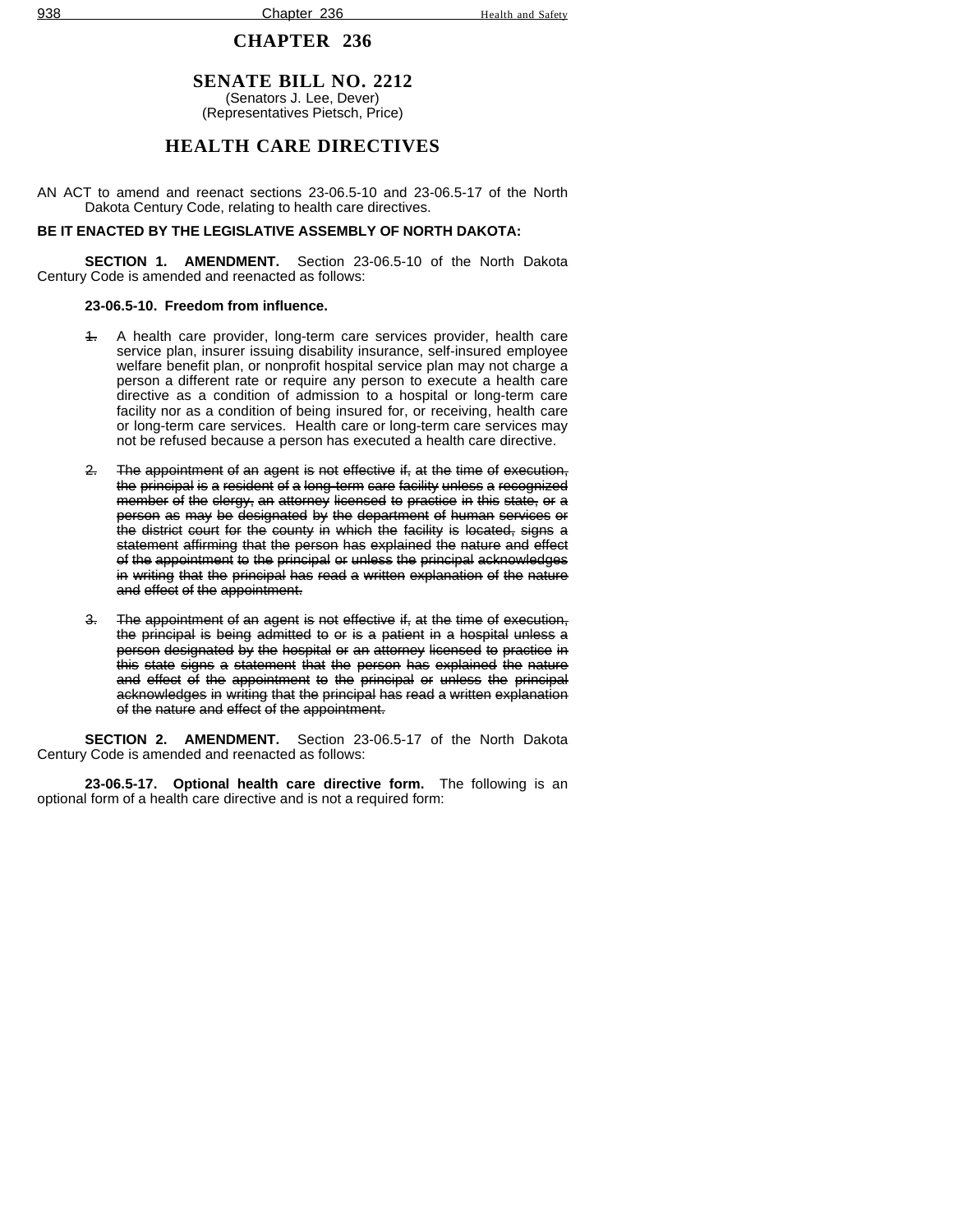#### HEALTH CARE DIRECTIVE

**ILCCC**, understand this document allows

me to do ONE OR ALL of the following:

PART I: Name another person (called the health care agent) to make health care decisions for me if I am unable to make and communicate health care decisions for myself. My health care agent must make health care decisions for me based on the instructions I provide in this document (Part II), if any, the wishes I have made known to him or her, or my agent must act in my best interest if I have not made my health care wishes known.

#### AND/OR

PART II: Give health care instructions to guide others making health care decisions for me. If I have named a health care agent, these instructions are to be used by the agent. These instructions may also be used by my health care providers, others assisting with my health care and my family, in the event I cannot make and communicate decisions for myself.

#### AND/OR

PART III: Allows me to make an organ and tissue donation upon my death by signing a document of anatomical gift.

> PART I: APPOINTMENT OF HEALTH CARE AGENT THIS IS WHO I WANT TO MAKE HEALTH CARE DECISIONS FOR ME IF I AM UNABLE TO MAKE AND COMMUNICATE HEALTH CARE DECISIONS FOR MYSELF (I know I can change my agent or alternate agent at any time and I know I do not have to appoint an agent or an alternate agent)

NOTE: If you appoint an agent, you should discuss this health care directive with your agent and give your agent a copy. If you do not wish to appoint an agent, you may leave Part I blank and go to Part II and/or Part III. None of the following may be designated as your agent: your treating health care provider, a nonrelative employee of your treating health care provider, an operator of a long-term care facility, or a nonrelative employee of a long-term care facility.

When I am unable to make and communicate health care decisions for myself, I trust and appoint decisions for me. This person is called my health care agent.

Relationship of my health care agent to me: \_\_\_\_\_\_\_\_\_\_\_\_

Telephone number of my health care agent: \_\_\_\_\_\_\_\_\_\_\_\_\_\_\_\_\_\_

Address of my health care agent: \_

(OPTIONAL) APPOINTMENT OF ALTERNATE HEALTH CARE AGENT: If

my health care agent is not reasonably available, I trust and appoint \_\_\_\_\_

to be my health care agent instead.

Relationship of my alternate health care agent to me: \_\_\_\_\_\_\_\_\_\_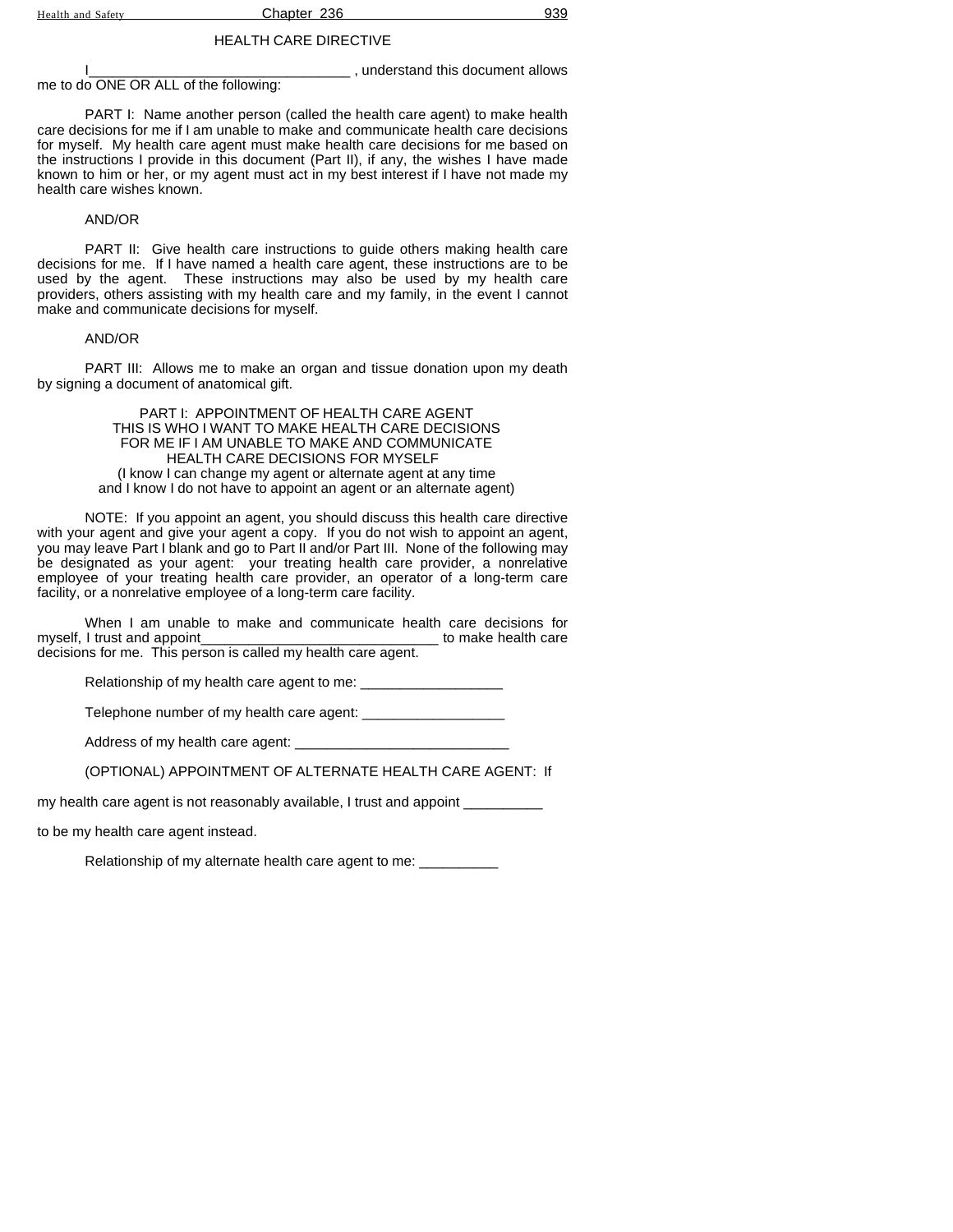Telephone number of my alternate health care agent: \_\_\_\_\_\_\_\_\_\_

Address of my alternate health care agent: \_

#### THIS IS WHAT I WANT MY HEALTH CARE AGENT TO BE ABLE TO DO IF I AM UNABLE TO MAKE AND COMMUNICATE HEALTH CARE DECISIONS FOR MYSELF (I know I can change these choices)

My health care agent is automatically given the powers listed below in (A) through (D). My health care agent must follow my health care instructions in this document or any other instructions I have given to my agent. If I have not given health care instructions, then my agent must act in my best interest.

Whenever I am unable to make and communicate health care decisions for myself, my health care agent has the power to:

(A) Make any health care decision for me. This includes the power to give, refuse, or withdraw consent to any care, treatment, service, or procedures. This includes deciding whether to stop or not start health care that is keeping me or might keep me alive and deciding about mental health treatment.

(B) Choose my health care providers.

(C) Choose where I live and receive care and support when those choices relate to my health care needs.

(D) Review my medical records and have the same rights that I would have to give my medical records to other people.

If I DO NOT want my health care agent to have a power listed above in (A) through (D) OR if I want to LIMIT any power in (A) through (D), I MUST say that here:

\_\_\_\_\_\_\_\_\_\_\_\_\_\_\_\_\_\_\_\_\_\_\_\_\_\_\_\_\_\_\_\_\_\_\_\_\_\_\_\_\_\_\_\_\_\_\_\_\_\_\_\_\_\_\_\_\_\_\_\_\_ \_\_\_\_\_\_\_\_\_\_\_\_\_\_\_\_\_\_\_\_\_\_\_\_\_\_\_\_\_\_\_\_\_\_\_\_\_\_\_\_\_\_\_\_\_\_\_\_\_\_\_\_\_\_\_\_\_\_\_\_\_ \_\_\_\_\_\_\_\_\_\_\_\_\_\_\_\_\_\_\_\_\_\_\_\_\_\_\_\_\_\_\_\_\_\_\_\_\_\_\_\_\_\_\_\_\_\_\_\_\_\_\_\_\_\_\_\_\_\_\_\_\_

My health care agent is NOT automatically given the powers listed below in (1) and  $(2)$ . If I WANT my agent to have any of the powers in  $(1)$  and  $(2)$ , I must INITIAL the line in front of the power; then my agent WILL HAVE that power.

\_\_\_\_(1) To decide whether to donate any parts of my body, including organs, tissues, and eyes, when I die.

\_\_\_\_(2) To decide what will happen with my body when I die (burial, cremation).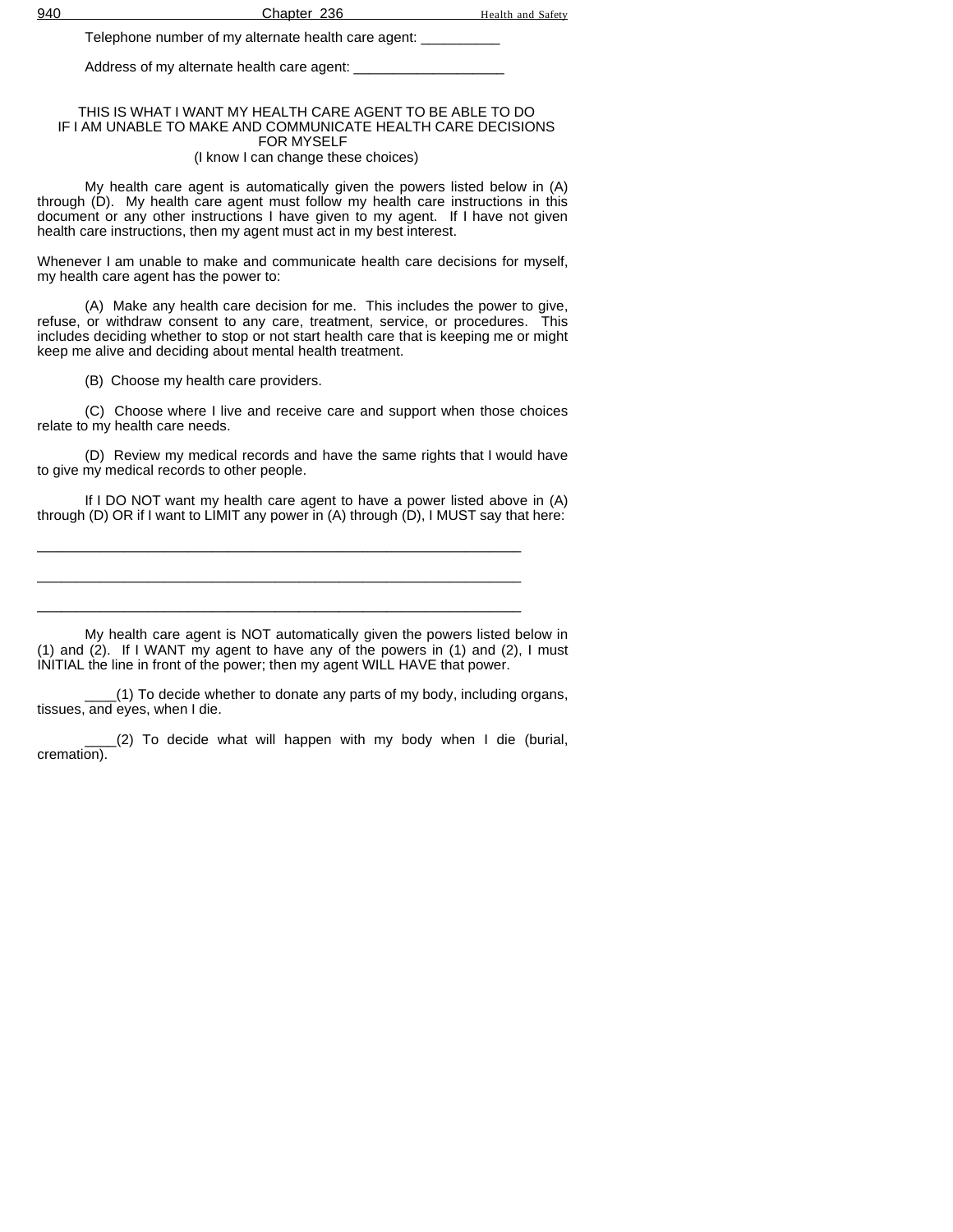| Health and Safety                 | Chapter 236 | 941                                                                          |
|-----------------------------------|-------------|------------------------------------------------------------------------------|
| on the powers, I can say it here: |             | If I want to say anything more about my health care agent's powers or limits |

\_\_\_\_\_\_\_\_\_\_\_\_\_\_\_\_\_\_\_\_\_\_\_\_\_\_\_\_\_\_\_\_\_\_\_\_\_\_\_\_\_\_\_\_\_\_\_\_\_\_\_\_\_\_\_\_\_\_\_\_\_ \_\_\_\_\_\_\_\_\_\_\_\_\_\_\_\_\_\_\_\_\_\_\_\_\_\_\_\_\_\_\_\_\_\_\_\_\_\_\_\_\_\_\_\_\_\_\_\_\_\_\_\_\_\_\_\_\_\_\_\_\_ \_\_\_\_\_\_\_\_\_\_\_\_\_\_\_\_\_\_\_\_\_\_\_\_\_\_\_\_\_\_\_\_\_\_\_\_\_\_\_\_\_\_\_\_\_\_\_\_\_\_\_\_\_\_\_\_\_\_\_\_\_

#### PART II: HEALTH CARE INSTRUCTIONS

NOTE: Complete this Part II if you wish to give health care instructions. If you appointed an agent in Part I, completing this Part II is optional but would be very helpful to your agent. However, if you chose not to appoint an agent in Part I, you MUST complete, at a minimum, Part II (B) if you wish to make a valid health care directive.

These are instructions for my health care when I am unable to make and communicate health care decisions for myself. These instructions must be followed (so long as they address my needs).

#### (A) THESE ARE MY BELIEFS AND VALUES ABOUT MY HEALTH CARE (I know I can change these choices or leave any of them blank)

I want you to know these things about me to help you make decisions about my health care:

\_\_\_\_\_\_\_\_\_\_\_\_\_\_\_\_\_\_\_\_\_\_\_\_\_\_\_\_\_\_\_\_\_\_\_\_\_\_\_\_\_\_\_\_\_\_\_\_\_\_\_\_\_\_\_\_\_\_\_\_\_ \_\_\_\_\_\_\_\_\_\_\_\_\_\_\_\_\_\_\_\_\_\_\_\_\_\_\_\_\_\_\_\_\_\_\_\_\_\_\_\_\_\_\_\_\_\_\_\_\_\_\_\_\_\_\_\_\_\_\_\_\_ \_\_\_\_\_\_\_\_\_\_\_\_\_\_\_\_\_\_\_\_\_\_\_\_\_\_\_\_\_\_\_\_\_\_\_\_\_\_\_\_\_\_\_\_\_\_\_\_\_\_\_\_\_\_\_\_\_\_\_\_\_

\_\_\_\_\_\_\_\_\_\_\_\_\_\_\_\_\_\_\_\_\_\_\_\_\_\_\_\_\_\_\_\_\_\_\_\_\_\_\_\_\_\_\_\_\_\_\_\_\_\_\_\_\_\_\_\_\_\_\_\_\_ \_\_\_\_\_\_\_\_\_\_\_\_\_\_\_\_\_\_\_\_\_\_\_\_\_\_\_\_\_\_\_\_\_\_\_\_\_\_\_\_\_\_\_\_\_\_\_\_\_\_\_\_\_\_\_\_\_\_\_\_\_ \_\_\_\_\_\_\_\_\_\_\_\_\_\_\_\_\_\_\_\_\_\_\_\_\_\_\_\_\_\_\_\_\_\_\_\_\_\_\_\_\_\_\_\_\_\_\_\_\_\_\_\_\_\_\_\_\_\_\_\_\_

\_\_\_\_\_\_\_\_\_\_\_\_\_\_\_\_\_\_\_\_\_\_\_\_\_\_\_\_\_\_\_\_\_\_\_\_\_\_\_\_\_\_\_\_\_\_\_\_\_\_\_\_\_\_\_\_\_\_\_\_\_ \_\_\_\_\_\_\_\_\_\_\_\_\_\_\_\_\_\_\_\_\_\_\_\_\_\_\_\_\_\_\_\_\_\_\_\_\_\_\_\_\_\_\_\_\_\_\_\_\_\_\_\_\_\_\_\_\_\_\_\_\_ \_\_\_\_\_\_\_\_\_\_\_\_\_\_\_\_\_\_\_\_\_\_\_\_\_\_\_\_\_\_\_\_\_\_\_\_\_\_\_\_\_\_\_\_\_\_\_\_\_\_\_\_\_\_\_\_\_\_\_\_\_

My goals for my health care:

My fears about my health care:

My spiritual or religious beliefs and traditions: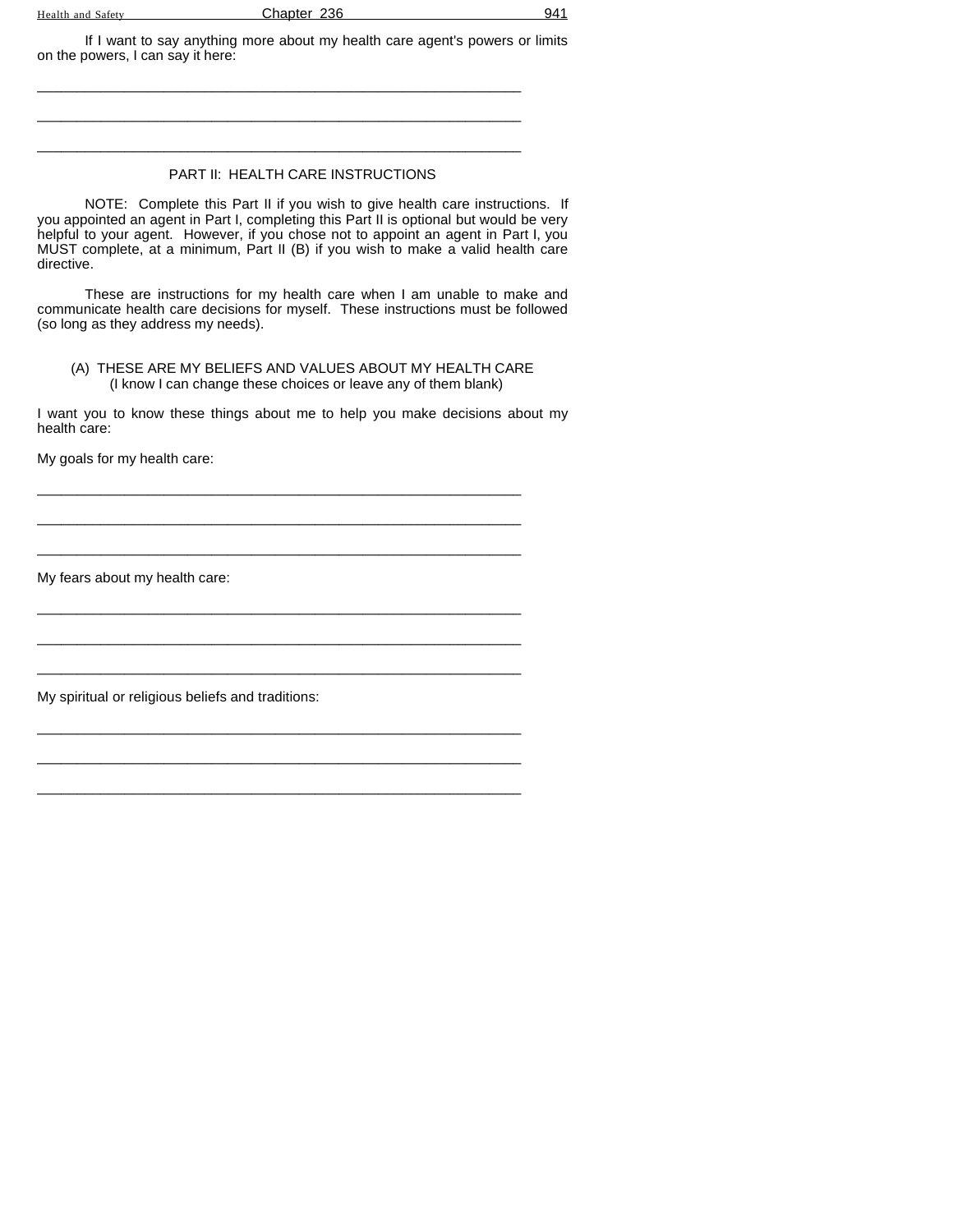| 942 | Chapter 236                                                 | Health and Safety |
|-----|-------------------------------------------------------------|-------------------|
|     | My beliefs about when life would be no longer worth living: |                   |

\_\_\_\_\_\_\_\_\_\_\_\_\_\_\_\_\_\_\_\_\_\_\_\_\_\_\_\_\_\_\_\_\_\_\_\_\_\_\_\_\_\_\_\_\_\_\_\_\_\_\_\_\_\_\_\_\_\_\_\_\_

\_\_\_\_\_\_\_\_\_\_\_\_\_\_\_\_\_\_\_\_\_\_\_\_\_\_\_\_\_\_\_\_\_\_\_\_\_\_\_\_\_\_\_\_\_\_\_\_\_\_\_\_\_\_\_\_\_\_\_\_\_ \_\_\_\_\_\_\_\_\_\_\_\_\_\_\_\_\_\_\_\_\_\_\_\_\_\_\_\_\_\_\_\_\_\_\_\_\_\_\_\_\_\_\_\_\_\_\_\_\_\_\_\_\_\_\_\_\_\_\_\_\_ \_\_\_\_\_\_\_\_\_\_\_\_\_\_\_\_\_\_\_\_\_\_\_\_\_\_\_\_\_\_\_\_\_\_\_\_\_\_\_\_\_\_\_\_\_\_\_\_\_\_\_\_\_\_\_\_\_\_\_\_\_

\_\_\_\_\_\_\_\_\_\_\_\_\_\_\_\_\_\_\_\_\_\_\_\_\_\_\_\_\_\_\_\_\_\_\_\_\_\_\_\_\_\_\_\_\_\_\_\_\_\_\_\_\_\_\_\_\_\_\_\_\_ \_\_\_\_\_\_\_\_\_\_\_\_\_\_\_\_\_\_\_\_\_\_\_\_\_\_\_\_\_\_\_\_\_\_\_\_\_\_\_\_\_\_\_\_\_\_\_\_\_\_\_\_\_\_\_\_\_\_\_\_\_

My thoughts about how my medical condition might affect my family:

(B) THIS IS WHAT I WANT AND DO NOT WANT FOR MY HEALTH CARE (I know I can change these choices or leave any of them blank)

Many medical treatments may be used to try to improve my medical condition or to prolong my life. Examples include artificial breathing by a machine connected to a tube in the lungs, artificial feeding or fluids through tubes, attempts to start a stopped heart, surgeries, dialysis, antibiotics, and blood transfusions. Most medical treatments can be tried for a while and then stopped if they do not help.

I have these views about my health care in these situations:

(Note: You can discuss general feelings, specific treatments, or leave any of them blank).

If I had a reasonable chance of recovery and were temporarily unable to make and communicate health care decisions for myself, I would want:

\_\_\_\_\_\_\_\_\_\_\_\_\_\_\_\_\_\_\_\_\_\_\_\_\_\_\_\_\_\_\_\_\_\_\_\_\_\_\_\_\_\_\_\_\_\_\_\_\_\_\_\_\_\_\_\_\_\_\_\_\_ \_\_\_\_\_\_\_\_\_\_\_\_\_\_\_\_\_\_\_\_\_\_\_\_\_\_\_\_\_\_\_\_\_\_\_\_\_\_\_\_\_\_\_\_\_\_\_\_\_\_\_\_\_\_\_\_\_\_\_\_\_ \_\_\_\_\_\_\_\_\_\_\_\_\_\_\_\_\_\_\_\_\_\_\_\_\_\_\_\_\_\_\_\_\_\_\_\_\_\_\_\_\_\_\_\_\_\_\_\_\_\_\_\_\_\_\_\_\_\_\_\_\_

\_\_\_\_\_\_\_\_\_\_\_\_\_\_\_\_\_\_\_\_\_\_\_\_\_\_\_\_\_\_\_\_\_\_\_\_\_\_\_\_\_\_\_\_\_\_\_\_\_\_\_\_\_\_\_\_\_\_\_\_\_ \_\_\_\_\_\_\_\_\_\_\_\_\_\_\_\_\_\_\_\_\_\_\_\_\_\_\_\_\_\_\_\_\_\_\_\_\_\_\_\_\_\_\_\_\_\_\_\_\_\_\_\_\_\_\_\_\_\_\_\_\_ \_\_\_\_\_\_\_\_\_\_\_\_\_\_\_\_\_\_\_\_\_\_\_\_\_\_\_\_\_\_\_\_\_\_\_\_\_\_\_\_\_\_\_\_\_\_\_\_\_\_\_\_\_\_\_\_\_\_\_\_\_

If I were dying and unable to make and communicate health care decisions for myself, I would want: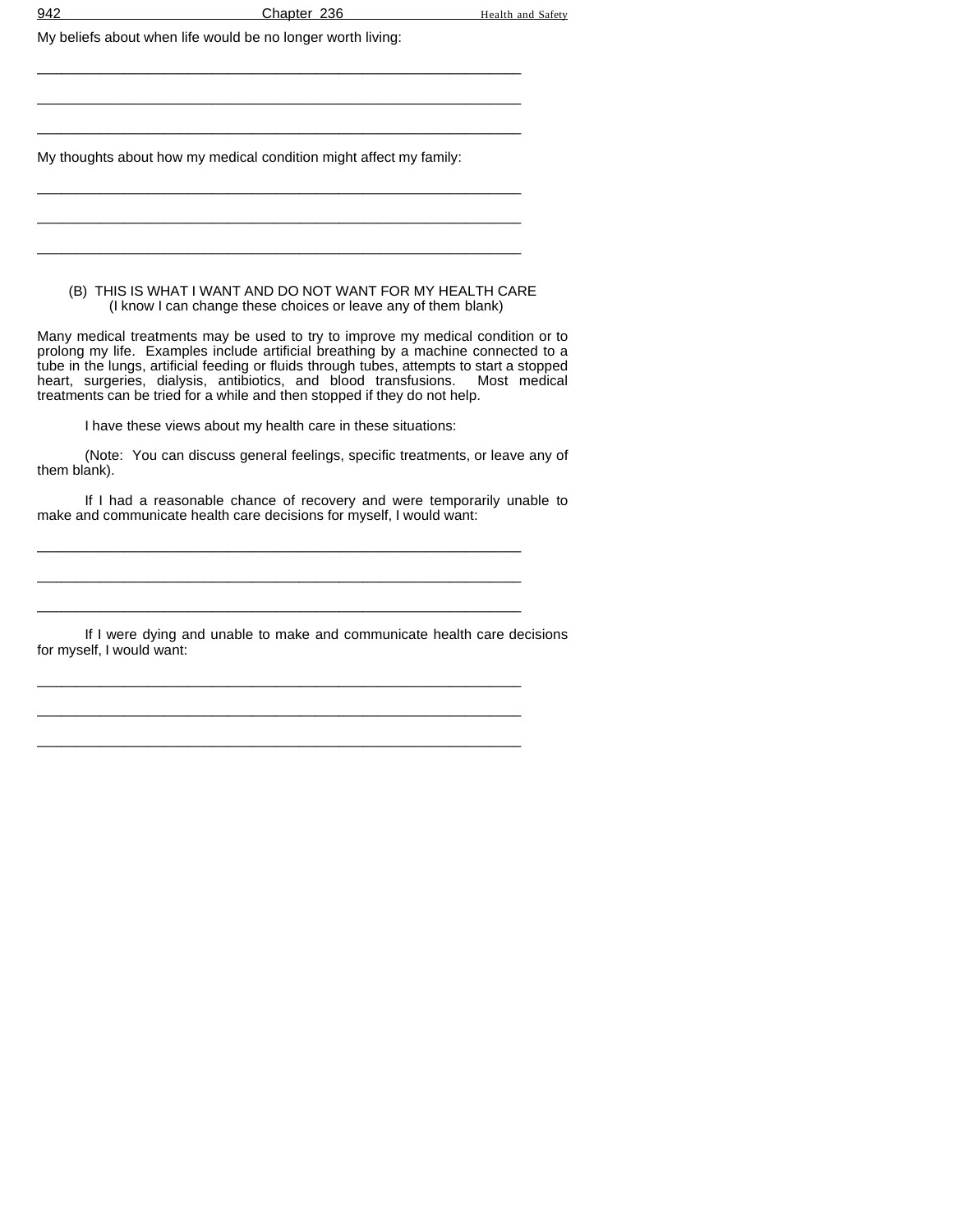| Health and Safety                                  | Chapter 236                                                                                                                                                                 | 943 |
|----------------------------------------------------|-----------------------------------------------------------------------------------------------------------------------------------------------------------------------------|-----|
| health care decisions for myself, I would want:    | If I were permanently unconscious and unable to make and communicate                                                                                                        |     |
|                                                    |                                                                                                                                                                             |     |
|                                                    | If I were completely dependent on others for my care and unable to make<br>and communicate health care decisions for myself, I would want:                                  |     |
|                                                    |                                                                                                                                                                             |     |
| shorten my life:                                   | In all circumstances, my doctors will try to keep me comfortable and reduce<br>my pain. This is how I feel about pain relief if it would affect my alertness or if it could |     |
|                                                    |                                                                                                                                                                             |     |
| possible:                                          | There are other things that I want or do not want for my health care, if                                                                                                    |     |
| Who I would like to be my doctor:                  |                                                                                                                                                                             |     |
|                                                    |                                                                                                                                                                             |     |
| Where I would like to live to receive health care: |                                                                                                                                                                             |     |
|                                                    |                                                                                                                                                                             |     |
|                                                    | Where I would like to die and other wishes I have about dying:                                                                                                              |     |
|                                                    |                                                                                                                                                                             |     |
|                                                    |                                                                                                                                                                             |     |
|                                                    |                                                                                                                                                                             |     |
|                                                    |                                                                                                                                                                             |     |
|                                                    |                                                                                                                                                                             |     |
|                                                    |                                                                                                                                                                             |     |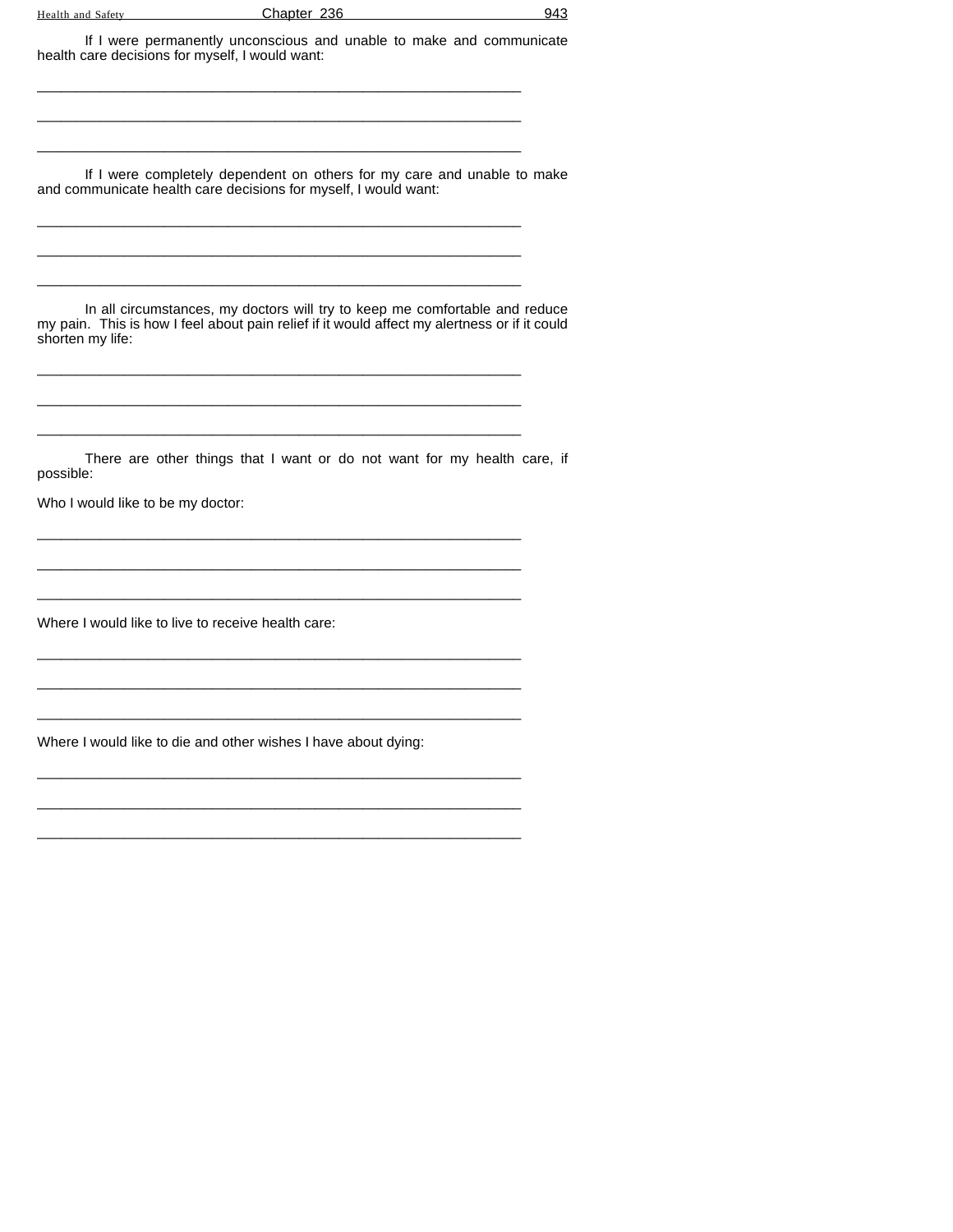| 944                             | Chapter 236                                                                                                                                                                                           | Health and Safety |
|---------------------------------|-------------------------------------------------------------------------------------------------------------------------------------------------------------------------------------------------------|-------------------|
|                                 | My wishes about what happens to my body when I die (cremation, burial):                                                                                                                               |                   |
|                                 |                                                                                                                                                                                                       |                   |
|                                 | Any other things:                                                                                                                                                                                     |                   |
|                                 |                                                                                                                                                                                                       |                   |
|                                 | <b>PART III: MAKING AN ANATOMICAL GIFT</b>                                                                                                                                                            |                   |
|                                 | I would like to be an organ donor at the time of my death. I have told my<br>family my decision and ask my family to honor my wishes. I wish to donate the<br>following (initial one statement):      |                   |
| $\begin{bmatrix} \end{bmatrix}$ | Any needed organs and tissue.                                                                                                                                                                         |                   |
| $\Box$                          |                                                                                                                                                                                                       |                   |
|                                 | PART IV: MAKING THE DOCUMENT LEGAL<br>PRIOR DESIGNATIONS REVOKED. I revoke any prior health care directive.<br>DATE AND SIGNATURE OF PRINCIPAL<br>(YOU MUST DATE AND SIGN THIS HEALTH CARE DIRECTIVE) |                   |
|                                 | I sign my name to this Health Care Directive Form<br>on at<br>(date)                                                                                                                                  |                   |
|                                 | (city)                                                                                                                                                                                                |                   |
|                                 | (state)                                                                                                                                                                                               |                   |
|                                 | (you sign here)                                                                                                                                                                                       |                   |
|                                 | (THIS HEALTH CARE DIRECTIVE WILL NOT BE VALID UNLESS IT IS NOTARIZED                                                                                                                                  |                   |

OR SIGNED BY TWO QUALIFIED WITNESSES WHO ARE PRESENT WHEN YOU SIGN OR ACKNOWLEDGE YOUR SIGNATURE. IF YOU HAVE ATTACHED ANY ADDITIONAL PAGES TO THIS FORM, YOU MUST DATE AND SIGN EACH OF THE ADDITIONAL PAGES AT THE SAME TIME YOU DATE AND SIGN THIS HEALTH CARE DIRECTIVE.)

### NOTARY PUBLIC OR STATEMENT OF WITNESSES

This document must be (1) notarized or (2) witnessed by two qualified adult witnesses. The person notarizing this document may be an employee of a health care or long-term care provider providing your care. At least one witness to the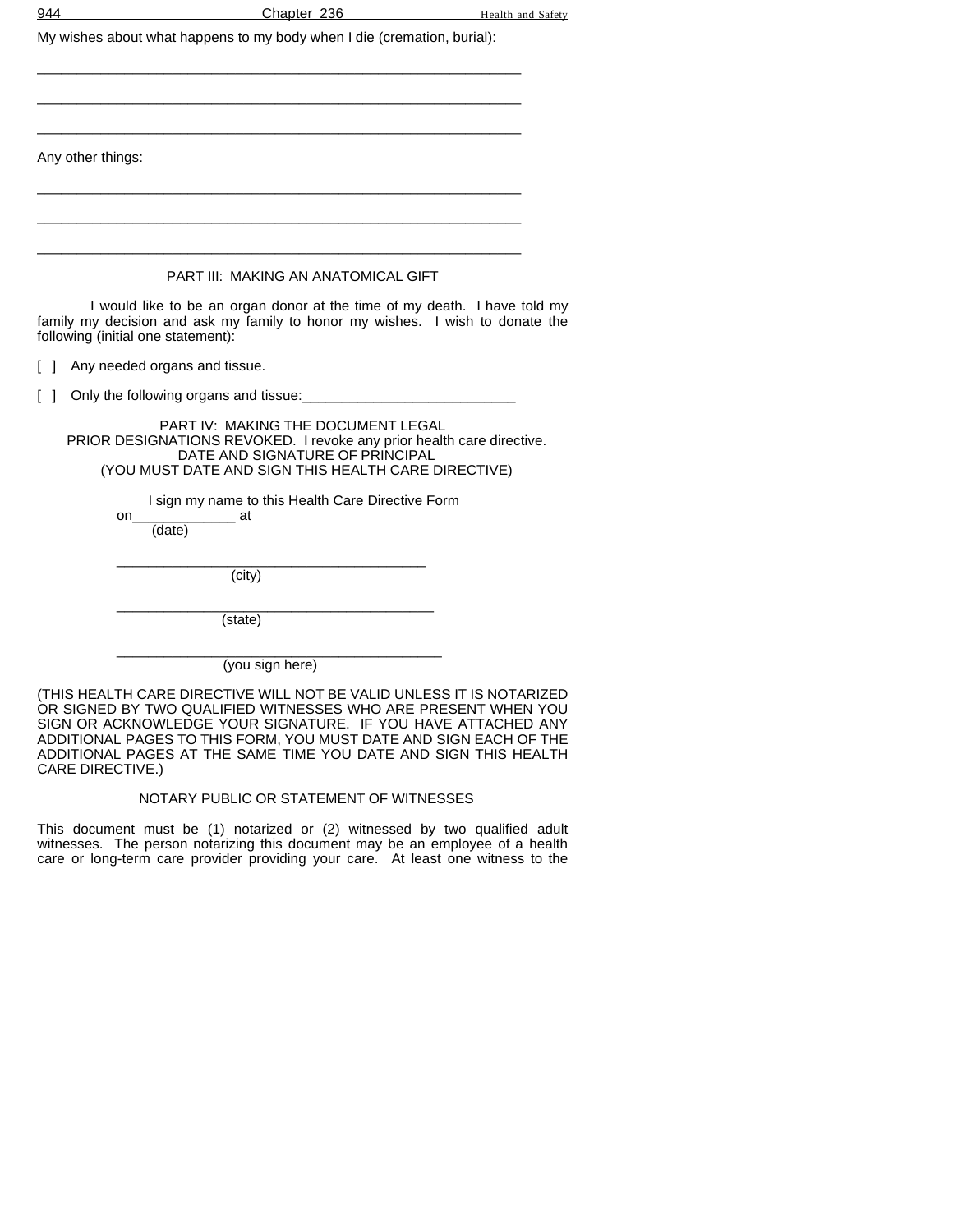| Health and Safety |
|-------------------|
|-------------------|

execution of the document must not be a health care or long-term care provider providing you with direct care or an employee of the health care or long-term care provider providing you with direct care. None of the following may be used as a notary or witness:

- 1. A person you designate as your agent or alternate agent;
- 2. Your spouse;
- 3. A person related to you by blood, marriage, or adoption;
- 4. A person entitled to inherit any part of your estate upon your death; or
- 5. A person who has, at the time of executing this document, any claim against your estate.

Option 1: Notary Public

In my presence on \_\_\_\_\_\_\_\_\_\_ (date), \_\_\_\_\_\_\_\_\_\_\_\_\_\_\_\_ (name of declarant) acknowledged the declarant's signature on this document or acknowledged that the declarant directed the person signing this document to sign on the declarant's behalf.

(Signature of Notary Public)

\_\_\_\_\_\_\_\_\_\_\_\_\_\_\_\_\_\_\_\_\_\_\_\_\_

My commission expires \_\_\_\_\_\_\_\_\_\_\_\_\_\_\_\_\_\_\_\_\_\_\_\_\_\_\_\_\_\_\_\_\_\_, 20\_\_.

Option 2: Two Witnesses

Witness One:

- (1) In my presence on  $\frac{1}{\sqrt{1-\frac{1}{2}}}\$  (date),  $\frac{1}{\sqrt{1-\frac{1}{2}}}\$ (name of declarant) acknowledged the declarant's signature on this document or acknowledged that the declarant directed the person signing this document to sign on the declarant's behalf.
- (2) I am at least eighteen years of age.
- (3) If I am a health care provider or an employee of a health care provider giving direct care to the declarant, I must initial this box:

[ ].

I certify that the information in (1) through (3) is true and correct.

(Signature of Witness One)

\_\_\_\_\_\_\_\_\_\_\_\_\_\_\_\_\_\_\_\_\_\_\_\_\_

\_\_\_\_\_\_\_\_\_\_\_\_\_\_\_\_\_\_\_\_\_\_\_\_\_

(Address)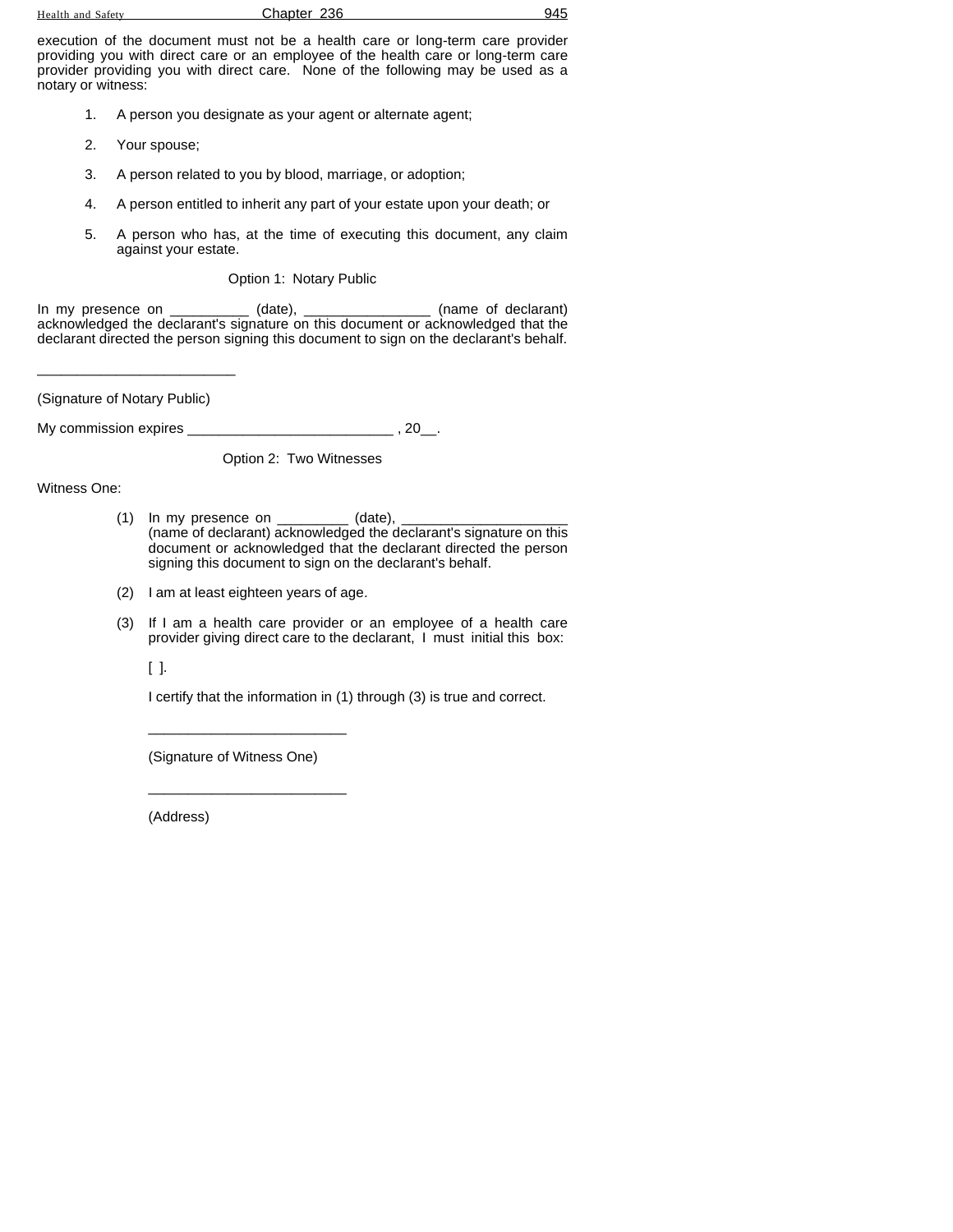- $(1)$  In my presence on  $(1)$ (name of declarant) acknowledged the declarant's signature on this document or acknowledged that the declarant directed the person signing this document to sign on the declarant's behalf.
- (2) I am at least eighteen years of age.
- (3) If I am a health care provider or an employee of a health care provider giving direct care to the declarant, I must initial this box:

[ ].

I certify that the information in (1) through (3) is true and correct.

(Signature of Witness Two)

\_\_\_\_\_\_\_\_\_\_\_\_\_\_\_\_\_\_\_\_\_\_\_\_\_

\_\_\_\_\_\_\_\_\_\_\_\_\_\_\_\_\_\_\_\_\_\_\_\_\_

(Address)

ACCEPTANCE OF APPOINTMENT OF POWER OF ATTORNEY. I accept this appointment and agree to serve as agent for health care decisions. I understand I have a duty to act consistently with the desires of the principal as expressed in this appointment. I understand that this document gives me authority over health care decisions for the principal only if the principal becomes incapacitated. I understand that I must act in good faith in exercising my authority under this power of attorney. I understand that the principal may revoke this power of attorney at any time in any manner.

If I choose to withdraw during the time the principal is competent, I must notify the principal of my decision. If I choose to withdraw when the principal is not able to make health care decisions, I must notify the principal's physician.

> \_\_\_\_\_\_\_\_\_\_\_\_\_\_\_\_\_\_\_\_\_\_\_\_\_ (Signature of agent/date)

\_\_\_\_\_\_\_\_\_\_\_\_\_\_\_\_\_\_\_\_\_\_\_\_\_ (Signature of alternate agent/date)

#### PRINCIPAL'S STATEMENT

I have read a written explanation of the nature and effect of an appointment of a health care agent that is attached to my health care directive.

Dated this \_\_\_\_\_ day of \_\_\_\_\_ , 20 \_\_\_\_\_ . \_\_\_\_\_\_\_\_\_\_\_\_\_\_\_\_\_\_\_\_\_\_

(Signature of Principal)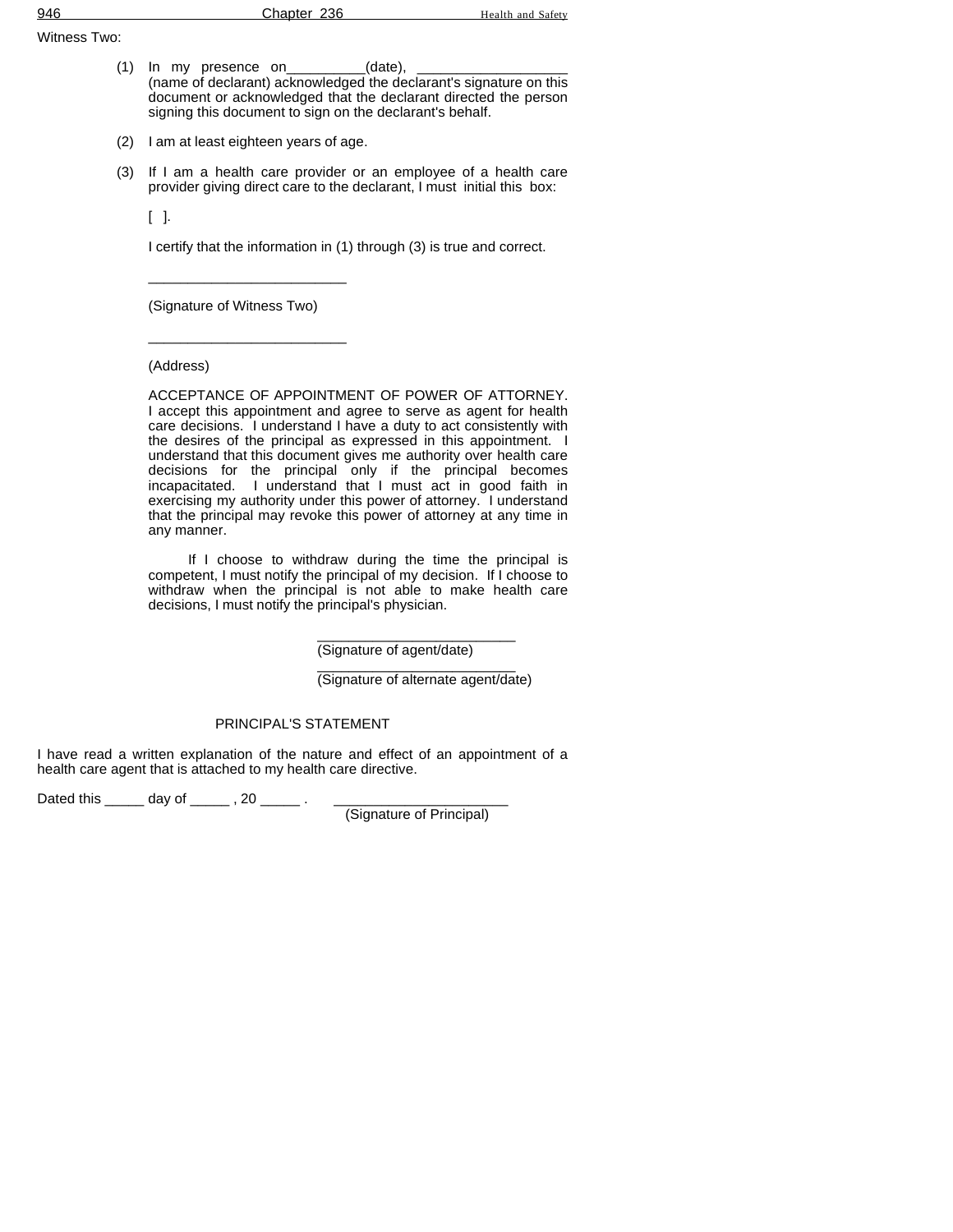| Health and Safety |  |  |
|-------------------|--|--|
|-------------------|--|--|

Chapter 236 947

STATEMENT AFFIRMING EXPLANATION OF DOCUMENT TO RESIDENT OF LONG-TERM CARE FACILITY. (Only necessary if person is a resident of long-term care facility and Part I is completed appointing an agent. This statement does not need to be completed if the resident has read a written explanation of the nature and effect of an appointment of a health care agent and completed the Principal's Statement above.)

I have explained the nature and effect of this health care directive to \_\_\_\_\_\_\_\_\_\_\_\_\_\_\_\_\_\_ (name of principal) who signed this document and who is a resident of \_\_\_\_\_\_\_\_\_\_\_ (name and city of facility). I am (check one of the following):

[ ] A recognized member of the clergy.

[ ] An attorney licensed to practice in North Dakota.

[ ] A person designated by the district court for the county in which the above-named facility is located.

[ ] A person designated by the North Dakota department of human services.

Dated on \_\_\_\_\_\_, 20\_\_\_. \_\_\_\_\_\_\_\_\_\_\_\_\_\_\_\_\_(Signature)

STATEMENT AFFIRMING EXPLANATION OF DOCUMENT TO HOSPITAL PATIENT OR PERSON BEING ADMITTED TO HOSPITAL. (Only necessary if person is a patient in a hospital or is being admitted to a hospital and Part I is completed appointing an agent. This statement does not need to be completed if the patient or person being admitted has read a written explanation of the nature and effect of an appointment of a health care agent and completed the Principal's Statement above.)

I have explained the nature and effect of this health care directive to \_\_\_\_\_\_\_\_\_\_\_\_\_\_\_\_\_\_\_\_\_ (name of principal) who signed this document and who is a patient or is being admitted as a patient of \_\_\_\_\_\_\_\_\_\_\_\_\_\_\_\_\_ (name and city of hospital). I am (check one of the following):

[ ] An attorney licensed to practice in North Dakota.

[ ] A person designated by the hospital to explain the health care directive.

Dated on \_\_\_\_\_\_\_\_\_\_\_\_, 20\_\_\_\_. \_\_\_\_\_\_\_\_\_\_\_\_\_\_\_\_\_\_ (Signature)

Approved May 4, 2007 Filed May 4, 2007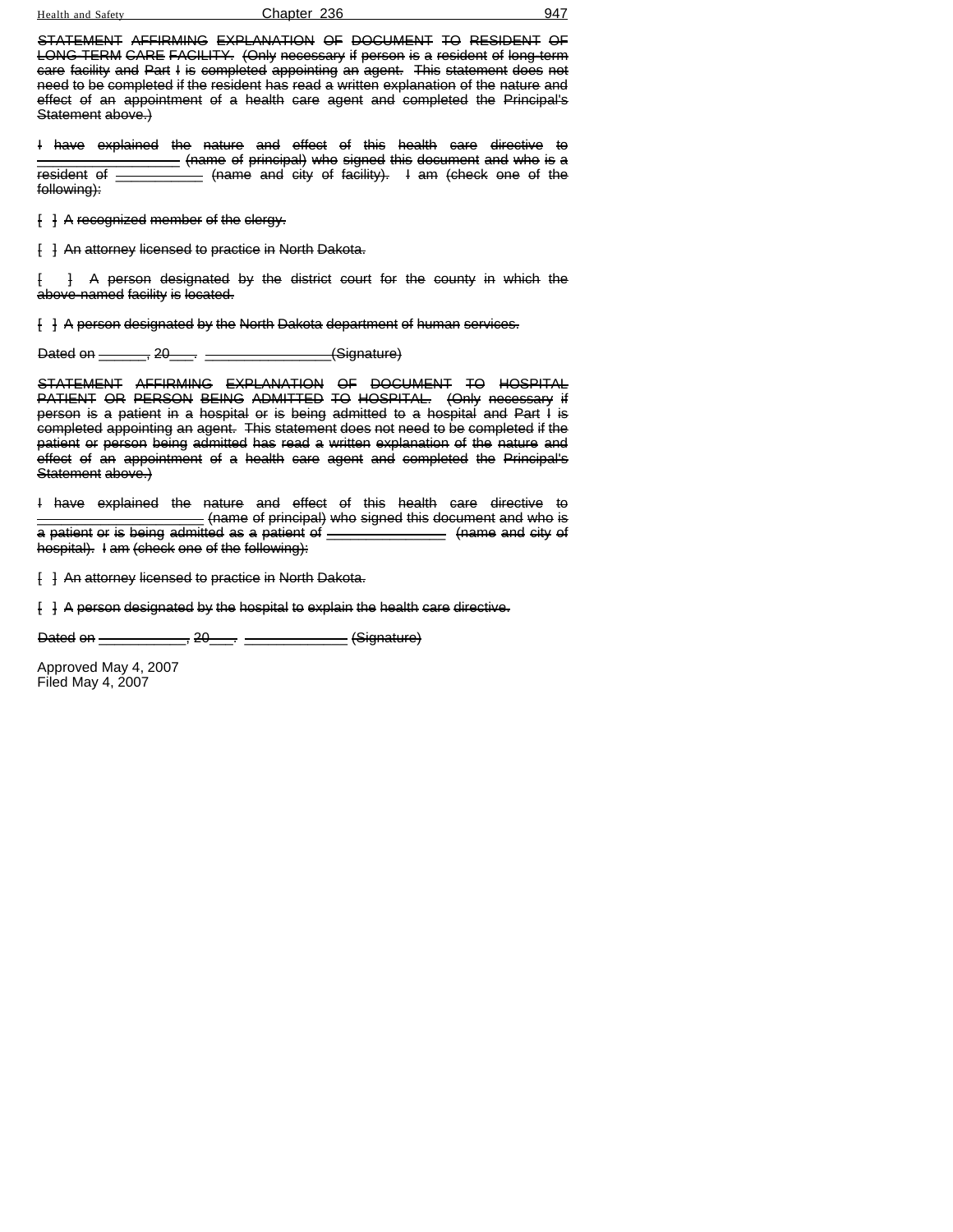# **SENATE BILL NO. 2163**

(Senators Kilzer, J. Lee) (Representatives Carlisle, Delmore, Klemin, Porter)

## **UNIFORM ANATOMICAL GIFT ACT**

AN ACT to create and enact chapter 23-06.6 of the North Dakota Century Code, relating to the revised Uniform Anatomical Gift Act; to amend and reenact section 23-06-01.2, subsection 5 of section 23-06.5-05.1, subsection 1 of section 39-06-03.1, subsection 2 of section 39-06-07, and subsection 1 of section 39-06-14 of the North Dakota Century Code, relating to cross-references to the Uniform Anatomical Gift Act; to repeal chapter 23-06.2 of the North Dakota Century Code, relating to the Uniform Anatomical Gift Act; and to provide a penalty.

### **BE IT ENACTED BY THE LEGISLATIVE ASSEMBLY OF NORTH DAKOTA:**

**SECTION 1. AMENDMENT.** Section 23-06-01.2 of the North Dakota Century Code is amended and reenacted as follows:

**23-06-01.2. Application of other laws.** Sections 23-06-03, 23-06-04, 23-06-05, 23-06-06, 23-06-07, 23-06-08, 23-06-09, 23-06-10, 23-06-11, 23-06-12, 23-06-16, 23-06-17, and 23-06-19 do not apply to any body or parts thereof disposed of after death pursuant to the authorization for disposal of a body or parts thereof provided in and for the purposes of chapter 23-06.2 23-06.6.

<sup>134</sup> **SECTION 2. AMENDMENT.** Subsection 5 of section 23-06.5-05.1 of the North Dakota Century Code is amended and reenacted as follows:

5. A document of gift for the purpose of making an anatomical gift, as set forth in chapter 23-06.2 23-06.6 or an amendment to, revocation of, or refusal to make an anatomical gift;

**SECTION 3.** Chapter 23-06.6 of the North Dakota Century Code is created and enacted as follows:

**23-06.6-01. Definitions.** As used in this chapter, unless the context requires otherwise:

- 1. "Adult" means an individual who is eighteen years of age or older.
- 2. "Agent" means an individual:
	- a. Authorized to make health care decisions on the principal's behalf by a power of attorney for health care; or

<sup>134</sup> Section 23-06.5-05.1 was also amended by section 2 of Senate Bill No. 2308, chapter 235.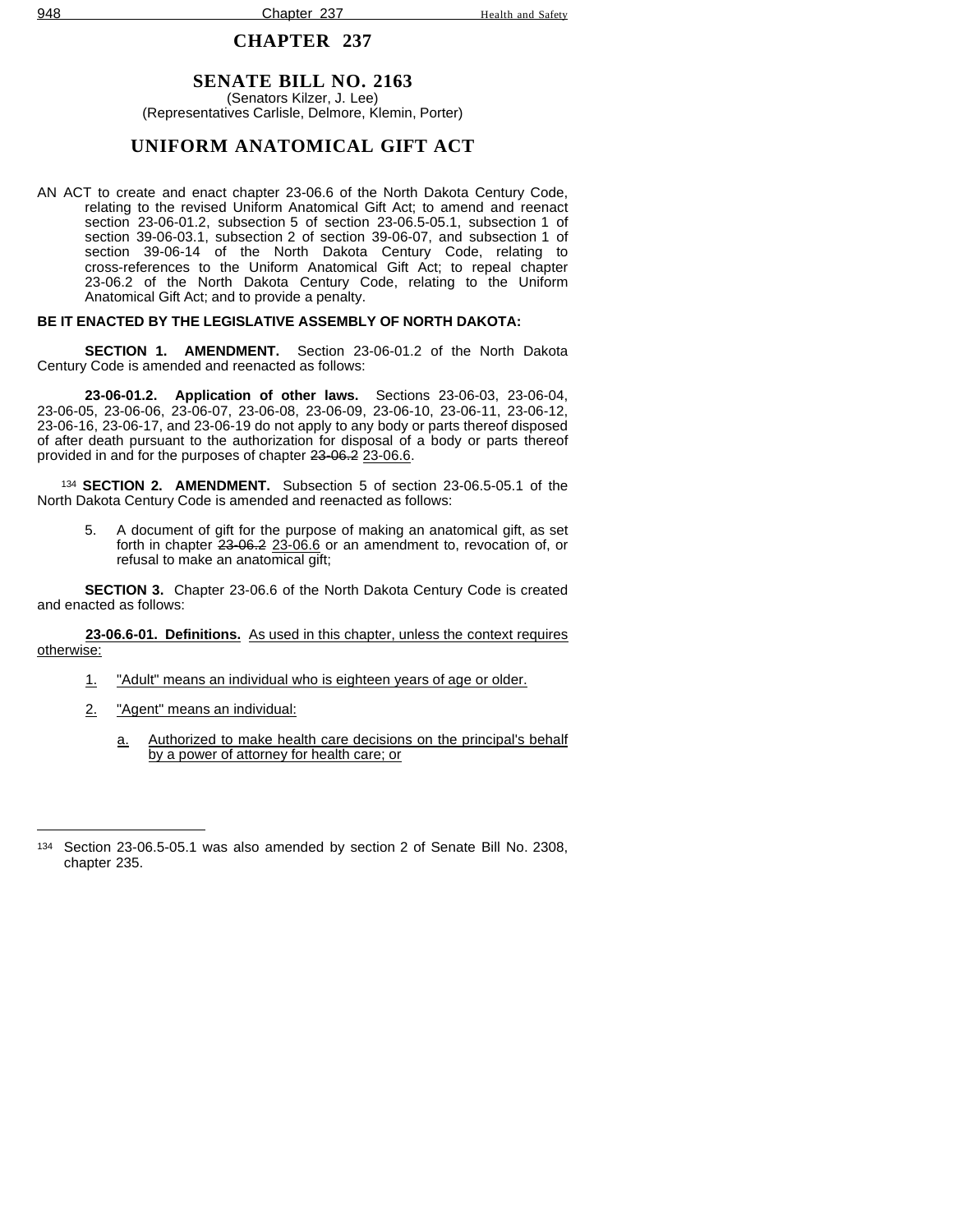- b. Expressly authorized to make an anatomical gift on the principal's behalf by any other record signed by the principal.
- 3. "Anatomical gift" means a donation of all or part of a human body to take effect after the donor's death for the purpose of transplantation, therapy, research, or education.
- 4. "Decedent" means a deceased individual whose body or part is or may be the source of an anatomical gift. The term includes a stillborn infant and, subject to restrictions imposed by law other than this chapter, a fetus.
- 5. "Disinterested witness" means a witness other than the spouse, child, parent, sibling, grandchild, grandparent, or guardian of the individual who makes, amends, revokes, or refuses to make an anatomical gift or another adult who exhibited special care and concern for the individual. The term does not include a person to which an anatomical gift could pass under section 23-06.6-10.
- 6. "Document of gift" means a donor card or other record used to make an anatomical gift. The term includes a statement or symbol on a driver's license, identification card, or donor registry.
- 7. "Donor" means an individual whose body or part is the subject of an anatomical gift.
- 8. "Donor registry" means a data base that contains records of anatomical gifts and amendments to or revocations of anatomical gifts.
- 9. "Driver's license" means a license or permit issued by the department of transportation to operate a vehicle regardless of whether conditions are attached to the license or permit.
- 10. "Eye bank" means a person that is licensed, accredited, or regulated under federal or state law to engage in the recovery, screening, testing, processing, storage, or distribution of human eyes or portions of human eyes.
- 11. "Guardian" means a person appointed by a court to make decisions regarding the support, care, education, health, or welfare of an individual. The term does not include a guardian ad litem.
- 12. "Hospital" means a facility licensed as a hospital under the law of any state or a facility operated as a hospital by the United States, a state, or a subdivision of a state.
- 13. "Identification card" means an identification card issued by the department of transportation.
- 14. "Know" means to have actual knowledge.
- 15. "Minor" means an individual who is under eighteen years of age.
- 16. "Organ procurement organization" means a person designated by the secretary of the United States department of health and human services as an organ procurement organization.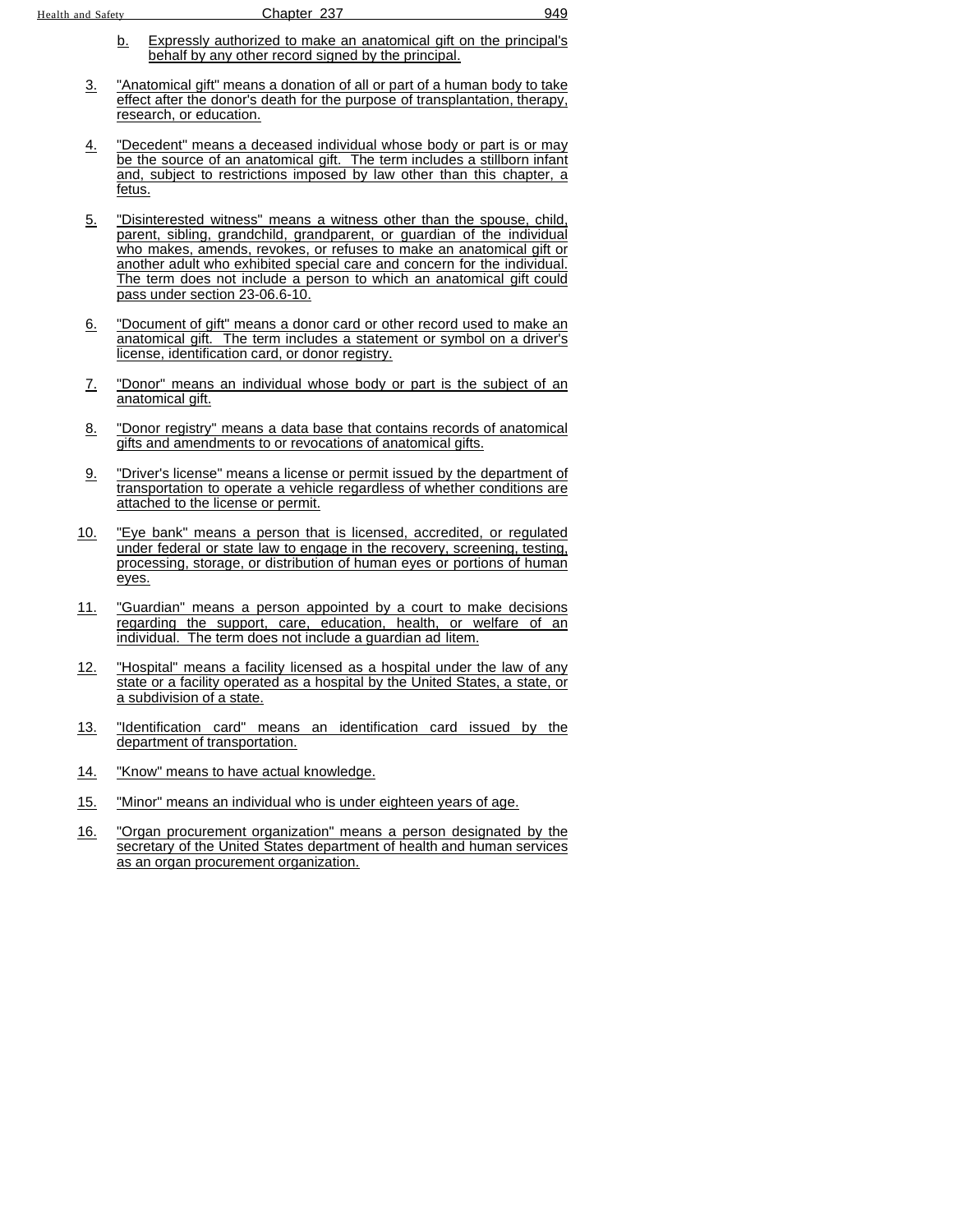| 950 | Chapter | 237 | Health and Safety |  |
|-----|---------|-----|-------------------|--|
|     |         |     |                   |  |

- 17. "Parent" means a parent whose parental rights have not been terminated.
- 18. "Part" means an organ, an eye, or tissue of a human being. The term does not include the whole body.
- 19. "Physician" means an individual authorized to practice medicine or osteopathy under the law of any state.
- 20. "Procurement organization" means an eye bank, an organ procurement organization, or a tissue bank.
- 21. "Prospective donor" means an individual who is dead or near death and has been determined by a procurement organization to have a part that could be medically suitable for transplantation, therapy, research, or education. The term does not include an individual who has made a refusal.
- 22. "Reasonably available" means able to be contacted by a procurement organization without undue effort and willing and able to act in a timely manner consistent with existing medical criteria necessary for the making of an anatomical gift.
- 23. "Recipient" means an individual into whose body a decedent's part has been or is intended to be transplanted.
- 24. "Record" means information that is inscribed on a tangible medium or that is stored in an electronic or other medium and is retrievable in perceivable form.
- 25. "Refusal" means an intention not to make an anatomical gift of an individual's body or part expressed by the individual in accordance with section 23-06.6-06 or which expressly states an intent to bar other persons from making an anatomical gift of an individual's body or part.
- 26. "Sign" means, with the present intent to authenticate or adopt a record:
	- a. To execute or adopt a tangible symbol; or
	- b. To attach to or logically associate with the record an electronic symbol, sound, or process.
- 27. "Technician" means an individual determined to be qualified to remove or process parts by an appropriate organization that is licensed, accredited, or regulated under federal or state law. The term includes an enucleator.
- 28. "Tissue" means a portion of the human body other than an organ or an eye. The term does not include blood unless the blood is donated for the purpose of research or education.
- 29. "Tissue bank" means a person that is licensed, accredited, or regulated under federal or state law to engage in the recovery, screening, testing, processing, storage, or distribution of tissue.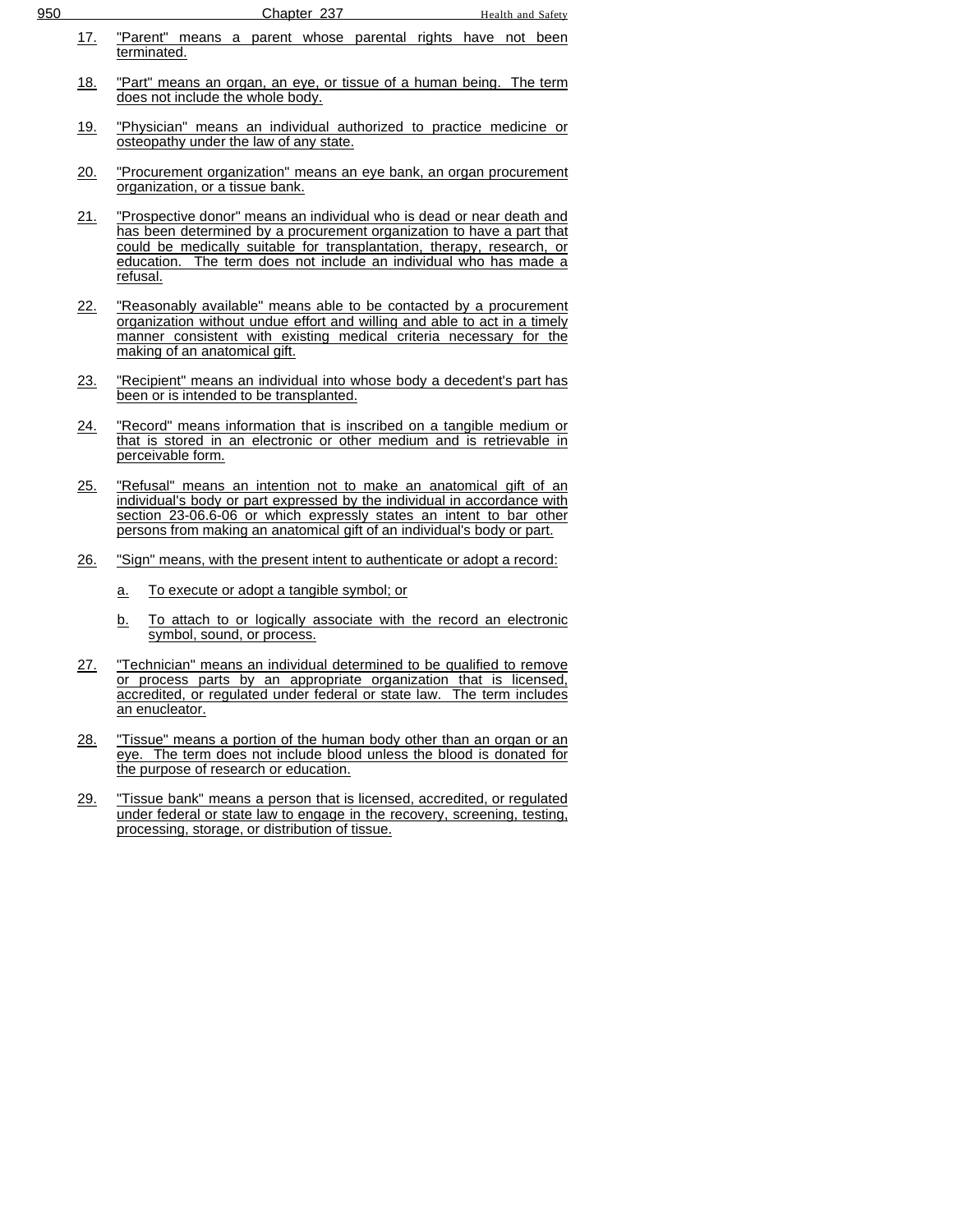30. "Transplant hospital" means a hospital that furnishes organ transplants and other medical and surgical specialty services required for the care of transplant patients.

**23-06.6-02. Applicability.** This chapter applies to an anatomical gift or amendment to, revocation of, or refusal to make an anatomical gift, whenever made.

**23-06.6-03. Who may make an anatomical gift before donor's death.** Subject to section 23-06.6-07, an anatomical gift of a donor's body or part may be made during the life of the donor for the purpose of transplantation, therapy, research, or education in the manner provided in section 23-06.6-04 by:

- 1. The donor, if the donor is an adult or if the donor is a minor and is:
	- a. Emancipated; or
	- b. Authorized under state law to apply for a driver's license because the donor is at least fourteen years of age;
- 2. An agent of the donor, unless the power of attorney for health care or other record prohibits the agent from making an anatomical gift;
- 3. A parent of the donor, if the donor is an unemancipated minor; or
- 4. The donor's guardian.

### **23-06.6-04. Manner of making anatomical gift before donor's death.**

- 1. A donor may make an anatomical gift:
	- a. By authorizing a statement or symbol indicating that the donor has made an anatomical gift to be imprinted on the donor's driver's license or identification card;
	- b. In a will;
	- c. During a terminal illness or injury of the donor, by any form of communication addressed to at least two adults, at least one of whom is a disinterested witness; or
	- d. As provided in subsection 2.
- 2. A donor or other person authorized to make an anatomical gift under section 23-06.6-03 may make a gift by a donor card or other record signed by the donor or other person making the gift or by authorizing that a statement or symbol indicating that the donor has made an anatomical gift be included on a donor registry. If the donor or other person is physically unable to sign a record, the record may be signed by another individual at the direction of the donor or other person and must:
	- a. Be witnessed by at least two adults, at least one of whom is a disinterested witness, who have signed at the request of the donor or the other person; and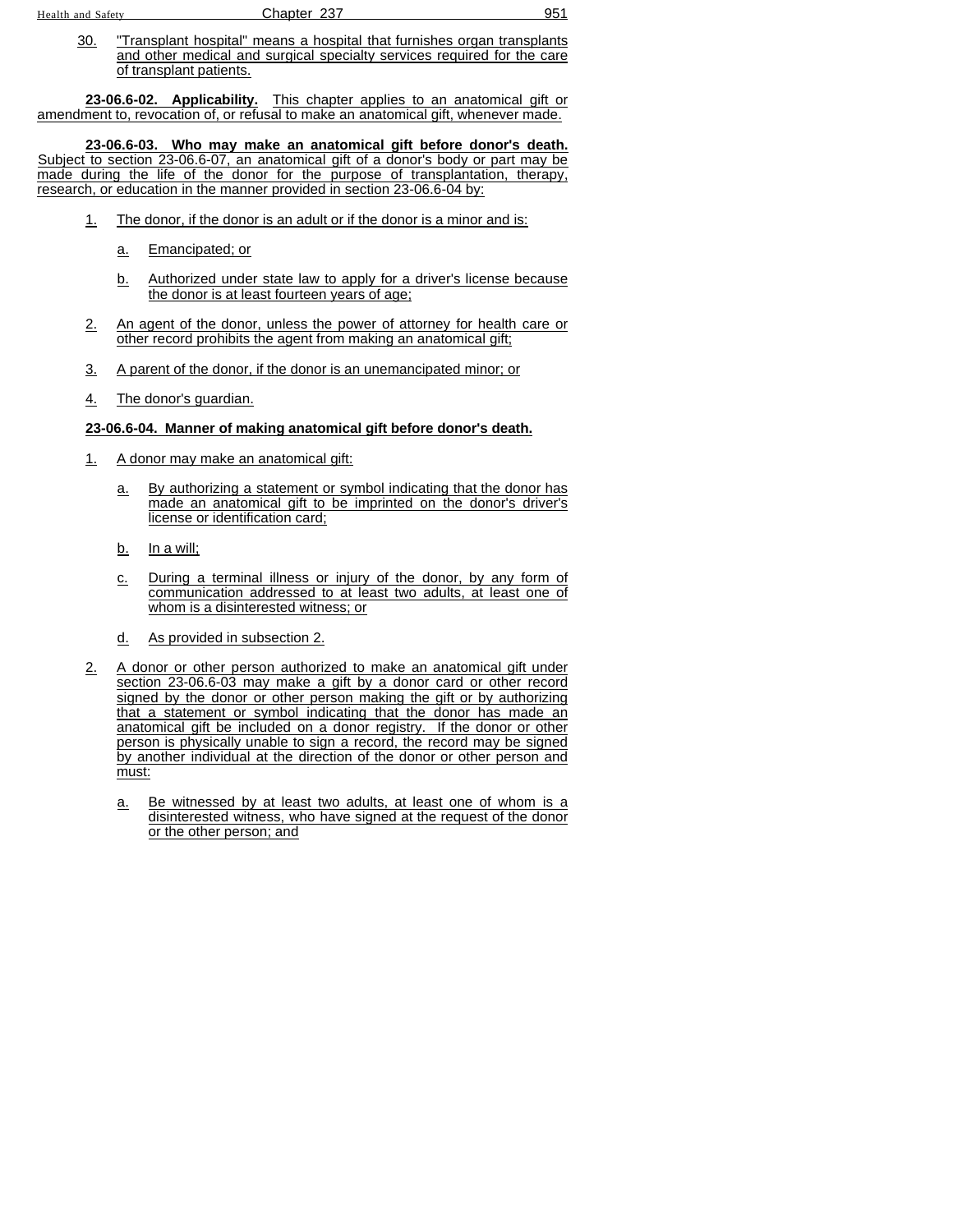- b. State that it has been signed and witnessed as provided in subdivision a.
- 3. Revocation, suspension, expiration, or cancellation of a driver's license or identification card upon which an anatomical gift is indicated does not invalidate the gift.
- 4. An anatomical gift made by will takes effect upon the donor's death whether or not the will is probated. Invalidation of the will after the donor's death does not invalidate the gift.

### **23-06.6-05. Amending or revoking anatomical gift before donor's death.**

- 1. Subject to section 23-06.6-07, a donor or other person authorized to make an anatomical gift under section 23-06.6-03 may amend or revoke an anatomical gift by:
	- a. A record signed by:
		- (1) The donor;
		- (2) The other person; or
		- (3) Subject to subsection 2, another individual acting at the direction of the donor or the other person if the donor or other person is physically unable to sign; or
	- b. A later-executed document of gift that amends or revokes a previous anatomical gift or portion of an anatomical gift, either expressly or by inconsistency.
- 2. A record signed pursuant to paragraph 3 of subdivision a of subsection 1 must:
	- a. Be witnessed by at least two adults, at least one of whom is a disinterested witness, who have signed at the request of the donor or the other person; and
	- b. State that it has been signed and witnessed as provided in subdivision a.
- 3. Subject to section 23-06.6-07, a donor or other person authorized to make an anatomical gift under section 23-06.6-03 may revoke an anatomical gift by the destruction or cancellation of the document of gift, or the portion of the document of gift used to make the gift, with the intent to revoke the gift.
- 4. A donor may amend or revoke an anatomical gift that was not made in a will by any form of communication during a terminal illness or injury addressed to at least two adults, at least one of whom is a disinterested witness.
- 5. A donor who makes an anatomical gift in a will may amend or revoke the gift in the manner provided for amendment or revocation of wills or as provided in subsection 1.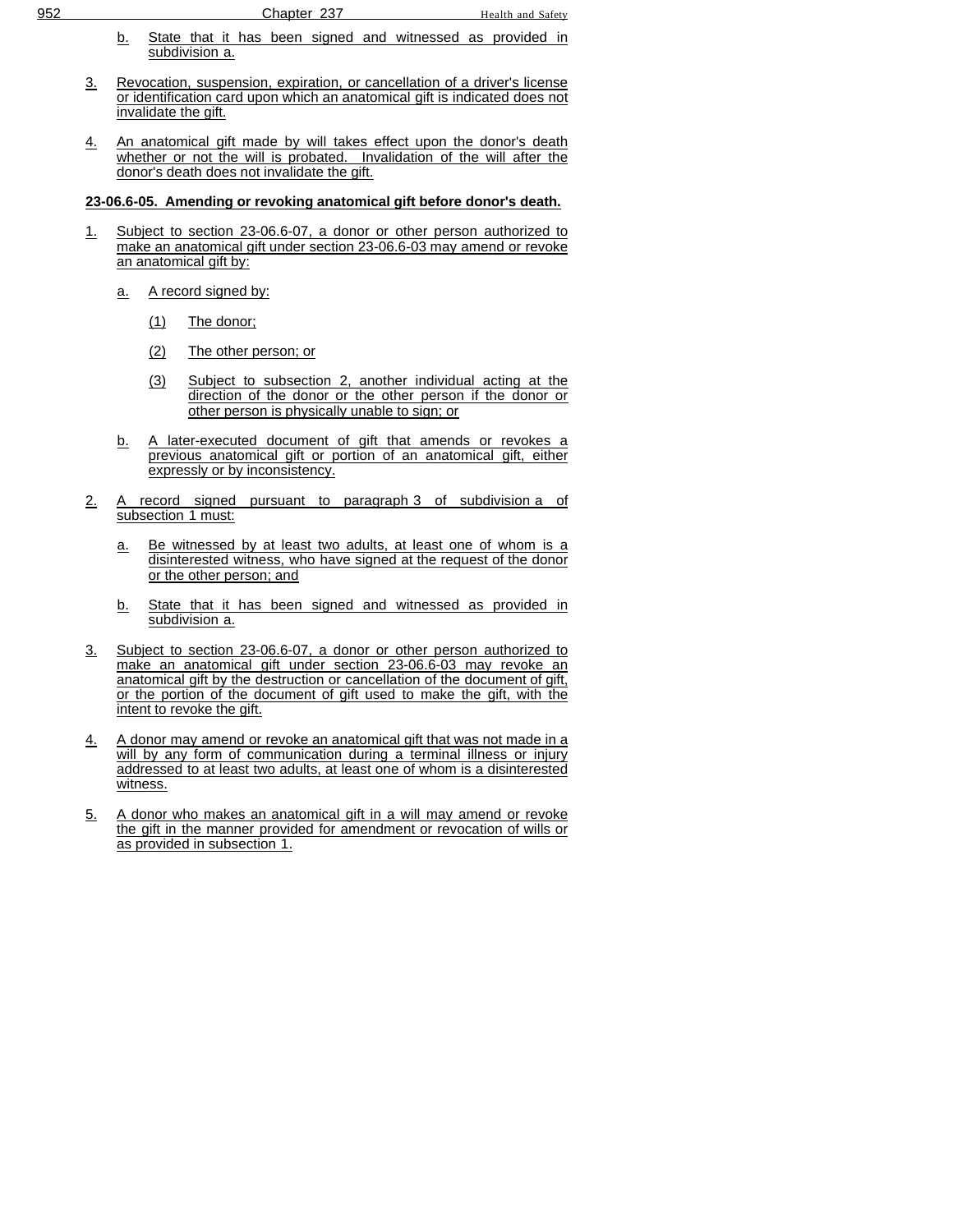#### **23-06.6-06. Refusal to make anatomical gift - Effect of refusal.**

- 1. An individual may refuse to make an anatomical gift of the individual's body or part by:
	- a. A record signed by:
		- (1) The individual; or
		- (2) Subject to subsection 2, another individual acting at the direction of the individual if the individual is physically unable to sign;
	- b. The individual's will regardless of whether the will is admitted to probate or invalidated after the individual's death; or
	- c. Any form of communication made by the individual during the individual's terminal illness or injury addressed to at least two adults, at least one of whom is a disinterested witness.
- 2. A record signed pursuant to paragraph 2 of subdivision a of subsection 1 must:
	- a. Be witnessed by at least two adults, at least one of whom is a disinterested witness, who have signed at the request of the individual; and
	- b. State that it has been signed and witnessed as provided in subdivision a.
- 3. An individual who has made a refusal may amend or revoke the refusal:
	- a. In the manner provided in subsection 1 for making a refusal;
	- b. By subsequently making an anatomical gift pursuant to section 23-06.6-04 which is inconsistent with the refusal; or
	- c. By destroying or canceling the record evidencing the refusal, or the portion of the record used to make the refusal, with the intent to revoke the refusal.
- 4. Except as otherwise provided in subsection 8 of section 23-06.6-07, in the absence of an express, contrary indication by the individual set forth in the refusal, an individual's unrevoked refusal to make an anatomical gift of the individual's body or part bars all other persons from making an anatomical gift of the individual's body or part.

**23-06.6-07. Preclusive effect of anatomical gift, amendment, or revocation.**

1. Except as otherwise provided in subsection 7 and subject to subsection 6, in the absence of an express, contrary indication by the donor, a person other than the donor is barred from making, amending, or revoking an anatomical gift of a donor's body or part if the donor made an anatomical gift of the donor's body or part under section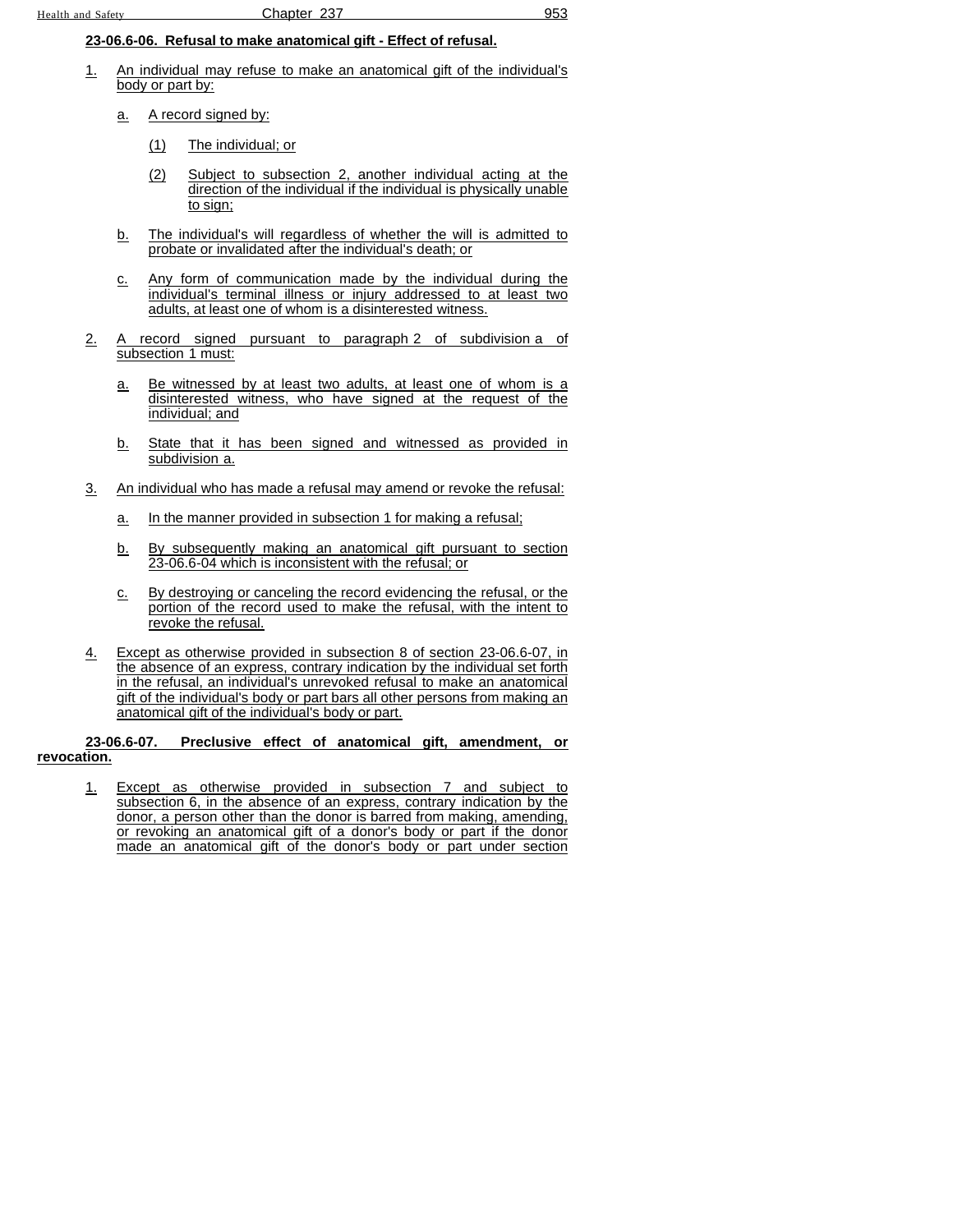23-06.6-04 or an amendment to an anatomical gift of the donor's body or part under section 23-06.6-05.

- 2. A donor's revocation of an anatomical gift of the donor's body or part under section 23-06.6-05 is not a refusal and does not bar another person specified in section 23-06.6-03 or 23-06.6-08 from making an anatomical gift of the donor's body or part under section 23-06.6-04 or 23-06.6-09.
- 3. If a person other than the donor makes an unrevoked anatomical gift of the donor's body or part under section 23-06.6-04 or an amendment to an anatomical gift of the donor's body or part under section 23-06.6-05, another person may not make, amend, or revoke the gift of the donor's body or part under section 23-06.6-09.
- 4. A revocation of an anatomical gift of a donor's body or part under section 23-06.6-05 by a person other than the donor does not bar another person from making an anatomical gift of the body or part under section 23-06.6-04 or 23-06.6-09.
- 5. In the absence of an express, contrary indication by the donor or other person authorized to make an anatomical gift under section 23-06.6-03, an anatomical gift of a part is neither a refusal to give another part nor a limitation on the making of an anatomical gift of another part at a later time by the donor or another person.
- 6. In the absence of an express, contrary indication by the donor or other person authorized to make an anatomical gift under section 23-06.6-03, an anatomical gift of a part for one or more of the purposes set forth in section 23-06.6-03 is not a limitation on the making of an anatomical gift of the part for any of the other purposes by the donor or any other person under section 23-06.6-04 or 23-06.6-09.
- 7. If a donor who is an unemancipated minor dies, a parent of the donor who is reasonably available may revoke or amend an anatomical gift of the donor's body or part.
- 8. If an unemancipated minor who signed a refusal dies, a parent of the minor who is reasonably available may revoke the minor's refusal.

### **23-06.6-08. Who may make anatomical gift of decedent's body or part.**

- 1. Subject to subsections 2 and 3 and unless barred by section 23-06.6-06 or 23-06.6-07, an anatomical gift of a decedent's body or part for the purpose of transplantation, therapy, research, or education may be made by any member of the following classes of persons who is reasonably available, in the order of priority listed:
	- a. An agent of the decedent at the time of death who could have made an anatomical gift under subsection 2 of section 23-06.6-03 immediately before the decedent's death;
	- b. The spouse of the decedent;
	- c. Adult children of the decedent;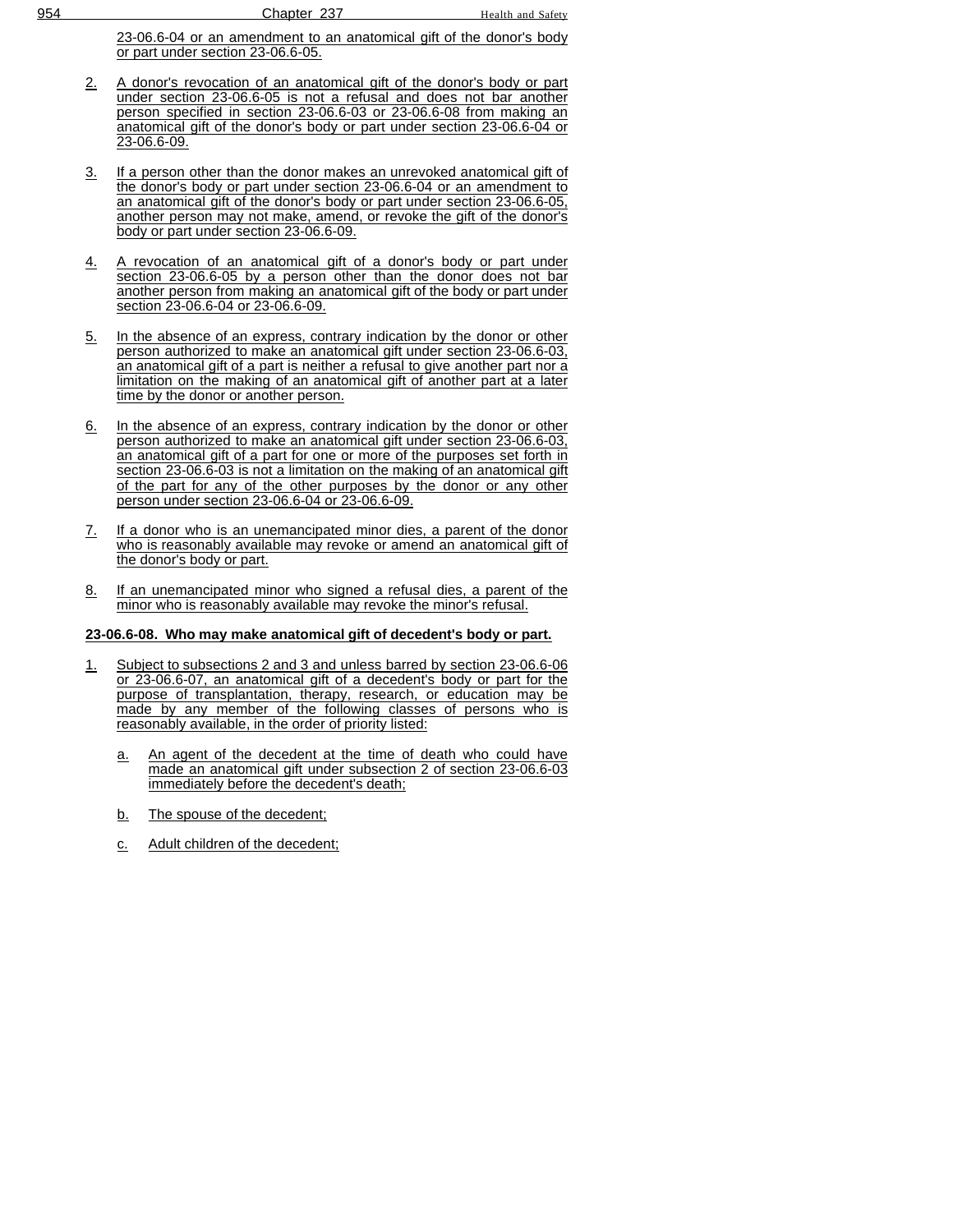- d. Parents of the decedent;
- e. Adult siblings of the decedent;
- f. Adult grandchildren of the decedent;
- g. Grandparents of the decedent;
- h. An adult who exhibited special care and concern for the decedent;
- i. The persons who were acting as the guardians of the decedent at the time of death; and
- j. Any other person having the authority to dispose of the decedent's body.
- $2.$  If there is more than one member of a class listed in subdivision  $a, c, d$ , e, f, g, or i of subsection 1 entitled to make an anatomical gift, an anatomical gift may be made by a member of the class unless that member or a person to which the gift may pass under section 23-06.6-10 knows of an objection by another member of the class. If an objection is known, the gift may be made only by a majority of the members of the class who are reasonably available.
- 3. A person may not make an anatomical gift if, at the time of the decedent's death, a person in a prior class under subsection 1 is reasonably available to make or to object to the making of an anatomical gift.

#### **23-06.6-09. Manner of making, amending, or revoking anatomical gift of decedent's body or part.**

- 1. A person authorized to make an anatomical gift under section 23-06.6-08 may make an anatomical gift by a document of gift signed by the person making the gift or by that person's oral communication that is electronically recorded or is contemporaneously reduced to a record and signed by the individual receiving the oral communication.
- 2. Subject to subsection 3, an anatomical gift by a person authorized under section 23-06.6-08 may be amended or revoked orally or in a record by any member of a prior class who is reasonably available. If more than one member of the prior class is reasonably available, the gift made by a person authorized under section 23-06.6-08 may be:
	- a. Amended only if a majority of the reasonably available members agree to the amending of the gift; or
	- b. Revoked only if a majority of the reasonably available members agree to the revoking of the gift or if they are equally divided as to whether to revoke the gift.
- 3. A revocation under subsection 2 is effective only if, before an incision has been made to remove a part from the donor's body or before invasive procedures have begun to prepare the recipient, the procurement organization, transplant hospital, or physician or technician knows of the revocation.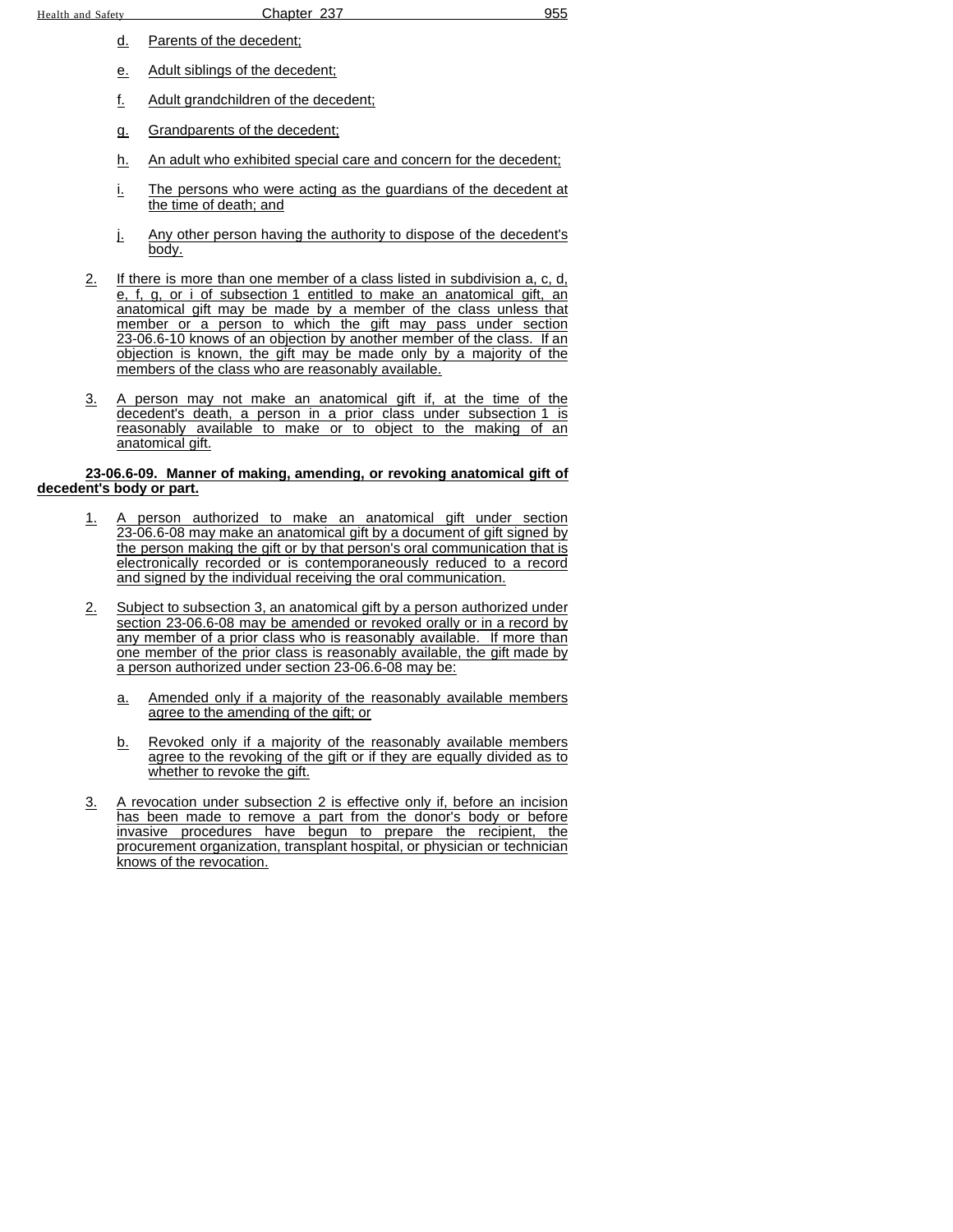#### **23-06.6-10. Persons that may receive anatomical gift - Purpose of anatomical gift.**

- 1. An anatomical gift may be made to the following persons named in the document of gift:
	- a. A hospital; accredited medical school, dental school, college, or university; organ procurement organization; or other appropriate person for research or education;
	- b. Subject to subsection 2, an individual designated by the person making the anatomical gift if the individual is the recipient of the part;
	- c. An eye bank or tissue bank.
- 2. If an anatomical gift to an individual under subdivision b of subsection 1 cannot be transplanted into the individual, the part passes in accordance with subsection 7 in the absence of an express, contrary indication by the person making the anatomical gift.
- 3. If an anatomical gift of one or more specific parts or of all parts is made in a document of gift that does not name a person described in subsection 1 but identifies the purpose for which an anatomical gift may be used, the following rules apply:
	- a. If the part is an eye and the gift is for the purpose of transplantation or therapy, the gift passes to the appropriate eye bank.
	- b. If the part is tissue and the gift is for the purpose of transplantation or therapy, the gift passes to the appropriate tissue bank.
	- c. If the part is an organ and the gift is for the purpose of transplantation or therapy, the gift passes to the appropriate organ procurement organization as custodian of the organ.
	- d. If the part is an organ, an eye, or tissue and the gift is for the purpose of research or education, the gift passes to the appropriate procurement organization.
- 4. For the purpose of subsection 3, if there is more than one purpose of an anatomical gift set forth in the document of gift but the purposes are not set forth in any priority, the gift must be used for transplantation or therapy, if suitable. If the gift cannot be used for transplantation or therapy, the gift may be used for research or education.
- 5. If an anatomical gift of one or more specific parts is made in a document of gift that does not name a person described in subsection 1 and does not identify the purpose of the gift, the gift may be used only for transplantation or therapy, and the gift passes in accordance with subsection 7.
- 6. If a document of gift specifies only a general intent to make an anatomical gift by words such as "donor", "organ donor", or "body donor", or by a symbol or statement of similar import, the gift may be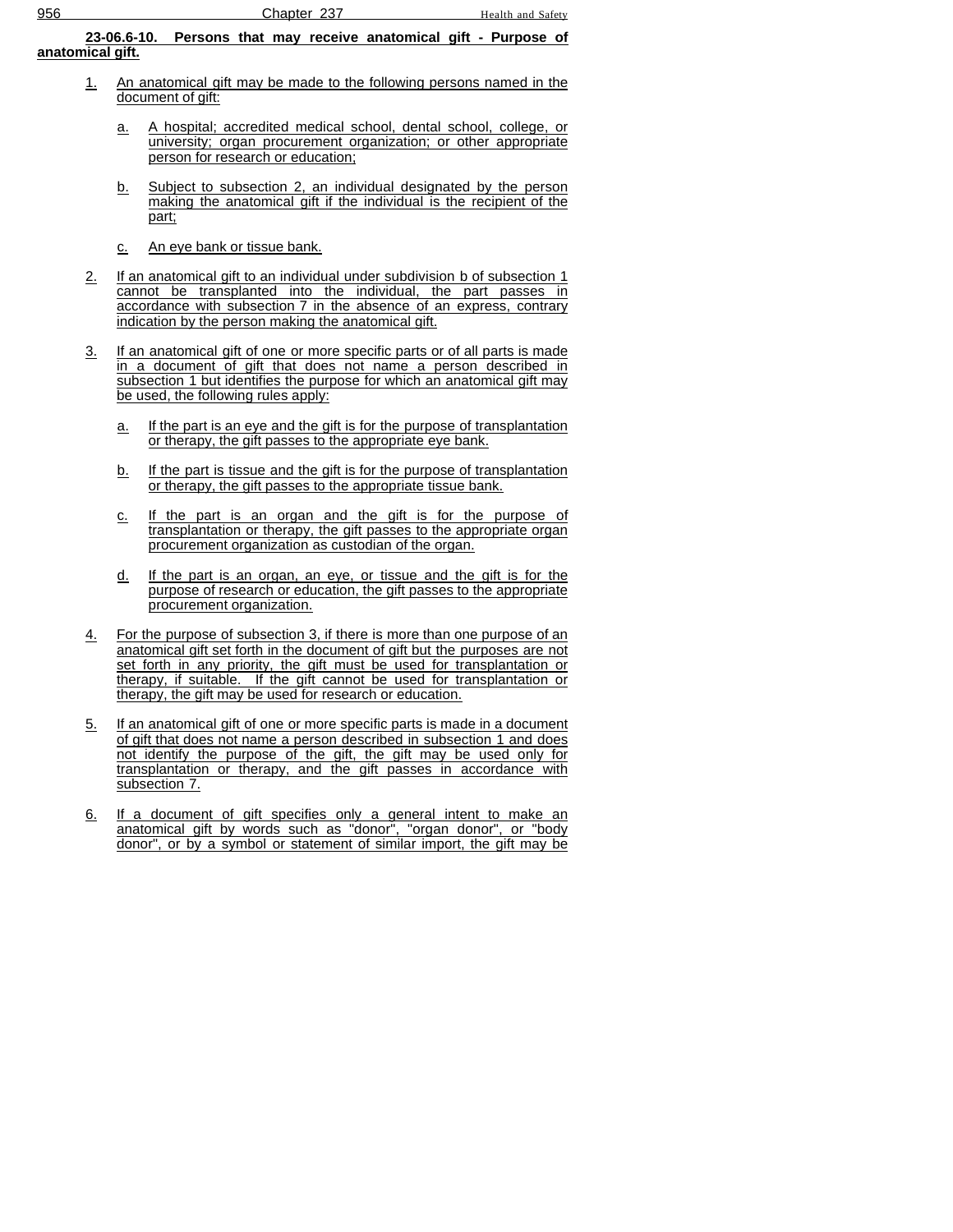used only for transplantation or therapy, and the gift passes in accordance with subsection 7.

- 7. For purposes of subsections 2, 5, and 6 the following rules apply:
	- a. If the part is an eye, the gift passes to the appropriate eye bank.
	- b. If the part is tissue, the gift passes to the appropriate tissue bank.
	- c. If the part is an organ, the gift passes to the appropriate organ procurement organization as custodian of the organ.
- 8. An anatomical gift of an organ for transplantation or therapy, other than an anatomical gift under subdivision b of subsection 1, passes to the organ procurement organization as custodian of the organ.
- 9. If an anatomical gift does not pass pursuant to subsection 1, 2, 3, 4, 5, 6, 7, or 8 or the decedent's body or part is not used for transplantation, therapy, research, or education, custody of the body or part passes to the person under obligation to dispose of the body or part.
- 10. A person may not accept an anatomical gift if the person knows that the gift was not effectively made under section 23-06.6-04 or 23-06.6-09 or if the person knows that the decedent made a refusal under section 23-06.6-06 that was not revoked. For purposes of the subsection, if a person knows that an anatomical gift was made on a document of gift, the person is deemed to know of any amendment or revocation of the gift or any refusal to make an anatomical gift on the same document of gift.
- 11. Except as otherwise provided in subdivision b of subsection 1, nothing in this chapter affects the allocation of organs for transplantation or therapy.

#### **23-06.6-11. Search and notification.**

- 1. The following persons shall make a reasonable search of an individual who the person reasonably believes is dead or near death for a document of gift or other information identifying the individual as a donor or as an individual who made a refusal:
	- a. A law enforcement officer, firefighter, paramedic, or other emergency rescuer finding the individual; and
	- b. If no other source of the information is immediately available, a hospital, as soon as practical after the individual's arrival at the hospital.
- 2. If a document of gift or a refusal to make an anatomical gift is located by the search required by subdivision a of subsection 1 and the individual or deceased individual to whom it relates is taken to a hospital, the person responsible for conducting the search shall send the document of gift or refusal to the hospital.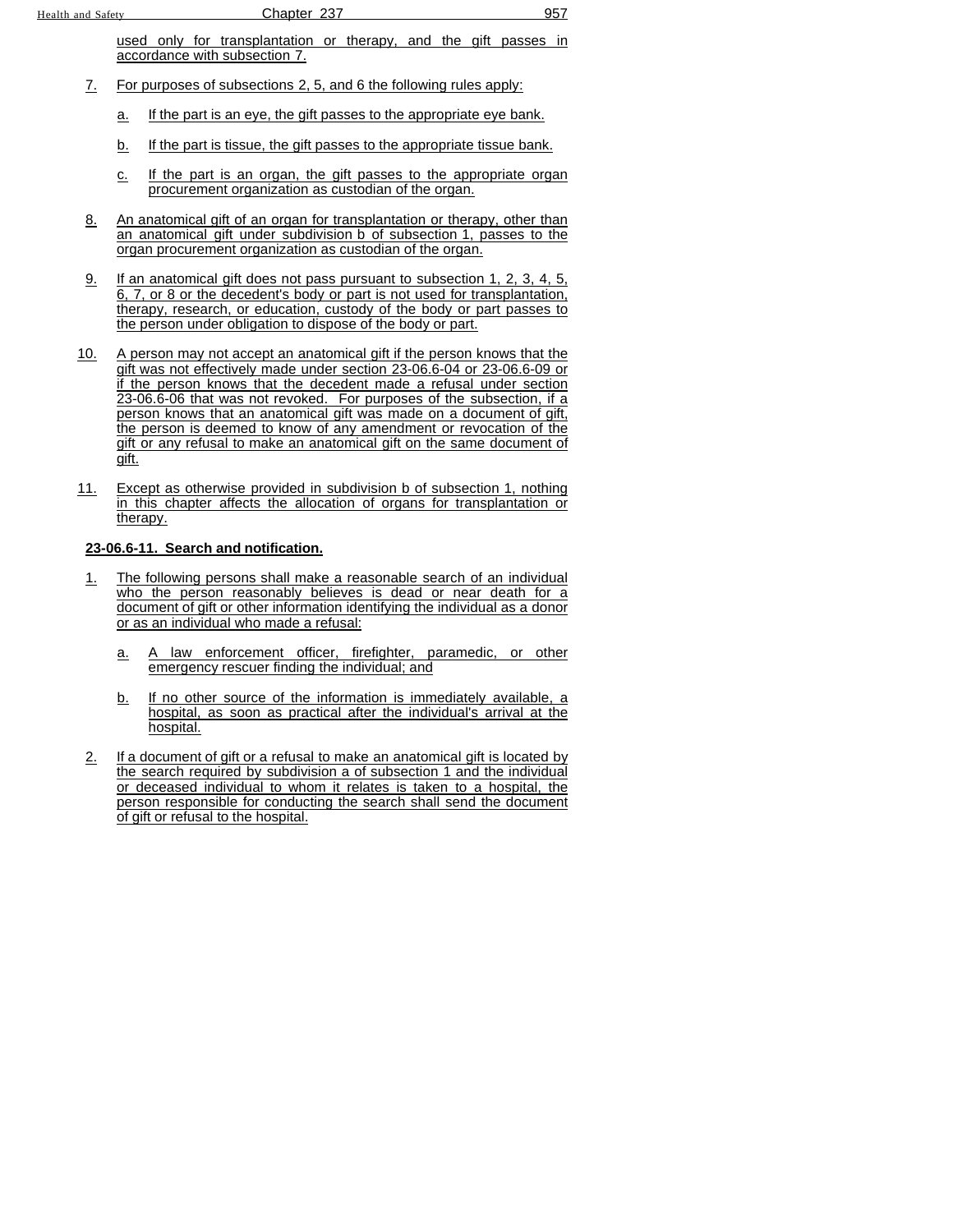3. A person is not subject to criminal or civil liability for failing to discharge the duties imposed by this section but may be subject to administrative sanctions.

### **23-06.6-12. Delivery of document of gift not required - Right to examine.**

- 1. A document of gift need not be delivered during the donor's lifetime to be effective.
- 2. Upon or after an individual's death, a person in possession of a document of gift or a refusal to make an anatomical gift with respect to the individual shall allow examination and copying of the document of gift or refusal by a person authorized to make or object to the making of an anatomical gift with respect to the individual or by a person to which the gift could pass under section 23-06.6-10.

#### **23-06.6-13. Rights and duties of procurement organization and others.**

- 1. When a hospital refers an individual at or near death to a procurement organization, the organization shall make a reasonable search of the records of the department of transportation and any donor registry that it knows exists for the geographical area in which the individual resides to ascertain whether the individual has made an anatomical gift.
- 2. A procurement organization must be allowed reasonable access to information in the records of the department of transportation to ascertain whether an individual at or near death is a donor.
- 3. When a hospital refers an individual at or near death to a procurement organization, the organization may conduct any reasonable examination necessary to ensure the medical suitability of a part that is or could be the subject of an anatomical gift for transplantation, therapy, research, or education from a donor or a prospective donor. During the examination period, measures necessary to ensure the medical suitability of the part may not be withdrawn unless the hospital or procurement organization knows that the individual expressed a contrary intent.
- 4. Unless prohibited by law other than this chapter, at any time after a donor's death, the person to which a part passes under section 23-06.6-10 may conduct any reasonable examination necessary to ensure the medical suitability of the body or part for its intended purpose.
- 5. Unless prohibited by law other than this chapter, an examination under subsection 3 or 4 may include an examination of all medical and dental records of the donor or prospective donor.
- 6. Upon the death of a minor who was a donor or had signed a refusal, unless a procurement organization knows the minor is emancipated, the procurement organization shall conduct a reasonable search for the parents of the minor and provide the parents with an opportunity to revoke or amend the anatomical gift or revoke the refusal.
- 7. Upon referral by a hospital under subsection 1, a procurement organization shall make a reasonable search for any person listed in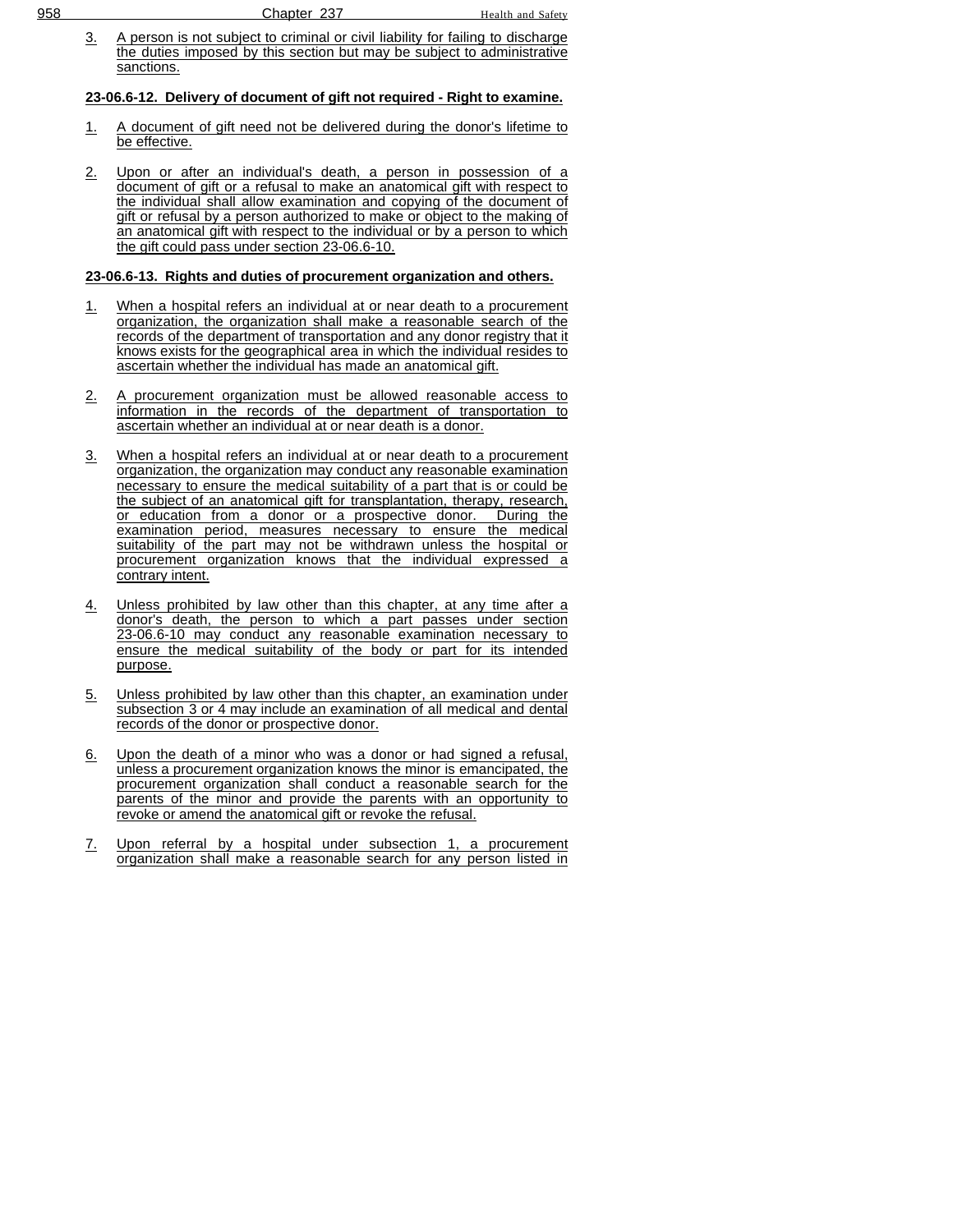section 23-06.6-08 having priority to make an anatomical gift on behalf of a prospective donor. If a procurement organization receives information that an anatomical gift to any other person was made, amended, or revoked, it shall promptly advise the other person of all relevant information.

- 8. Subject to subsection 9 of section 23-06.6-10 and section 23-06.6-22, the rights of the person to which a part passes under section 23-06.6-10 are superior to the rights of all others with respect to the part. The person may accept or reject an anatomical gift in whole or in part. Subject to the terms of the document of gift and this chapter, a person that accepts an anatomical gift of an entire body may allow embalming, burial or cremation, and use of remains in a funeral service. If the gift is of a part, the person to which the part passes under section 23-06.6-11, upon the death of the donor and before embalming, burial, or cremation, shall cause the part to be removed without unnecessary mutilation.
- 9. Neither the physician who attends the decedent at death nor the physician who determines the time of the decedent's death may participate in the procedures for removing or transplanting a part from the decedent.
- 10. A physician or technician may remove a donated part from the body of a donor which the physician or technician is qualified to remove.

**23-06.6-14. Coordination of procurement and use.** Each hospital in this state shall enter into agreements or affiliations with procurement organizations for coordination of procurement and use of anatomical gifts.

### **23-06.6-15. Sale or purchase of parts prohibited - Penalty.**

- Except as otherwise provided in subsection 2, a person that for valuable consideration, knowingly purchases or sells a part for transplantation or therapy if removal of a part from an individual is intended to occur after the individual's death commits a class B misdemeanor.
- 2. A person may charge a reasonable amount for the removal, processing, preservation, quality control, storage, transportation, implantation, or disposal of a part.

**23-06.6-16. Other prohibited act - Penalty.** A person that, in order to obtain a financial gain, intentionally falsifies, forges, conceals, defaces, or obliterates a document of gift, an amendment or revocation of a document of gift, or a refusal commits a class B misdemeanor.

### **23-06.6-17. Immunity.**

- 1. A person that acts in accordance with this chapter or with the applicable anatomical gift law of another state, or attempts in good faith to do so, is not liable for the act in a civil action, criminal prosecution, or administrative proceeding.
- 2. Neither the person making an anatomical gift nor the donor's estate is liable for any injury or damage that results from the making or use of the gift.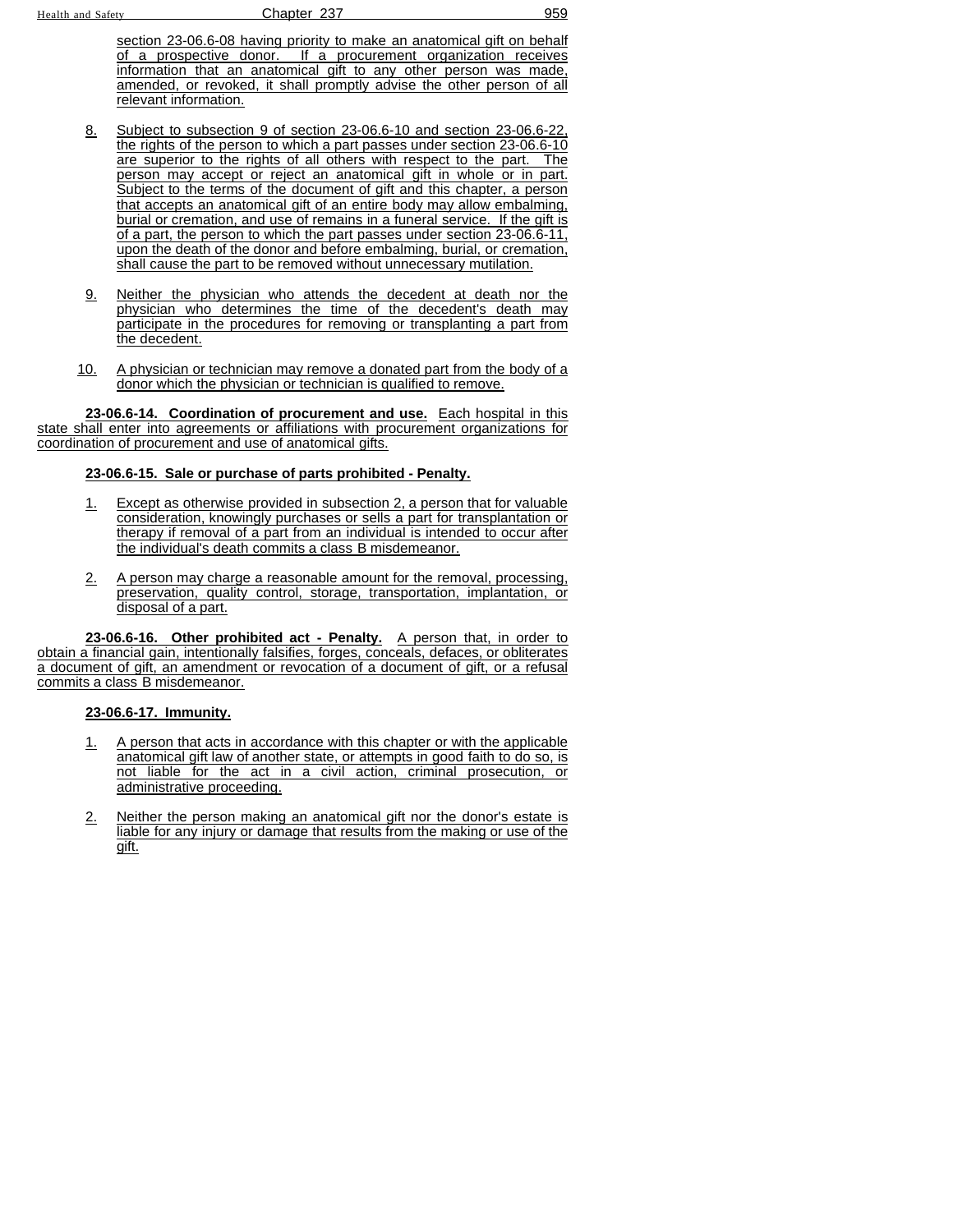3. In determining whether an anatomical gift has been made, amended, or revoked under this chapter, a person may rely upon representations of an individual listed in subdivision b, c, d, e, f, g, or h of subsection 1 of section 23-06.6-08 relating to the individual's relationship to the donor or prospective donor unless the person knows that the representation is untrue.

#### **23-06.6-18. Law governing validity - Choice of law as to execution of document of gift - Presumption of validity.**

- 1. A document of gift is valid if executed in accordance with:
	- a. This chapter;
	- b. The laws of the state or country where the document of gift was executed; or
	- c. The laws of the state or country where the person making the anatomical gift was domiciled, has a place of residence, or was a national at the time the document of gift was executed.
- 2. If a document of gift is valid under this section, the law of this state governs the interpretation of the document of gift.
- 3. A person may presume that a document of gift or amendment of an anatomical gift is valid unless that person knows that it was not validly executed or was revoked.

#### **23-06.6-19. Donor registry.**

- 1. The state department of health may establish or contract for the establishment of a donor registry.
- 2. The department of transportation shall cooperate with a person that administers any donor registry that this state establishes, contracts for, or recognizes for the purpose of transferring to the donor registry all relevant information regarding a donor's making, amendment to, or revocation of an anatomical gift.
- 3. A donor registry must:
	- a. Allow a donor or other person authorized under section 23-06.6-04 to include on the donor registry a statement or symbol that the donor has made, amended, or revoked an anatomical gift;
	- b. Be accessible to a procurement organization to allow it to obtain relevant information on the donor registry to determine, at or near death of the donor or a prospective donor, whether the donor or prospective donor has made, amended, or revoked an anatomical gift; and
	- c. Be accessible for purposes of subdivisions a and b seven days a week on a twenty-four-hour basis.
- 4. Personally identifiable information on a donor registry about a donor or prospective donor may not be used or disclosed without the express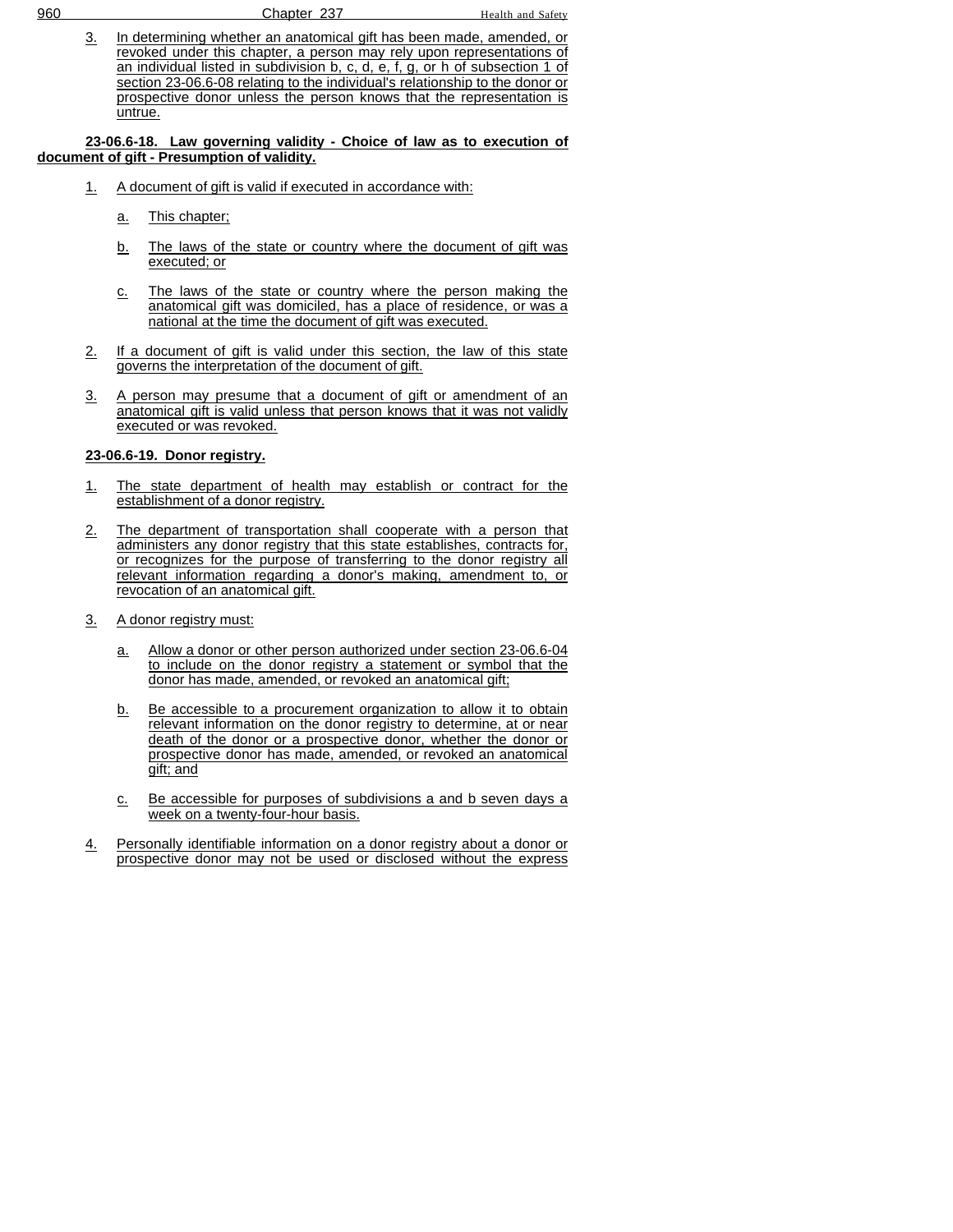consent of the donor, prospective donor, or person that made the anatomical gift for any purpose other than to determine, at or near death of the donor or prospective donor, whether the donor or prospective donor has made, amended, or revoked an anatomical gift.

5. This section does not prohibit any person from creating or maintaining a donor registry that is not established by or under contract with the state. Any such registry must comply with subsections 3 and 4.

#### **23-06.6-20. Effect of anatomical gift on advance health care directive.**

- 1. In this section:
	- a. "Advance health care directive" means a health care directive under chapter 23-06.5, a power of attorney for health care, or a record signed by a prospective donor containing the prospective donor's direction concerning a health care decision for the prospective donor.
	- b. "Declaration" means a record signed by a prospective donor specifying the circumstances under which a life support system may be withheld or withdrawn from the prospective donor.
	- c. "Health care decision" means any decision made regarding the health care of the prospective donor.
- 2. If a prospective donor has a declaration or advance health care directive, measures necessary to ensure the medical suitability of an organ for transplantation or therapy may not be withheld or withdrawn from the prospective donor, unless the declaration or advance health care directive expressly provides to the contrary.

#### **23-06.6-21. Cooperation between coroner or medical examiner and a procurement organization.**

- 1. A coroner or medical examiner shall cooperate with procurement organizations to maximize the opportunity to recover anatomical gifts for the purpose of transplantation, therapy, research, or education.
- 2. If a coroner or medical examiner receives notice from a procurement organization that an anatomical gift might be available or was made with respect to a decedent whose body is under the jurisdiction of the coroner or medical examiner and a post-mortem examination is going to be performed, unless the coroner or medical examiner denies recovery in accordance with section 23-06.6-22, the coroner or medical examiner or designee of the coroner or medical examiner shall conduct a post-mortem examination of the body or the part in a manner and within a period compatible with its preservation for the purposes of the gift.
- 3. A part may not be removed from the body of a decedent under the jurisdiction of a coroner or medical examiner for transplantation, therapy, research, or education unless the part is the subject of an anatomical gift. The body of a decedent under the jurisdiction of the coroner or medical examiner may not be delivered to a person for research or education unless the body is the subject of an anatomical gift. This subsection does not preclude a coroner or medical examiner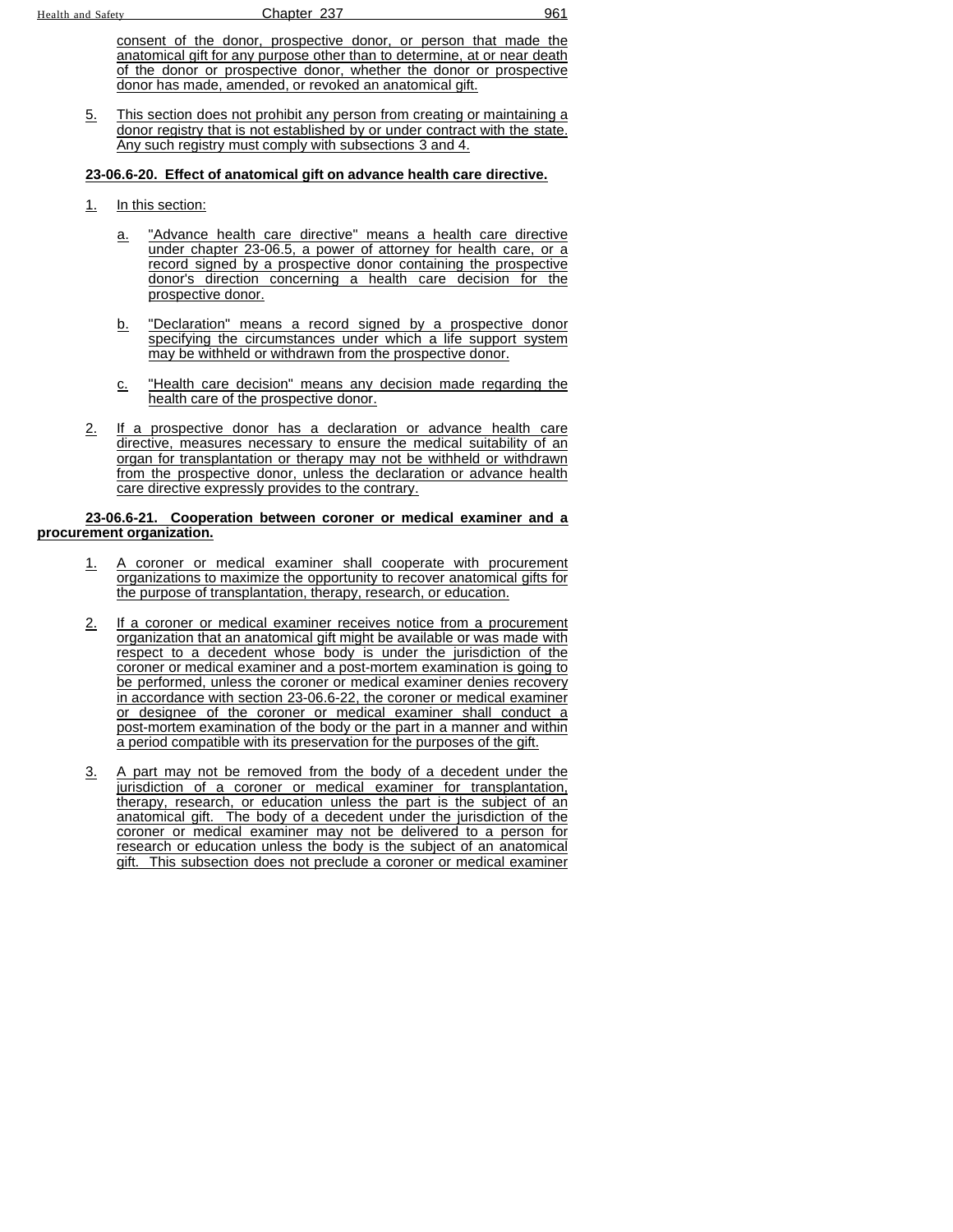from performing the medicolegal investigation upon the body or parts of a decedent under the jurisdiction of the coroner or medical examiner.

#### **23-06.6-22. Facilitation of anatomical gift from decedent whose body is under jurisdiction of coroner or medical examiner.**

- Upon request of a procurement organization, a coroner or medical examiner shall release to the procurement organization the name, contact information, and available medical and social history of a decedent whose body is under the jurisdiction of the coroner or medical examiner. If the decedent's body or part is medically suitable for transplantation, therapy, research, or education, the coroner or medical examiner shall release post-mortem examination results to the procurement organization. The procurement organization may make a subsequent disclosure of the post-mortem examination results or other information received from the coroner or medical examiner only if relevant to transplantation or therapy.
- 2. The coroner or medical examiner may conduct a medicolegal examination by reviewing all medical records, laboratory test results, x-rays, other diagnostic results, and other information that any person possesses about a donor or prospective donor whose body is under the jurisdiction of the coroner or medical examiner which the coroner or medical examiner determines may be relevant to the investigation.
- 3. A person that has any information requested by a coroner or medical examiner pursuant to subsection 2 shall provide that information as expeditiously as possible to allow the coroner or medical examiner to conduct the medicolegal investigation within a period compatible with the preservation of parts for the purpose of transplantation, therapy, research, or education.
- 4. If an anatomical gift has been or might be made of a part of a decedent whose body is under the jurisdiction of the coroner or medical examiner and a post-mortem examination is not required, or the coroner or medical examiner determines that a post-mortem examination is required but that the recovery of the part that is the subject of an anatomical gift will not interfere with the examination, the coroner or medical examiner and procurement organization shall cooperate in the timely removal of the part from the decedent for the purpose of transplantation, therapy, research, or education.
- 5. If an anatomical gift of a part from the decedent under the jurisdiction of the coroner or medical examiner has been or might be made, but the coroner or medical examiner initially believes that the recovery of the part could interfere with the post-mortem investigation into the decedent's cause or manner of death, the coroner or medical examiner shall consult with the procurement organization or physician or technician designated by the procurement organization about the proposed recovery. The procurement organization shall provide the coroner or medical examiner with all information the organization has which could relate to the cause or manner of the decedent's death. After consultation, the coroner or medical examiner may allow the recovery.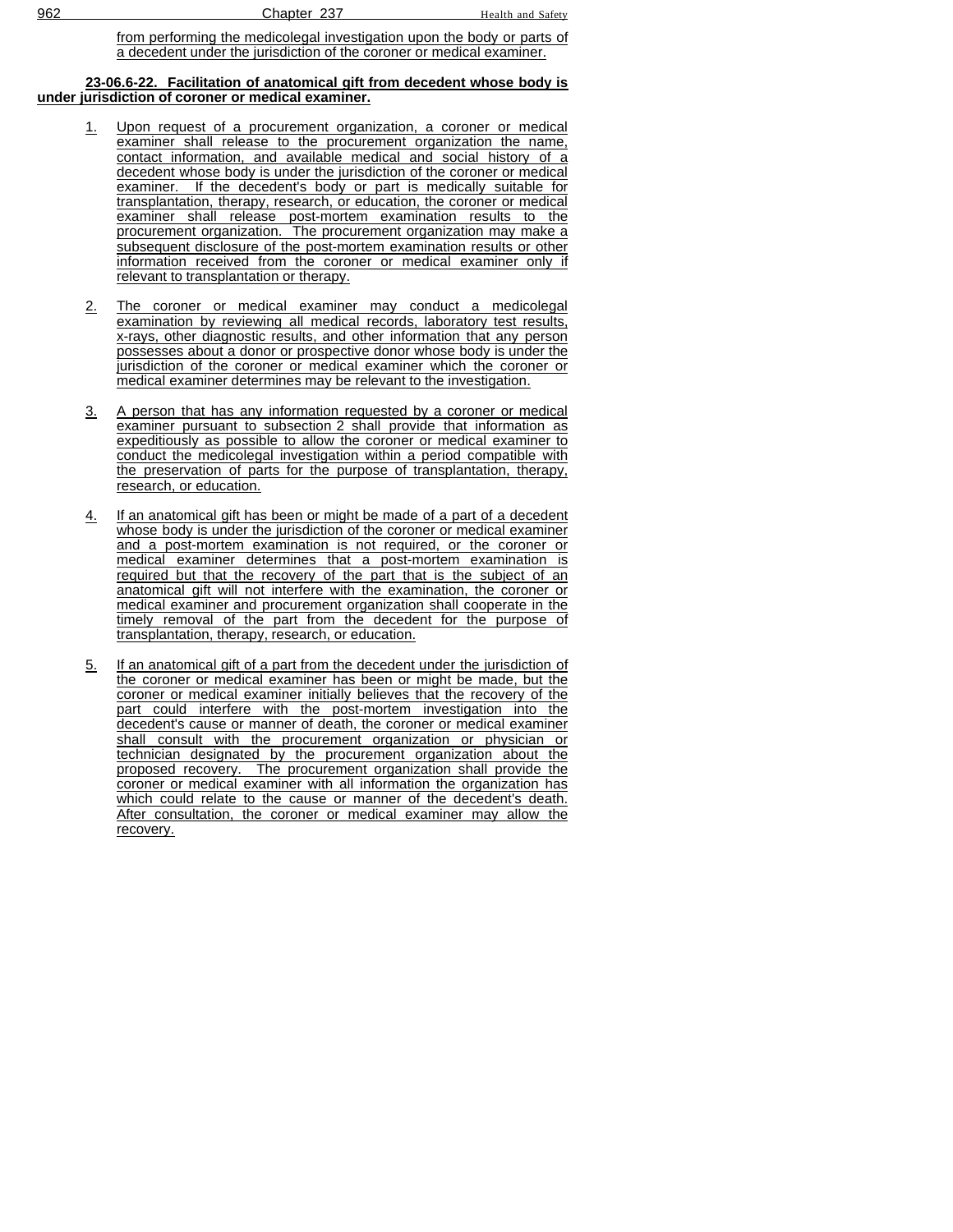- 6. Following the consultation under subsection 5, in the absence of mutually agreed-upon protocols to resolve conflict between the coroner or medical examiner and the procurement organization, if the coroner or medical examiner intends to deny recovery of an organ for transplantation, the coroner or medical examiner or designee of the coroner or medical examiner, at the request of the procurement organization, shall attend the removal procedure for the part before making a final determination not to allow the procurement organization to recover the part. During the removal procedure, the coroner or medical examiner or designee or the coroner or medical examiner may allow recovery by the procurement organization to proceed, or, if the coroner or medical examiner or designee of the coroner or medical examiner reasonably believes that the part may be involved in determining the decedent's cause or manner of death, deny recovery by the procurement organization.
- 7. If the coroner or medical examiner or designee or the coroner or medical examiner denies recovery under subsection 6, the coroner or medical examiner or designee of the coroner or medical examiner shall:
	- a. Explain in a record the specific reasons for not allowing recovery of the part;
	- b. Include the specific reasons in the records of the coroner or medical examiner; and
	- c. Provide a record with the specific reasons to the procurement organization.
- 8. If the coroner or medical examiner or designee of the coroner or medical examiner allows recovery of a part under subsection 4, 5, or 6, the procurement organization, upon request, shall cause the physician or technician who removes the part to provide the coroner or medical examiner with a record describing the condition of the part, a biopsy, a photograph, and any other information and observations that would assist in the post-mortem examination.
- 9. If a coroner or medical examiner or designee of a coroner or medical examiner is required to be present at a removal procedure under subsection 6, upon request the procurement organization requesting the recovery of the part shall reimburse the coroner or medical examiner or designee of the coroner or medical examiner for the additional costs incurred in complying with subsection 6.

**23-06.6-23. Relation to Electronic Signatures in Global and National Commerce Act.** This chapter modifies, limits, and supersedes the federal Electronic Signatures in Global and National Commerce Act [15 U.S.C. 7001 et seq.], but does not modify, limit or supersede section 101(a) of that Act [15 U.S.C. 7001], or authorize electronic delivery of any of the notices described in section 103(b) of that Act [15 U.S.C. 7003(b)].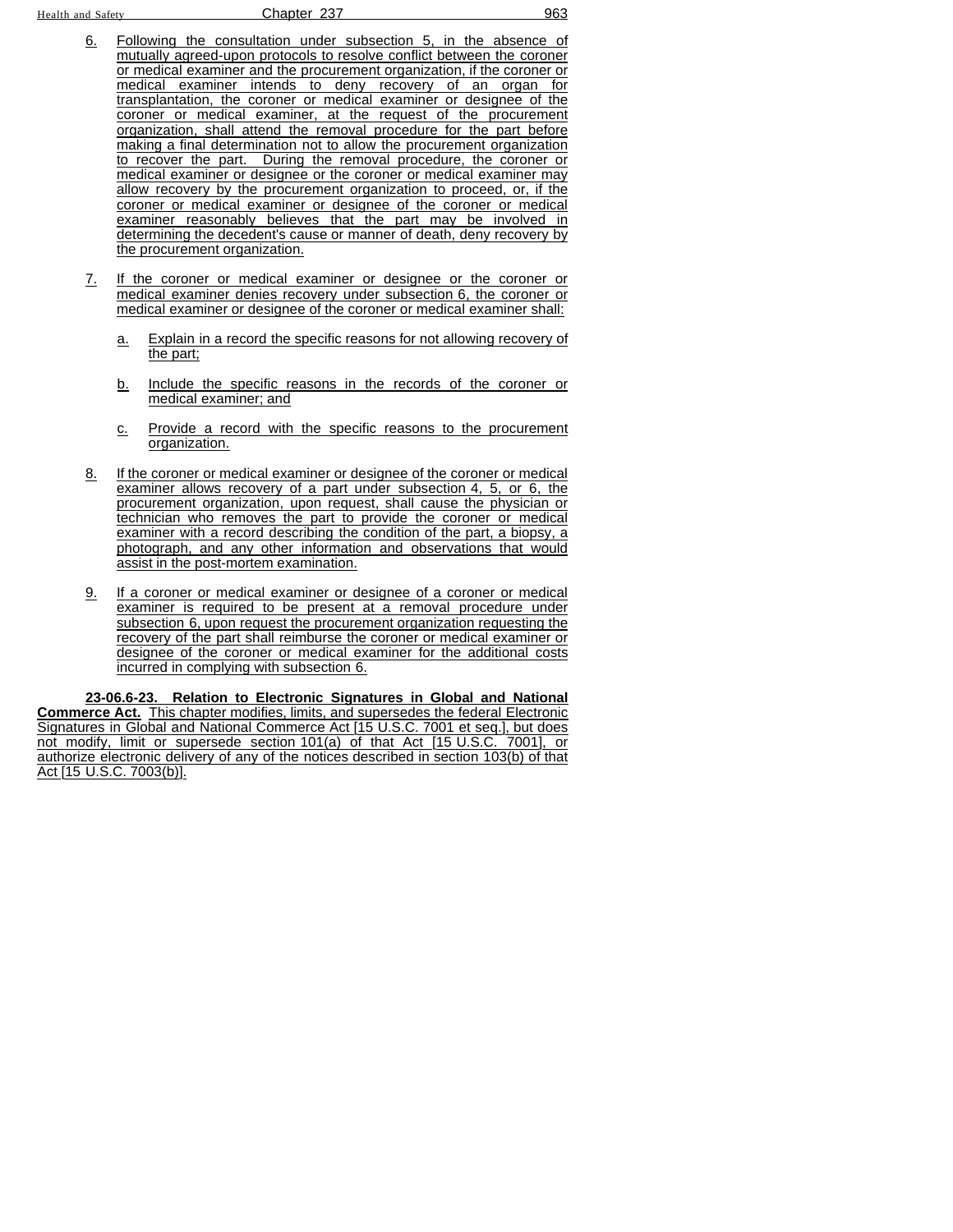<sup>135</sup> **SECTION 4. AMENDMENT.** Subsection 1 of section 39-06-03.1 of the North Dakota Century Code is amended and reenacted as follows:

1. The director shall issue upon request a nondriver color photo identification card to any North Dakota resident who fulfills the requirements of this section. An application for an identification card must be made on a form furnished by the director. The application must provide for the voluntary identification of the applicant as a donor under the provisions of chapter 23-06.2 23-06.6. If requested on the identification card application, the identification card issued by the director must include a statement making an anatomical gift under chapter 23-06.2 23-06.6. If the person is under the age of eighteen or at least the age of eighteen and under the age of twenty-one, the photo must be against the same color background required on a motor vehicle operator's license for an operator of that age.

**SECTION 5. AMENDMENT.** Subsection 2 of section 39-06-07 of the North Dakota Century Code is amended and reenacted as follows:

2. Every application must state the full name, date of birth, sex, social security number, residence and mailing address, and briefly describe the applicant. In signing the application the applicant is deemed to have certified that all information contained on the application is true and correct. The application must be accompanied by the proper fee. The application must also provide for the voluntary identification of the applicant as a donor under the provisions of chapter 23-06.2 23-06.6. The application must contain such other information as the director may require.

**SECTION 6. AMENDMENT.** Subsection 1 of section 39-06-14 of the North Dakota Century Code is amended and reenacted as follows:

1. The director, upon payment of a ten dollar fee, shall issue to every qualified applicant an operator's license as applied for in the form prescribed by the director. The license must bear a distinguishing number assigned to the licensee, a color photograph of the licensee, the full name, date of birth, residence address, and a brief description of the licensee, and either a facsimile of the signature of the licensee or a space upon which the licensee shall write the licensee's usual signature. The director may not issue a distinguishing number that is, contains, can be converted to, or is an encrypted version of the applicant's social security number. If the licensee is under the age of eighteen, the photograph must be against a color border or background that is different from the color used for other licensees. If the licensee is at least the age of eighteen and is under the age of twenty-one, the photograph must be against a color border or background that is different from the color used for other licensees. If requested on the license application, the license issued by the director must include a statement making an anatomical gift under chapter 23-06.2 23-06.6. No license is valid until it has been signed by the licensee with the

<sup>135</sup> Section 39-06-03.1 was also amended by section 1 of House Bill No. 1227, chapter 322, and section 1 of Senate Bill No. 2112, chapter 323.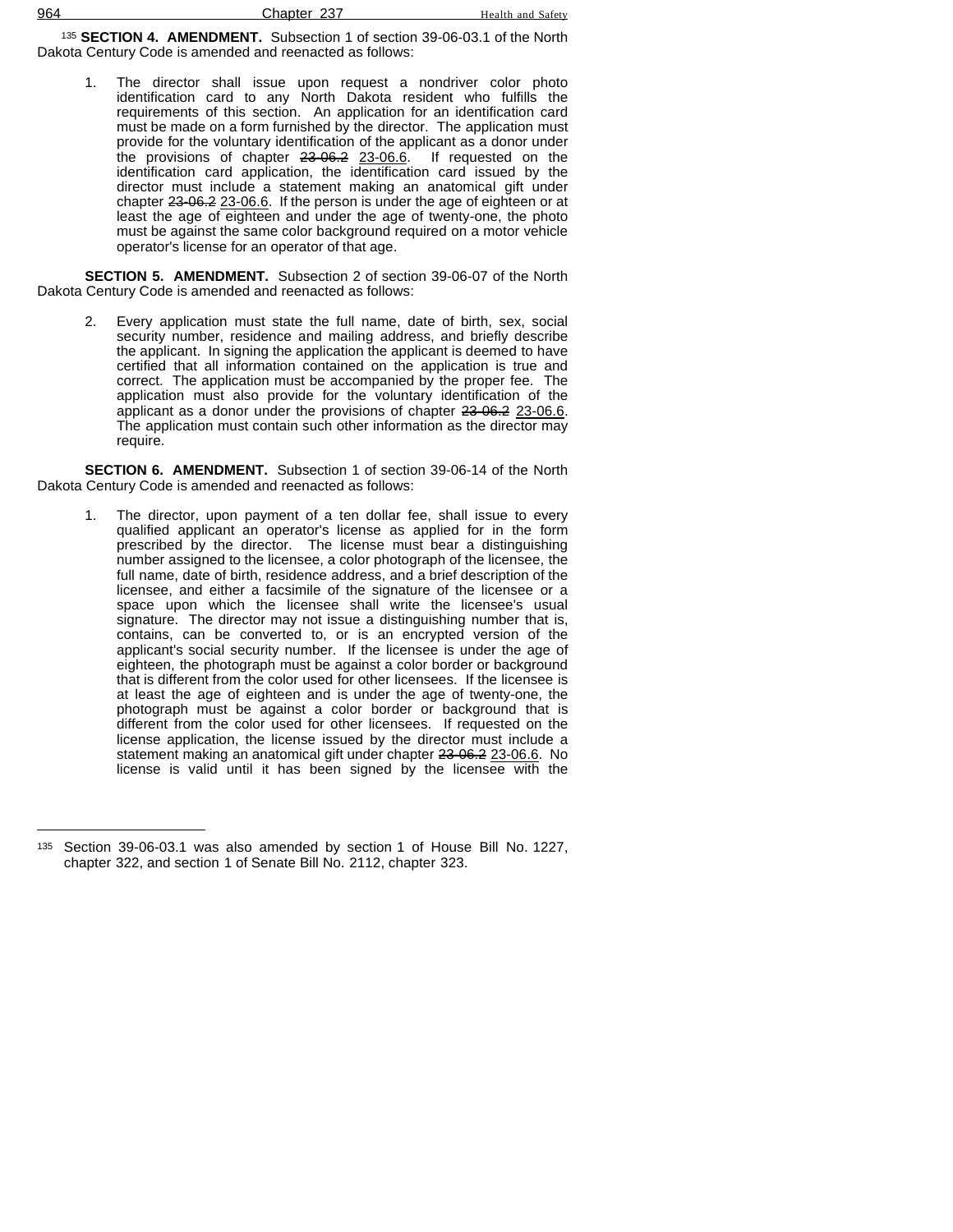licensee's usual signature. The department shall develop a system to require each applicant for an operator's license or renewal of an operator's license to determine whether or not the applicant wishes to be a donor under chapter 23-06.2 23-06.6. For purposes of verification, an officer may require the licensee to write the licensee's signature in the presence of the officer. The director may adopt rules, pursuant to chapter 28-32, relating to the manner in which photographs are to be obtained and placed on operator's licenses. The photograph may be produced by digital imaging or other electronic means and is not a public record.

**SECTION 7. REPEAL.** Chapter 23-06.2 of the North Dakota Century Code is repealed.

Approved April 9, 2007 Filed April 10, 2007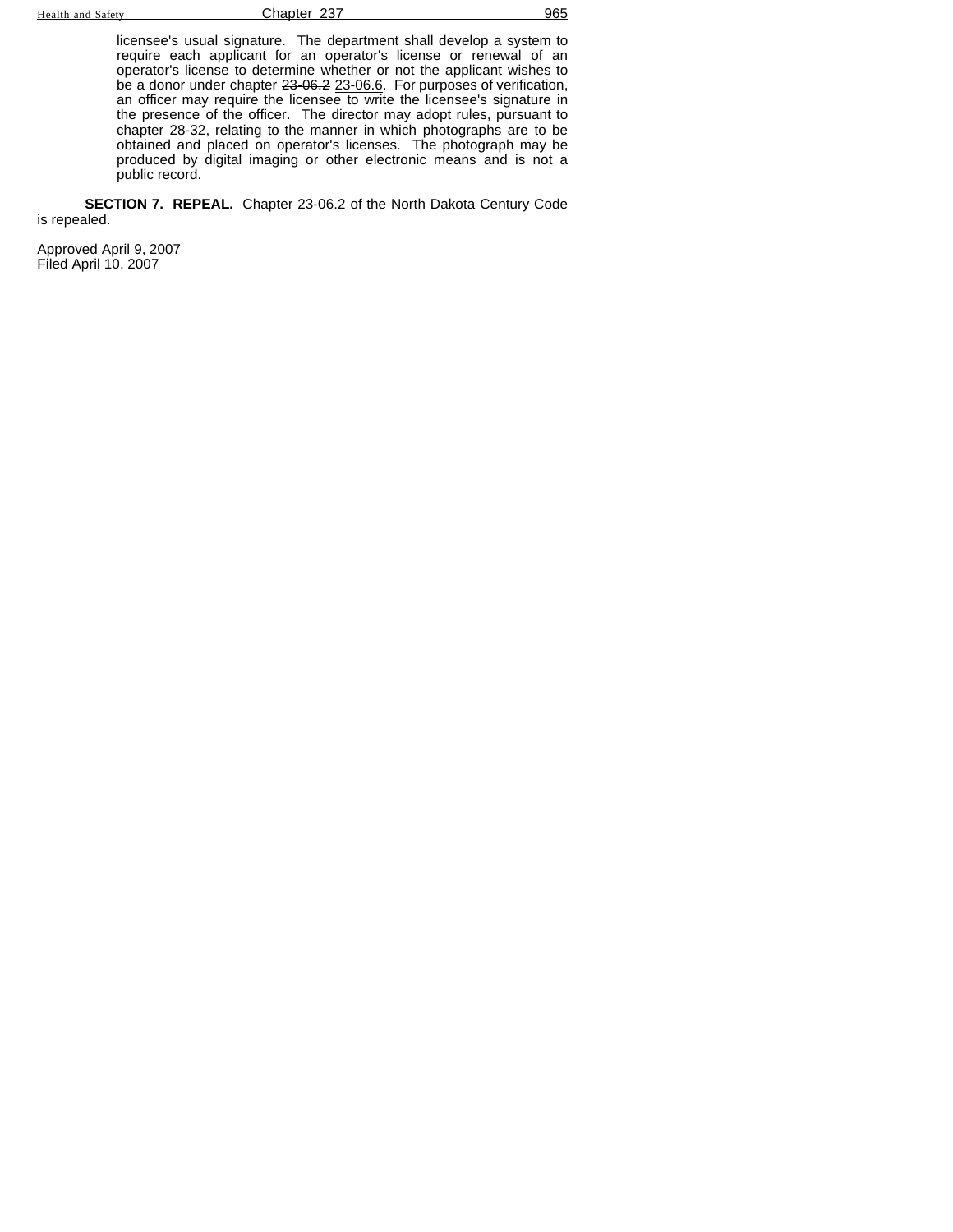# **HOUSE BILL NO. 1136**

(Human Services Committee) (At the request of the State Department of Health)

## **IMMUNIZATION REQUIREMENTS AND WAIVERS**

AN ACT to create and enact a new subsection to section 23-07-17.1 of the North Dakota Century Code, relating to circumstances when children's immunization requirements may be waived; and to amend and reenact subsection 1 of section 23-07-17.1 of the North Dakota Century Code, relating to children's required immunizations for attending school.

### **BE IT ENACTED BY THE LEGISLATIVE ASSEMBLY OF NORTH DAKOTA:**

<sup>136</sup> **SECTION 1. AMENDMENT.** Subsection 1 of section 23-07-17.1 of the North Dakota Century Code is amended and reenacted as follows:

1. A child may not be admitted to any public, private, or parochial school, or day care center, child care facility, head start program, or nursery school operating in this state or be supervised through home-based instruction unless the child's parent or guardian presents to the institution authorities a certification from a licensed physician or authorized representative of the state department of health that the child has received age appropriate immunization against diphtheria, pertussis, tetanus, measles, rubella (German measles), mumps, hepatitis B, haemophilus influenza type b (Hib), varicella (chickenpox), and poliomyelitis, pneumococcal disease, meningococcal disease, rotovirus, and hepatitis A. In the case of a child receiving home-based instruction, the child's parent or legal guardian shall file the certification with the public school district in which the child resides.

<sup>137</sup> **SECTION 2.** A new subsection to section 23-07-17.1 of the North Dakota Century Code is created and enacted as follows:

> When, in the opinion of the state health officer, extenuating circumstances make it difficult or impossible to comply with immunization requirements, the state health officer may authorize children who are not immunized to be admitted to an institution listed in subsection 1 until the state health officer determines that the extenuating circumstances no longer exist. Extenuating circumstances include a shortage of vaccine and other temporary circumstances.

Approved April 12, 2007 Filed April 13, 2007

<sup>136</sup> Section 23-07-17.1 was also amended by section 2 of House Bill No. 1136, chapter 238.

<sup>137</sup> Section 23-07-17.1 was also amended by section 1 of House Bill No. 1136, chapter 238.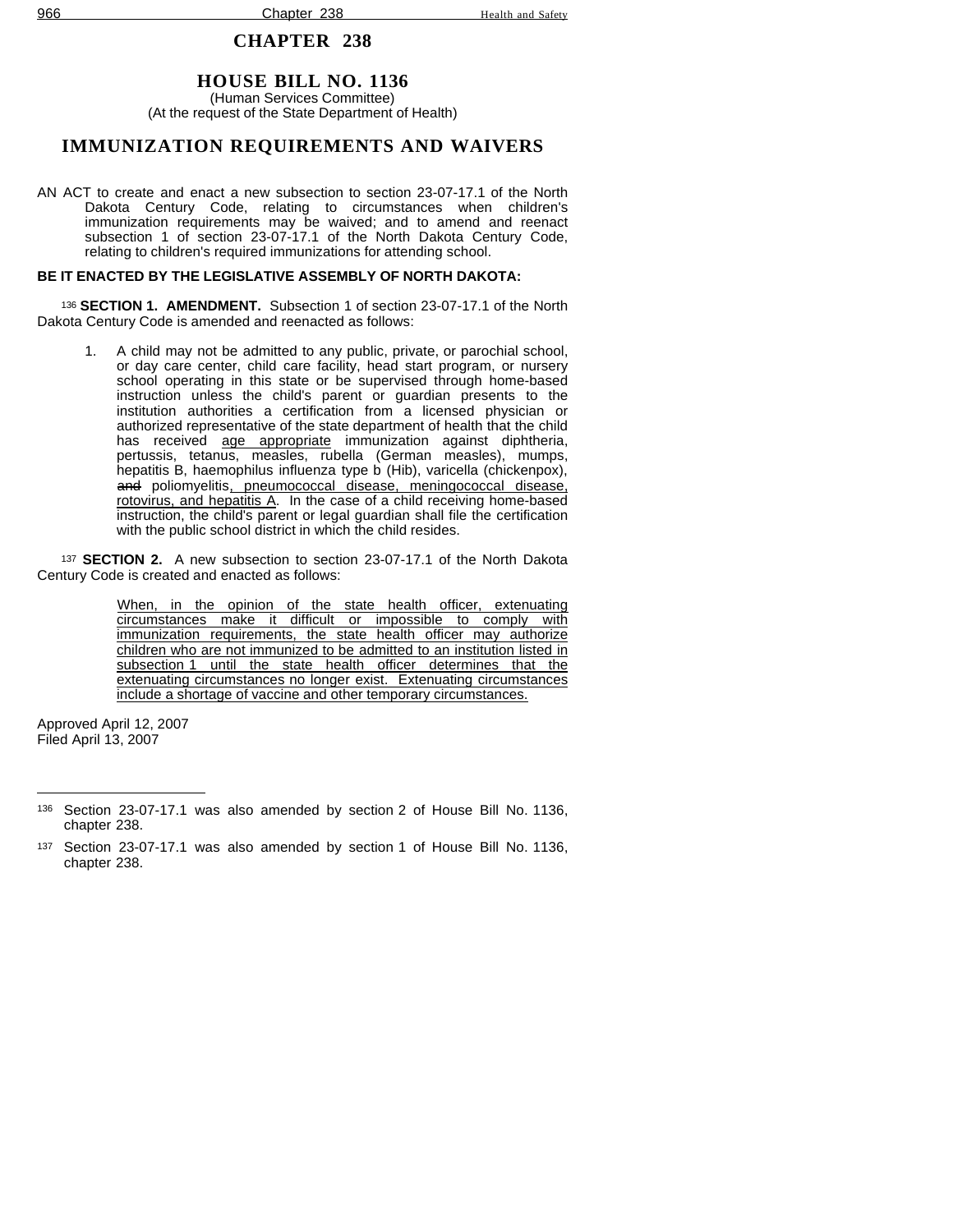# **SENATE BILL NO. 2358**

(Senators Nelson, Fiebiger, Lyson) (Representatives Gruchalla, Koppelman)

### **HIV TESTING FOR SEXUAL OFFENDERS**

AN ACT to amend and reenact section 23-07.7-01 of the North Dakota Century Code, relating to court-ordered testing of a sexual offender for human immunodeficiency virus; and to declare an emergency.

#### **BE IT ENACTED BY THE LEGISLATIVE ASSEMBLY OF NORTH DAKOTA:**

<sup>138</sup> **SECTION 1. AMENDMENT.** Section 23-07.7-01 of the North Dakota Century Code is amended and reenacted as follows:

#### **23-07.7-01. Court-ordered sexual offense medical testing.**

- 1. The court may order any defendant charged with a sex offense under chapter 12.1-20 and any alleged juvenile offender with respect to whom a petition has been filed in a juvenile court alleging violation of chapter 12.1-20 to undergo medical testing to determine whether the defendant or alleged juvenile offender has any sexually transmitted diseases, including a test for infection with the human immunodeficiency virus or any other identified positive agent of acquired immunodeficiency syndrome. The court may not order a defendant charged with violating section 12.1-20-10, 12.1-20-12.1, or 12.1-20-13 or an alleged juvenile offender with respect to when a petition has been filed in a juvenile court alleging violation of section 12.1-20-10, 12.1-20-12.1, or 12.1-20-13 to undergo the testing authorized by this section. The court may order the testing only if the court receives a petition from the alleged victim of the offense or from the prosecuting attorney if the alleged victim has made a written request to the prosecuting attorney to petition the court for an order authorized under this section. On receipt of a petition, the court shall determine, without a hearing, if probable cause exists to believe that a possible transfer of a sexually transmitted disease or human immunodeficiency virus took place between the defendant or alleged juvenile offender and the alleged victim. If the court determines probable cause exists, the court shall order the defendant or alleged juvenile offender to submit to testing and that a copy of the test results be released to the defendant's or alleged juvenile offender's physician and each requesting victim's physician.
- 2. If a defendant is charged with a sexual offense under chapter 12.1-20 in which the alleged victim is compelled by force or threat to engage in sexual activity or sexual contact, the prosecuting attorney shall inform the alleged victim that the alleged victim may request that a test for

<sup>138</sup> Section 23-07.7-01 was also amended by section 3 of Senate Bill No. 2138, chapter 131.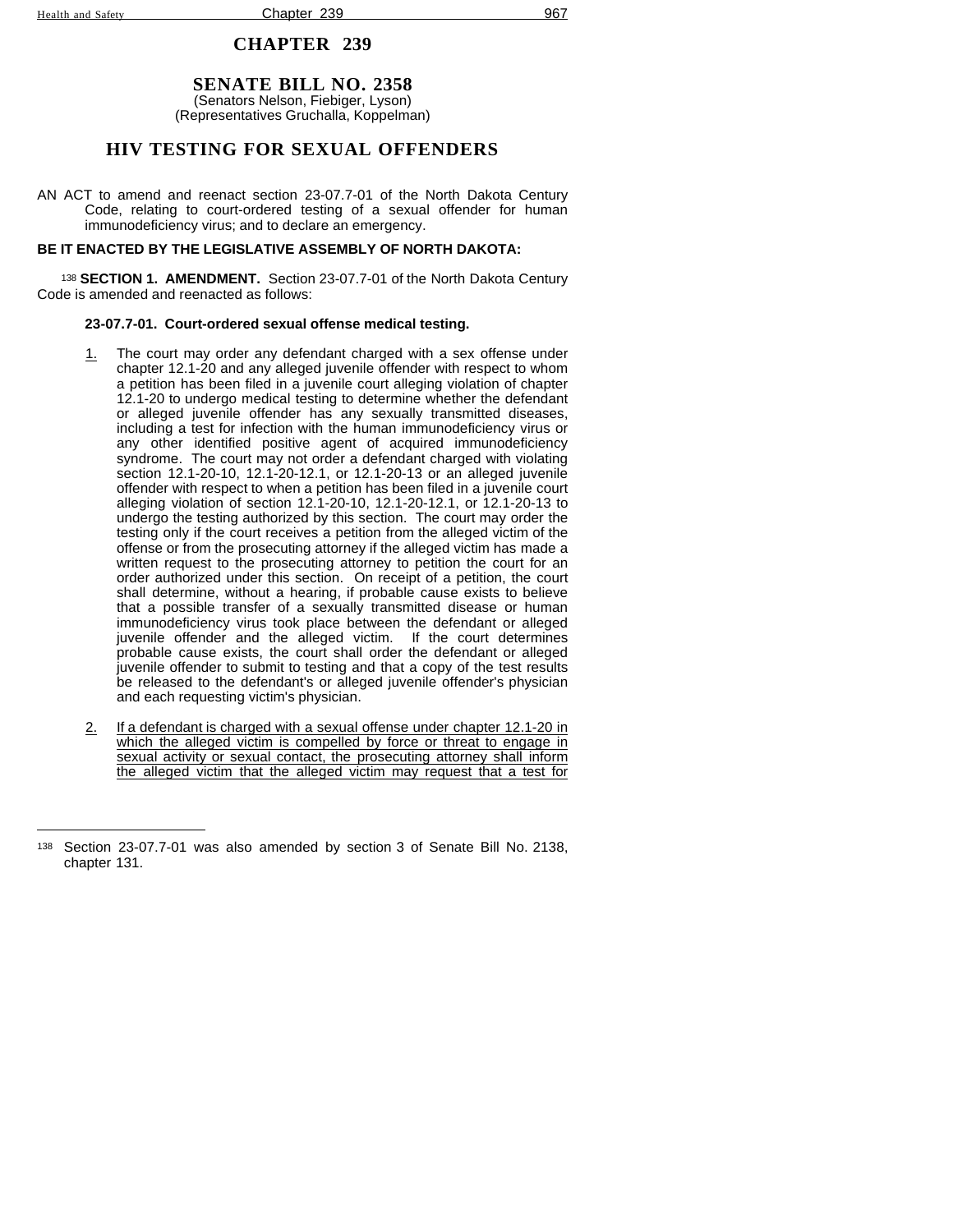infection with the human immunodeficiency virus or any other identified agent of acquired immunodeficiency syndrome be administered to the defendant. If the alleged victim requests that the test be administered, the prosecuting attorney shall notify the court. The court shall order that the test be administered within forty-eight hours after the date the complaint or information is filed or after the defendant's initial appearance.

3. The If a test is ordered under subsection 1 or 2, the physicians for the defendant or alleged juvenile offender and requesting alleged victim must be specifically named in the court order, and the court order must be served on the physicians before any test.

**SECTION 2. EMERGENCY.** This Act is declared to be an emergency measure.

Approved April 26, 2007 Filed April 27, 2007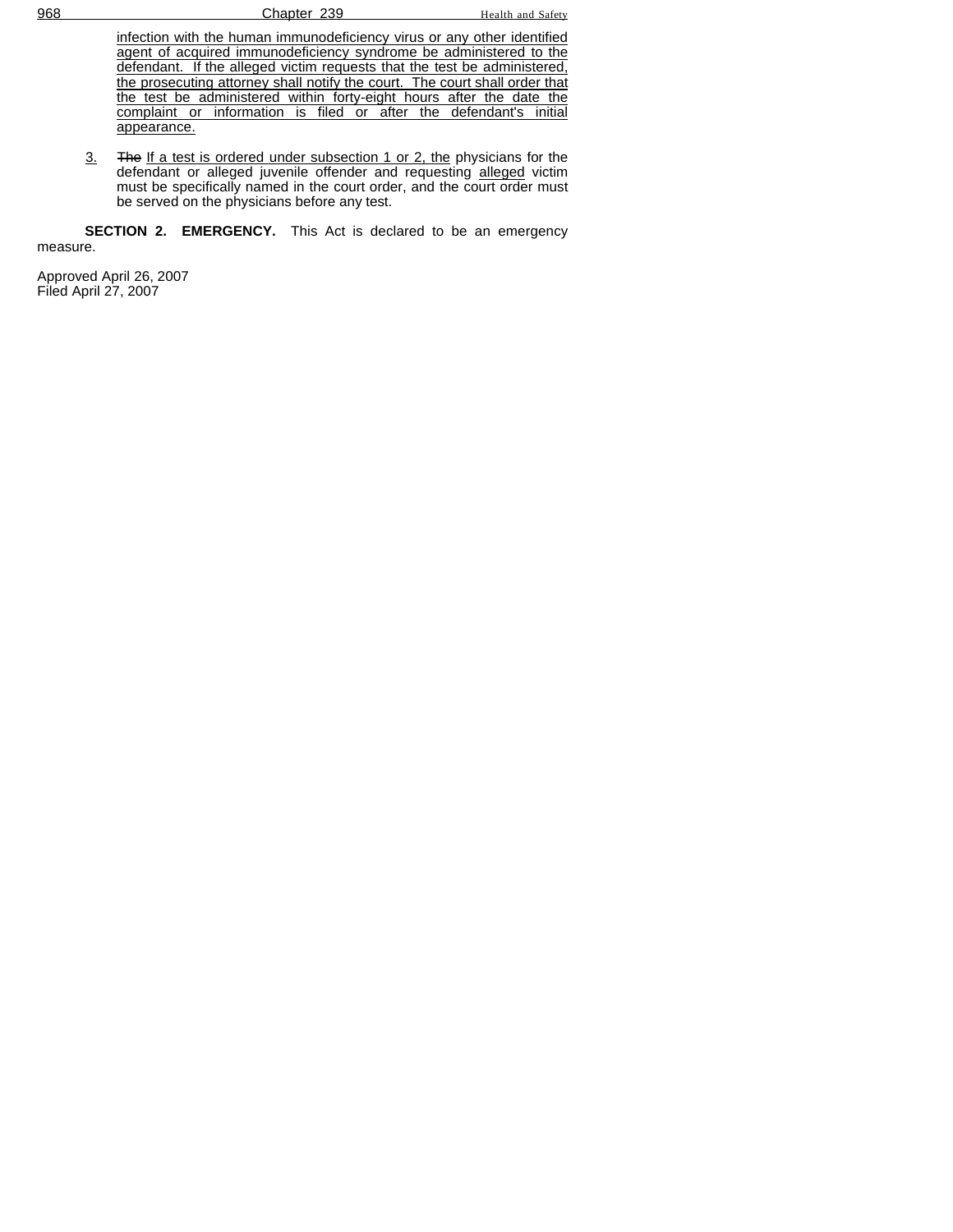### **SENATE BILL NO. 2109**

(Human Services Committee) (At the request of the Department of Human Services)

### **BASIC AND LONG-TERM CARE BED MORATORIUM**

AN ACT to amend and reenact subsection 1 of section 23-09.3-01.1 and subsection 1 of section 23-16-01.1 of the North Dakota Century Code, relating to the moratorium on licensing of basic care for medical assistance recipient beds and the moratorium on expansion of long-term care bed capacity; to provide for a legislative council study; and to declare an emergency.

#### **BE IT ENACTED BY THE LEGISLATIVE ASSEMBLY OF NORTH DAKOTA:**

**SECTION 1. AMENDMENT.** Subsection 1 of section 23-09.3-01.1 of the North Dakota Century Code is amended and reenacted as follows:

- 1. Basic care beds may not be added to the state's licensed bed capacity during the period between August 1, 2005 2007, and July 31, 2007 2009, except when:
	- a. A nursing facility converts nursing facility beds to basic care; or
	- b. An entity demonstrates to the state department of health and the department of human services that basic care services are not readily available within a designated area of the state or that existing basic care beds within a fifty-mile radius have been occupied at ninety percent or more for the previous twelve months. In determining whether basic care services will be readily available if an additional license is issued, preference may be given to an entity that agrees to any participation program established by the department of human services for individuals eligible for services under the medical assistance program under title XIX of the Social Security Act [42 U.S.C. 1396 et seq.].
	- c. If the state department of health and the department of human services grant approval of new basic care beds to an entity, the approved entity shall license the beds within forty-eight months from the date of approval.

**SECTION 2. AMENDMENT.** Subsection 1 of section 23-16-01.1 of the North Dakota Century Code is amended and reenacted as follows:

1. Notwithstanding sections 23-16-06 and 23-16-10, except when a facility reverts basic care beds to nursing facility beds, nursing facility beds may not be added to the state's licensed bed capacity during the period between August 1, 2005 2007, and July 31, 2007 2009. A nursing facility may not convert licensed nursing bed capacity to basic care bed capacity or convert basic care beds back to nursing facility beds more than one time in a twelve-month period if the beds have been licensed as basic care.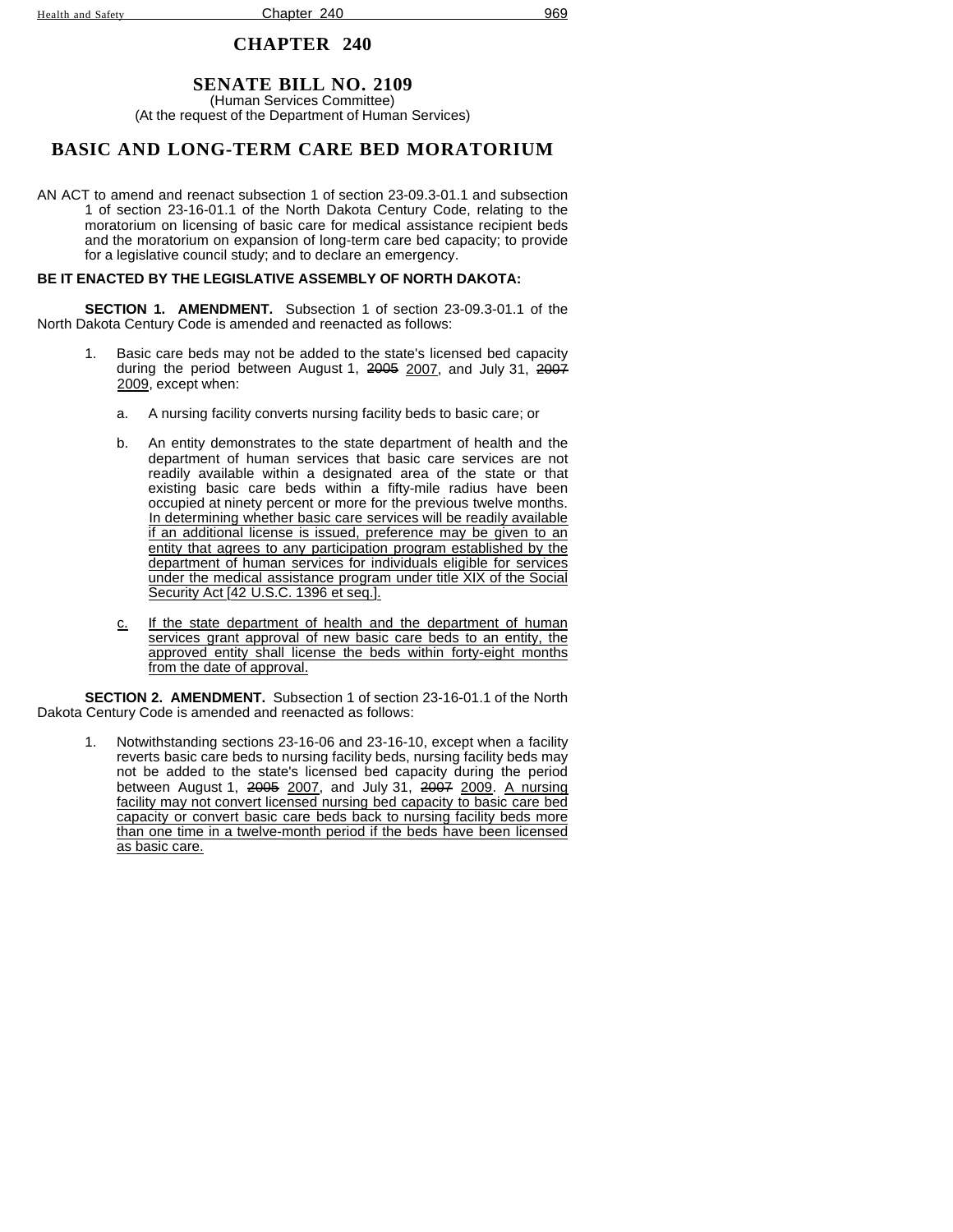970 Chapter 240 Health and Safety

**SECTION 3. LEGISLATIVE COUNCIL STUDY - LONG-TERM CARE.** During the 2007-08 interim, the legislative council shall study the state's long-term care system including capacity, geographical boundaries for determining capacity, the need for home and community-based services, a methodology to identify areas of the state which are in need of additional skilled nursing facility beds, access, workforce, reimbursement, and payment incentives. The legislative council shall report its findings and recommendations, together with any legislation required to implement the recommendations, to the sixty-first legislative assembly.

**SECTION 4. EMERGENCY.** This Act is declared to be an emergency measure.

Approved May 2, 2007 Filed May 3, 2007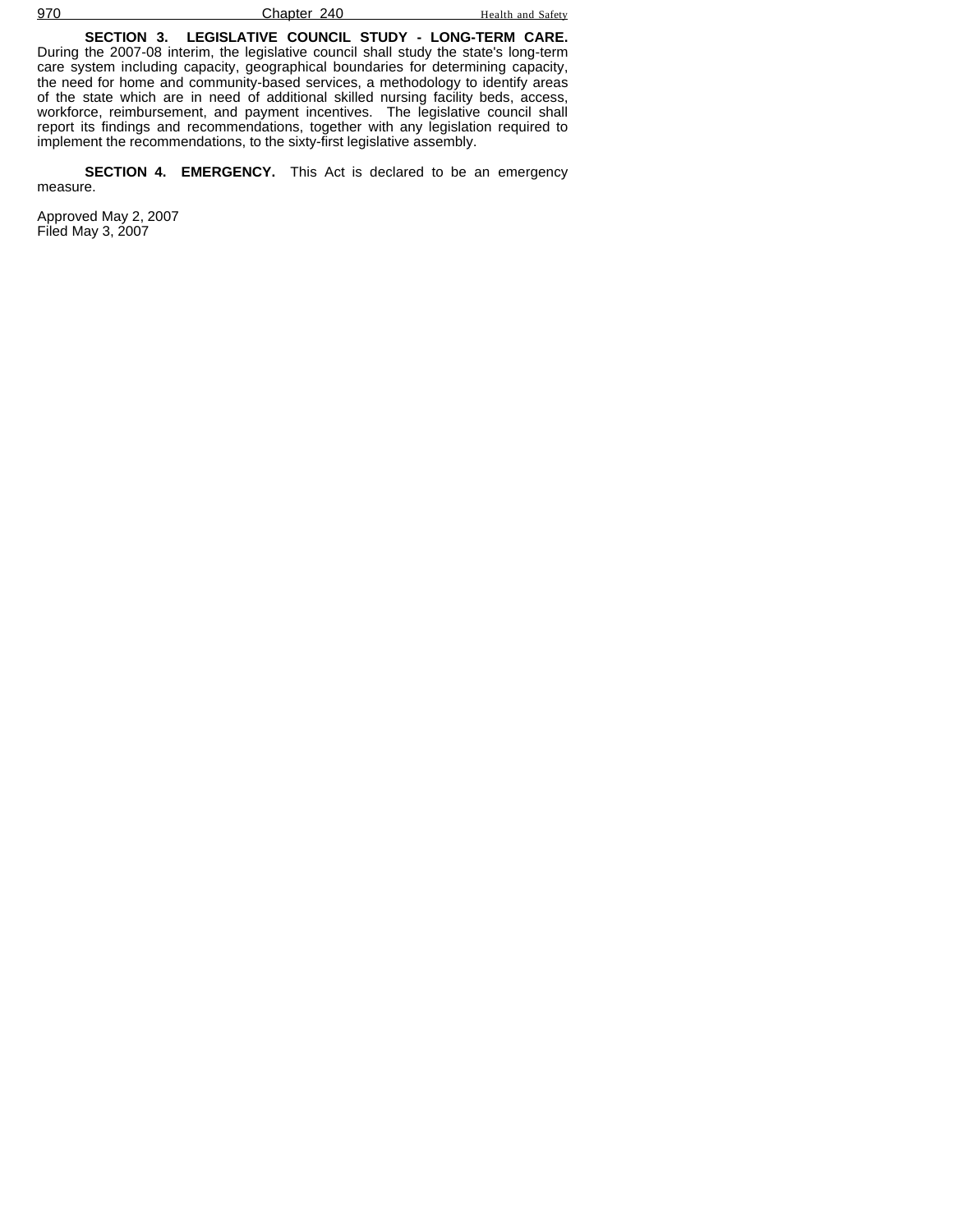### **HOUSE BILL NO. 1488**

(Representatives Kreidt, Nelson, Pollert, Price) (Senator J. Lee)

### **BASIC CARE FACILITY SURVEYS**

AN ACT to amend and reenact section 23-09.3-04 of the North Dakota Century Code, relating to state department of health surveys of basic care facilities; and to provide for a report to the legislative council.

#### **BE IT ENACTED BY THE LEGISLATIVE ASSEMBLY OF NORTH DAKOTA:**

**SECTION 1. AMENDMENT.** Section 23-09.3-04 of the North Dakota Century Code is amended and reenacted as follows:

**23-09.3-04. Department to establish standards - Licensing - Inspection - Survey - Prosecute violations.** It is the duty of the The department to shall establish standards for basic care facilities. The department shall inspect all places and grant annual licenses to basic care facilities as conform to the standards established and comply with the rules prescribed, as provided in this chapter. The department shall implement a survey process for basic care facilities which for purposes of the life safety portions of the survey, all surveys must be announced; which for purposes of the health portions of the survey, half of the surveys must be announced; and which for purposes of complaints related to health and life safety, all surveys must be unannounced. As part of the survey process, the department shall develop, in consultation with basic care facilities, and shall implement a two-tiered system of identifying areas of noncompliance with the health portions of the survey. The department shall prosecute all violations of this chapter.

**SECTION 2. STATE DEPARTMENT OF HEALTH - REPORT TO LEGISLATIVE COUNCIL.** Before August 1, 2008, the state department of health shall provide a report to the legislative council regarding the impact of implementation of this Act, including whether the department will be recommending any legislative changes to the basic care survey process.

Approved April 23, 2007 Filed April 24, 2007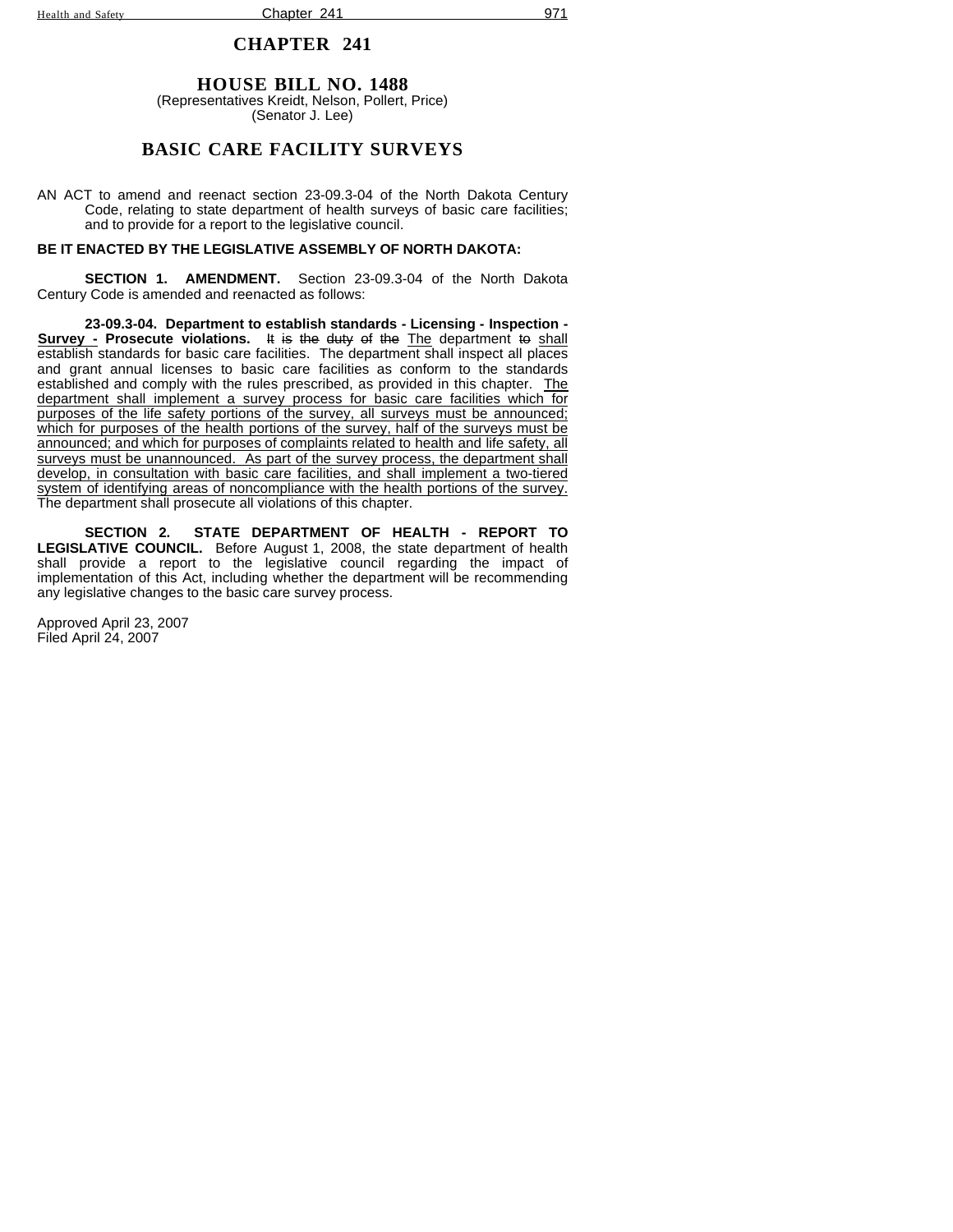## **SENATE BILL NO. 2273**

(Senators Erbele, Heitkamp, Wardner) (Representatives Dietrich, Gulleson, Kretschmar)

## **HOUSING AUTHORITY BONDS**

AN ACT to amend and reenact sections 23-11-11, 23-11-20, and 23-11-21 and subsection 23 of section 23-11-24 of the North Dakota Century Code, relating to housing authorities.

### **BE IT ENACTED BY THE LEGISLATIVE ASSEMBLY OF NORTH DAKOTA:**

<sup>139</sup> **SECTION 1. AMENDMENT.** Section 23-11-11 of the North Dakota Century Code is amended and reenacted as follows:

**23-11-11. Powers of authority.** An authority has the following powers and duties:

- 1. To exercise public and essential governmental functions.
- 2. To sue and be sued.
- 3. To have perpetual succession.
- 4. To make and execute contracts and other instruments necessary or convenient to the exercise of the powers of the authority.
- 5. To make, amend, and repeal such bylaws, rules, and regulations, not inconsistent with this chapter, as are necessary to carry into effect the powers and purposes of the authority.
- 6. To prepare, carry out, acquire, lease, and operate housing projects within its area of operation.
- 7. To provide for the construction, reconstruction, improvement, alteration, or repair of any housing project, or any part of a housing project, within the authority's area of operation.
- 8. To arrange or contract for the furnishing by any person or any public or private agency of services, privileges, works, or facilities for, or in connection with, a housing project or the occupants of a housing project.
- 9. To include, in any contract let in connection with a project, stipulations requiring that the contractor and any subcontractor comply with requirements as to minimum wages and maximum hours of labor and

<sup>139</sup> Section 23-11-11 was also amended by section 3 of House Bill No. 1033, chapter 403, and section 12 of Senate Bill No. 2214, chapter 293.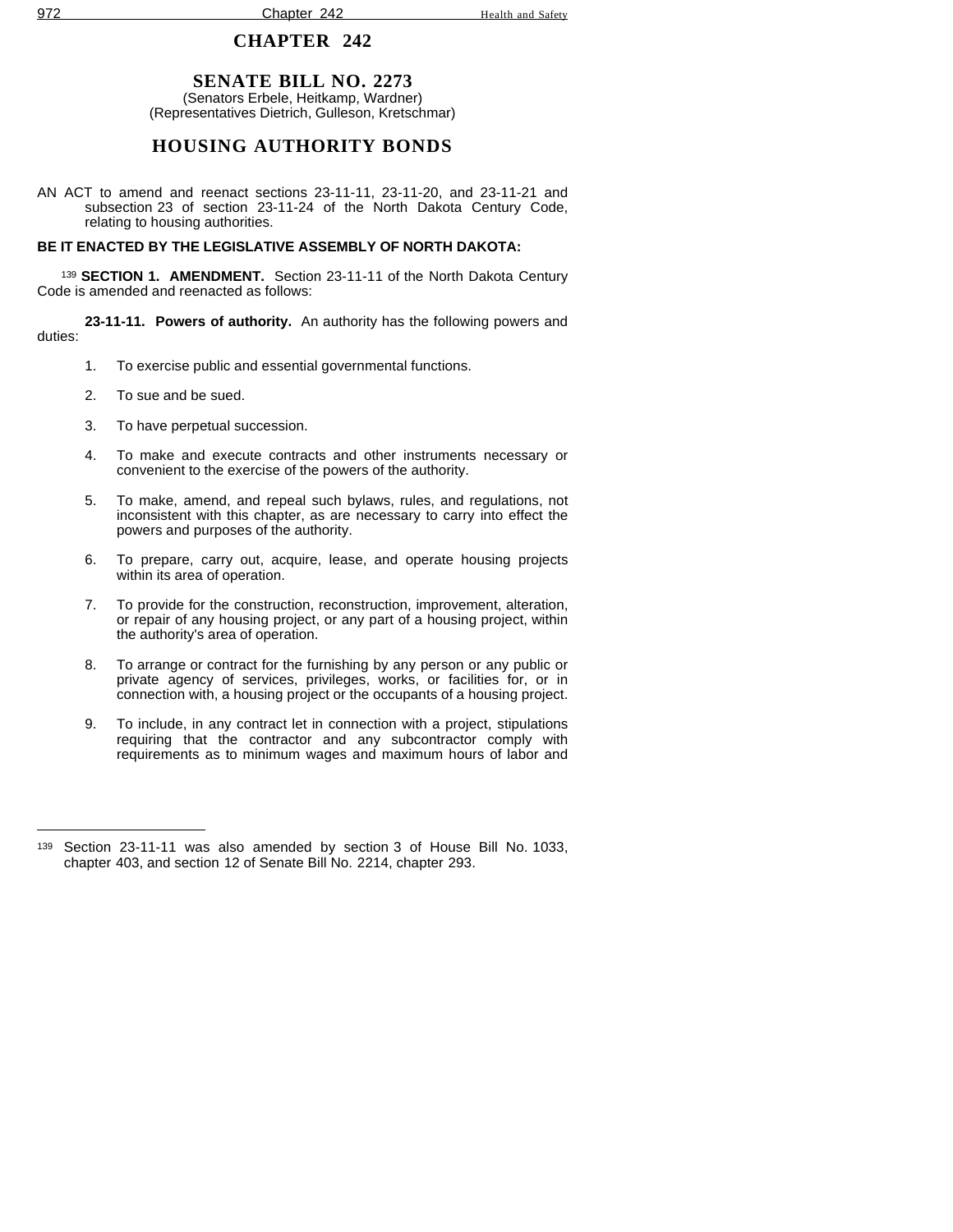any conditions that the federal government may have attached to the financial aid for the project.

- 10. To lease or rent any dwellings, houses, accommodations, lands, buildings, structures, or facilities embraced in any housing project and, subject to the limitations contained in this chapter, to establish and revise the rents or charges in the housing project.
- 11. To own, hold, and improve property.
- 12. To purchase, lease, obtain options upon, or acquire, by gift, grant, bequest, devise, or otherwise, any property or any interest in property.
- 13. To acquire real property by the exercise of the power of eminent domain.
- 14. To sell, lease, exchange, transfer, assign, pledge, or dispose of any property, or any interest in property.
- 15. To insure, or provide for the insurance of, any property, or any operation of the authority, against any risks or hazards.
- 16. To procure insurance or guaranties from the federal government of the payment of any debts, or parts of debts, secured by mortgages on any property included in any of the authority's housing projects, whether the debts were incurred by the authority or not.
- 17. To invest any funds held by the authority in reserves or sinking funds, or any funds not required for immediate disbursement, in property or securities in which savings banks may legally invest funds subject to a savings bank's control.
- 18. To purchase its bonds at a price not more than the principal amount of the bonds and accrued interest, a bond so purchased is canceled.
- 19. To investigate, in the authority's area of operation, living, dwelling, and housing conditions and the means and methods of improving the same.
- 20. To determine, within the authority's area of operation, where slum areas exist or where there is a shortage of decent, safe, and sanitary dwelling accommodations for persons of low or moderate income.
- 21. To make studies and recommendations relating to the problem of clearing, replanning, and reconstructing the slum areas within the authority's area of operation and the problem of providing dwelling accommodations for the persons of low or moderate income, and to cooperate with the city, county, or state, or any political subdivision in any action taken in connection with these problems.
- 22. To engage in research, studies, and experimentation on the subject of housing within the authority's area of operation.
- 23. To conduct examinations and investigations and to hear testimony and take proof under oath at public or private hearings on any matter material for the authority's information.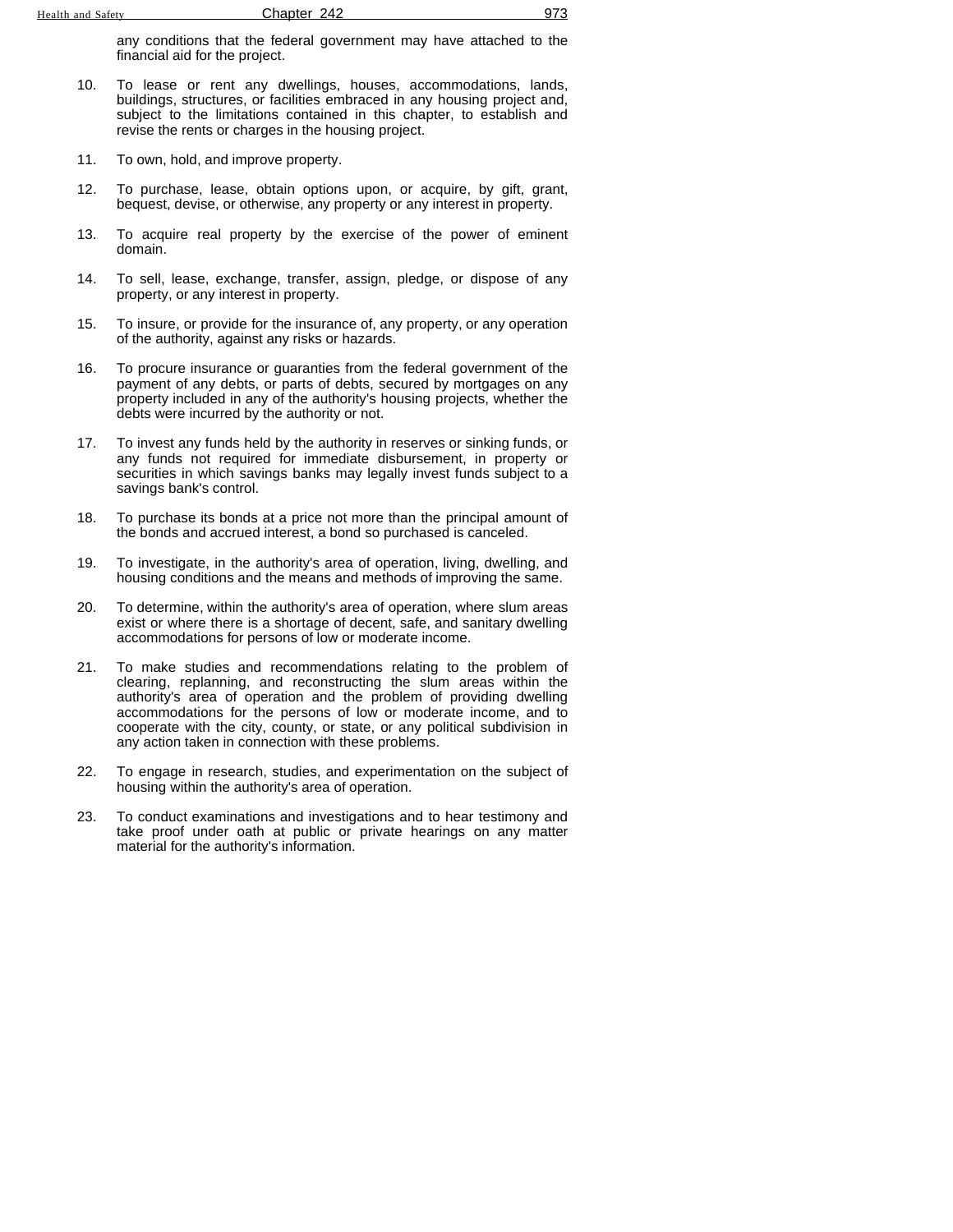- 24. To administer oaths, issue subpoenas requiring the attendance of witnesses or the production of books and papers, and to issue commissions for the examinations of witnesses who are outside of the state or unable to attend before the authority or who are excused from attendance.
- 25. To make available to appropriate agencies, including those charged with the duty of abating or requiring the correction of nuisances or like conditions, or of demolishing unsafe or unsanitary structures within the authority's area of operation, the authority's findings and recommendations with regard to any building or property where conditions exist which are dangerous to the public health, morals, safety, or welfare.
- 26. To issue bonds from time to time for any of its corporate purposes.
- 27. To issue refunding bonds for the purpose of paying or retiring bonds previously issued by the authority.
- 28. To borrow money or accept grants or other financial assistance from the federal government for, or in aid of, any housing project within the authority's area of operation.
- 29. To take over or lease or manage any housing project or undertaking constructed or owned by the federal government.
- 30. To comply with conditions and to enter into mortgages, trust indentures, leases, or agreements as may be necessary, convenient, or desirable to carry out this section.
- 31. To do any and all things necessary or desirable to secure the financial aid or cooperation of the federal government in the undertaking, construction, maintenance, or operation of any housing project.
- 32. To exercise all or any part or combination of powers granted.
- 33. To exercise within the authority's area of operation the authority granted to the industrial commission under section 54-17-07.6.
- 34. To exercise the power to provide operation and maintenance expenses under subdivision a of subsection 23 of section 23-11-24.
- 35. To exercise the power to issue pledge the general obligation bonds of the city or county for which the housing authority is created in accordance with chapter 21-03 subsection 23 of section 23-11-24.
- 36. To develop a plan identifying the public purposes of the authority's ownership, conditions that would make the authority's ownership no longer necessary for accomplishing those public purposes, and a plan to divest the authority's ownership interest as soon as economically prudent once those conditions occur and to effectuate the plan.
- 37. To exercise other powers and duties as may be necessary to carry out the purposes and provisions of this chapter.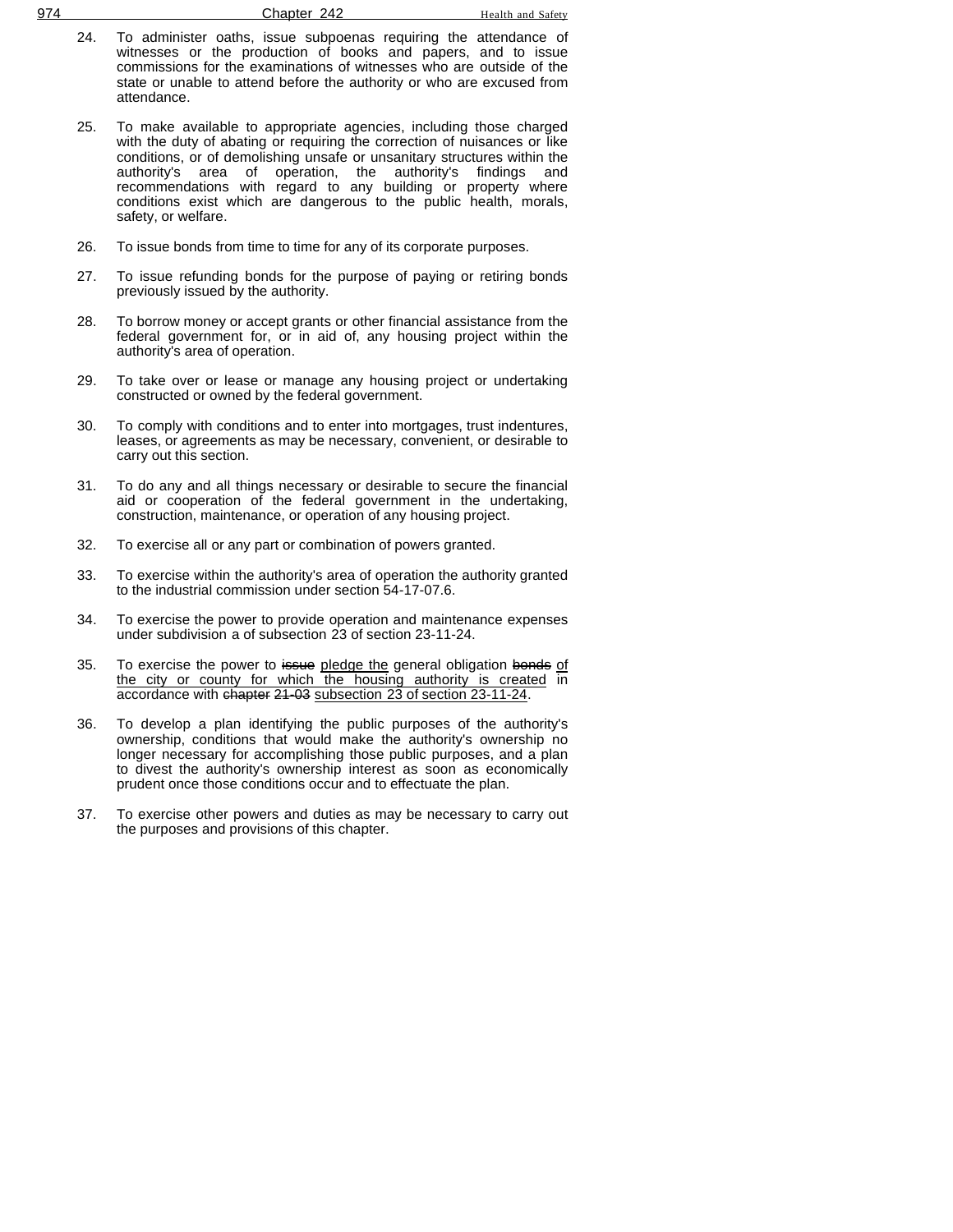| 242<br>Chapter<br>Health and Safety | ヽラー<br>ີ |
|-------------------------------------|----------|
|-------------------------------------|----------|

An authority, in exercising the powers specified in subsections 23, 24, and 25, may act through one or more of the commissioners or through other persons designated by the authority. Provisions of law with respect to the acquisition, operation, or disposition of property by other public bodies are not applicable to an authority unless there is specific provision to that effect by the legislative assembly. The construction of a housing project is a public improvement for which an authority is subject to the competitive bidding requirements of chapter 48-01.1.

**SECTION 2. AMENDMENT.** Section 23-11-20 of the North Dakota Century Code is amended and reenacted as follows:

#### **23-11-20. Bonds - Types which may be issued.**

- 1. An authority may issue any type of bond as the authority determines necessary for the purpose of financing housing for persons of low or moderate income, including a bond on which the interest and principal are payable:
	- a. Exclusively from the income and revenues of the housing project financed with the proceeds of the bond or with the proceeds together with a grant from the federal government in aid of the project;
	- b. Exclusively from the income and revenues of certain designated housing projects whether the projects are financed in whole or in part with the proceeds of the bond; or
	- c. From the authority's revenues generally.
- 2. The bonds and other obligations of the authority are not payable out of any funds or properties other than those of the authority or funds of the city or county which has pledged its general obligation pursuant to subsection 23 of section 23-11-24. These bonds, however, may be secured additionally by a pledge of any loan, grant, or contribution, or part of the same, from the federal government or other source of a pledge of any income or revenues or by a mortgage on any housing project, projects, or other property of the authority.

**SECTION 3. AMENDMENT.** Section 23-11-21 of the North Dakota Century Code is amended and reenacted as follows:

**23-11-21. Bonds - Liability - Tax exempt.** Neither the commissioners of an authority nor any person executing bonds of the authority is liable personally on the bonds by reason of the issuance of the bonds, nor is any city, county, or state, or political subdivision, liable on the bonds. The bonds and other obligations of an authority are not a debt of the city, county, or state, nor of any political subdivision, and must so state on the face of the bond. The bonds do not constitute an indebtedness within the meaning of any constitutional or statutory debt limitation or restriction unless a city or county pledges its general obligation to the payment of the bonds under subsection 23 of section 23-11-24. The bond obligations are declared to be issued for an essential public and governmental purpose and to be public instrumentalities and the bonds, together with the interest on the bonds and income from the bonds are exempt from taxation. The tax exemption provisions of this chapter are considered part of the contract for the security of the bond obligations authorized by this chapter and do not need to be restated in the bond obligations.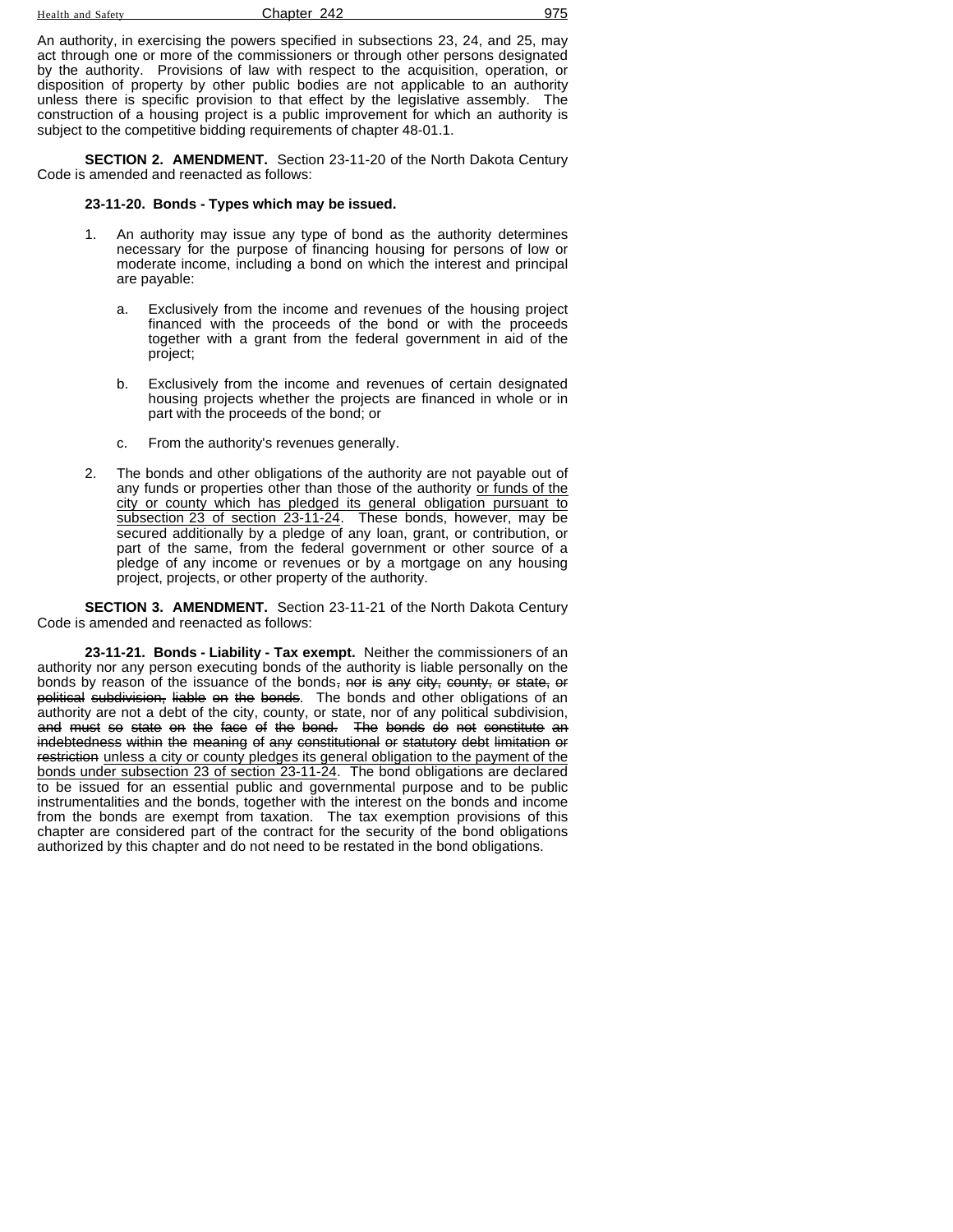| 976 | 242<br>Chapter<br>Health and Safety |
|-----|-------------------------------------|
|     |                                     |

**SECTION 4. AMENDMENT.** Subsection 23 of section 23-11-24 of the North Dakota Century Code is amended and reenacted as follows:

- 23. To make covenants and to do any acts and things as may be necessary, convenient, or desirable in order to secure the authority's bonds, or, in the absolute discretion of the authority, as will tend to make the bonds more marketable notwithstanding that the covenants, acts, or things are not enumerated, including:
	- a. To the payment of the principal of and interest on bond obligations, when due, there may be pledged as a first charge and lien the gross revenues of the housing project financed in whole or in part by the obligations, and the governing city or county may covenant to provide additional funds for the benefit of that housing project to the extent that the gross revenues in excess of those debt service requirements are not also sufficient from time to time to pay the reasonable operating and maintenance expenses of that housing project.
	- b. The governing body of an authority may pledge the general obligation of the city or county for which the authority was created as additional security for bonds provided that the authority finds that the pledged revenues will equal or exceed one hundred ten percent of the principal and interest due on the bonds for each year, the maturity of the bonds does not exceed thirty-five years, and the principal amount of the issue must be and the general obligation pledge are approved by the governing body of the city or county in which the housing project is located and whose general obligation is pledged. Public hearings A public hearing must be held on issuance of the obligations and the pledge of the general obligation by the city or county in which the housing project is located. The hearings hearing must be held at least fifteen days, but not more than one hundred twenty days, before the sale of the obligations.

Approved May 4, 2007 Filed May 4, 2007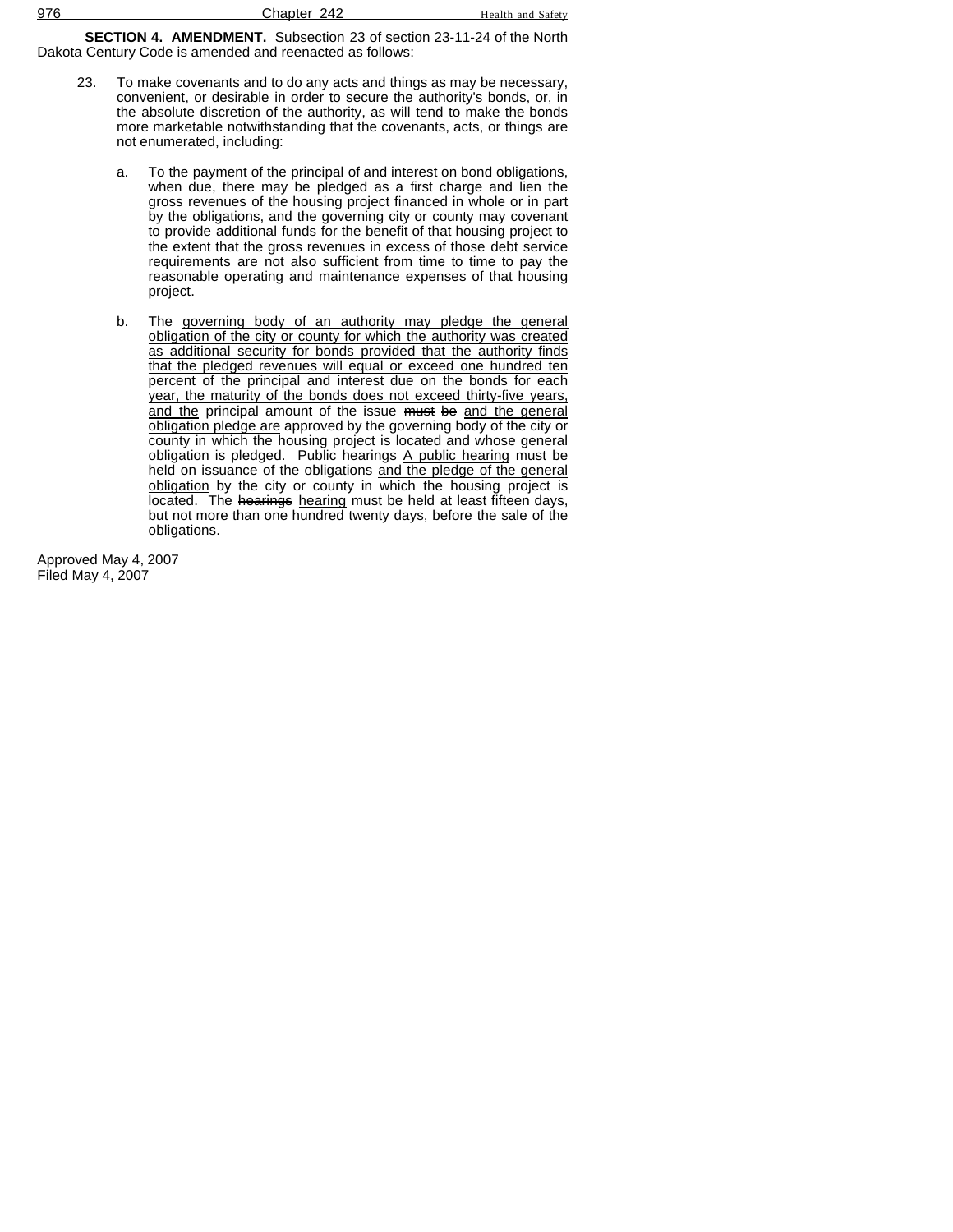### **SENATE BILL NO. 2090**

(Government and Veterans Affairs Committee) (At the request of the Office of Management and Budget)

### **SMOKING POLICY AND BUILDING FUND EXPENDITURES**

AN ACT to create and enact a new subsection to section 23-12-10 of the North Dakota Century Code, relating to an outdoor smoking policy for certain areas on the state capitol grounds; and to amend and reenact section 48-10-02 of the North Dakota Century Code, relating to use of and expenditures from the capitol building fund.

#### **BE IT ENACTED BY THE LEGISLATIVE ASSEMBLY OF NORTH DAKOTA:**

**SECTION 1.** A new subsection to section 23-12-10 of the North Dakota Century Code is created and enacted as follows:

> Before October 1, 2007, the office of management and budget shall develop and implement a uniform policy regarding smoking restrictions with respect to the outdoor areas near the public entrances of all buildings on the state capitol grounds.

**SECTION 2. AMENDMENT.** Section 48-10-02 of the North Dakota Century Code is amended and reenacted as follows:

**48-10-02. Capitol building fund to be administered by the capitol grounds planning commission - Continuing appropriation - Procedure for expenditure of certain funds.** The capitol grounds planning commission shall have general powers to superintend the administration of the capitol building fund, its interest and income fund, and its investments and properties. It may cause any lands now held in such funds to be sold at market value, direct the conversion of any securities now held by such funds to cash, approve expenditures from such funds subject to law and legislative appropriations, and to do all other things necessary to carry out the intent and purposes of this section. The board of university and school lands or its designee, on the commission's behalf, shall see to the investment and management of the capitol building fund and its interest and income fund and shall account to the commission concerning these funds at the commission's request.

Provided further, all moneys and other property in the capitol building fund, except as otherwise appropriated, are hereby dedicated and reserved to the exclusive purpose of the construction of an addition to the legislative wing of the state capitol building, and the capitol grounds planning commission shall take necessary steps to accumulate and conserve the money and property in the capitol building fund for such purpose.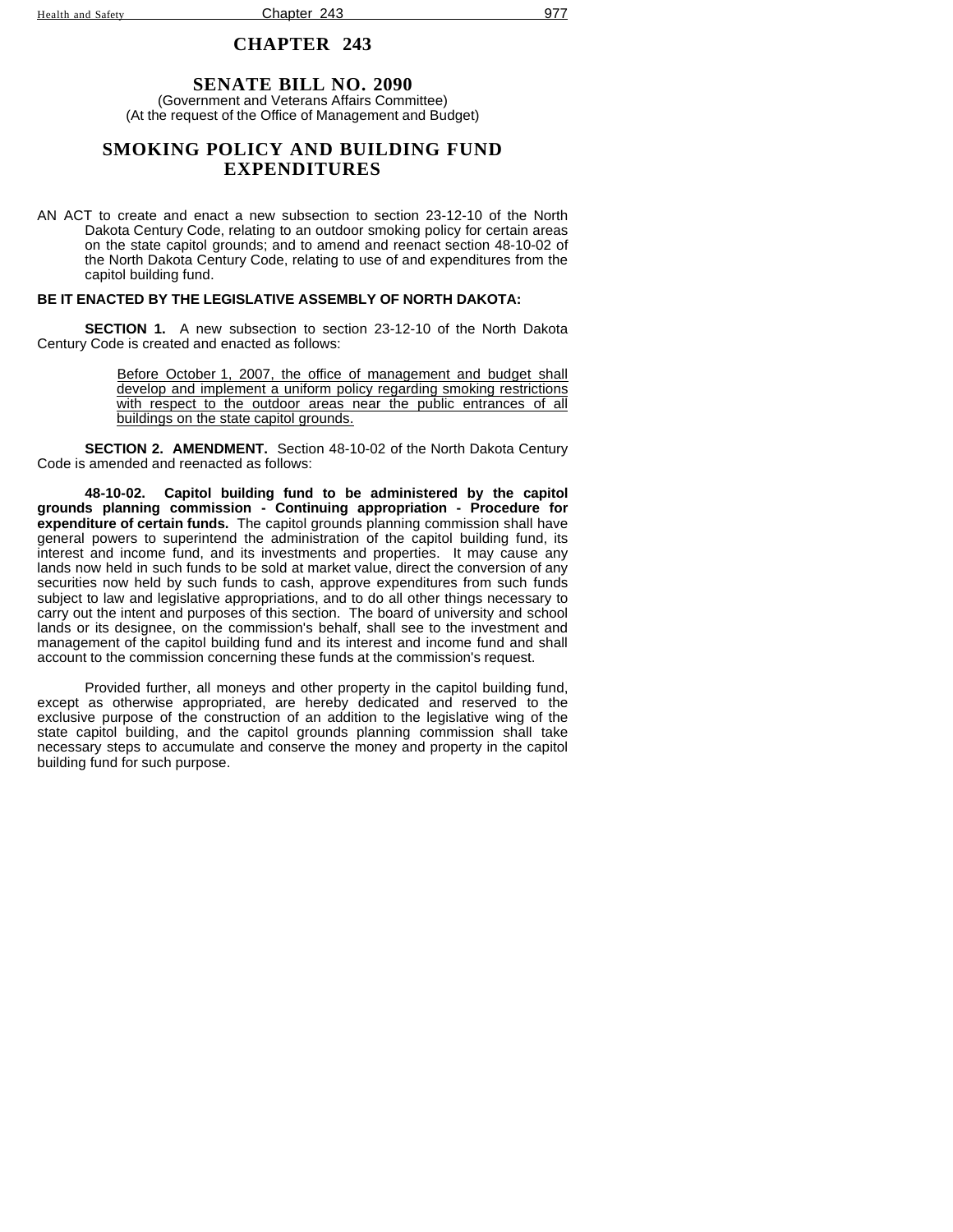The commission may, during any biennium, expend from the interest and income fund of the capitol building fund a sum not to exceed fifty percent of the unencumbered balance on the first day of any biennium, and such amount is hereby appropriated to the capitol grounds planning commission. The expenditure may be made, after consideration of the capitol grounds master plan, for projects or planning but shall not exceed <del>fifty</del> <u>one hundred</u> thousand dollars per biennium. The expenditure may only be made upon approval by two-thirds of the total membership of the commission. The expenditure must be made upon a voucher, or vouchers, prepared by the office of management and budget at the direction of the commission.

Approved May 1, 2007 Filed May 2, 2007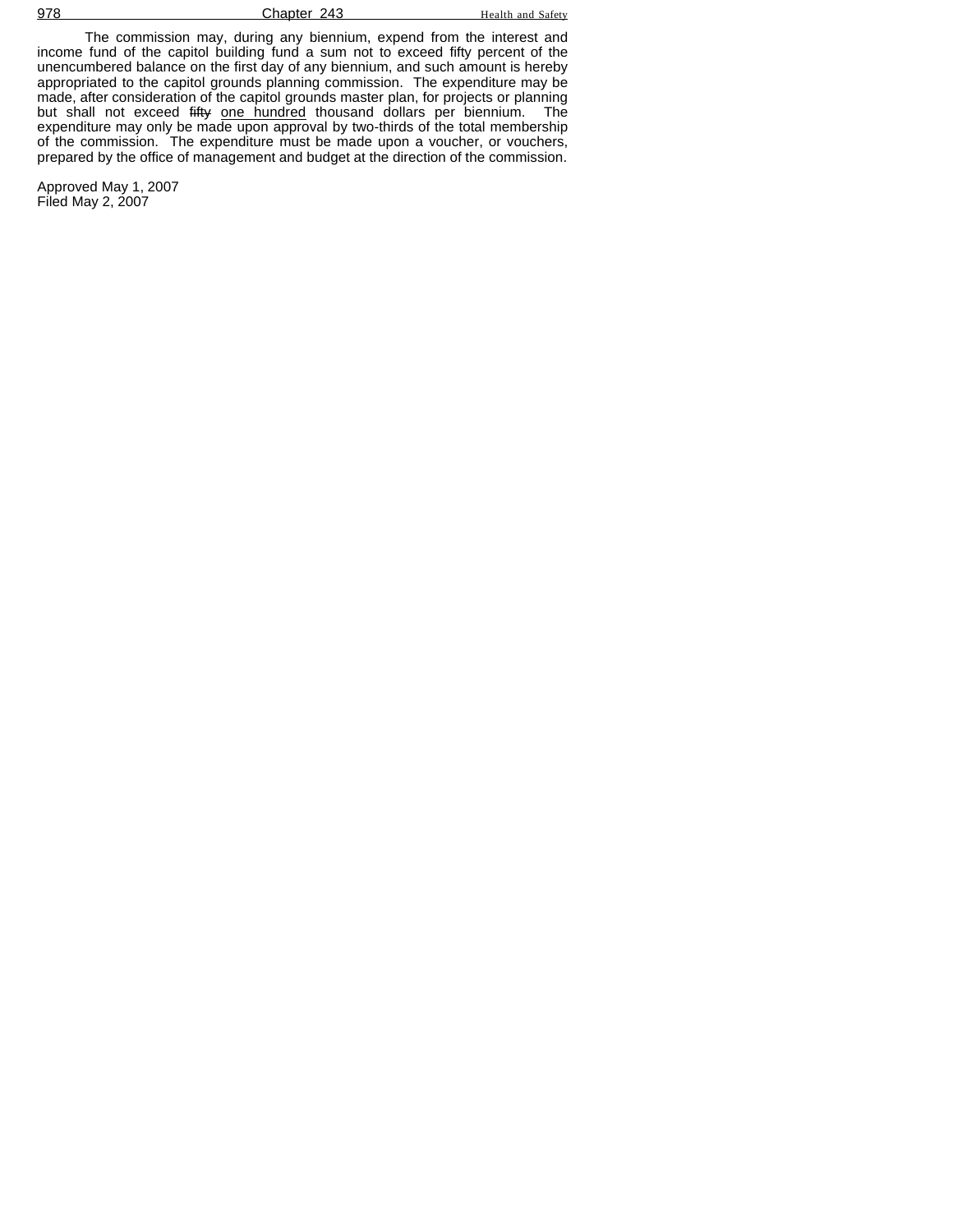### **HOUSE BILL NO. 1232**

(Representatives Delmore, Hawken, S. Meyer, Pietsch) (Senators Bakke, Krebsbach)

### **UMBILICAL CORD BLOOD DONATION**

AN ACT to provide for umbilical cord blood donation.

### **BE IT ENACTED BY THE LEGISLATIVE ASSEMBLY OF NORTH DAKOTA:**

#### **SECTION 1. Umbilical cord blood donation.**

- 1. Unless it is medically inadvisable, a hospital shall allow a pregnant patient to arrange for the blood extracted from the umbilical cord of the patient's newborn child to be donated to a public cord blood bank. A patient who agrees to donate cord blood to a public cord blood bank may not be charged for the costs of collecting, storing, or transporting the cord blood.
- 2. A hospital is not required to collect cord blood if in the professional judgment of a licensed physician the collection of the cord blood would threaten the health of the mother or newborn child. This section does not require a hospital or hospital employee, including a physician, nurse, or other medical staff, to collect cord blood if the collection of cord blood conflicts with the bona fide religious practices and beliefs of the hospital or hospital employee. This section does not require a hospital to arrange for the donation of blood extracted from umbilical cords.

Approved March 9, 2007 Filed March 12, 2007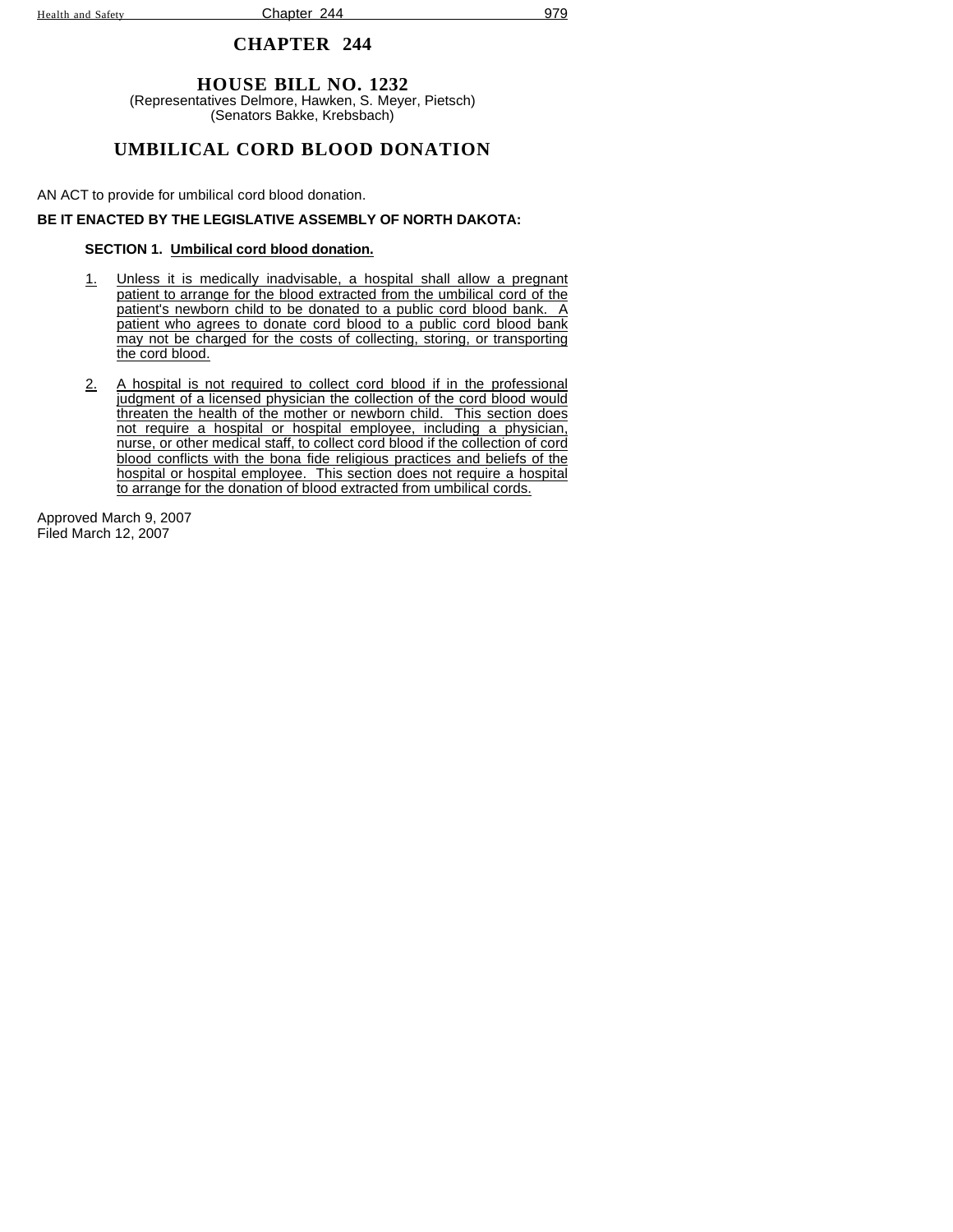## **HOUSE BILL NO. 1094**

(Political Subdivisions Committee) (At the request of the State Department of Health)

## **UNDERGROUND STORAGE TANK REGULATIONS**

AN ACT to amend and reenact section 23-20.3-04.1 of the North Dakota Century Code, relating to underground storage tank regulations.

### **BE IT ENACTED BY THE LEGISLATIVE ASSEMBLY OF NORTH DAKOTA:**

**SECTION 1. AMENDMENT.** Section 23-20.3-04.1 of the North Dakota Century Code is amended and reenacted as follows:

**23-20.3-04.1. Underground storage tank regulations.** Pursuant to the requirements of chapter 28-32, the department shall, after notice and opportunity for public hearing and comment, adopt:

- 1. Regulations for maintaining a leak detection system, an inventory control system together with tank testing, or a comparable system or method designed to identify releases in a manner consistent with the protection of human health and the environment.
- 2. Regulations for maintaining records of any monitoring of a leak detection system, inventory control system, or tank testing system.
- 3. Regulations for reporting of any releases and corrective action taken in response to a release from an underground tank.
- 4. Regulations for taking corrective action in response to a release from an underground storage tank.
- 5. Regulations for the closure of tanks to prevent future releases of regulated substances into the environment.
- 6. Regulations for maintaining evidence of financial responsibility for taking corrective action and compensating third parties for bodily injury and property damage caused by sudden and nonsudden accidental releases arising from operating an underground storage tank.
- 7. Regulations establishing standards for installation of new underground storage tanks.
- 8. Regulations establishing standards for construction and performance of new underground storage tanks.
- 9. Regulations for notifying the department or designated local agency of the existence of any operational or nonoperational underground storage tank.
- 10. Regulations for a permit fee system to own, install, or operate an underground storage tank.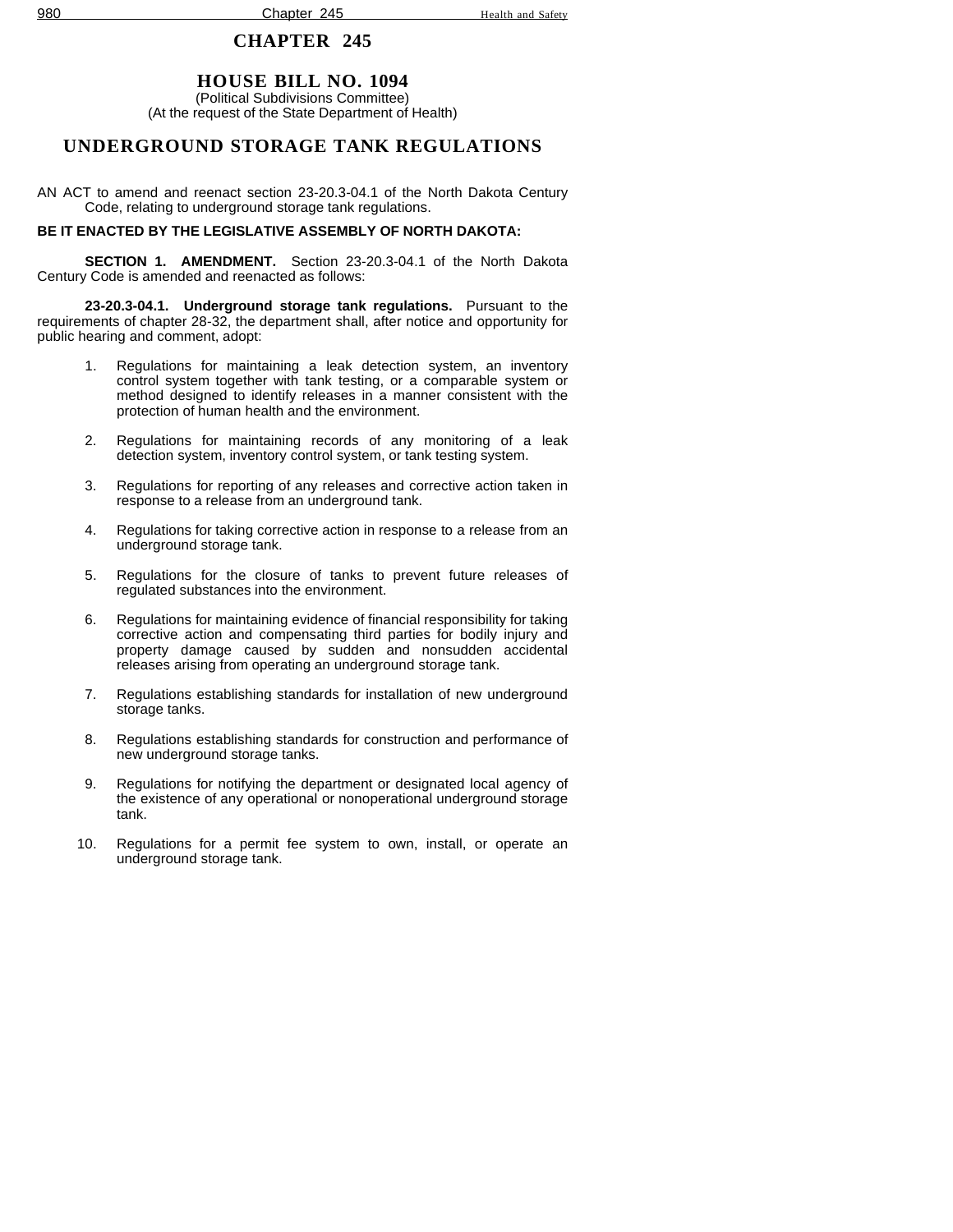However, regulations adopted by the department may not be more stringent than applicable <del>federal rules adopted pursuant</del> <del>to Public Law 98-616 [98 Stat. 3277;</del> 42 U.S.C. 6991 et seq.] requirements of the federal Resource Conservation and Recovery Act and the federal Energy Policy Act of 2005 in effect on August 1, 2007.

Approved March 15, 2007 Filed March 15, 2007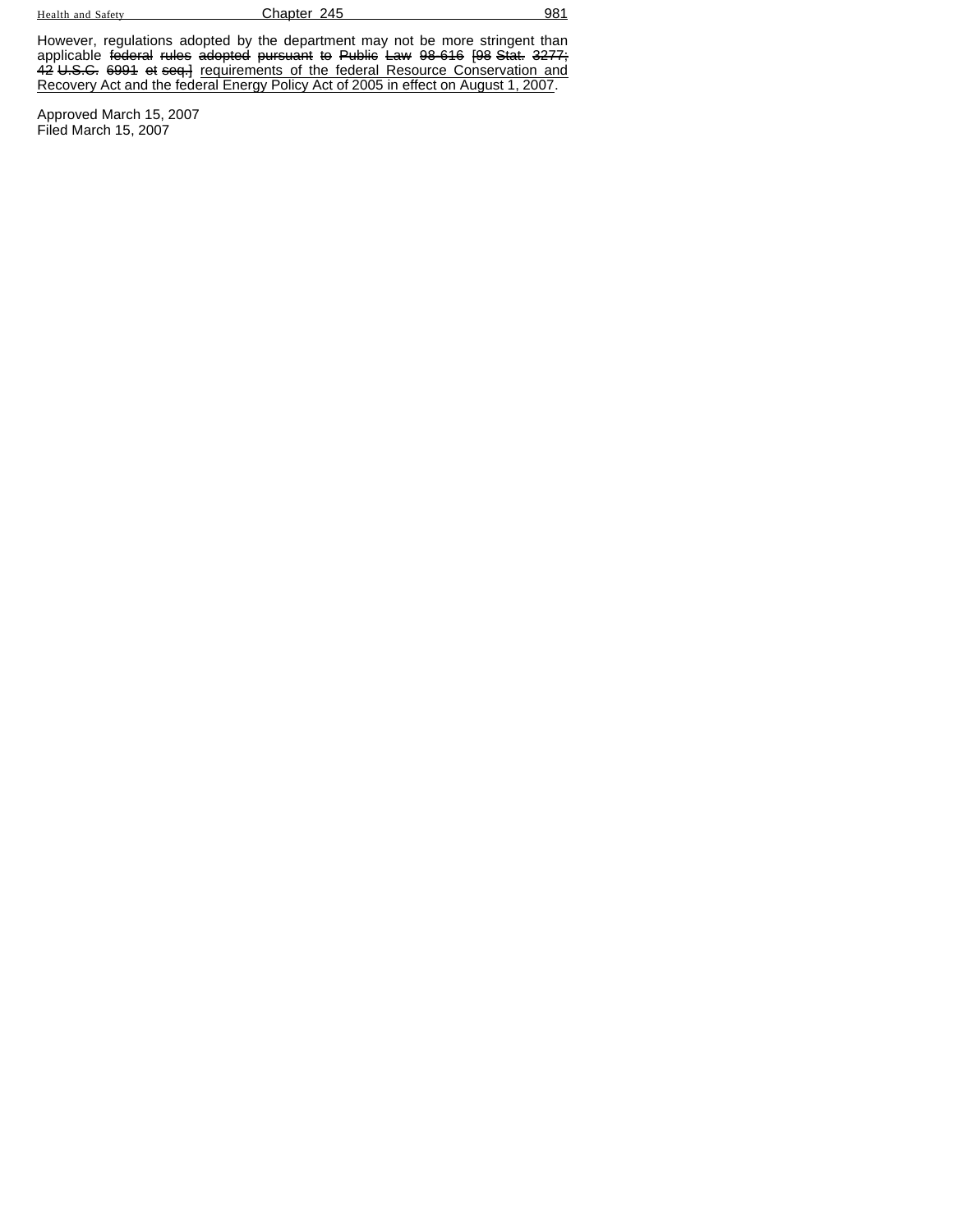## **HOUSE BILL NO. 1161** (Representatives Uglem, DeKrey, Froelich, Vigesaa) (Senators Bowman, Krauter)

## **EMERGENCY SERVICES AND PERSONNEL REGULATION**

AN ACT to amend and reenact sections 23-27-01, 23-27-02, 23-27-03, and 23-27-04, subsections 2 and 3 of section 23-27-04.1, and sections 23-27-04.2 and 23-27-04.4 of the North Dakota Century Code, relating to regulation of emergency medical services operations and emergency medical services personnel.

### **BE IT ENACTED BY THE LEGISLATIVE ASSEMBLY OF NORTH DAKOTA:**

**SECTION 1. AMENDMENT.** Section 23-27-01 of the North Dakota Century Code is amended and reenacted as follows:

#### **23-27-01. License required - Licensing of emergency medical services operations - Exception - Waiver.**

- 1. The state department of health shall license emergency medical services operations. After June 30, 2001, the department shall limit the issuance of a license for any new emergency medical services operation based on the needs of the service area if the applicant for the new license was licensed before July 1, 2001, and was subsequently relicensed under section 23-27-04.5. A license for an emergency medical services operation is nontransferable.
- 2. Emergency medical services may not be advertised, offered, or provided to the public <del>unless the</del> except by an emergency medical services operator of the services is licensed as an emergency medical services operation by the department that provides the emergency medical services through emergency medical services personnel. A license for an operator of an emergency medical services operation is nontransferable and the
- 3. Except as otherwise provided under subsection 4, an emergency medical services operator must be separately licensed for each operation that operator operates. Each of the operator's emergency medical services operations and an operation that is headquartered from a separate location must be considered a separate operation; however,. Under this subsection, an operation with a single headquarters site may dispatch vehicles and emergency medical services personnel from more than one location if calls requesting services are received and orders for vehicle dispatch are made at the single headquarters site.
- Notwithstanding subsection 3, an operator of an emergency medical services operation may operate one or more substation ambulance services operations under a single license if: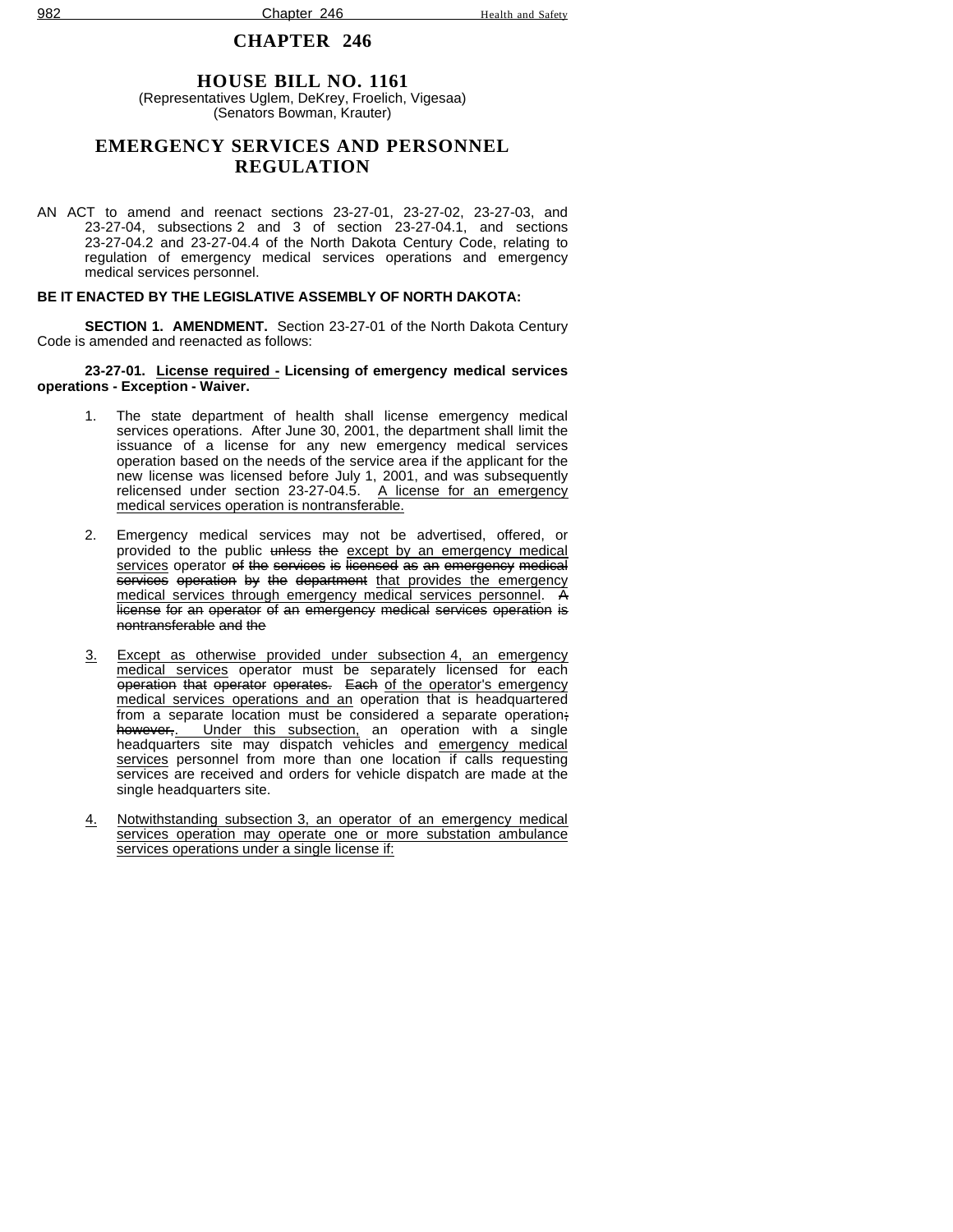- a. The headquarters ambulance services operation is not a substation ambulance services operation of another emergency medical services operation;
- b. The substation ambulance services operation area borders the headquarters ambulance services operation area or borders another substation of the headquarters ambulance service operation;
- c. The headquarters ambulance services operation and the substation ambulance services operation are dispatched by the same entity; and
- d. The operator of the emergency medical services operation pays a license fee for each of its substation ambulance services operations.
- 3. 5. The provisions of this chapter do not apply to an operator from another statewho which is headquartered at a location outside of this state and transports patients across state lines, but the operator may not treat patients within this state or pick up patients within this state for transportation to locations within this state, except as provided by rule.
- 4. 6. The state health council shall adopt rules for special licenses and waiver provisions for an operator of an emergency medical services operation intended for industrial sites not available to the general public.

**SECTION 2. AMENDMENT.** Section 23-27-02 of the North Dakota Century Code is amended and reenacted as follows:

**23-27-02. Definition of emergency medical services Definitions.** For the purpose of this chapter, "emergency unless the context otherwise requires:

- 1. "Department" means the state department of health.
- 2. "Emergency medical services" means the prehospital medical stabilization or and transportation of persons individuals who are sick, injured, wounded, or otherwise incapacitated or helpless by any person who holds out to the public as being in that service or who regularly provides that service emergency medical services personnel with physician oversight. The term includes assessing, stabilizing, and treating life-threatening and non-life-threatening medical conditions.
- 3. "Emergency medical services operation" means an entity licensed to offer and provide emergency medical services by emergency medical services personnel with physician oversight. The term includes basic life support ambulance services, advanced life support ambulance services, air ambulance services, and quick-response unit services.
- 4. "Emergency medical services personnel" means individuals who provide emergency medical services for emergency medical services operations. The term includes emergency medical services professionals, drivers, and department-certified emergency medical services providers, such as cardiopulmonary resuscitation drivers and first responders.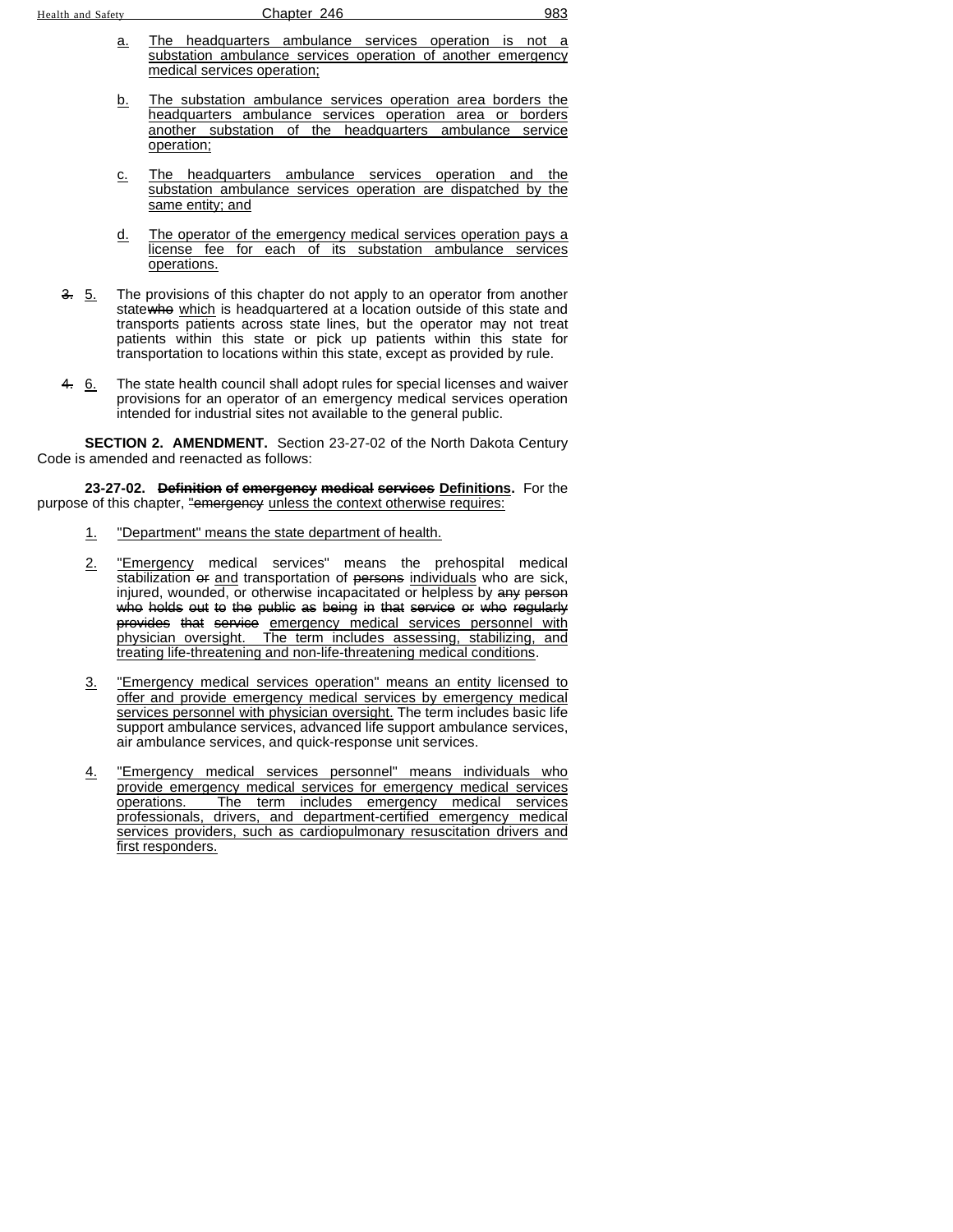| 984<br>Chapter 246<br>Health and Safety |
|-----------------------------------------|
|-----------------------------------------|

5. "Emergency medical services professional" means an individual licensed by the department as an emergency medical technician-basic, emergency medical technician-intermediate, or emergency medical technician-paramedic.

**SECTION 3. AMENDMENT.** Section 23-27-03 of the North Dakota Century Code is amended and reenacted as follows:

**23-27-03. License fees.** The fee for a an emergency medical services operation license to operate an emergency medical services operation and perform emergency medical services or a substation ambulance services operation must be set by the state health council at a sum of not more than twenty-five dollars annually, as may be required to defray the costs of administration of the licensing program. Individuals providing This operation license fee does not apply to licensure or certification of emergency medical services <del>may not be assessed this license</del> fee personnel. All license fees must be paid to the state department of health and deposited with the state treasurer and credited to the state general fund.

**SECTION 4. AMENDMENT.** Section 23-27-04 of the North Dakota Century Code is amended and reenacted as follows:

### **23-27-04. Standards for operators.**

- 1. An emergency medical services operation within this state may not operate unless the operation is licensed in accordance with this chapter and rules adopted by the state health council. The rules must include:
	- a. Time when operator's services must be available.
	- b. Type of motor vehicle operator's license needed for drivers of ground vehicles.
	- c. Training standards for operation personnel.
	- d. Equipment and ground vehicle standards.
	- e. Annual license fees.
	- f. Number of personnel required for each run.
	- g. The scope of practice for uncertified drivers, certified personnel, and emergency medical services professionals.
	- h. Other requirements as may be found necessary to carry out the intent of this chapter.
- 2. An officer, employee, or agent of any prehospital emergency medical service services operation may refuse to transport an individual for which transport is not medically necessary and may recommend an alternative course of action to that individual if the prehospital emergency medical service has developed protocols that include direct medical control to refuse transport of an individual.

**SECTION 5. AMENDMENT.** Subsections 2 and 3 of section 23-27-04.1 of the North Dakota Century Code are amended and reenacted as follows: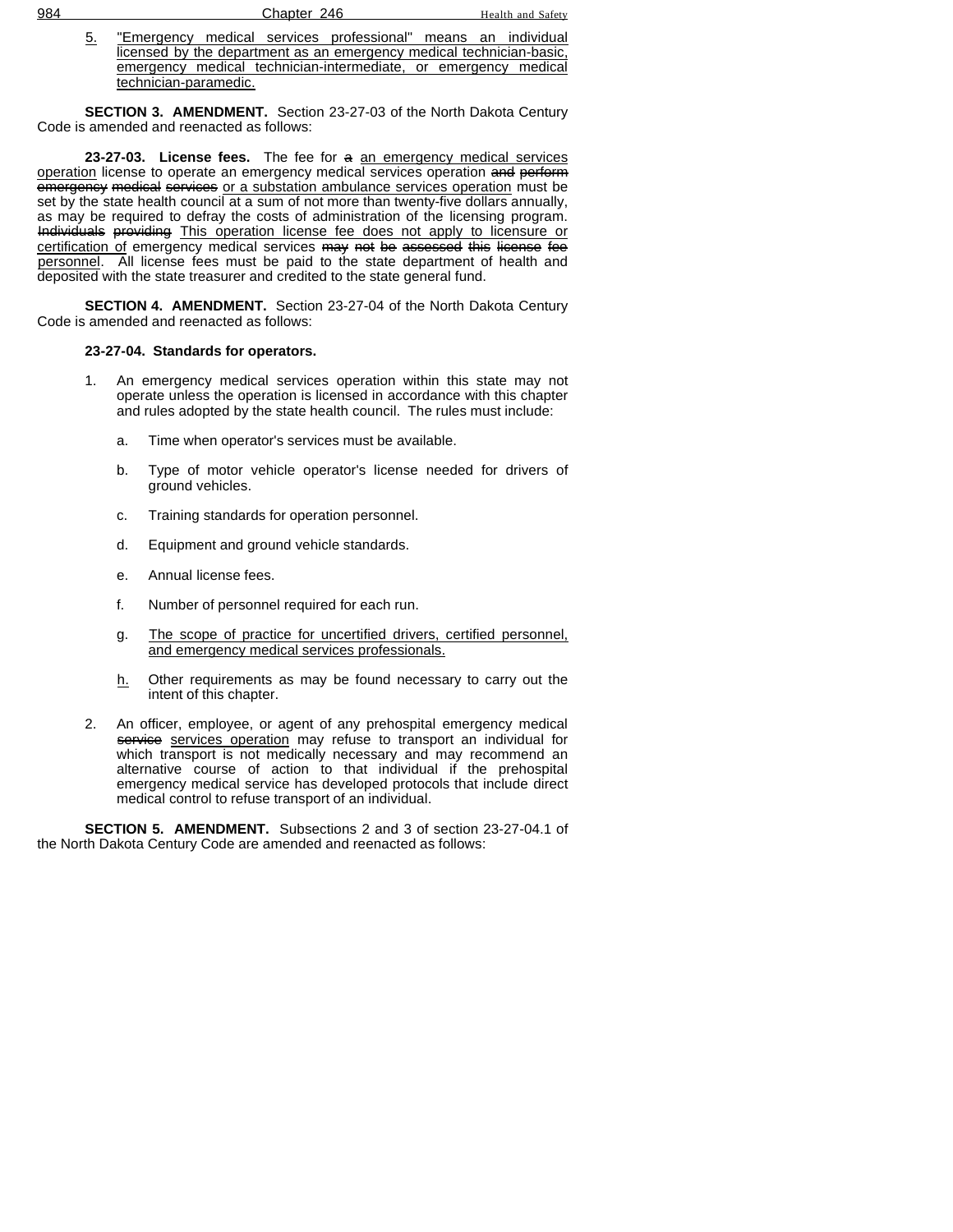- 2. For the purpose of this section, "volunteer" means an individual who receives no compensation or who is paid expenses, reasonable benefits, nominal fees, or a combination of expenses, reasonable benefits, and nominal fees to perform the services for which the individual volunteered, provided that the fees do not exceed twenty-four hundred ten thousand dollars in any calendar year.
- 3. For a volunteer physician providing medical direction overview to an emergency medical services operation and the operation's personnel, the twenty-four hundred ten thousand dollar maximum fees amount is calculated separately for each emergency medical services operation for which the physician volunteered medical direction overview. This section does not relieve a person from liability for damages resulting from the intoxication, willful misconduct, or gross negligence of the person rendering the emergency care or services.

**SECTION 6. AMENDMENT.** Section 23-27-04.2 of the North Dakota Century Code is amended and reenacted as follows:

**23-27-04.2. Emergency medical services - State assistance.** The state department of health shall assist in the training of emergency medical services personnel of certain emergency medical services operations as determined by the department and financially shall assist certain emergency medical services operations as determined by the department in obtaining equipment. Assistance provided under this section must be within the limits of legislative appropriation. The department shall adopt criteria for eligibility for assistance in the training of emergency medical services personnel of various types of emergency medical services operations. To qualify for financial assistance for equipment an emergency medical services operation shall certify, in the manner required by the department, that the operation has fifty percent of the amount of funds necessary for identified equipment acquisitions. The department shall adopt a schedule of eligibility for financial assistance for equipment. The schedule must provide for a direct relationship between the amount of funds certified and the number of responses during the preceding calendar year for the purpose of rendering medical care, transportation, or both, to individuals who were sick or incapacitated. The schedule must require that as the number of responses increases, a greater amount of funds certified is required. The schedule must classify responses and the financial assistance available for various classifications. The department may establish minimum and maximum amounts of financial assistance to be provided to an emergency medical services operation under this section. If applications for financial assistance exceed the amount of allocated and available funds, the department may prorate the funds among the applicants in accordance with criteria adopted by the department. No more than one-half of the funds appropriated by the legislative assembly each biennium and allocated for training assistance may be distributed in the first year of the biennium.

**SECTION 7. AMENDMENT.** Section 23-27-04.4 of the North Dakota Century Code is amended and reenacted as follows: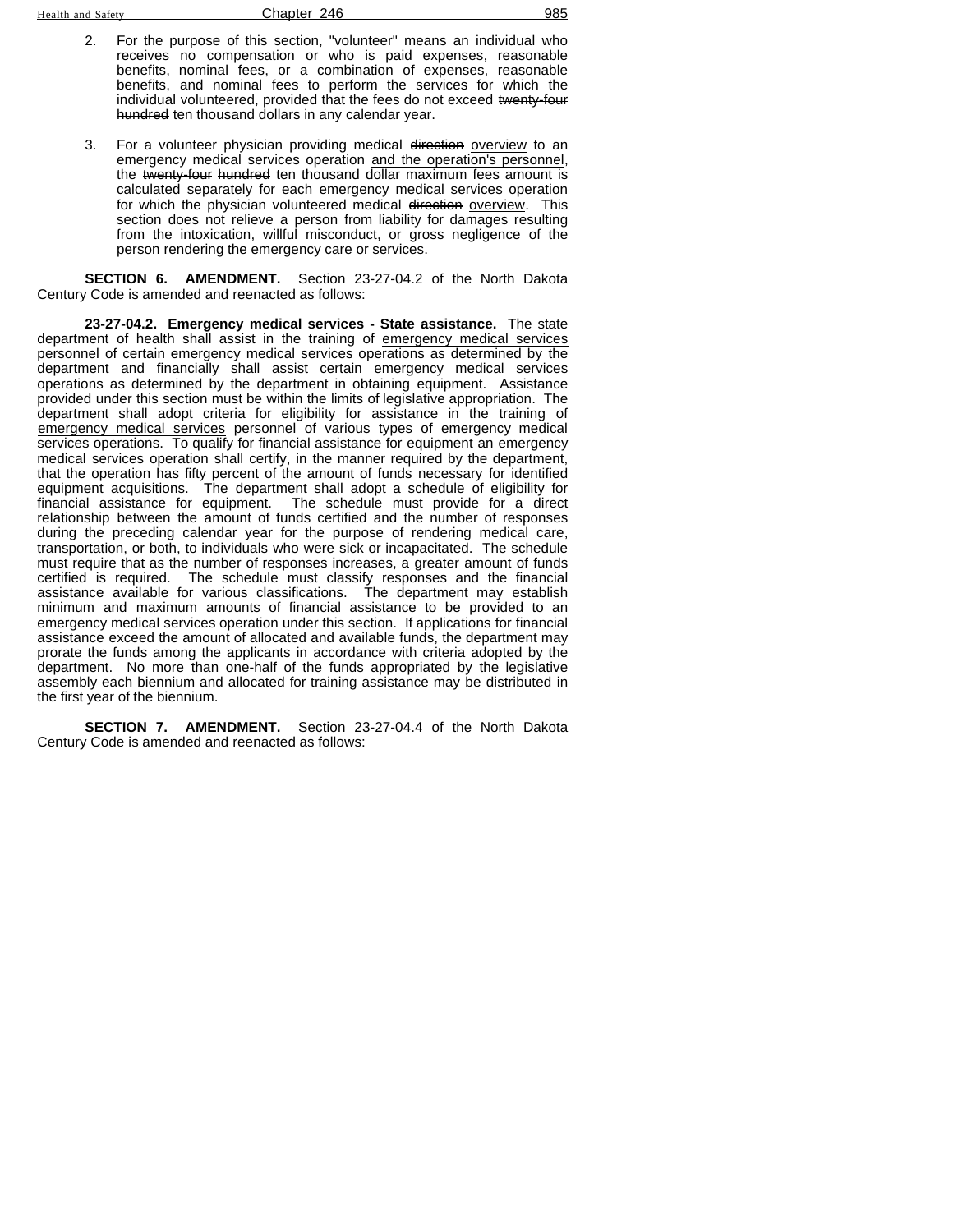**23-27-04.4. Supervision of certified or licensed emergency service medical technician hospital personnel.** Certified or licensed emergency medical technicians-intermediate and paramedics, who are employed by a hospital and who are working in a nonemergency setting may provide patient care within a scope of practice established by the department. Under this section, these emergency medical services professionals are under the supervision of the hospital's <del>patient</del> services management nurse executive.

Approved March 23, 2007 Filed March 23, 2007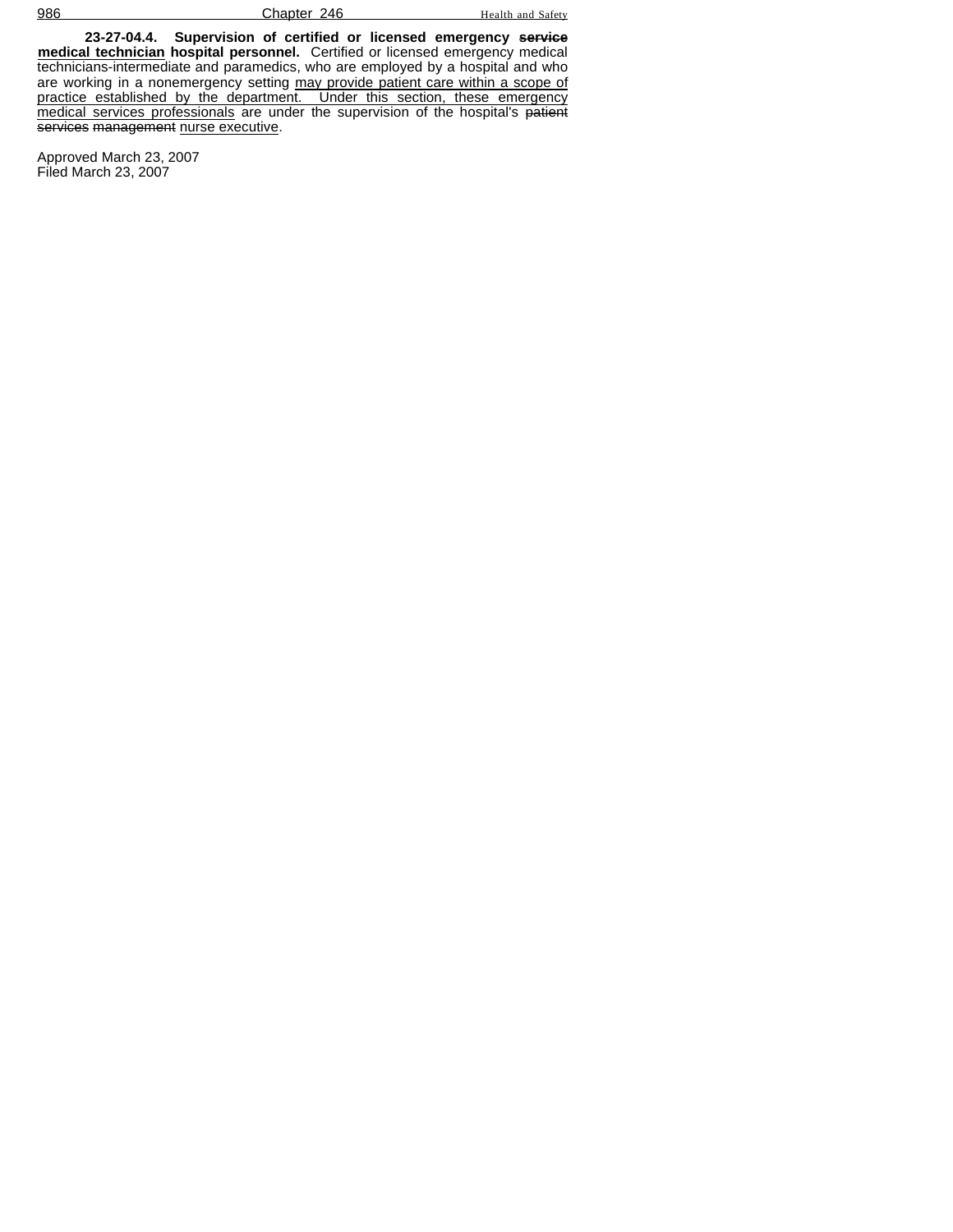### **HOUSE BILL NO. 1162**

(Representatives Haas, D. Johnson, Monson, Schmidt) (Senators J. Lee, Warner)

## **EMERGENCY SERVICES COVERAGE AND CARE**

AN ACT to create and enact a new section to chapter 23-27 of the North Dakota Century Code, relating to a state health council study of emergency medical services, county reporting of emergency medical services coverage, and use of property tax levies for emergency medical services; to amend and reenact section 14-10-17.1 of the North Dakota Century Code, relating to consent for a minor to receive emergency medical care; and to provide for a report to the legislative council.

### **BE IT ENACTED BY THE LEGISLATIVE ASSEMBLY OF NORTH DAKOTA:**

**SECTION 1. AMENDMENT.** Section 14-10-17.1 of the North Dakota Century Code is amended reenacted as follows:

**14-10-17.1. Minor's emergency care.** Any A minor may contract for and receive emergency examination, care, or treatment in a life-threatening situation without permission, authority, or the consent of a the minor's parent or guardian. If a minor has an emergency medical condition or the potential for an emergency medical condition, consent to emergency examination, care, or treatment of the minor is implied if reasonable steps to contact the minor's parent or guardian are unsuccessful. This section does not authorize a minor to withhold consent to emergency examination, care, or treatment.

**SECTION 2.** A new section to chapter 23-27 of the North Dakota Century Code is created and enacted as follows:

#### **Study of standards of reasonable coverage - County reporting - Use of property tax levies.**

- 1. During the 2007-08 interim, the state health council shall study the minimum requirements of reasonable emergency medical services coverage which must take into account the response time for emergency medical services. Before July 1, 2008, the state health officer shall report to the legislative council the outcome and recommendations of this study.
- 2. The board of county commissioners of every county in this state shall conduct an annual review of the emergency medical services coverage within that county and shall submit an annual report to the state health officer in a format approved by the state department of health.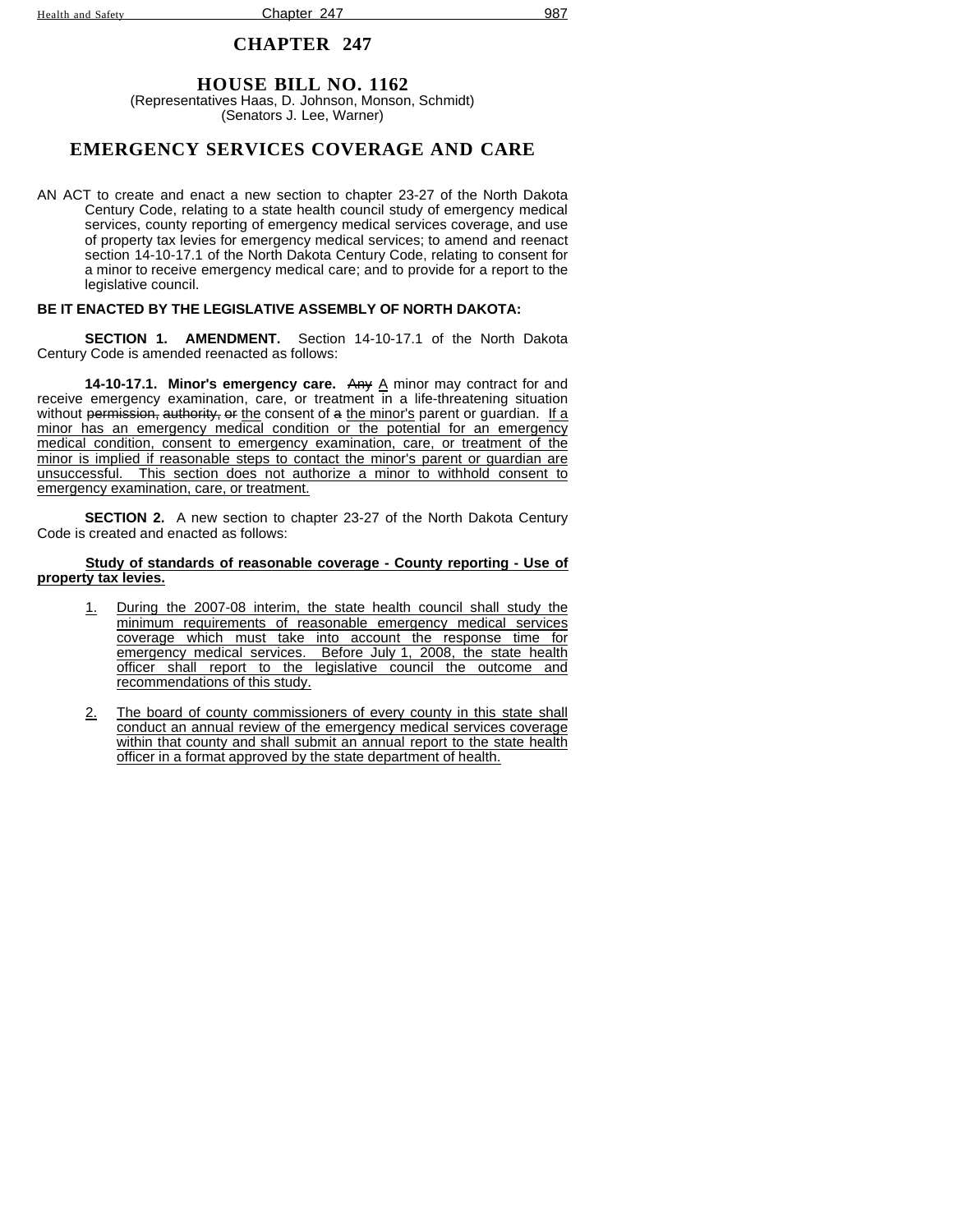3. A taxing district that levies property taxes for support of emergency medical services shall ensure that every emergency medical services operation that operates in that taxing district receives a benefit of this tax.

Approved March 23, 2007 Filed March 23, 2007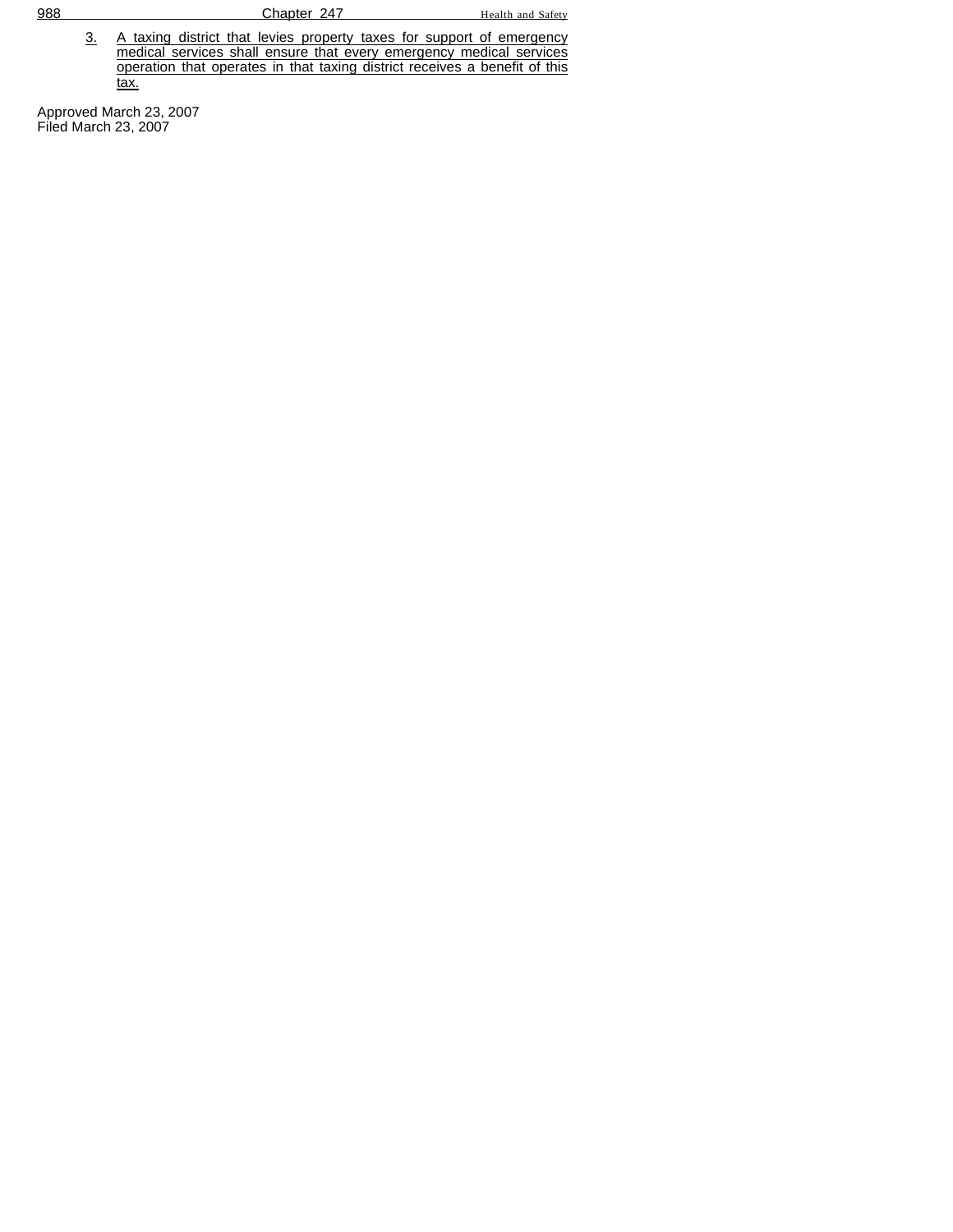# **HOUSE BILL NO. 1109**

(Representative Wald)

## **PETROLEUM TANK RELEASE COMPENSATION DEFINITIONS AND FEES**

AN ACT to amend and reenact sections 23-37-02 and 23-37-17 of the North Dakota Century Code, relating to petroleum tank release compensation fund definitions and registration fees.

#### **BE IT ENACTED BY THE LEGISLATIVE ASSEMBLY OF NORTH DAKOTA:**

**SECTION 1. AMENDMENT.** Section 23-37-02 of the North Dakota Century Code is amended and reenacted as follows:

**23-37-02. (Effective through July 31, 2011) Definitions.** As used in this chapter, unless the context otherwise requires:

- 1. "Actually incurred" means, in the case of corrective action expenditures, that the owner, the operator, the landowner, an insurer, or a contractor hired by the owner, operator, or the landlord has expended time and materials and that only that person is receiving reimbursement from the fund.
- 2. "Administrator" means the manager of the state fire and tornado fund.
- 3. "Board" means the petroleum release compensation board.
- 4. "Commissioner" means the insurance commissioner.
- 5. "Corrective action" means an action required by the department to minimize, contain, eliminate, remediate, mitigate, or clean up a release, including any remedial emergency measures. The term does not include the repair or replacement of equipment or preconstructed property.
- 6. "Dealer" means any person licensed by the tax commissioner to sell motor vehicle fuel or special fuels within the state.
- 7. "Department" means the state department of health.
- 8. "Fund" means the petroleum release compensation fund.
- 9. "Location" means a physical address or site that has contiguous properties. Noncontiguous properties within a municipality or other governmental jurisdiction are considered separate locations.
- 10. "Operator" means any person in control of, or having responsibility for, the daily operation of a tank under this chapter.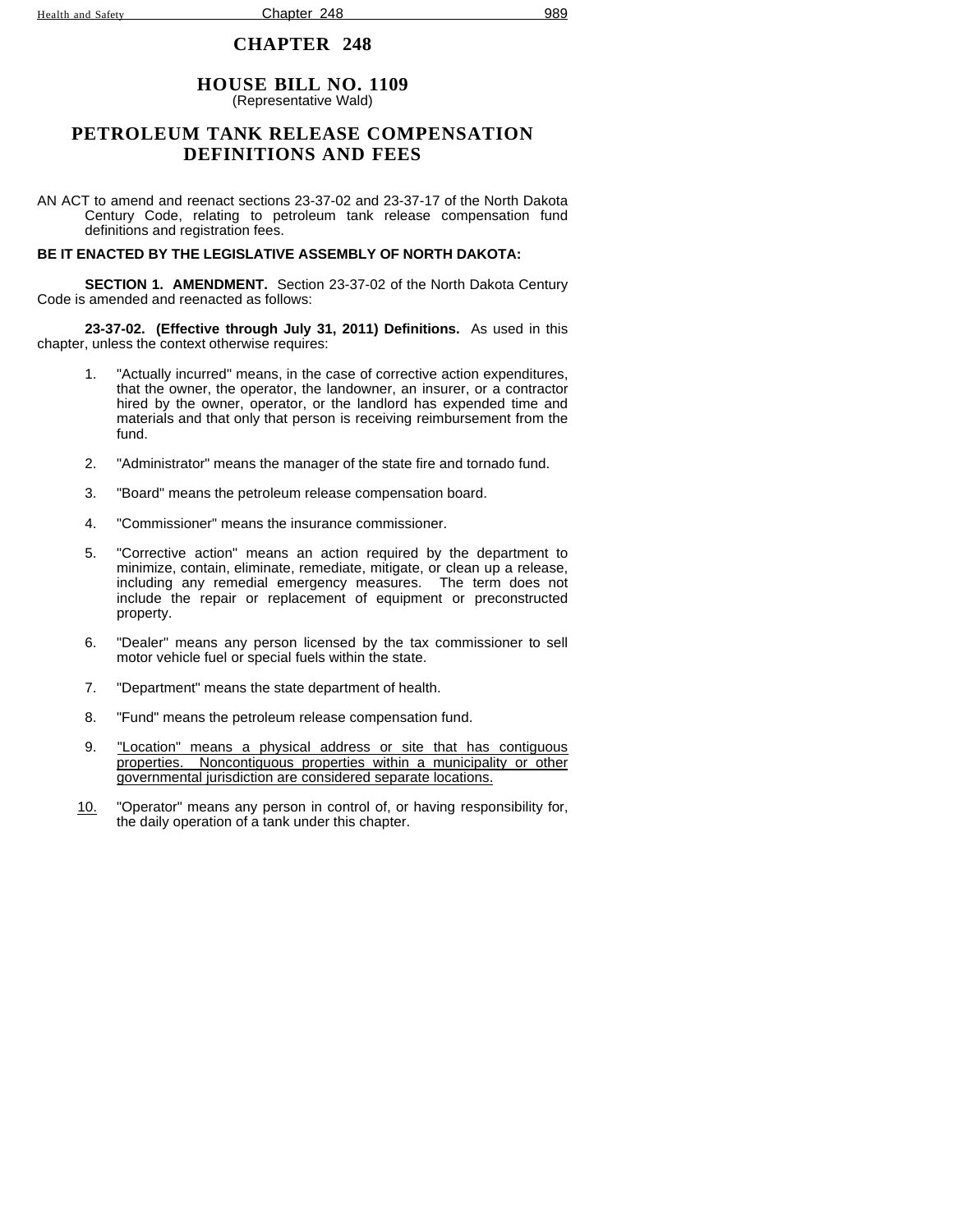| 990 | Chapter 248                                                                                                                                                                                                                                                                                                              | Health and Safety |
|-----|--------------------------------------------------------------------------------------------------------------------------------------------------------------------------------------------------------------------------------------------------------------------------------------------------------------------------|-------------------|
|     | 40. 11. "Owner" means any person who holds title to, controls, or possesses an<br>interest in the tank before the discontinuation of its use.                                                                                                                                                                            |                   |
|     | 44. 12. "Person" means an individual, trust, firm, joint stock company, federal<br>agency, corporation, state, municipality, commission, political<br>subdivision of a state, or any interstate body. The term also includes a<br>consortium, a joint venture, a commercial entity, and the United States<br>government. |                   |

- 42. 13. "Petroleum" means any of the following:
	- a. Gasoline and petroleum products as defined in chapter 19-10.
	- b. Constituents of gasoline and fuel oil under subdivision a.
	- c. Oil sludge and oil refuse.
- 13. 14. "Portable tank" means a storage tank along with its piping and wiring that is not stationary or affixed, including a tank that is on skids.
	- 15. "Release" means any unintentional spilling, leaking, emitting, discharging, escaping, leaching, or disposing of petroleum from a tank into the environment whether occurring before or after the effective date of this chapter, but does not include discharges or designed venting allowed under federal or state law or under adopted rules.
- 14. 16. "Tank" means any one or a combination of containers, vessels, and enclosures, whether aboveground or underground, including associated piping or appurtenances used to contain an accumulation of petroleum. The term does not include:
	- a. Tanks owned by the federal government.
	- b. Tanks used for the transportation of petroleum.
	- c. A pipeline facility, including gathering lines, regulated under:
		- (1) The Natural Gas Pipeline Safety Act of 1968.
		- (2) The Hazardous Liquid Pipeline Safety Act of 1979.
		- (3) An interstate pipeline facility regulated under state laws comparable to the provisions of law in paragraph 1 or 2.
	- d. An underground farm or residential tank with a capacity of one thousand one hundred gallons [4163.94 liters] or less or an aboveground farm or residential tank of any capacity used for storing motor fuel for noncommercial purposes. However, the owner of an aboveground farm or residential tank may, upon application, register the tank and be eligible for reimbursement under this chapter.
	- e. A tank used for storing heating oil for consumptive use on the premises where stored.
	- f. A surface impoundment, pit, pond, or lagoon.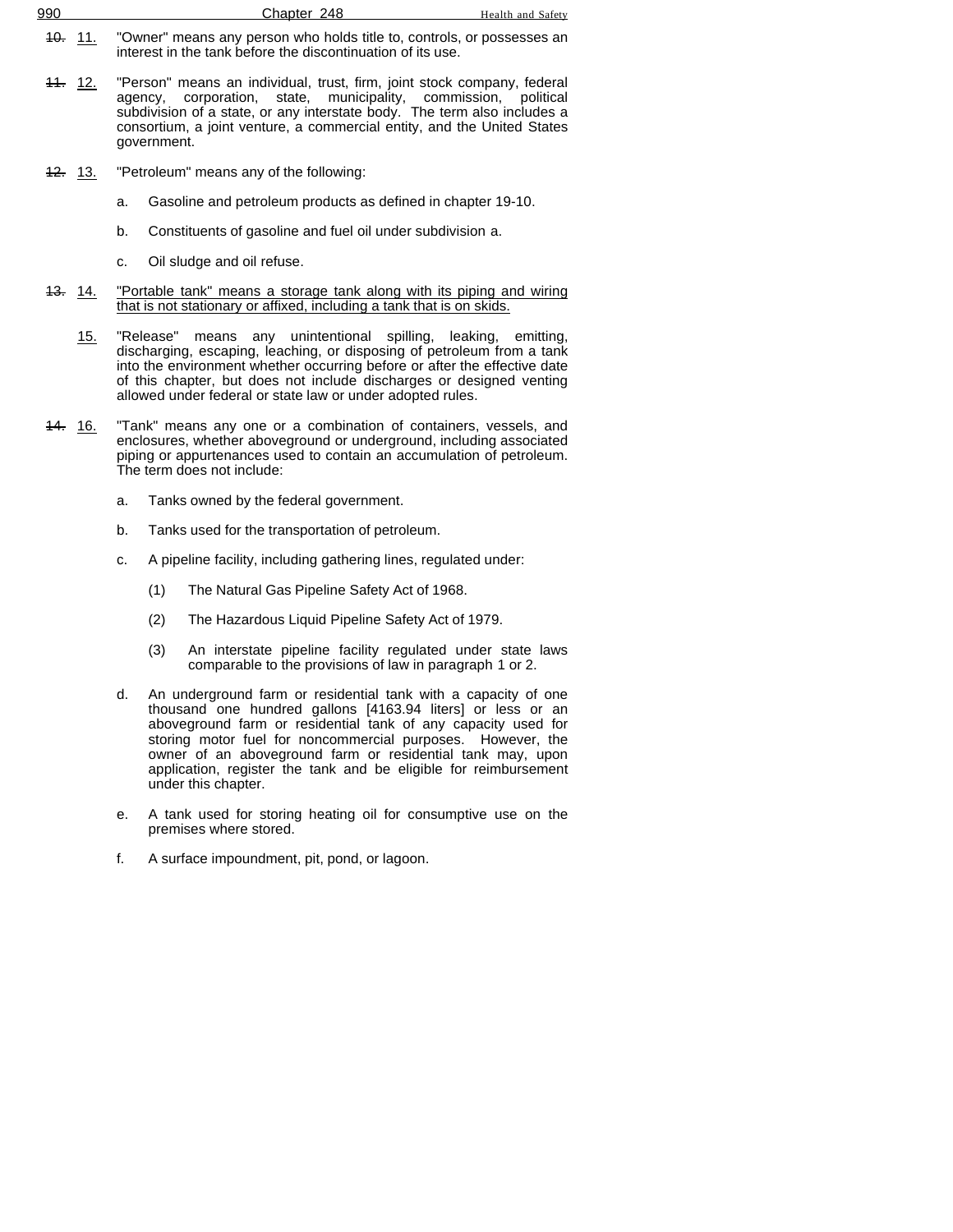- g. A flowthrough process tank.
- h. A liquid trap or associated gathering lines directly related to oil or gas production or gathering operations.
- i. A storage tank situated in an underground area such as a basement, cellar, mine working, drift, shaft, or tunnel if the storage tank is situated upon or above the surface of the floor.
- j. A tank used for the storage of propane.
- k. A tank used to fuel rail locomotives or surface coal mining equipment.
- l. An aboveground tank used to feed diesel fuel generators. Upon application, the owner or operator of an aboveground tank used to feed diesel fuel generators may register the tank and is eligible for reimbursement under this chapter.
- m. A portable tank.
- n. A tank with a capacity under one thousand three hundred twenty gallons [4996.728 liters] used to store lubricating oil.
- 17. "Tank integrity test" means a test to determine that a tank is sound and not leaking. For an underground tank, the term means a certified third-party test that meets environmental protection agency leak detection requirements. For an aboveground tank, the term means a test conducted according to steel tank institute SP 001 or American petroleum institute 653.
- **15.** 18. "Third party" means a person who is damaged by the act of a registered owner, operator, or dealer requiring corrective action or a person who suffers bodily injury or property damage caused by a petroleum release.

**SECTION 2. AMENDMENT.** Section 23-37-17 of the North Dakota Century Code is amended and reenacted as follows:

#### **23-37-17. (Effective through July 31, 2011) Registration fee.**

1. An owner or operator of a tank shall pay an annual registration fee of fifty dollars for each aboveground or underground tank owned or operated by that person. If on the first day of July in any year the amount of money in the petroleum release compensation fund is less than six million dollars, the annual registration fee of fifty dollars is increased to one hundred dollars. If on the first day of July in any year the amount of money in the petroleum release compensation fund is five million five hundred thousand dollars or more and the annual registration fee has been increased to one hundred dollars, the fee must be reduced to fifty dollars. Annual registration fees must be reduced to five dollars if on the first day of July in any year the amount of money in the fund exceeds nine million dollars. Annual registration fees must continue at the fee of five dollars until the money in the fund does not exceed nine million dollars. An owner or operator of a tank that was required to be registered by law on or before July 1, 2001, shall pay seventy-five dollars for each aboveground tank and one hundred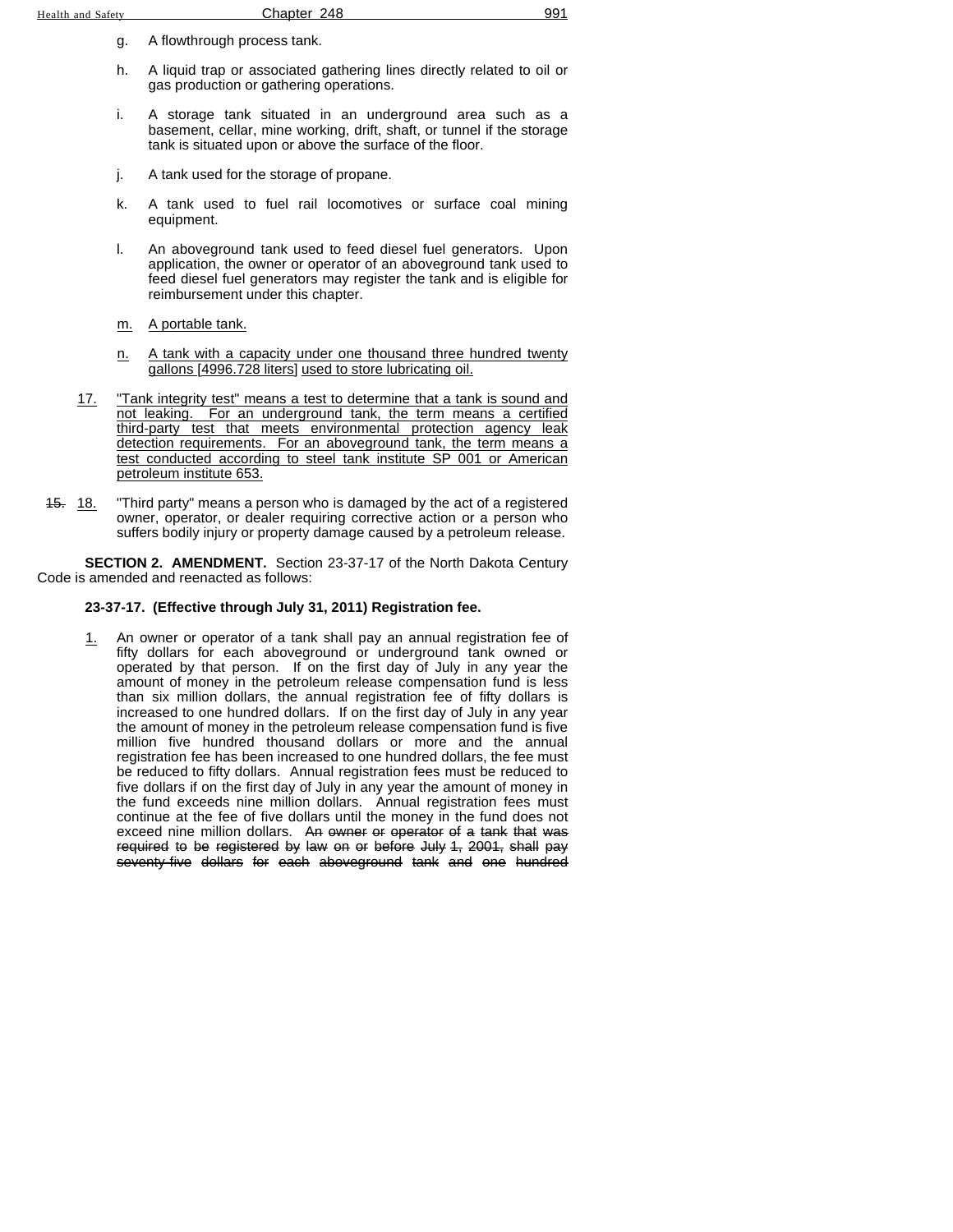twenty-five dollars for each underground tank owned or operated by that person for any previous years that the tank was required to be registered for which a fee was not paid.

- 2. An owner or operator of an existing tank that is discovered at a location that currently and previously has had tanks registered with the fund on or before July 1, 2007, shall pay seventy-five dollars for each aboveground tank and one hundred twenty-five dollars for each underground tank owned or operated by that person for each previous year that the tank was required to be registered for which a fee was not paid. The payment includes the fees and the penalty for the failure to register.
- 3. An owner or operator of an existing tank at a location that was not previously and continuously registered with the fund, whether the registration was required by law or not, on or before July 1, 2007, must provide the fund with a phase two environmental study conducted by a qualified firm according to American society for testing materials standards. A tank integrity test must also be performed. The environmental study and tank integrity test must be reviewed by the commissioner along with the application for registration with the fund. If the commissioner rejects the application, the applicant is denied eligibility to the fund. However, if the site is remediated and the leaking tank is replaced, the applicant may reapply for registration with the fund. A new installation that is using a used tank must provide tank integrity test results for the used tank. Use of a synthetic liner in an aboveground dike system negates the need for a tank integrity test. The owner or operator of a new tank at a new site or a new tank at an existing site that had a tank registered at the site previously need only pay the required fees for registration with the fund.
- 4. If accepted for registration with the fund, the owner or operator of the tank shall pay seventy-five dollars for each aboveground tank and one hundred twenty-five dollars for an underground tank for each underground tank for each previous year that the tank was required to be registered for which a fee was not paid, regardless of ownership in each of those years.
- 5. The registration fees collected under this section must be paid to the fund administrator for deposit in the state treasury for the dedicated credit to the petroleum release compensation fund.

Approved March 9, 2007 Filed March 12, 2007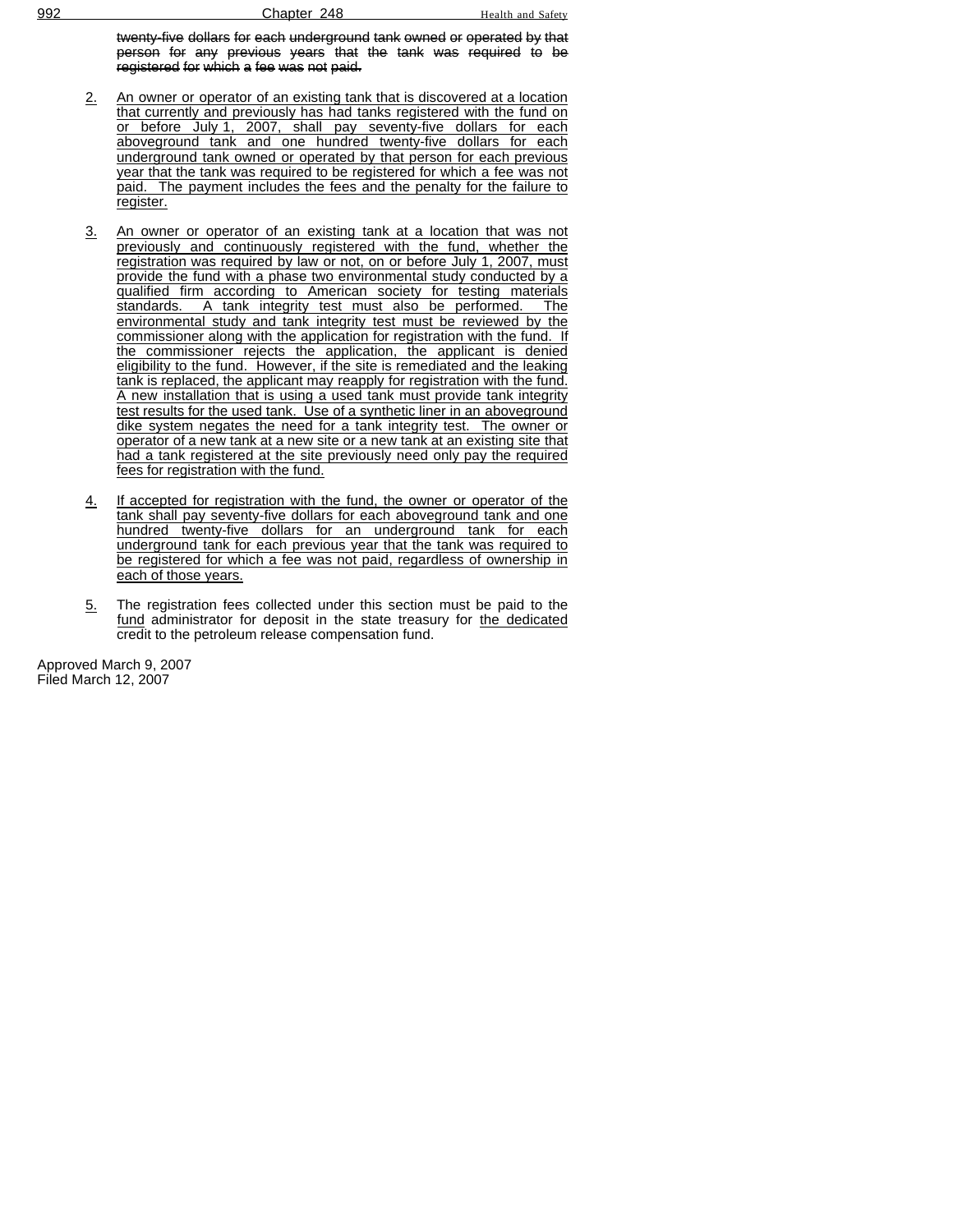## **HOUSE BILL NO. 1154**

(Representative Keiser) (Senator Kilzer)

## **TANNING FACILITY REGULATION**

AN ACT to create and enact chapter 23-39 of the North Dakota Century Code, relating to regulation of tanning facilities; and to provide a penalty.

### **BE IT ENACTED BY THE LEGISLATIVE ASSEMBLY OF NORTH DAKOTA:**

**SECTION 1.** Chapter 23-39 of the North Dakota Century Code is created and enacted as follows:

**23-39-01. Definitions.** As used in this chapter, unless the context otherwise requires:

- 1. "Department" means the state department of health.
- 2. "Phototherapy device" means equipment that emits ultraviolet radiation and is used in treating disease.
- 3. "Tanning device" means equipment that emits electromagnetic radiation having wavelengths in the air between two hundred and four hundred nanometers and which is used for tanning of human skin and any equipment used with that equipment, including food and drug administration-approved protective eyewear, timers, and handrails. The term does not include a phototherapy device used by a physician.
- 4. "Tanning facility" means a place or business that provides individuals access to a tanning device.

#### **23-39-02. Permit - Fee.**

- 1. A person may not operate a tanning facility without a permit issued by the department under this chapter. The holder of a permit shall display the permit in a conspicuous place at the tanning facility for which the permit is issued. Permits issued under this chapter expire annually. An applicant for a permit shall submit an application for a permit to the department, on a form provided by the department, with a permit fee established by the department. The application must include the name and complete mailing address and street address of the tanning facility and any other information reasonably required by the department for the administration of this section.
- 2. The permit fee established by the department must be based on the cost of conducting routine and complaint inspections and enforcement actions and the cost of preparing and sending license renewals. Any fee collected under this section must be deposited in the department's operating fund in the state treasury and any expenditure from the fund is subject to appropriation by the legislative assembly. The department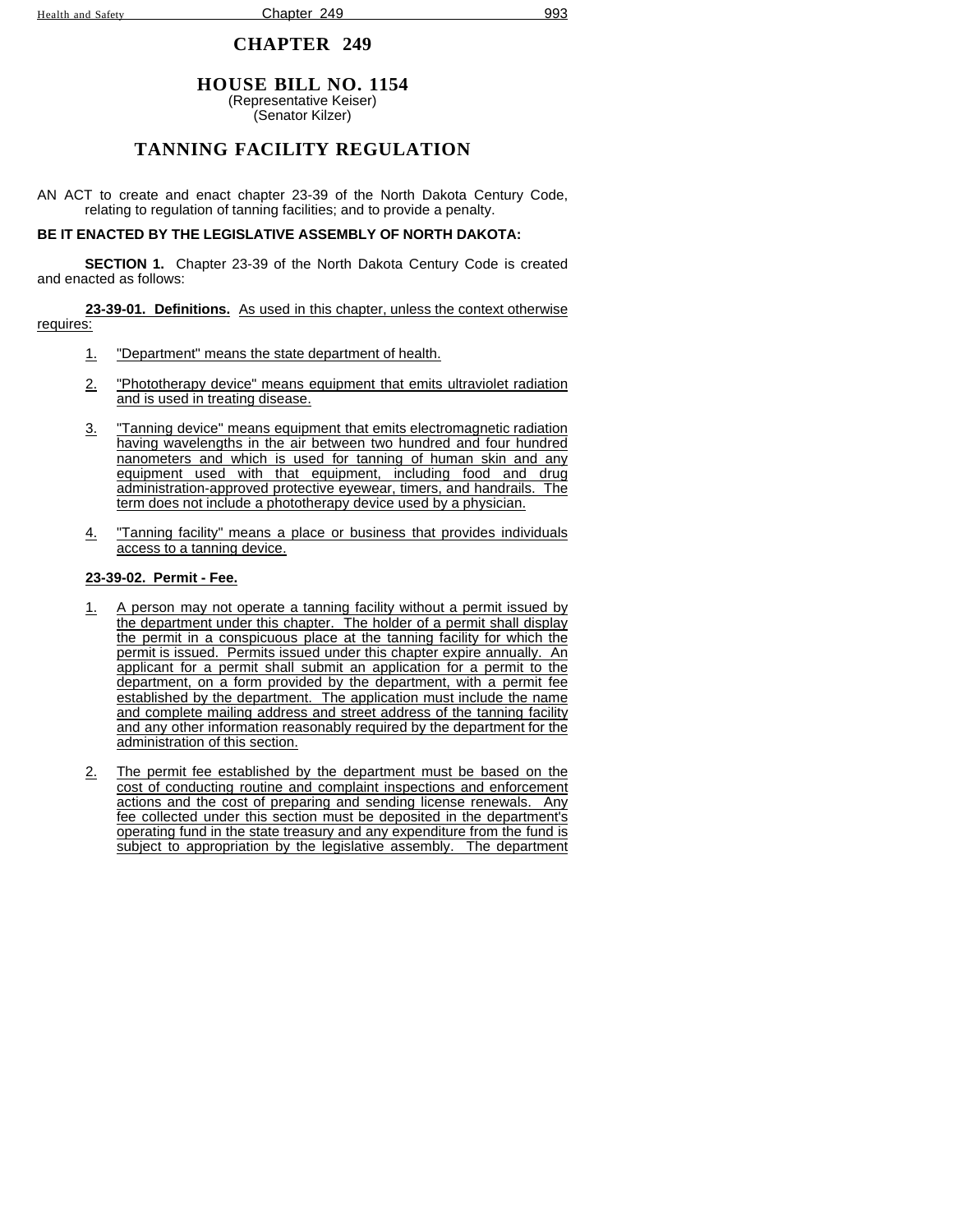shall waive all or a portion of the permit fee for any tanning facility that is subject to local jurisdiction.

3. The department shall accept city or county enforcement of this chapter if the department determines the city or county requirements meet or exceed the requirements of this chapter and any rules adopted under this chapter.

**23-39-03. Advertising - Notice - Warning sign - Tubes - Prohibited claims.**

- 1. A tanning facility may not state in any advertising that the tanning facility holds a license or permit issued by the department to operate a tanning facility.
- 2. A tanning facility shall give to each of the tanning facility's customers written notice of the following:
	- a. Failure to wear the eye protection provided by the tanning facility may result in damage to the customer's eyes and may cause cataracts;
	- b. Overexposure to a tanning device causes burns;
	- c. Repeated exposure to a tanning device may cause premature aging of the skin and may cause skin cancer;
	- d. Abnormal skin sensitivity or burning of the skin while using a tanning device may be caused by:
		- (1) Certain foods;
		- (2) Certain cosmetics; and
		- (3) Certain medications, including tranquilizers, diuretics, antibiotics, high blood pressure medicines, and birth control pills; and
	- e. An individual who takes a drug should consult a physician before using a tanning device.
- 3. A tanning facility shall display prominently a warning sign in each area where a tanning device is used. The warning sign must convey the following directions and information:
	- a. Follow instructions.
	- b. Avoid too frequent or too lengthy exposure. Like exposure to the sun, use of a tanning device can cause eye and skin injury and allergic reactions. Repeated exposure can cause chronic sun damage, which is characterized by wrinkling, dryness, fragility and bruising of the skin, and skin cancer.
	- c. Wear food and drug administration-approved protective eyewear.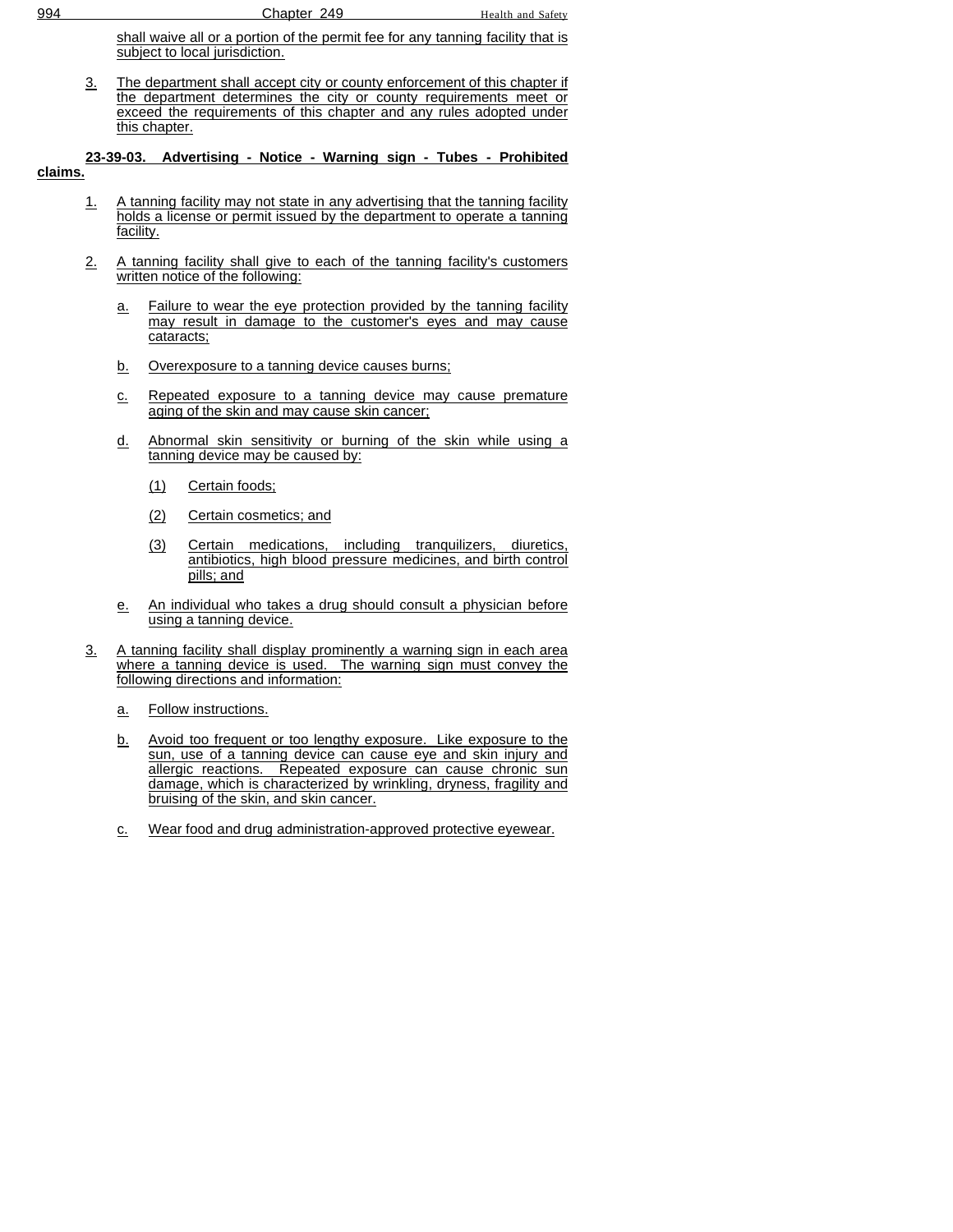- d. Ultraviolet radiation from tanning devices will aggravate the effects of the sun, so do not sunbathe during the twenty-four hours immediately preceding or immediately following the use of a tanning device.
- e. Medications and cosmetics may increase your sensitivity to ultraviolet radiation. Consult a physician before using a tanning device if you are using medications, have a history of skin problems, or believe that you are especially sensitive to sunlight. Women who are pregnant or using birth control pills and who use a tanning device may develop discolored skin.
- f. If your skin does not tan when exposed to the sun, it is unlikely that your skin will tan when exposed to this tanning device.
- 4. The tanning facility shall maintain a record of the date on which each fluorescent tube is replaced.
- 5. An owner or employee of a tanning facility may not claim, or distribute materials that claim, that using a tanning device is free of risk.

**23-39-04. Liability.** A tanning facility's compliance with this chapter does not relieve the owner or any employee of the tanning facility from liability for injury sustained by a user of a tanning device.

#### **23-39-05. Duties.**

- 1. The owner of a tanning facility shall ensure that all of the following are fulfilled:
	- a. A customer under eighteen years of age may not be permitted to use the tanning facility until the customer provides the facility with written consent, in a form prescribed by the department, of a parent or legal guardian to use the tanning facility. The consent must indicate that the parent or legal guardian has read the warnings required by this chapter and that the customer agrees to wear food and drug administration-approved protective eyewear. The parent or legal guardian shall provide a notarized statement of consent or sign the consent form in the presence of the owner of the tanning facility or an employee responsible for the operation of the ultraviolet radiation device of the facility. The written consent form expires twelve months from the date signed. A customer under the age of fourteen years may not be allowed to utilize a tanning device at a tanning facility without a written order from a physician licensed in this state and without being accompanied by a parent or legal guardian for every use of the tanning facility.
	- b. During operating hours there is present at the tanning facility a trained operator who is able to inform customers about, and assist customers in, the proper use of tanning devices.
	- c. Each tanning bed is properly sanitized after each use.
	- d. Properly sanitized and securely fitting food and drug administration-approved protective eyewear that protects the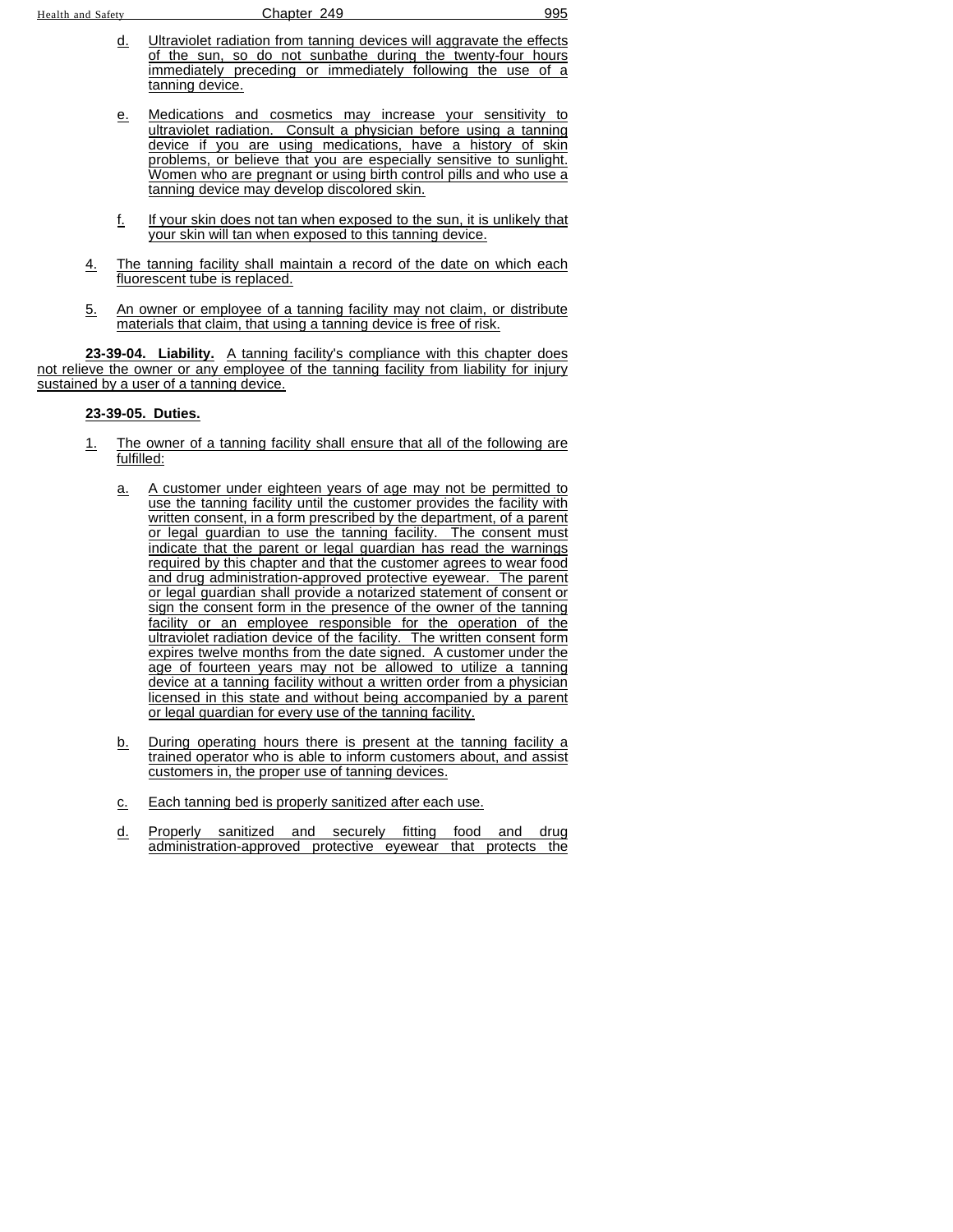wearer's eyes from ultraviolet radiation and allows enough vision to maintain balance is made available to the customer.

- e. A customer is not allowed to use a tanning device unless the customer agrees to use food and drug administration-approved protective eyewear.
- f. A customer is shown how to use such physical aids as handrails and markings on the floor to determine the proper distance from the tanning device.
- g. A timing device that is accurate within ten percent is used.
- h. Each tanning device is equipped with a mechanism that allows the customer to turn off the tanning device.
- i. A customer is limited to the maximum exposure time recommended by the manufacturer.
- j. A customer is not allowed to use a tanning device more than once every twenty-four hours.
- k. The interior temperature of the tanning facility does not exceed one hundred degrees Fahrenheit.
- l. The statements under subdivision a of subsection 2 are retained by the tanning facility for the lesser of three years or until the customer signs a new statement.
- 2. A user of a tanning facility shall do all of the following:
	- a. Immediately before the customer's first use of a tanning facility in a year, sign a statement acknowledging that the customer has read and understands the notice under subsection 2 of section 23-39-03 and the warning sign under subsection 3 of section 23-39-03 and specifying that the customer agrees to use food and drug administration-approved protective eyewear.
	- b. Use food and drug administration-approved protective eyewear at all times while using a tanning device.

**23-39-06. Injury reports.** If a customer of a tanning facility reports a sunburn injury to that facility resulting from the use of its tanning device, the owner shall provide the customer with written information on how to report the alleged injury to the state department of health. If a health care provider treats a patient for a sunburn injury and determines, in the exercise of professional judgment, that the injury occurred as a result of using a tanning device at a tanning facility, the health care provider shall report the circumstances of the injury to the state department of health. A health care provider making or not making a report in good faith pursuant to this section is immune from liability for making or not making a report.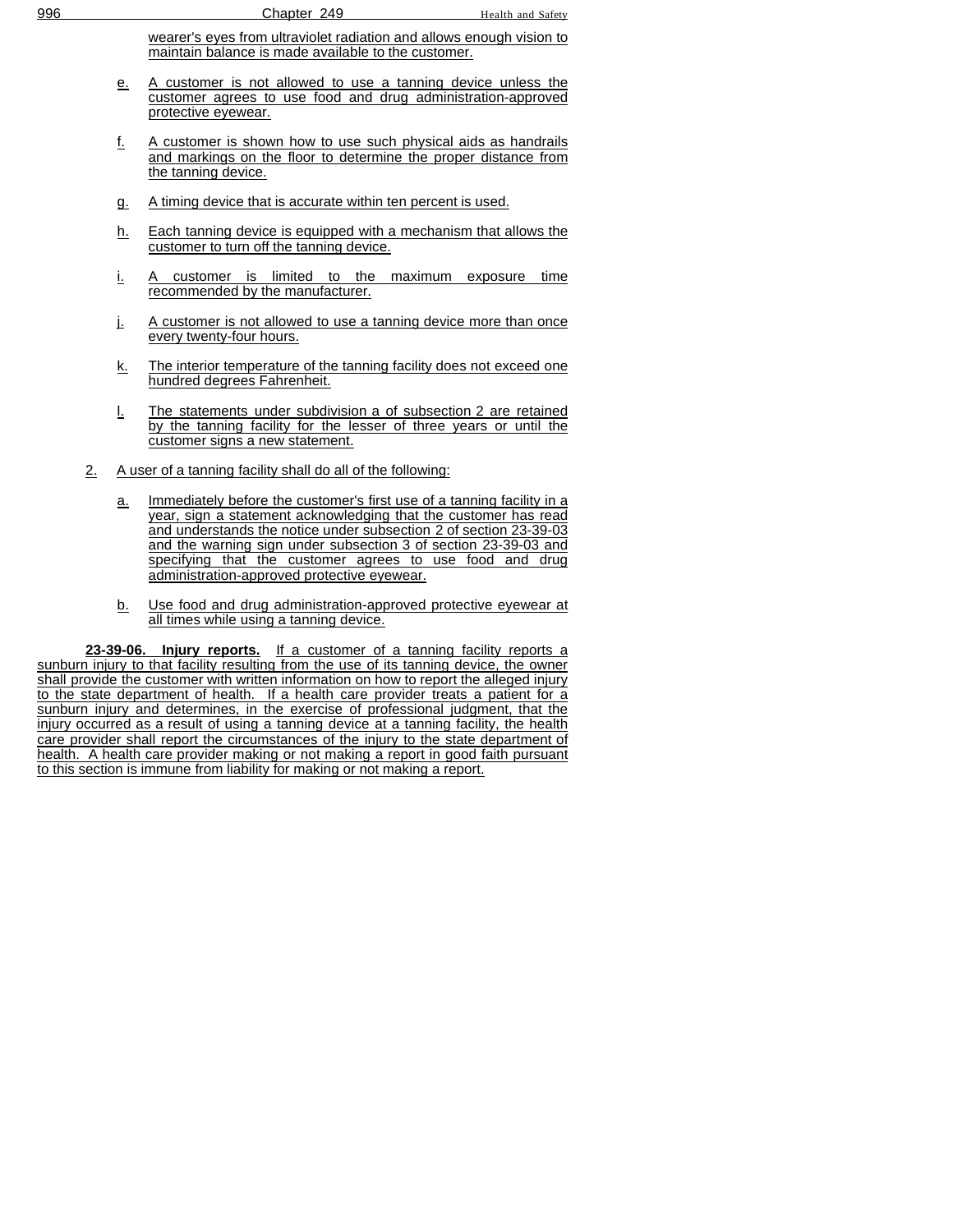**23-39-07. Enforcement - Rules - Penalty.** The department shall enforce this chapter. The state health council shall adopt rules necessary to implement this chapter. The department may deny issuance of a permit to an applicant or suspend or revoke any permit issued under this chapter if the applicant or permitholder, or an employee of the applicant or permitholder, violates this chapter or any rule adopted to implement this chapter. Violation of this chapter or any rule adopted to implement this chapter is a class B misdemeanor.

Approved April 23, 2007 Filed April 24, 2007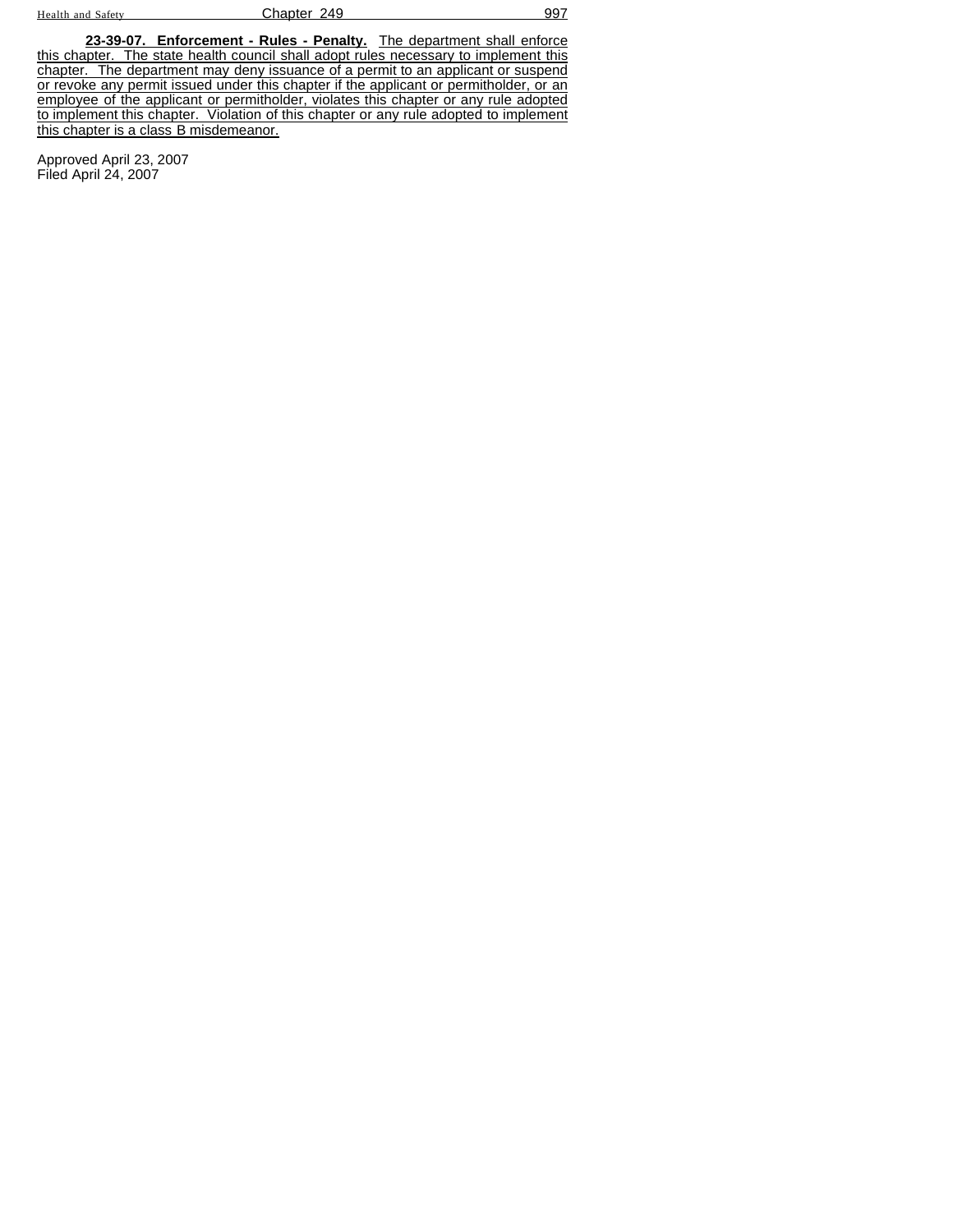# **HOUSE BILL NO. 1296**

(Representatives Haas, Boe, Vigesaa, Wald) (Senators Andrist, Warner)

## **INSURANCE PREMIUM TAX DISTRIBUTION**

AN ACT to create and enact chapter 23-40 of the North Dakota Century Code, relating to distribution of insurance premiums tax collections to emergency medical services operations; to amend and reenact section 18-04-04.1 and subsection 1 of section 26.1-03-17 of the North Dakota Century Code, relating to the insurance premiums tax collections; to provide for a report; and to provide an appropriation.

## **BE IT ENACTED BY THE LEGISLATIVE ASSEMBLY OF NORTH DAKOTA:**

**SECTION 1. AMENDMENT.** Section 18-04-04.1 of the North Dakota Century Code is amended and reenacted as follows:

**18-04-04.1. Insurance tax distribution fund.** The insurance tax distribution fund is a special fund in the state treasury. The portion of revenue provided in section 26.1-03-17 must be deposited in the fund for disbursement as provided in this chapter and chapter 23-40, subject to legislative appropriation.

**SECTION 2.** Chapter 23-40 of the North Dakota Century Code is created and enacted as follows:

**23-40-01. Eligibility.** To be eligible to apply for funds under this chapter, an applicant must be the licenseholder of an emergency medical services operation that has been licensed under chapter 23-27 for a period of at least twelve months before the filing of the application under section 23-40-02, must bill for services at a level at least equivalent to the medicare billing level, and must meet any additional requirements set by rule adopted by the state health council.

**23-40-02. Application.** Before November first of each year, the licenseholder of an emergency medical services operation shall file a complete application with the state department of health on a form provided by the department. The application must include an affirmation of the operation's billing levels, documentation of the availability of local matching funds, and other information as may be required by the department.

**23-40-03. Strategic plan.** The state department of health shall establish and update regularly a strategic plan for an integrated emergency medical services program in this state which includes a comprehensive statewide emergency medical services system. The strategic plan may include consideration of transportation distances to hospitals, the size of service areas, the distance between emergency medical services operations, the age of emergency medical services personnel, the use of and the willingness to use first responders, the feasibility of consolidation of emergency medical services operations, the types of calls received, and call volume.

**23-40-04. Eligibility for distribution of funds.** The state health officer shall make eligibility determinations, level of local matching funds determinations, and distribution amount determinations under this chapter in accordance with the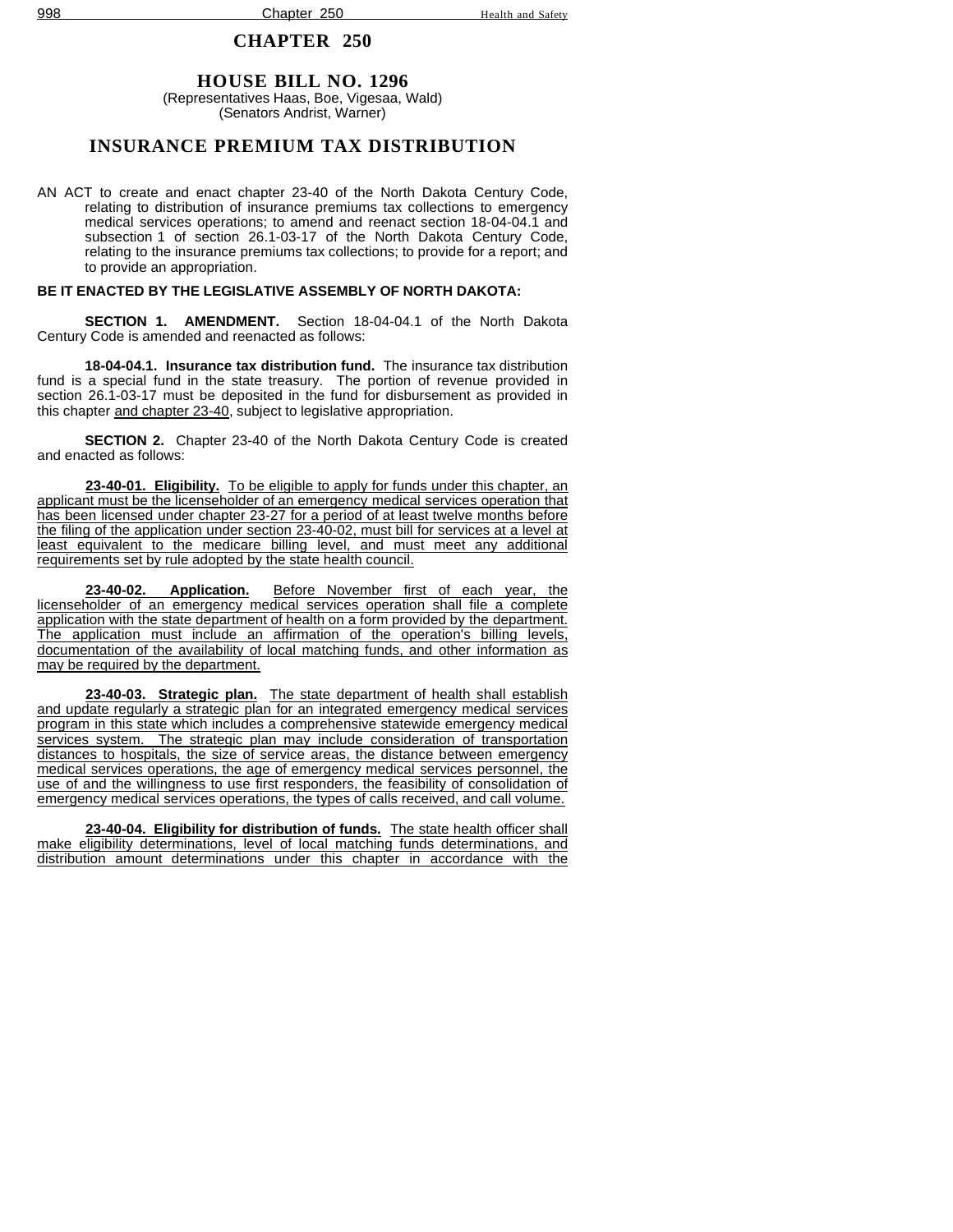Health and Safety **Chapter 250** 999

department's strategic plan for providing emergency medical services in this state. The department shall establish a sliding percent formula for determining the percentage of an applicant's local matching fund obligation. The sliding percent formula must be based on the department's strategic plan and must include consideration of how the applicant fits into the strategic plan and consideration of the needs of emergency medical services operations in the applicant's neighboring service areas. Eligibility for funds under this chapter is not an entitlement. The state health officer may not distribute funds to an applicant unless the applicant has verified the existence of local matching funds at the level determined by the state health officer, but which must be at least ten percent but not more than ninety percent of the proposed distribution amount.

**23-40-05. Allocation for distribution of funds.** During the first year of the biennium, the state health officer may not distribute more than one-half of the biennial legislative appropriation and during the second year of the biennium the state health officer may distribute the remainder of the biennial legislative appropriation.

**23-40-06. Use of funds.** A recipient of funds under this chapter shall use the funds in a manner consistent with rules adopted by the state health council. A recipient of funds may not use funds for capital expenses such as emergency vehicles and emergency medical services equipment.

<sup>140</sup> **SECTION 3. AMENDMENT.** Subsection 1 of section 26.1-03-17 of the North Dakota Century Code is amended and reenacted as follows:

1. Before issuing the annual certificate required by law, the commissioner shall collect from every stock and mutual insurance company, nonprofit health service corporation, health maintenance organization, and prepaid legal service organization, except fraternal benefit and benevolent societies, doing business in this state, a tax on the gross amount of premiums, assessments, membership fees, subscriber fees, policy fees, service fees collected by any third-party administrator providing administrative services to a group that is self-insured for health care benefits, and finance and service charges received in this state during the preceding calendar year, at the rate of two percent with respect to life insurance, one and three-fourths percent with respect to accident and health insurance, and one and three-fourths percent with respect to all other lines of insurance. This tax does not apply to considerations for annuities. The total tax is payable on or before March first following the year for which the tax is assessable. Collections from this tax must be deposited in the insurance tax distribution fund under section 18-04-04.1 but not in an amount exceeding one-half of the biennial amount appropriated for distribution under sections sections 18-04-05 and 23-40-05 in any fiscal year. Collections from this tax exceeding the amount deposited in the insurance tax distribution fund each fiscal year must be deposited in the general fund in the state treasury. If the due date falls on a Saturday or legal holiday, the tax is payable on the next succeeding business day.

<sup>140</sup> Section 26.1-03-17 was also amended by section 2 of Senate Bill No. 2183, chapter 206.